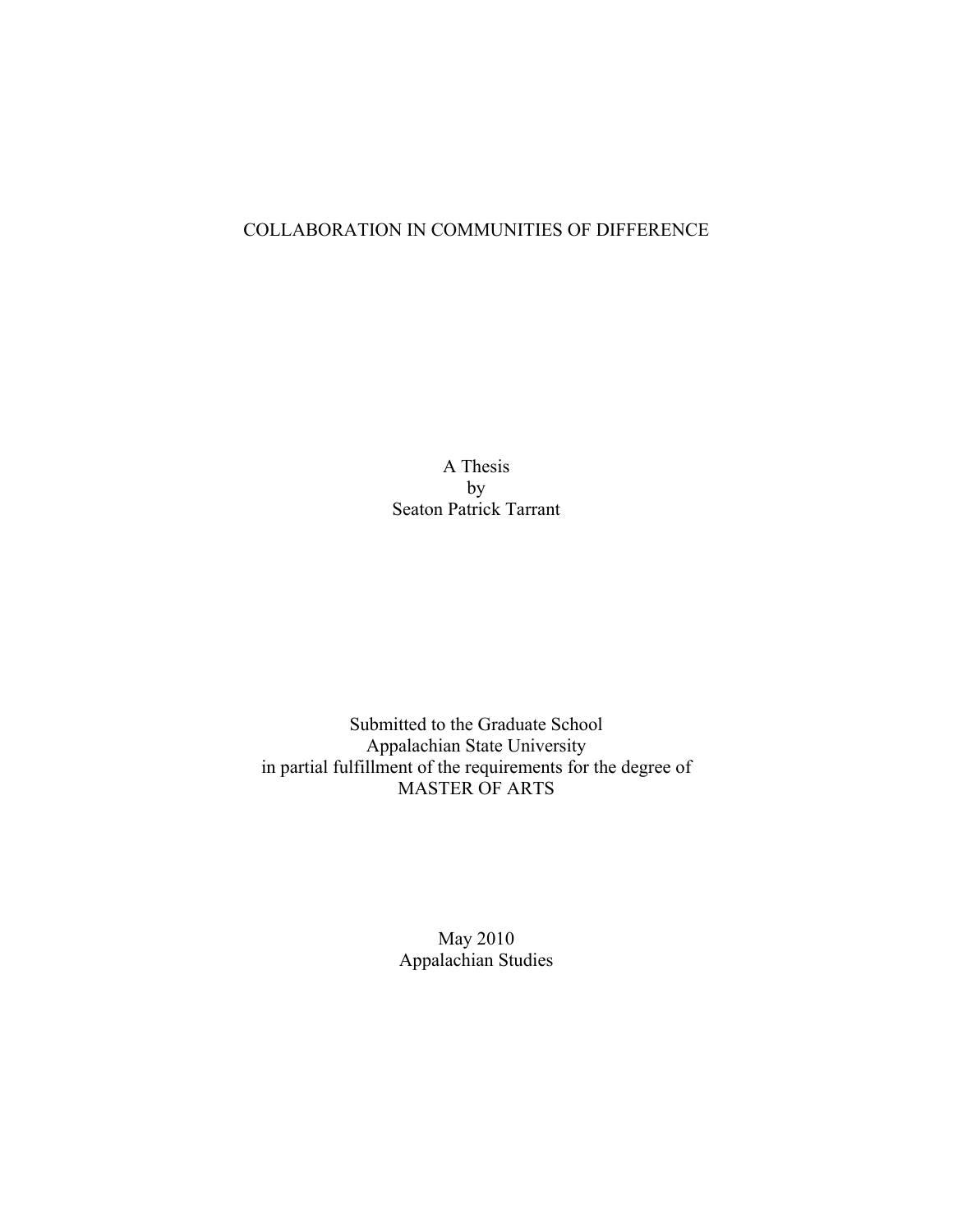## COLLABORATION IN COMMUNITIES OF DIFFERENCE

A Thesis by SEATON PATRICK TARRANT May 2010

APPROVED BY:

Jefferson Boyer Chairperson, Thesis Committee

 $\mathcal{L}_\text{max}$  , where  $\mathcal{L}_\text{max}$  , we have the set of  $\mathcal{L}_\text{max}$ 

Richard Carp Member, Thesis Committee

John Pine Member, Thesis Committee

 $\mathcal{L}_\text{max}$  , where  $\mathcal{L}_\text{max}$  , we have the set of  $\mathcal{L}_\text{max}$ 

 $\mathcal{L}_\text{max}$  , where  $\mathcal{L}_\text{max}$  , we have the set of  $\mathcal{L}_\text{max}$ 

Patricia Beaver Director, Center for Appalachian Studies

 $\mathcal{L}$ 

 $\mathcal{L}_\text{max}$  , where  $\mathcal{L}_\text{max}$ 

Edelma D. Huntley Dean, Research and Graduate Studies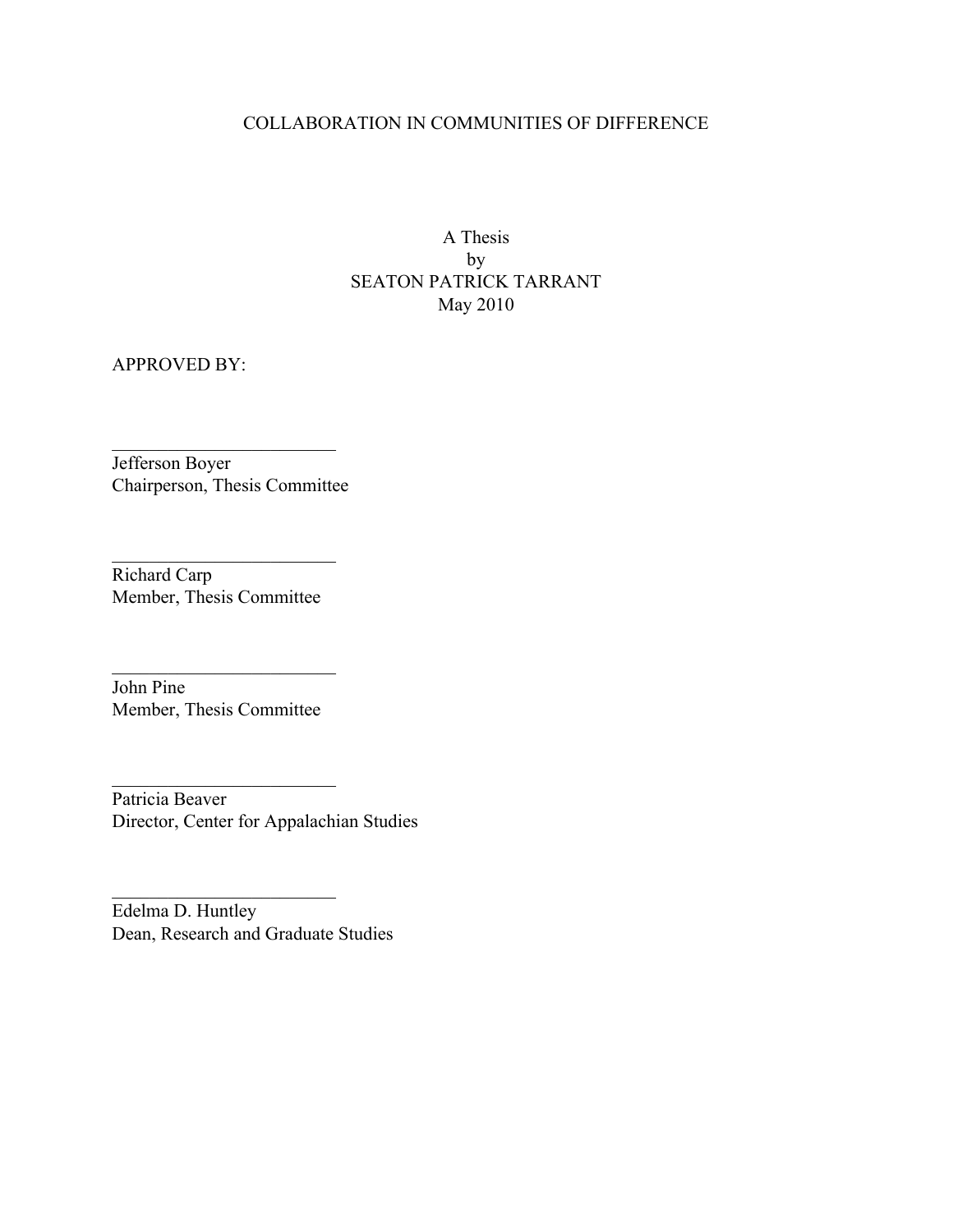## ABSTRACT COLLABORATION IN COMMUNITIES OF DIFFERENCE (May 2010) Seaton Patrick Tarrant, B.A., University of Florida M.A., Appalachian State University Chairperson: Jefferson Boyer

While there is considerable research devoted to methods of collaboration and participation in the community development literature, few have taken up the analytical project of discovering where collaboration exists in a community situation prior to the influence of outside interests attempting to promote collaborative methods. Likewise, few have assessed how this collaboration, should it exist, can be enriched by sustainability practices. I propose that collaboration exists in communities through a process that incorporates difference and builds community resilience. I investigate the possibility of achieving community resilience through collaboration at the scale of individuals, associations, and institutions (Kretzmann and McKnight, 1993). I examine the communication processes that facilitate and underlie this collaboration in community response, recovery, and resilience to disaster. Data from ethnographic research in community recovery to Hurricanes Katrina and Rita in Louisiana are analyzed. Drawing from planning, community development, disaster, and political philosophy literatures, this research assesses the ongoing implementation of recovery and sustainability efforts at the grass roots. I also reflexively privilege local contexts by carrying out what I consider to be a first step in community collaborative research: the inclusion of qualitative data sets as indicators of wellbeing. The methods of sustainability practitioners, community builders, and natural hazards analysts meld in specific disaster contexts, informing a theory of collaboration as a process that is built upon difference and a willingness to communicate the value of this difference in light of a specific need. Finally, utilizing Charlotte Davies' reflexive ethnographic methodology (1998), I apply the insights from my Louisiana analysis to community assessment and community building practices in my hometown of Boone, North Carolina.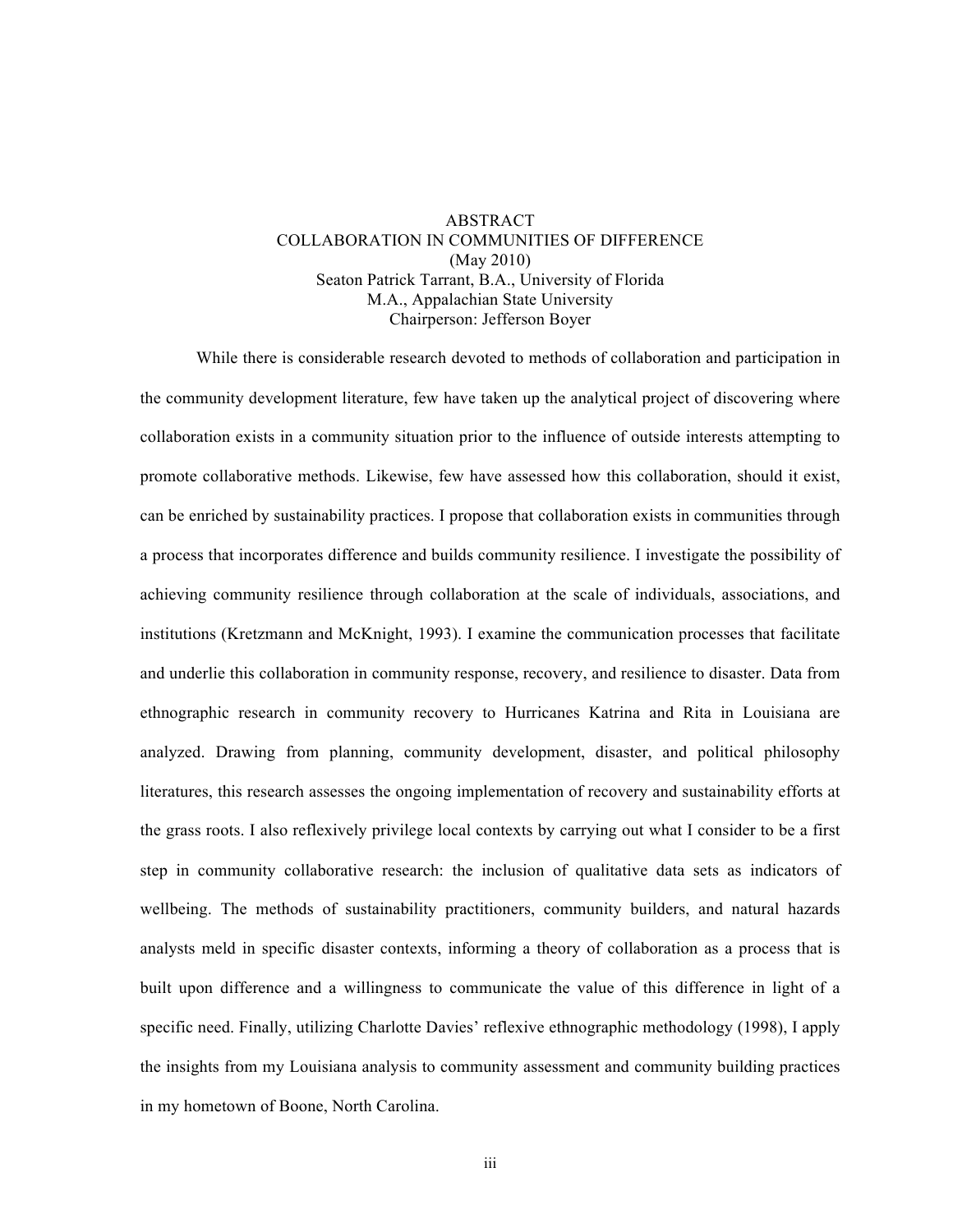# **Table of Contents**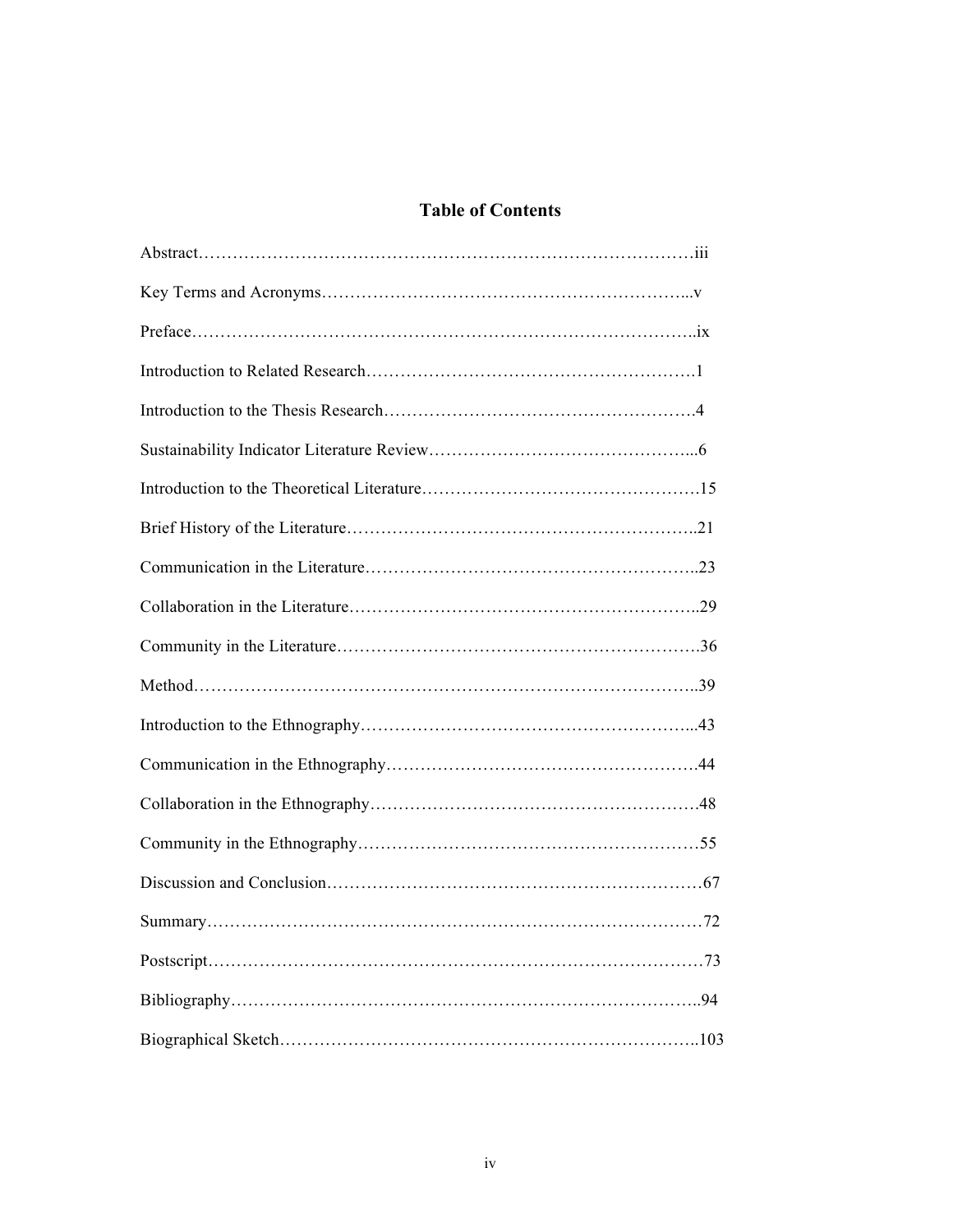### **Key Terms and Acronyms**

It was in reference to Marx's shifting and jarring use of words that Vilfredo Pareto (1902) first described "…words like bats: one can see in them both birds and mice" (cited in Ollman 1971:3). To follow Marx a step further, it is helpful to understand words as concepts according to social relations (Ollman 1971:15). Definitions thus become dependent upon context and circumstance, and definitions are understood to be changing. Though the literature review beginning on page six attempts a more in-depth discussion of terms and the various bird-and-mouse manifestations assumed, a brief outline and explanation of key terms was deemed appropriate from the outset to avoid, if I might further complicate Pareto's metaphor, flying blind.

**Asset** – Though the term is criticized in much social science, asset in the context of this thesis is not a reference to capitalist value or commodification of social phenomena that is deemed beneficial within a given community wishing to achieve a form of economic development. Asset is used herein in a very general sense to refer to beneficial components. Honesty, in this framework, might be considered an asset, though it lacks a monetary value. Recent Appalachian scholarship has suggested the commons and the processes that build the commons as a conceptual alternative to the assets and social capital approach (Bartlett and Boyer 2009:135). Though the benefits of such a conceptual shift are considered in the conclusion of the thesis, the term asset has been retained to maintain a viable synthesis with existing planning literature and the community building proponents within this literature, wherein the term assets is recommended over needs-based policy, which is seen to lead toward fatalistic and top-down orientations to community development work.

**Association** – Kretzmann and McKnight define an association as "a group of citizens working together" (1993:109). This general definition is useful, but it needs clarifying. For one, to use the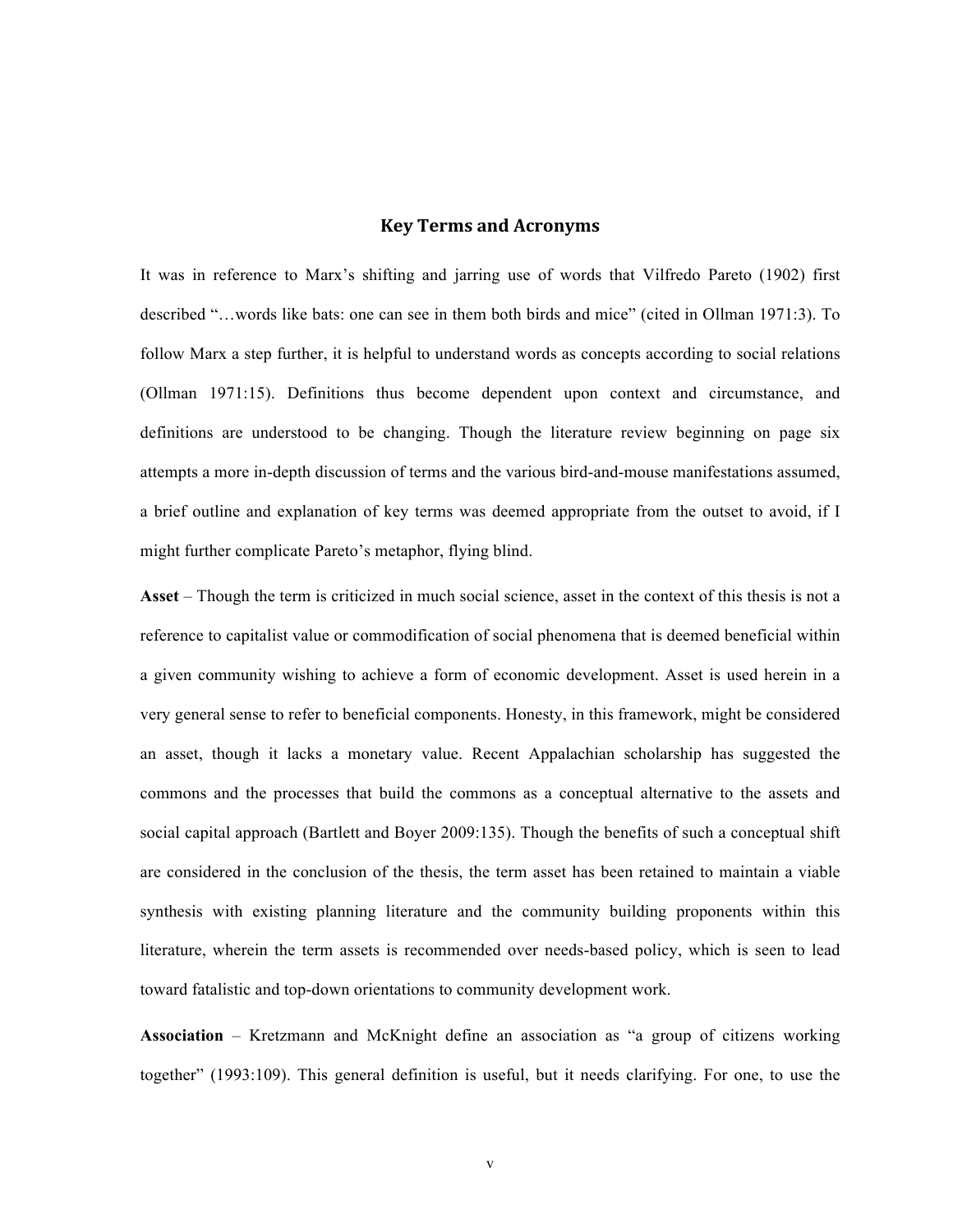word citizens rather than individuals is to infer that the individuals are engaged in public matters. Associations as such mustn't necessarily be driven to achieve politically, though they could be. Associations as such are engaged in public matters.

**Collaboration** – I define collaboration very basically as working together on a periodic basis. This differs from cooperation that could be understood as simply working side by side.

**Community** – "Community does not *need* defining, and this is precisely why scholars need to pay attention to it" (Creed 2006:4). This quote from Gerald Creed speaks to the danger of a term as appealing and ambiguous as community. In this thesis I am working toward an understanding of community based primarily on communication among individuals, kin, and neighborhood networks that organizes a collaborative, shared experience. While this shared experience could be cultural such as an orchestration or theatre performance, I herein ground this collaboration in early modernist and late modernist theories of community organized around hazards, and only then begin to work toward a description of "traditional" community collaborating in ritual and commons. Not all the communities discussed in this thesis have geographic limiters.

**Community Building** – "Normally, communities do not construct themselves, they evolve" (Oliver-Smith 2005:55). While community building sometimes refers to active propagation or cultivation of networks of support and shared interest in groups of people, more often in this thesis community building refers to uncovering those situations and environments in which these processes are already occurring.

**Conventional** – Through out this thesis I refer to "conventional" indices and "conventional" methods. I am referring in general to conservative scientific tendencies toward reductive, quantitative measurement with assertions of objectivity. For further clarification regarding what makes this science conservative or "conventional," see Kuhn's *The Structure of Scientific Revolutions* (1962).

**Difference** – I define difference by the distinguishing features of individuals, contributing to human diversity, relevant to this thesis through the assertion that diversity builds resilience. I chose to use the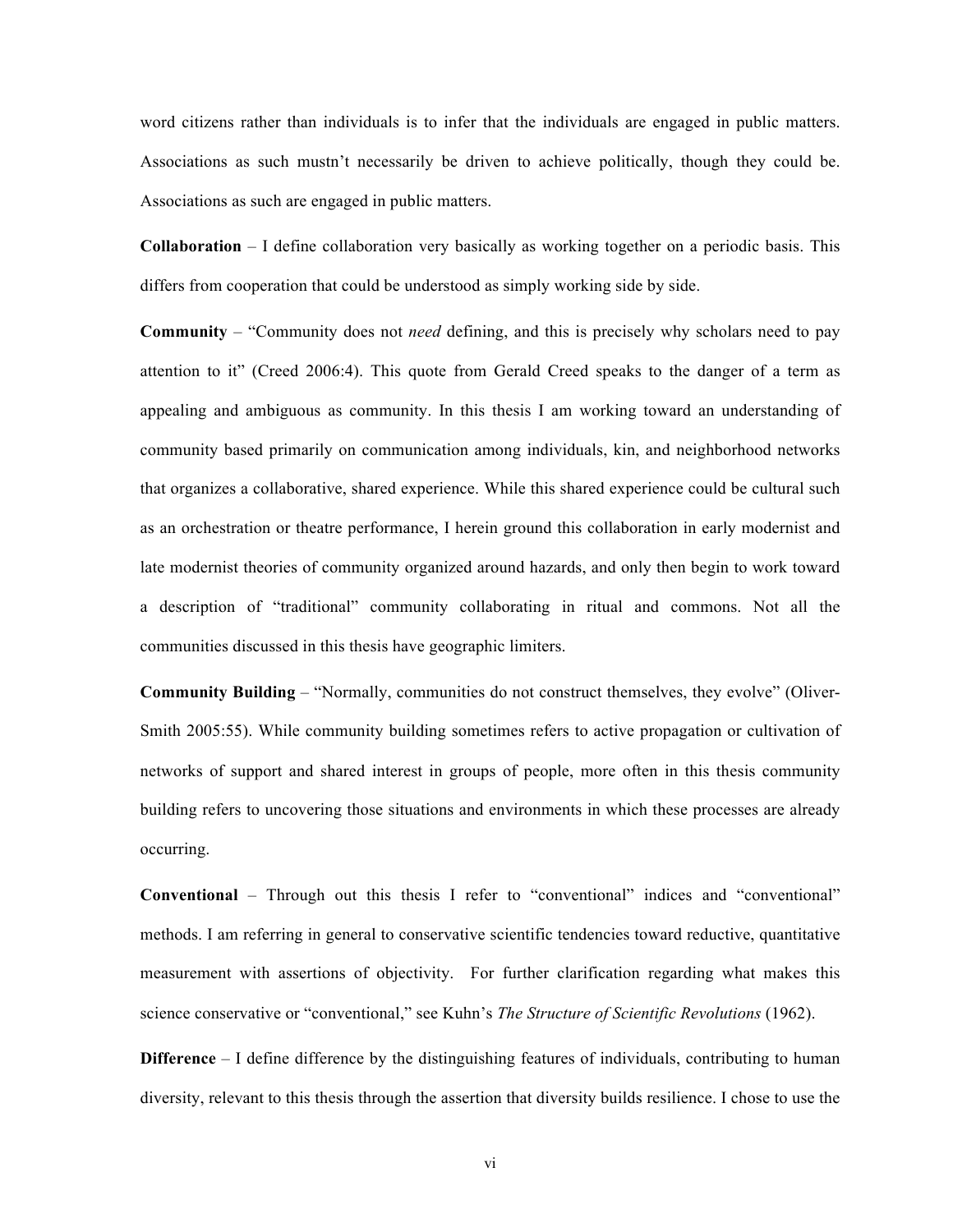term difference over the term diversity because difference emphasizes the need for more than consensus in deliberative processes. Also, the term diversity may lead with too much strength toward an ecological adaptation of the communication theory under development, which I desire, but cannot yet claim to have accomplished.

**Individual** – My definition for individuals is not different form Kretzmann and McKnight: a single person (1993:13).

**Institution** – Throughout this thesis I refer to Kretzmann and McKnight's (1993) three scales or forms of community: institutional, associational, and individual. I haven taken the liberty of designing exaggerated distinctions for these forms, based less on the type of organization and more on the size of the organization. I have done this to provide a jargon for my conclusions regarding large-scale organizations, which I here call institutions. My decision to alter the Kretzmann and McKnight framework is largely in regard to their definition of institution: "more formal…complex and multidimensional…Institutions are themselves a collection of assets" (171). Kretzmann and McKnight are focused on local institutions, of which they include parks, schools, hospitals, and social service agencies. For the purposes of my thesis, institution refers to attempts to organize a great complexity, a grand scale of management, in which non-personal bureaucratic policies potentially define the local situation. A park might be considered a local institution within my framework, if its primary purpose is organizing and facilitating other community associations. If a park is directly run primarily by volunteers and claims few if any ties with local government, much less state government, I would consider this park an association for the present analysis.

**Reflexivity** – "In its most transparent guise, [reflexivity] expresses researchers' awareness of their necessary connection to the research situation and hence their effects on it" (Davies 1998). Ulrich Beck believes reflexivity is the process that explains "the unremarkable prefix 'post.' It is the key word of our times…it hints at a 'beyond' which it cannot name…*Past plus post* – that is the basic recipe with which we confront a reality that is out of joint" (1992:9). Thus, in my thesis, the reflexive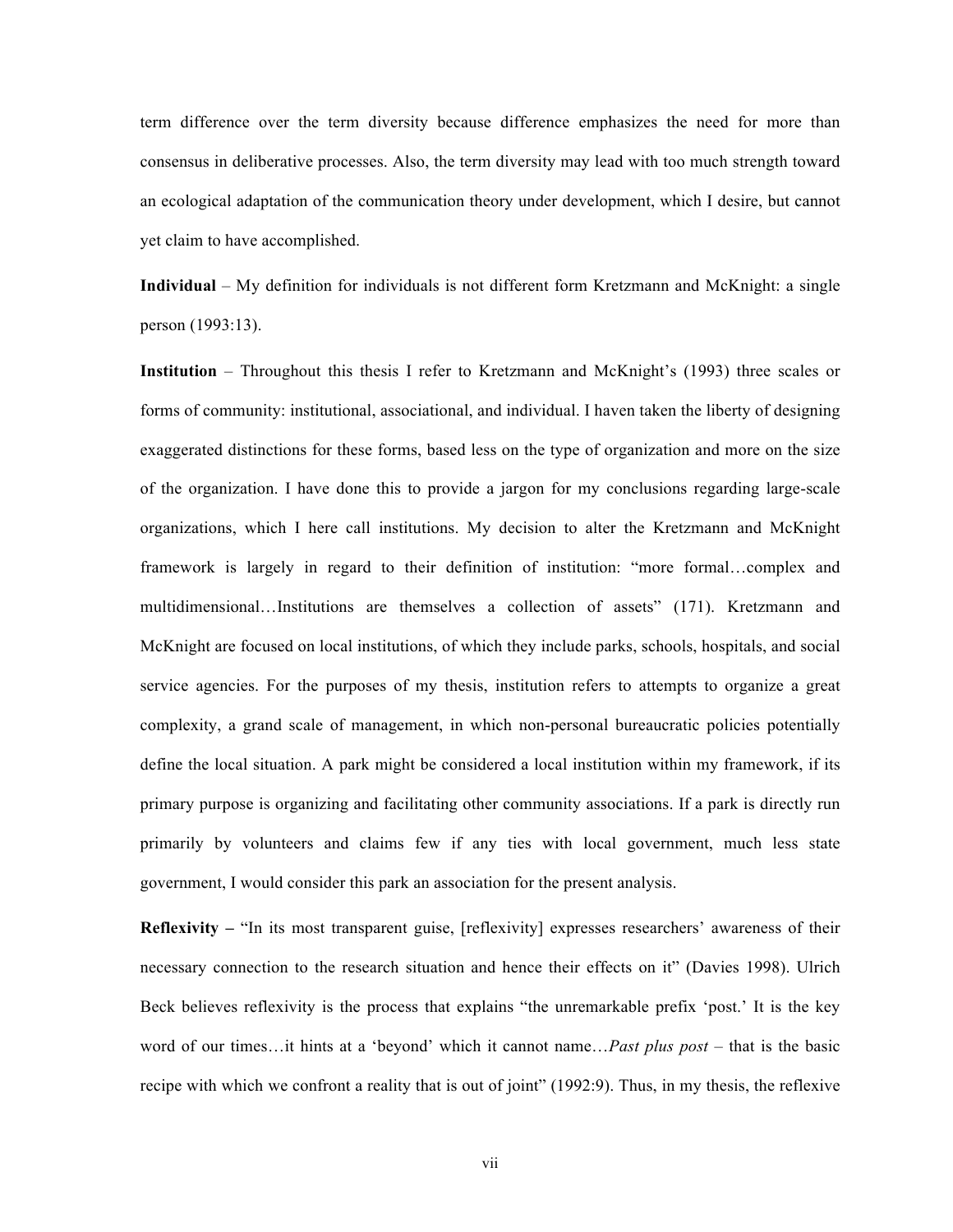process that first finds a home in the sociological critique of science now extends to all participants in a society of co-production and participation.

**Resilience** – In this thesis, resilience is considered a specific praxis for achieving sustainability, based upon diversity, flexibility, and persistence. This term is prevalent in the disaster and hazards research literature, where it is generally considered the institutional and cultural ability of a community to "bounce back" from a disaster situation. For a more in-depth discussion of the term see Gunderson and Pritchard's *Resilience and the Behavior of Large-Scale Systems* (2002).

**Sustainability** – I define sustainability as a movement composed of (sometimes contradictory) methods toward the ongoing goal for humanity of intergenerational wellbeing. An as yet unarticulated balance of political, social, economic, environmental, and cultural human and non-human systems is an assumed prerequisite of this ongoing goal. The literature review will discuss distinct methods within the movement.

- **CRIP** Charlotte Regional Indicators Project (2007)
- **GIS** Geographic/Graphic Information Systems/Science
- **NOAA** National Oceanic and Atmospheric Association
- **NOI** New Orleans Index (2009)
- **OEP** Office of Emergency Preparedness
- **PAR** Participatory Action Research
- **RIEEE** Research Institute for Environment Energy and Economics
- **SIs** Sustainability Indicators
- **WHO** World Health Organization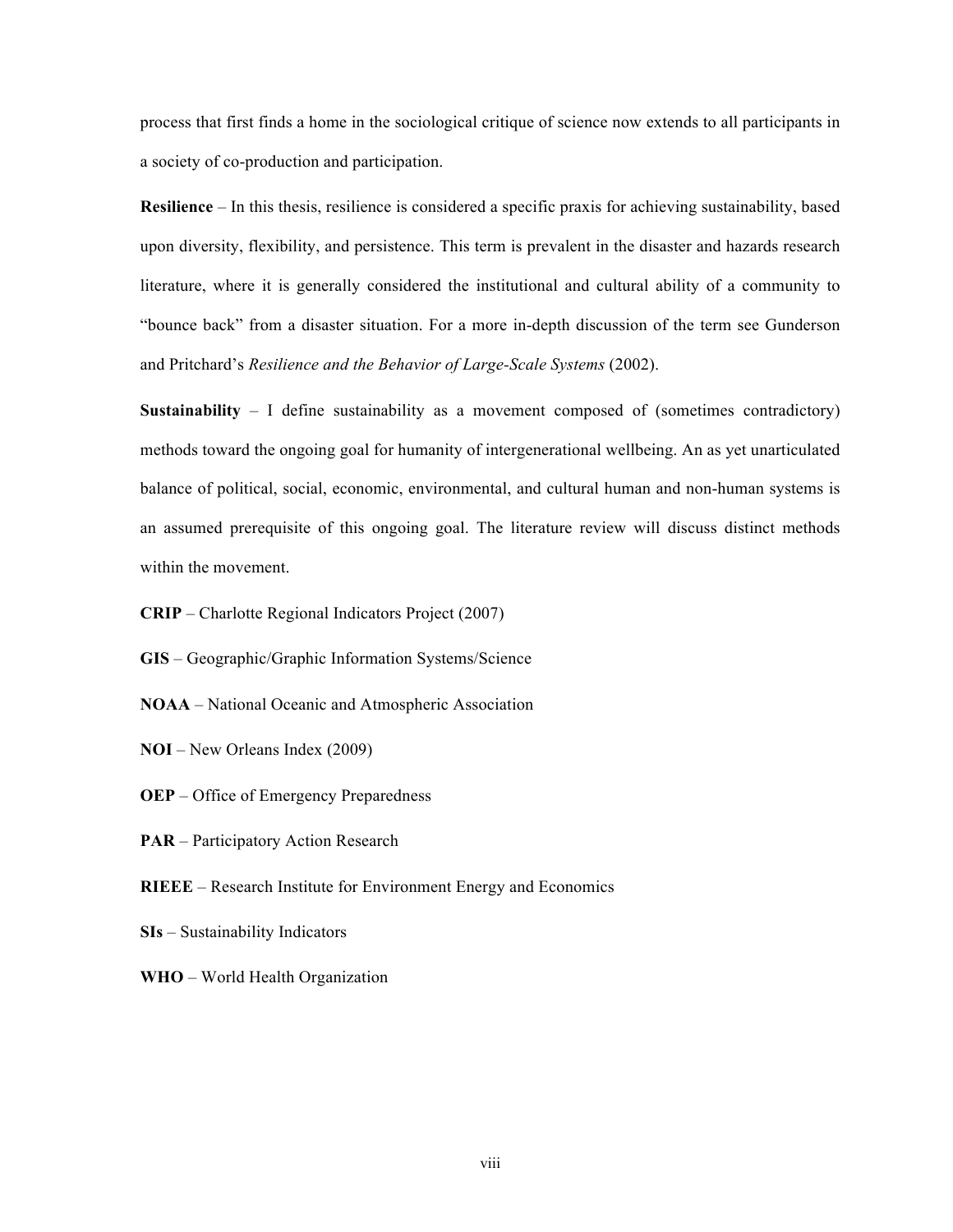### **Preface**

It is easy to misunderstand community. It is easy to misinterpret the rituals that build community. It is not easy to recover the potential of these rituals once misunderstood, once dismantled. I remember being a young boy in Catholic school, at mass every Wednesday. I remember the worn feel of the oak pews, the cold dustiness of the linoleum floor, and watching the line of people coming forward to receive communion. We kindergarteners sat in the front and weren't yet allowed to receive communion. I wanted badly to be a part of it. Then, one day, while kneeling, which kindergarteners did while everyone went to the front for communion, I noticed there on the linoleum between my kneeler and the oak pew in front of me, a small wafer. I looked up and saw the wafers being passed from the priest to each person in line. As best as I could tell they were identical. Quickly I grabbed up the wafer and put it in my mouth. It was sweet as sugar! Suddenly, I understood why so many people would gather for this small thing. Suddenly, I understood why I should joyously await two years from now, when I would receive my first communion in the second grade. I did not know I had actually found and tasted a type of candy called a NECCO® wafer, which is round just like communion and about the same size. It wasn't until second grade that I realized how different that candy tasted from the starchy, bland wafer that is used in the communion ceremony. I was ruined for this ritual. For me it had become about taste. I'd partaken from outside the community, and I'd misinterpreted the event. Can a kindergartener be expected to know that ritual is more than that which is perceived or consumed – that ritual is not simply a representative force, that meaning is a subtle and powerful creative force?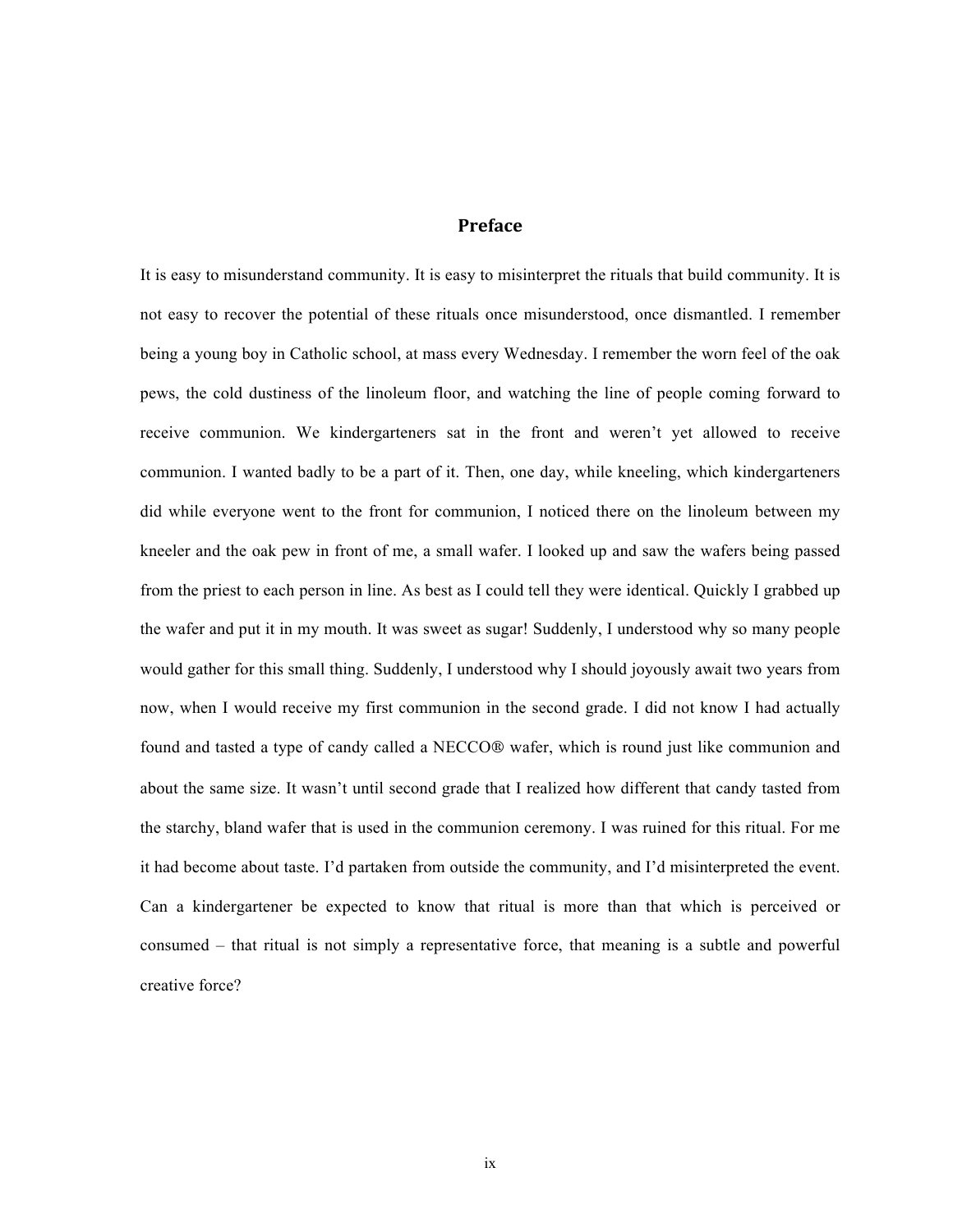#### **Introduction to Related Research**

*One's-self I sing, a simple separate person, Yet utter the word Democratic, the word En-masse (Walt Whitman)*

While there is considerable research devoted to methods of collaboration and participation in the community development literature, few have taken up the analytical project of discovering where collaboration exists in a community situation prior to the influence of outside interests promoting collaborative methods. Likewise, few have assessed how this collaboration, should it exist, can be enriched by sustainability practices. I propose that collaboration exists in communities through a process that incorporates difference and builds community resilience. I investigate the possibility of achieving community resilience through collaboration at the scale of individuals, associations, and institutions (J Kretzmann and J McKnight 1993). I examine the communication processes that facilitate and underlay this collaboration in community response, recovery, and resilience to disaster. Data from ethnographic research in community recovery to hurricanes Katrina and Rita in Louisiana are analyzed. Drawing from planning, community development, disaster, and political philosophy literatures, this research addresses the ongoing implementation of sustainability and resilience practices in the work of assessing quality of life, community resilience, and sustainability.

Political and social theories have for centuries described the intimate linking of communication and community (David Depew and John Durham Peters 2001), but collaboration is not often emphasized as a phenomenon capable of best describing this intimate link. Ulrich Beck (1992) and John Dewey (1927) both developed theories to describe the process by which communities organize around hazards. These theories benefit from application to specific consequential events. Some planning literature attempts to distinguish between communication and collaboration (J. Burger et al.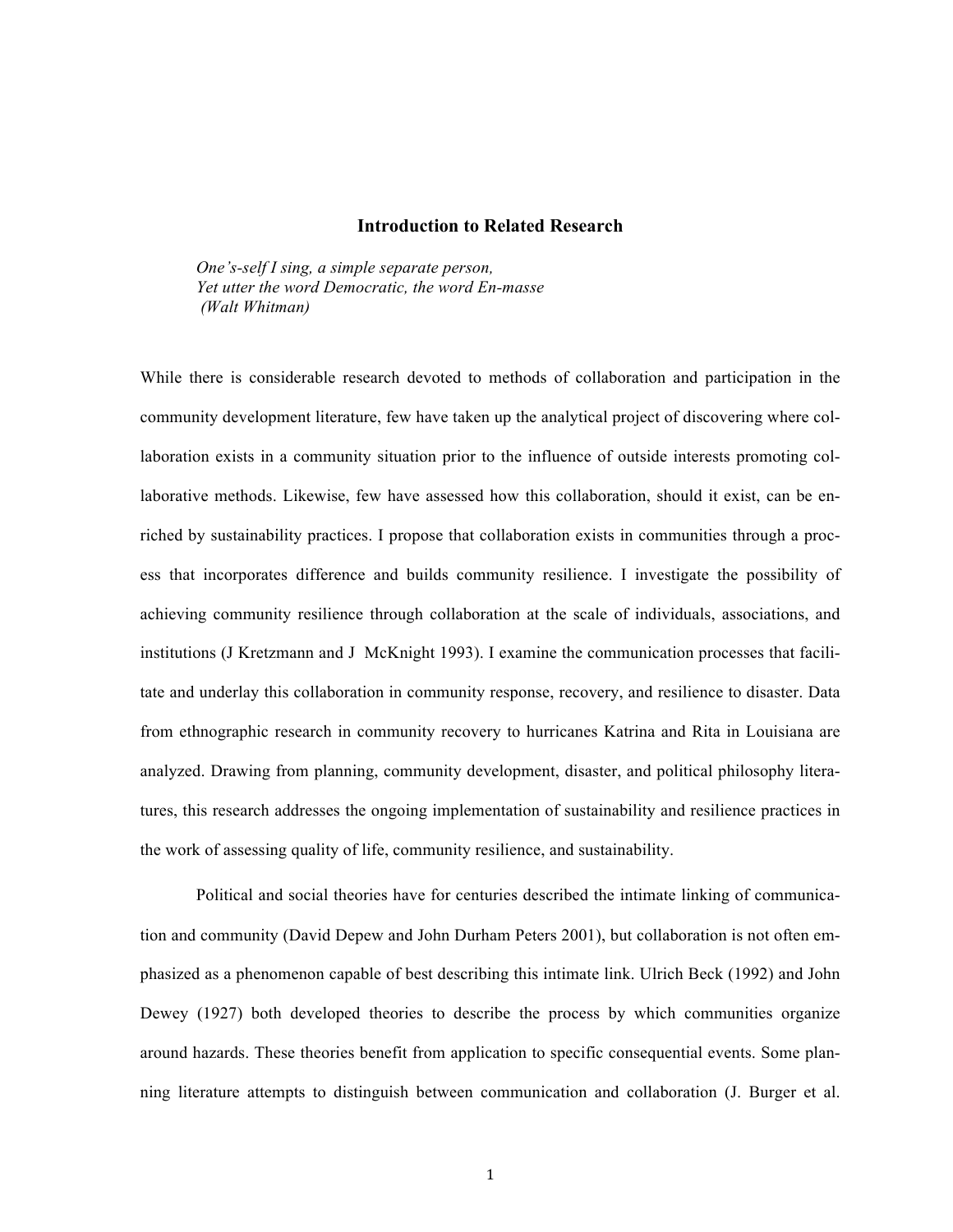2009), but little has been written concerning the actual on-site occurrences of collaboration prior to the imposition of a researcher or a large-scale collaborative endeavor, or questioning the very possibility of collaboration.

The community development literature argues for the value and necessity of collaboration and offers ethnographic data in support of its claims (J Kretzmann and J McKnight 1993), and the hazards literature makes strong claims for the need for sustainable communities and community participation in mitigation processes (D. S. Mileti 1999; John Pine 2009). However, the indices applied to assess the success of these mitigation processes and the health of recovering communities rarely incorporates sustainability methodology.

At least some proponents of the disaster research community are aware of this disparity, and accordingly call for interdisciplinary scholarship that works at "the real-world problems entailed in linking hazards and sustainability" (D. S. Mileti 1999:14). This thesis means to answer that call. Drawing from these different literatures, I develop the links between sustainability, hazards, public perception of risk, and the possibility of community resilience. Once established, these literatures contribute to a framework for my analysis of collaboration in communities as a process that does exist, and is based on the diverse assets available within a community, exchanged and utilized through local communication.

Natural hazards research and community building praxis both call for participation from nonexperts, but there are important distinctions and similarities between these fields that warrant a comparison of their participatory research processes. The present movement in natural hazards means to instill resilience to hazards through a purportedly ethical form of social design that affects "a fundamental shift in the character of how the nation's citizens, communities, governments, and businesses conduct themselves in relation to the natural environment they occupy" (D. S. Mileti 1999:vii). Community building means to engage people in a way that empowers their existing resources and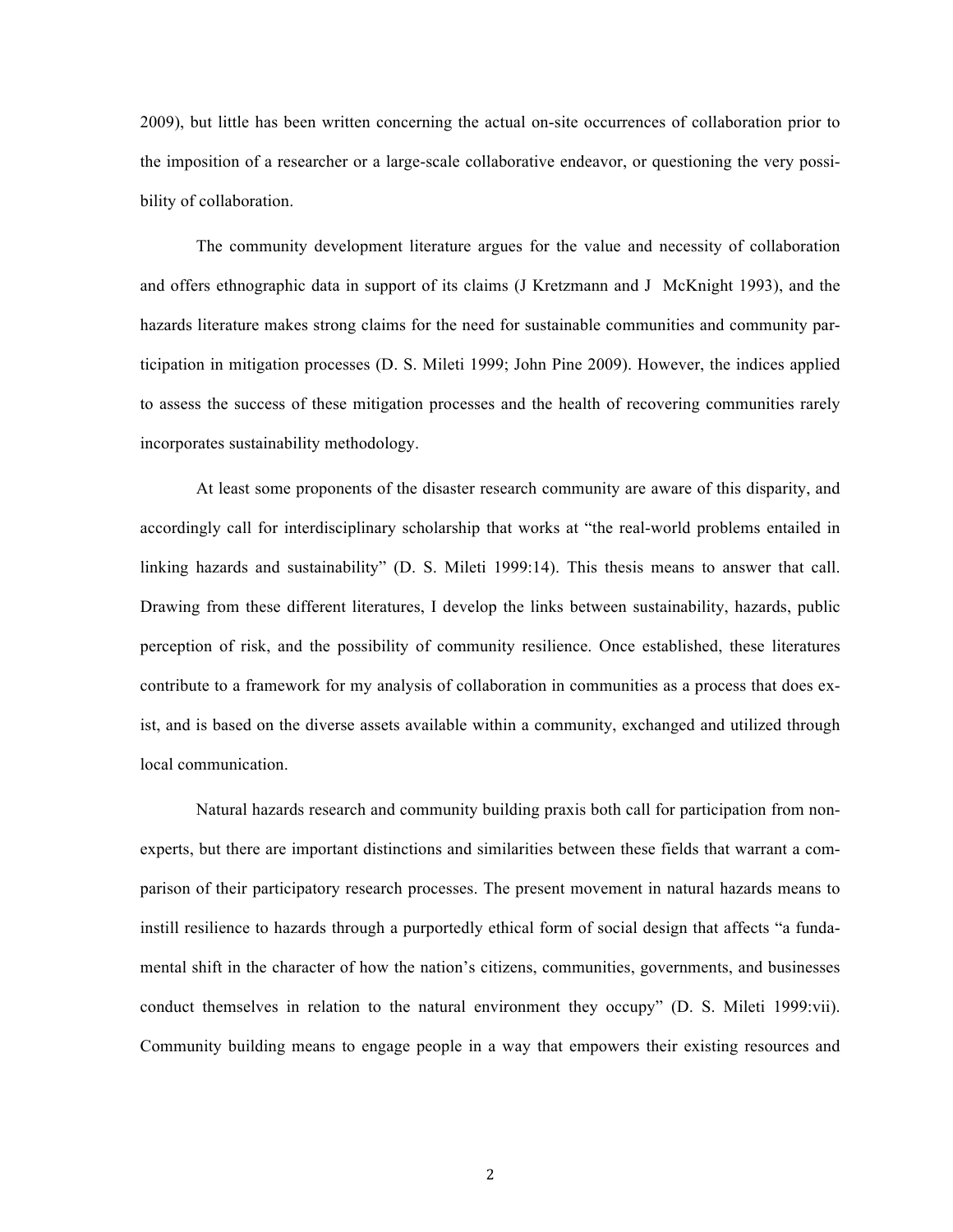develops a self-supporting network of collaboration (Maureen Hart 1999; J Kretzmann and J McKnight 1993).

The natural hazards approach, generally speaking, is more of a top-down approach to engagement than the community-building approach. This distinction is significant because both approaches fall under the many methods of the sustainability movement. This distinction is of greater significance as the ethnographic analysis that follows reveals the differences that occur not in the literature and theory of a movement but in actual assessment practices. Within the context of the specific disaster recovery scenarios discussed herein, community building and disaster recovery at times become the same process. Still, scale must remain a primary consideration for the potential to effectively engage in participatory processes, such that the ability of institutions to productively engage individuals is questioned. The data reveal that somewhere between the scale of institutional assessment practices and the scale of associational community building the emphasis on participation and its accompanying engagement methodology undergoes an interpretive shift. This collaboration research thus contributes to the study of scale in community planning, hazards research, and sustainability.

Indices of community well being, resilience and/or sustainability are a major component of planning and policy initiatives, used for the generation of bench marks, assessments of vulnerability, and/or quality of life (Gavin Smith 2009:229). While it is common for these indices to orient themselves toward sustainability (R. Phillips 2003), it is less common to see the adoption of methods timetested within the sustainability movement.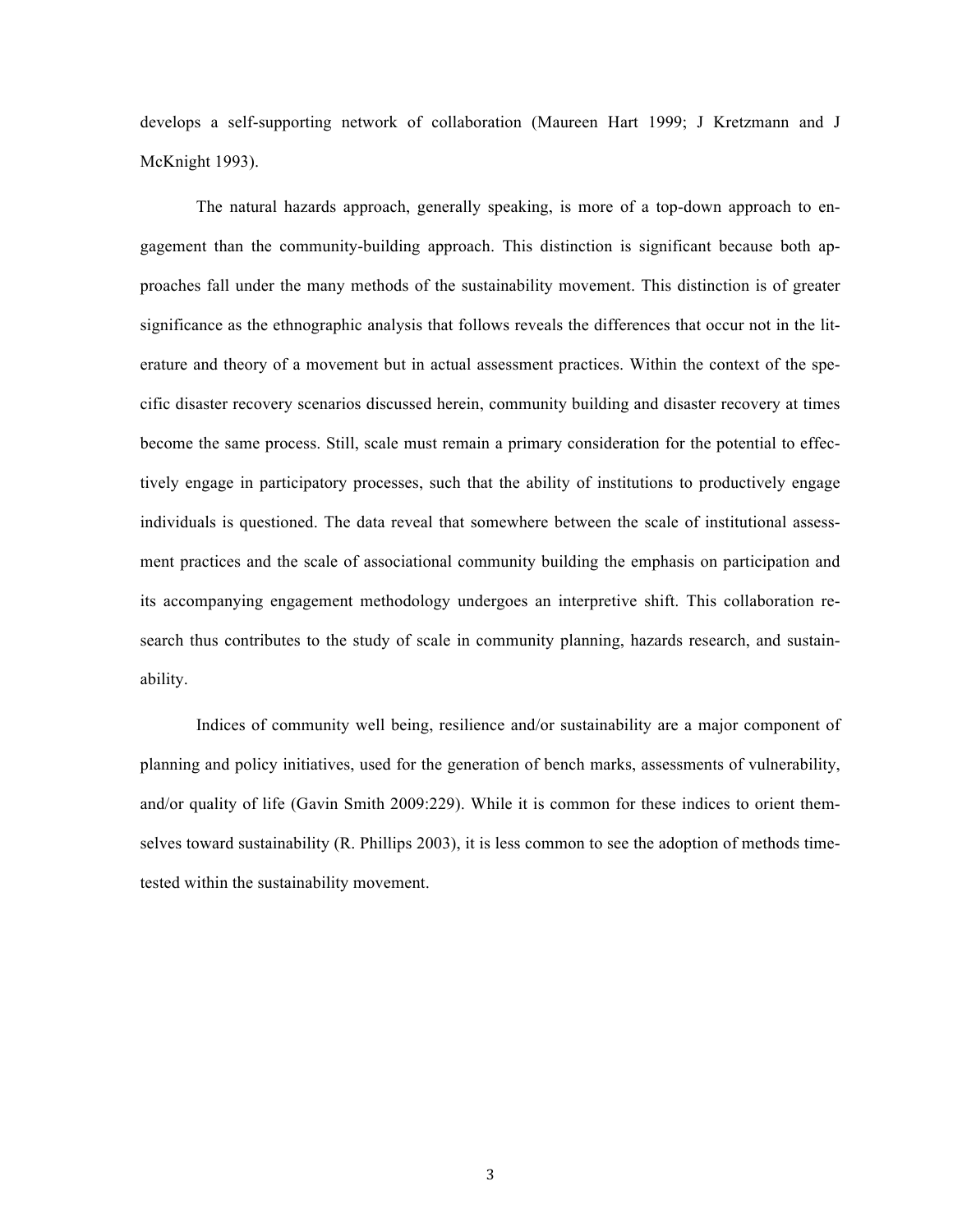#### **Introduction to the Thesis Research**

My research acknowledges the difficulties inherent in the task of assessing community health and sustainability. I highlight some of the difficulties of achieving collaboration between associations engaged in community building and some of the problems perceived in institutions performing indicator analysis. I suggest that the greater inclusion of qualitative information toward the further development of local context is an appropriate first step.

My ethnographic analysis is a combined review of how both local associations engaged in community building in New Orleans and Office of Emergency Preparedness (OEP) local government officials throughout Louisiana described the state of affairs in August 2009, four years after hurricanes Katrina and Rita. The information offered is reflexive, qualitative, and personal. It is oriented toward community-scaled sustainability. On one level, this research attempts to bring local qualitative data to the stage of state and federal level indicator data. On another level, it questions the effectiveness of state and federal level attempts to engage in sustainability oriented participatory methods. The interviewed practitioners offer multiple perspectives on community building, nearly all of which are future-oriented and results-oriented. They are reinventing their organizations, going from recovery to resilience. The analysis is framed within the context of their local experience and also theoretically informed. Their stories are viable data for analysis of small-scale sustainability efforts, commenting on the economic reality of these community organizations, their varying impacts on the community, as well as personal reflections on community-level change. These stories work as data that substantiate my claim for collaboration in communities of difference and also provide a narrative of recovery and resilience for the Gulf Coast.

The methods of sustainability practitioners, community builders, and natural hazards analysts meld in specific disaster contexts, informing a theory of collaboration as a process that is built upon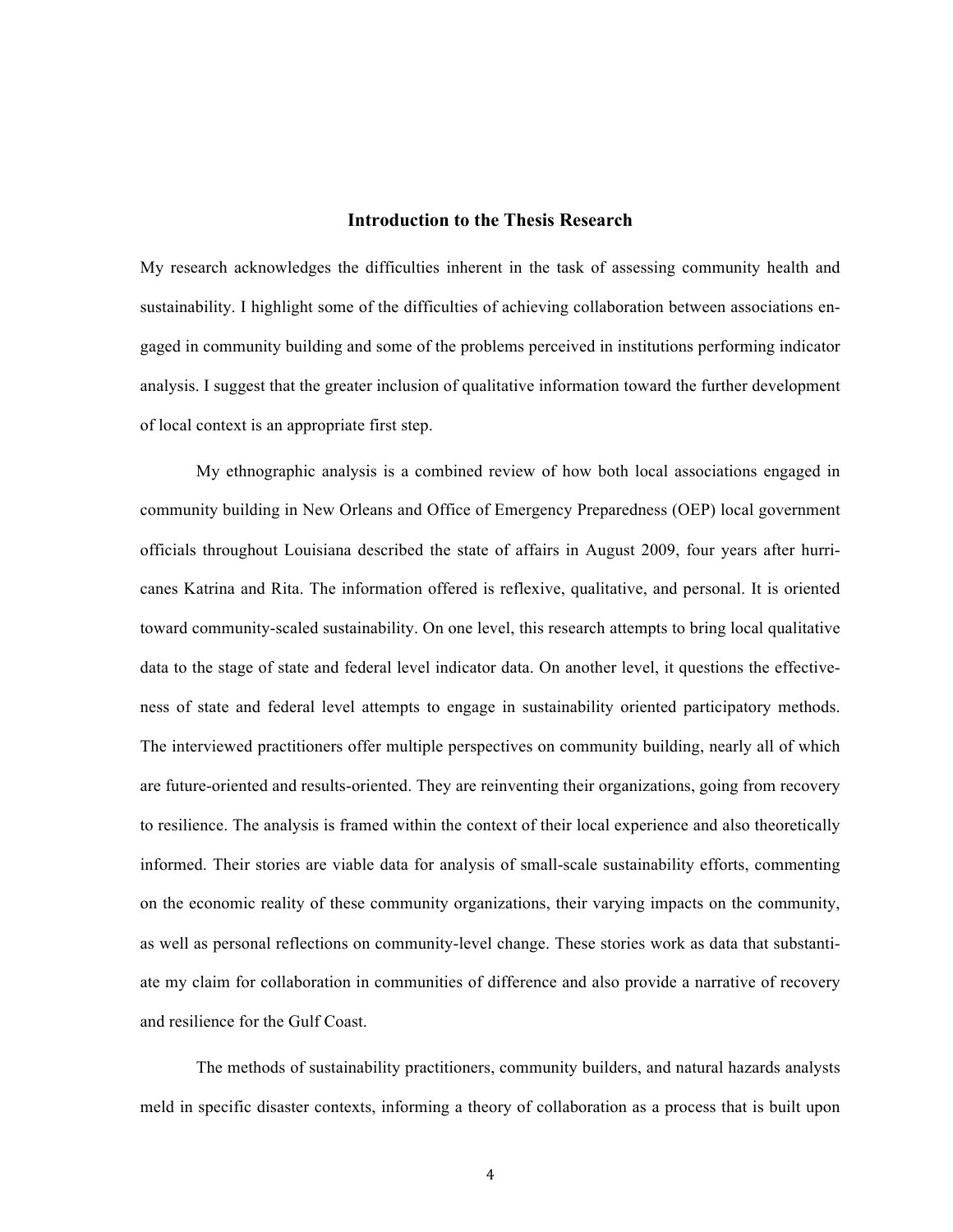difference and a willingness to communicate the value of this difference in light of a specific need. Furthermore, in the course of this ethnographic analysis, a theory of community is inferred, if not described, based on the collaboration sought out in my research of disaster recovery and resiliencebuilding processes. Lastly, aligning my research with a reflexive ethnographic method (C. A. Davies 1998), I apply the insights derived from my analysis to community assessment and community building practices in my hometown of Boone, North Carolina. Boone happens to be the head quarters for the burgeoning evangelical disaster relief organization Samaritan's Purse. This local, personal context provides a canvas for my reflections on disaster, hope, religion, and how we orient as individuals in a world that is mostly not human.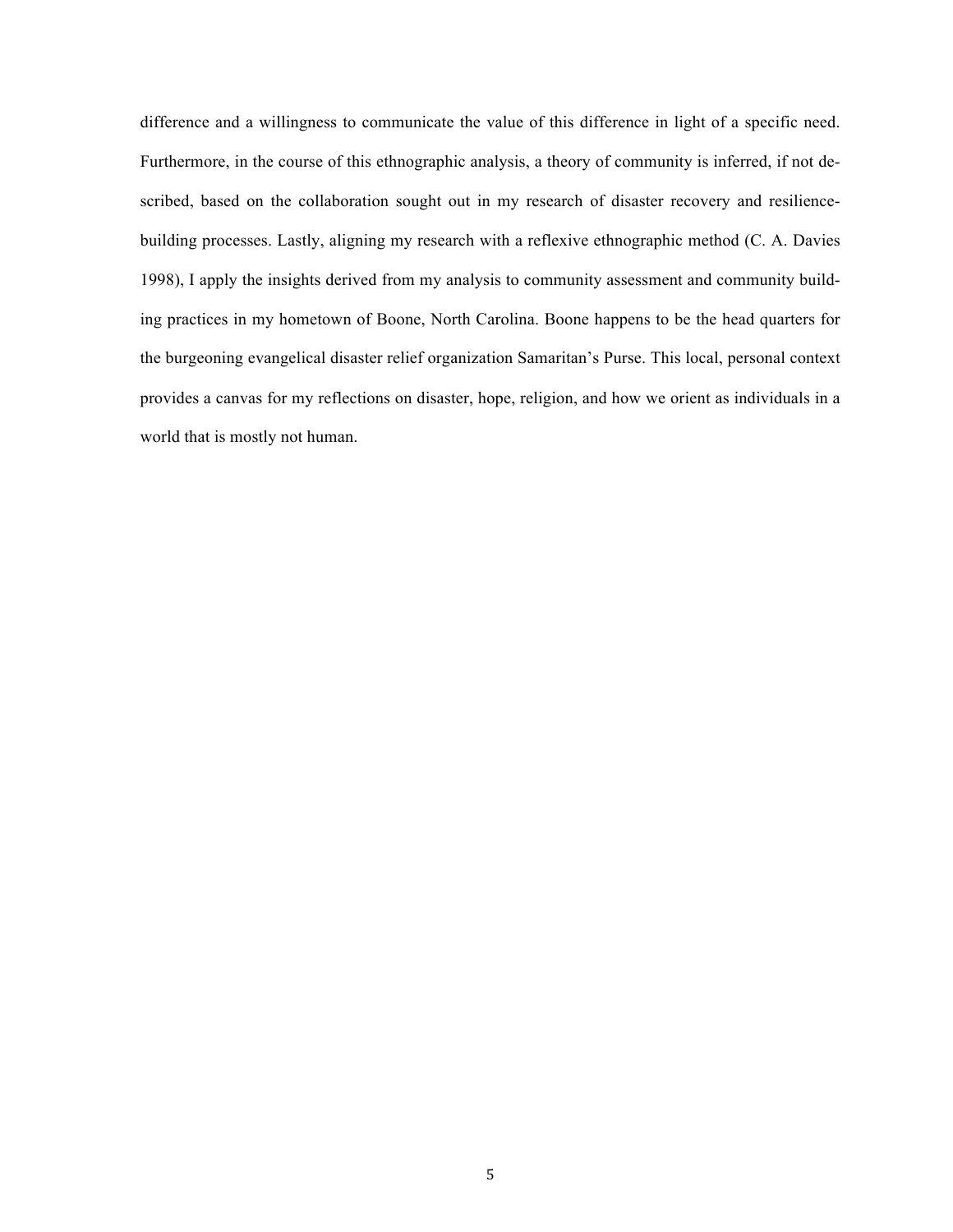#### **Sustainability Indicator Literature Review**

This past August 2009 the Brookings Institution in collaboration with the Greater New Orleans Community Data Center released the fourth anniversary edition of the New Orleans Index:

Residents and leaders are eager to get beyond "disaster recovery" to implement bold plans for creating a sustainable, inclusive, and prosperous city and region. Locally, key moves are creating the foundation for transformation to meet residents' longterm aspirations…With strong partnerships, local leadership, and leveraged assets, New Orleans could emerge as a model of resilience for metro areas recovering from natural catastrophes or major economic shocks, such as those triggered by this recession (Brookings 2009).

This statement early in the New Orleans Index describes something of a contrast between the report's stated mission, which is to track disaster recovery, and a city that is eager to build and think of its future not in terms of recovery, but in terms of sustainability. Recent scholarship on sustainability and resilience suggest that a quantitative report based primarily on federal level census-type data and a profit growth model may fail to accurately represent the situation on the ground (Kenneth Meter 2007:185). These critics reject economic growth models but are often proponents of personal and communal growth (R. E. Young and J. Habermas 1990:12). Social infrastructure is considered a prerequisite to economic development (Helen Matthews Lewis 2009:70). More to the point, these critics assert that a reductive quantitative report may fail to take advantage of one of the primary resiliencebuilding components of indicator studies; namely, the fact that if these studies are conducted in a participatory manner, in collaboration with local community organizers, the study itself becomes a resilience builder (S. Bell and S. Morse 2008; J. Gadrey and F. Jany-Catrice 2006; G. P. Green and A. Haines 2002; M. Holden 2008; J Kretzmann and J McKnight 1993; R. Phillips 2003).

I collected ethnographic data while assessing the engagement methodology of a proposed community resilience index funded by the National Oceanic and Atmospheric Association (NOAA),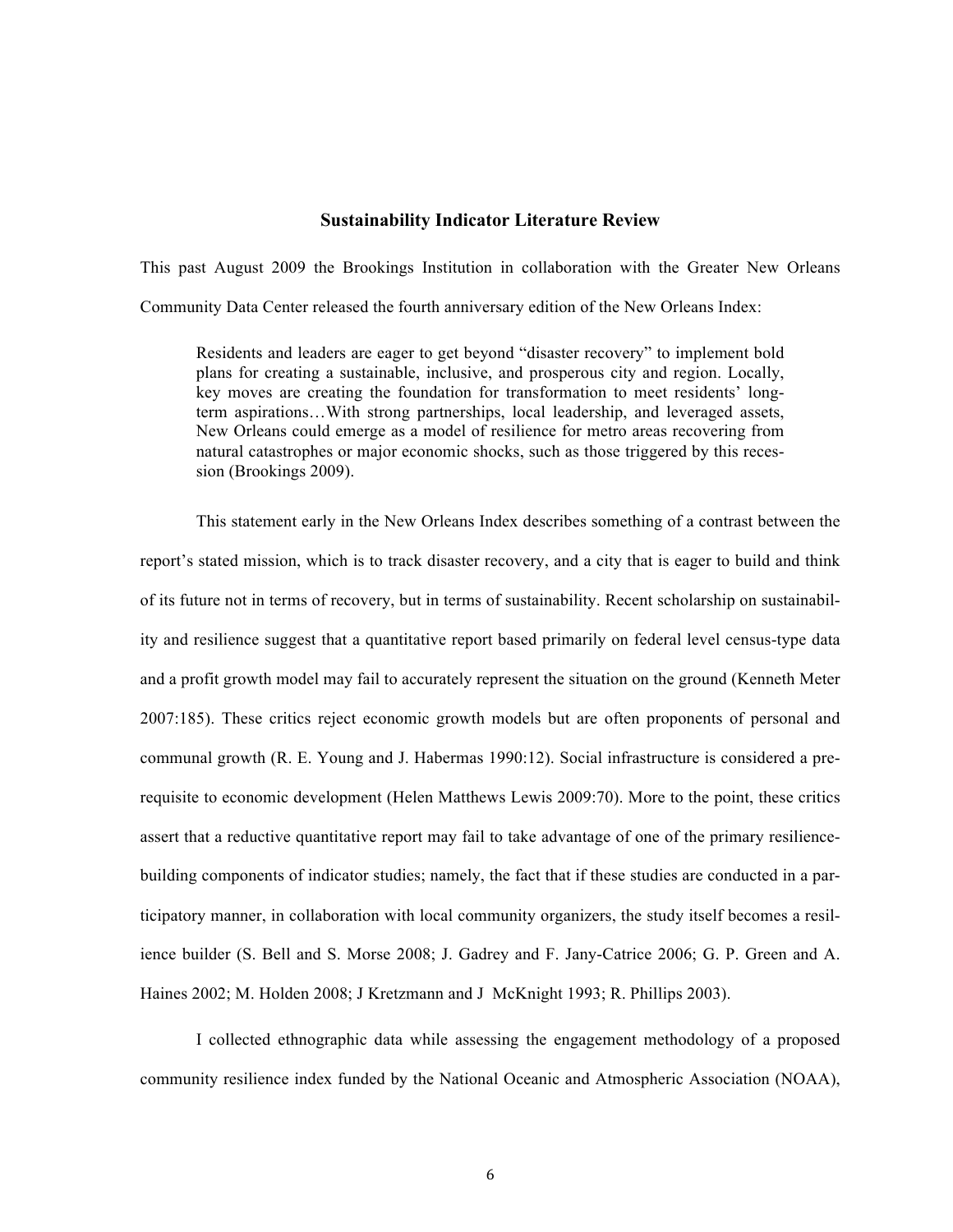which focused on disaster recovery and community resilience to natural hazards. I also collected ethnographic data in consideration of the New Orleans Index and its newly stated interest in sustainability.

Thus I begin the literature review with a section on indicators and indicator approaches to sustainability. I supplement the specific concerns and claims of this indicator literature with examples from current indices including Sustainable Seattle, Charlotte Regional Indicators Project (CRIP), and the New Orleans Index. I have structured this section of the literature review by emphasizing conceptualizations of quality of life, sustainability, and community within the indicator literature. According to *The Community Indicators Handbook,* quality of life, sustainability, and community are fundamental concerns (along with performance evaluation) for the bulk of indicator projects (R. Phillips  $2003:4$ ).

Maureen Hart's *Guide to Sustainability Indicators* (1999) is more of a field manual than a movement manifesto. It offers examples of sustainability indicators distinct from conventional indicators, and emphasizes the economic-environmental-cultural integration required for this type of indicator formation. The guide includes helpful lists of indicators, existing indices, and data resources. Simple bullet points and cartoon illustrations throughout the text connect it with a genre of community organizing literature meant for wide dissemination.

Rhonda Phillips' *Community Indicators* (2003) is a publication of the American Planning Association. The book maintains an emphasis on participation and the benefits of sustainability while operating within a primarily quantitative and expert-oriented planning framework. It reviews a number of existing indices that in one way or another accomplish more than conventional indicators.

*Sustainability Indicators: A Scientific Assessment*, is a product of the International Council on Science (Hak, Moldan, & Dahl 2007). It offers in-depth and varied quantitative and qualitative methods for indicators of sustainability. It is expert-oriented and rich with systems thinking.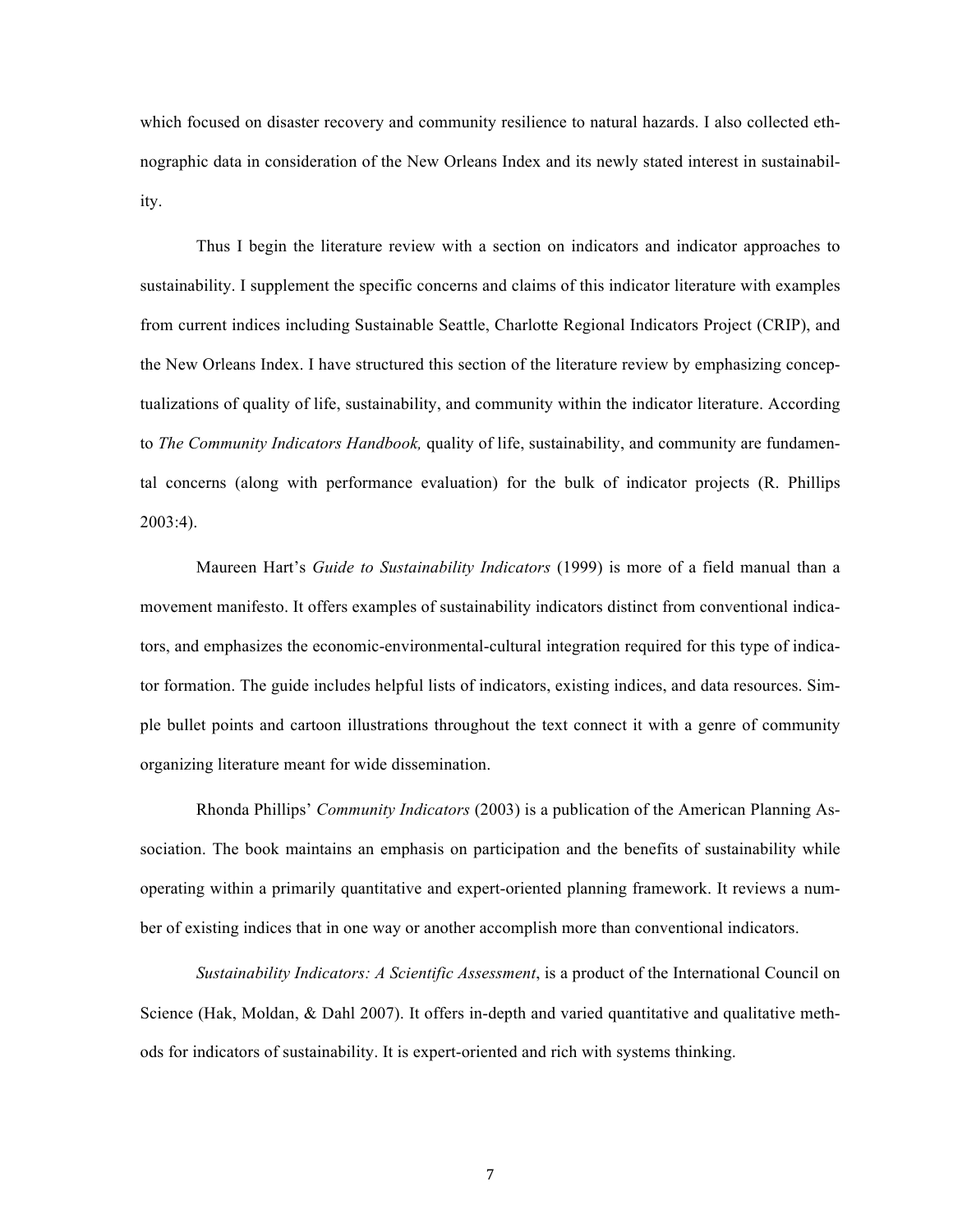Though Simon Bell and Stephen Morse's *Sustainability Indicators: Measuring the Immeasurable?* (2008) does propose a method, especially in its conclusion, I chose it primarily as an example of the sustainability literatures efforts to continue a reflexive project of scientific devaluation, to emphasize subjectivity, to flirt with a debilitating form of anti-realism (C. Norris 1997:117).

There is a subtle but pervasive schism in the indicator literature. Certain theorists demand the inclusion of qualitative data, opposing the continued reliance upon quantitative data by new and ongoing indices. Recent research suggests that "the availability of quantitative information caused a neglect of issues for which quantitative indicators were not available" (Jasper Grosskurth and Jan Rotmans 2007:178). Quantitative indicators often fail on a basic level by assuming that more is better and that the highest quality of life occurs in those localities with the most resources (R. Phillips 2003). The question becomes how can quality of life be described, much less assessed, through standardized evaluations of quantitative indicators collected by non-local agencies. To this end the literature doubts the objectivity claims of conventional indicator studies, affirming that any assessment of quality of life is always political (R. Phillips 2003).

The World Health Organization (WHO) defined quality of life as "An Individual's perception of their position in life, in the context of the culture and values in which they live and in relation to their goals, expectations, standards and concerns" (S. Bell and S. Morse 2008). It appears endless spatial and temporal contexts must be accounted for if the WHO definition is to guide assessment of quality of life. Sustainability practitioners justify qualitative research with the assertion that "until the fundamental but intangible dimensions of society have adequate indicators they will be invisible for assessment purposes" (Jasper Grosskurth and Jan Rotmans 2007:173). Yet, how can a study possibly account within an indicator project (and its time and funding constraints) for a community's many "ethics, norms, values, and spirituality" (Jasper Grosskurth and Jan Rotmans 2007:178)?

Whether such an assessment can be anything but an ideal is beyond the scope of this paper. The potential to offer a more holistic assessment of quality of life *is* considered characteristic of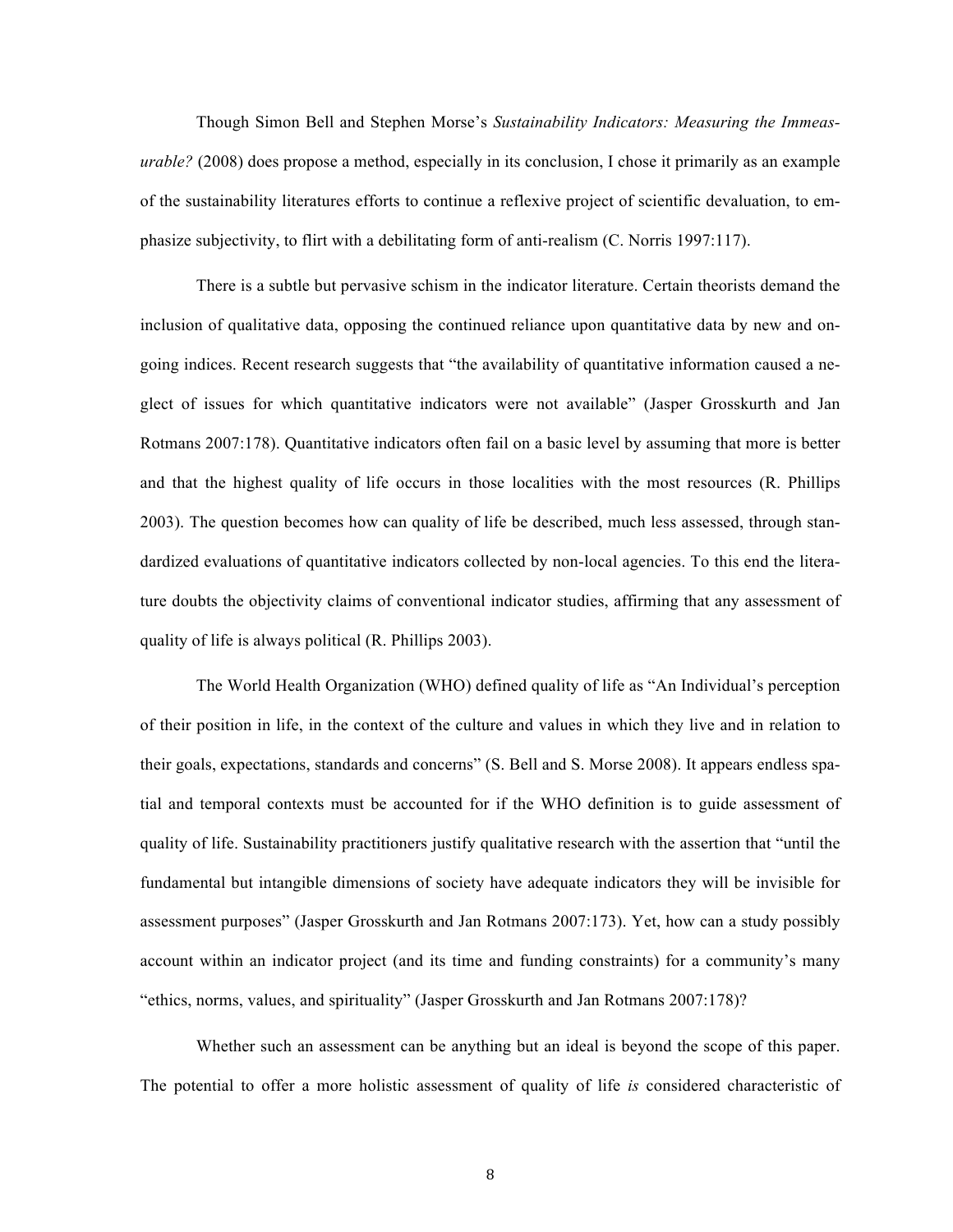sustainability indicators (SIs) and a major distinction from conventional quantitative indicator methods. If SIs can articulate the interconnected quality of economic, environmental, and societal events they can potentially begin to inform a community of its own underlying integrative processes (Maureen Hart 1999).

Consider that the CRIP takes a simple measure of number of jobs as an indicator of business health, even though it prefaces this simple measurement with an interest in more integrated analysis:

These jobs vary tremendously in wages, ranging from minimum-wage retail positions to high-paid professional jobs. Our ability to understand this growth in the service sector would benefit from breaking out the low-income service jobs from the higher paying ones (CRIP 2007:24,134).

This would be a move toward a sustainable indicator but the CRIP does not attempt it, and the perceptive reader is left to question the very possibility, considering the numerous discrepancies between proposed methodology and actual practice. In contrast, as a general business indicator of sustainability, Hart suggests measuring the number of parents with satisfactory daycare arrangements. Quality of life can more accurately be assessed through an increase not just in complexity, which might simply include compounding indicator upon indicator, but through an increase in integrative complexity, more closely resembling the interrelated nature of the human environment.

Democratic method in the SI literature commonly details participation and stakeholder processes. Methods of SI formation can be linked with the larger sustainability movement by way of a common interest in equity through inclusion.

When Sustainable Seattle produced its first indicator report, 'Indicators of Sustainable Community' in 1993, the work was ground-breaking because of its participatory nature. The work resulted in an "Excellence in Indicators Best Practice" award from the United Nations" (B-Sustainable 2009).

It is necessary to establish a clearer conception of what makes a method participatory*,* and then to articulate more clearly how this methodology might influence considerations of risk management and a community's collaborative endeavors.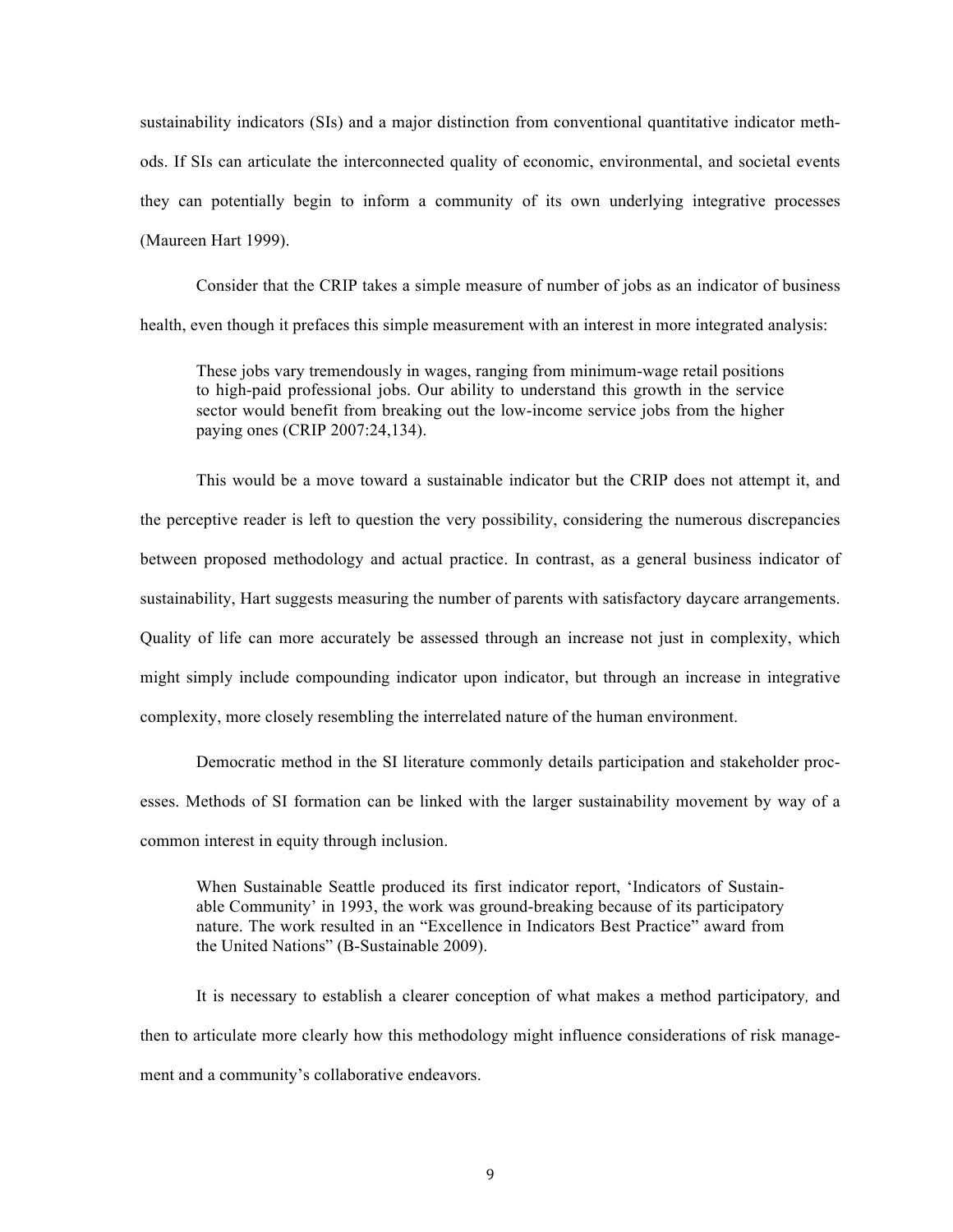Historically, Participatory Action Research (PAR) builds from revolutionary movements but also from a general effort to connect research with community development (Marja Liisa Swantz 2008:31). The roots of this method should be understood as containing within its substructure the goal of breaking strict allegiance to positivist science and also the goal of shaping research as an agent of social change (Marja Liisa Swantz 2008:32). In its most vivid manifestation, PAR is the elimination of such categories as expert, and an understanding of the inherent learning potential of all participants, including those participants charged with organizational and leadership roles (Marja Liisa Swantz 2008:38). Political implications for such a method, as may be expected, include researchers serving as intermediaries between communities and non-local authorities, but also include a general increase in the visibility and relative importance of oppressed peoples, a lessening of the abuses attached to bureaucratic self-interests, and thus, an overall increase in justice (Marja Liisa Swantz 2008:36,37). Indeed, on one level, it can be said that PAR work is justice work. Furthermore, PAR is situation-specific and practical. It involves a deep trust in the process of communication, a desire to build consensus while celebrating diversity, and a commitment to the time that is required if one is to slowly adapt a general method to the specific knowledge and needs of a community (Marja Liisa Swantz 2008:43,45). It is therefore a creative and reflexive project, dedicated to knowledge building and relationship building. PAR should not be thought of as simply an effective way to try and arrange group meetings or build consensus.

There are at least two general approaches to participation within the SI literature. The first believes "the choice is not one that should be made in sustainability assessment but one that should be delegated to democratic processes;" the second emphasizes the empowering potential of SIs to both inform and engage communities in participatory processes (S. Bell and S. Morse 2008; Jasper Grosskurth and Jan Rotmans 2007:183). The numerous opinions of the potential and quality of expert-oriented democratic methods has initiated an epistemological debate concerning SIs' power as a knowledge producer (S. Bell and S. Morse 2008:205).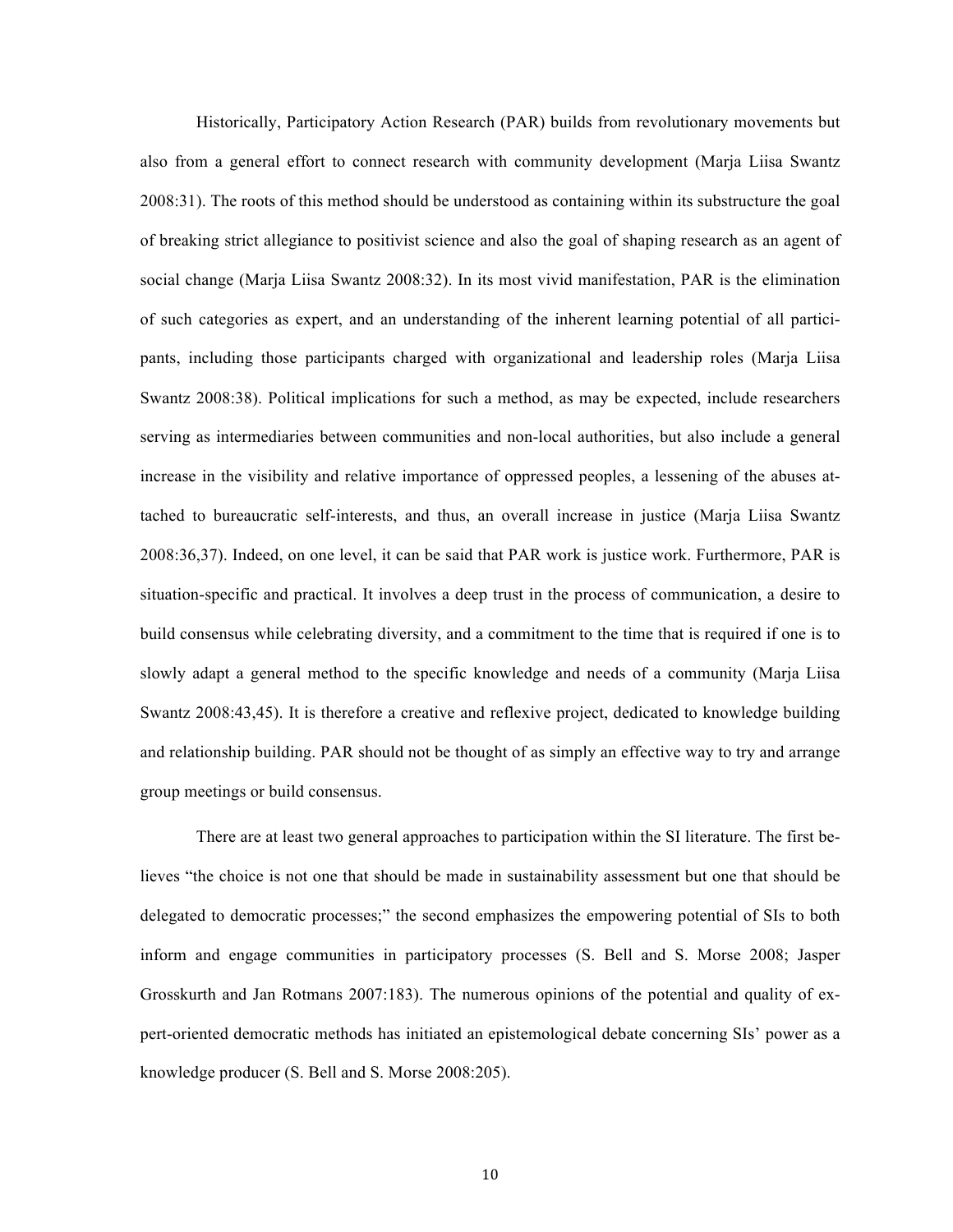This epistemological debate contributes momentum to criticisms based on subjectivity and general opposition to conventional reductive and objective knowledge claims, which is characteristic of critiques of conventional indicators. Conventional objectivity claims include:

The Index provided members of the media, key decision makers, nonprofit and private sector groups, and researchers with an independent, fact-based, one-stop resource to monitor and evaluate... (Brookings 2009).

And also,

The Indicators Project will provide objective, reliable, and relevant data that measure the region's annual progress on a wide range of indicators that impact the region's quality of life (CRIP 2007:4-6).

As the WHO orients quality of life to an individualist context-driven perspective, as the democratic tendencies of the planning literature make claims and varied attempts for inclusivity, practitioners of sustainability choose between attempting to reflexively integrate a community engagement process within their science, or outlining the need for support from such a community engagement process, which they judge to be necessary but beyond the scope of their specific method. In either case, the subjective and normative nature of the practice is linked to the need for participation: "…subjectively derived measures of sustainability are useful if the subjectivity is explicitly accepted and declared at the outset and if the method for deriving the measures is available to a range of stakeholders" (S. Bell and S. Morse 2008:131).

CRIP claims to base its model on the experience of the ground-breaking index from Sustainable Seattle, but the emphasis on participation, which is shown above to be the aspect of Seattle's method that garnered the United Nation's praise, becomes de-emphasized in the methodology of CRIP. Sustainable Seattle clearly explains: "For indicators to be useful, they must be developed with the active participation of those that will use and learn from them. In a sustainable community, participation extends to include everyone" (B-Sustainable 2009). CRIP has a different method:

The first set of indicators had to be not only objective, reliable and relevant, they also had to be cost-effective to compile and likely to remain so in the future. This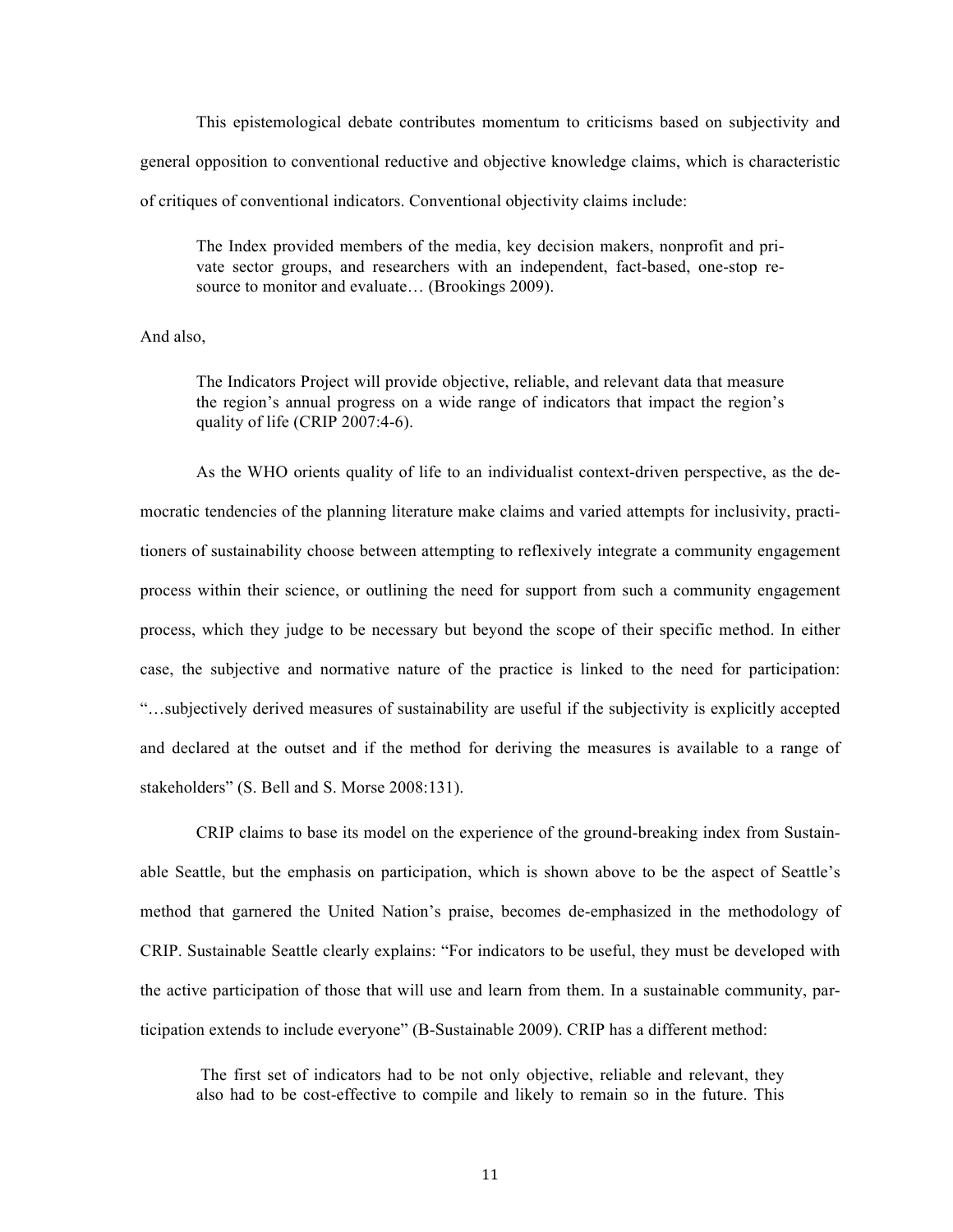placed a premium on indicators for which federally- or state-mandated and collected data is readily available over indicators for which local governments or other multiple organizations are the only sources… (2007:6).

This begs the important question: *Can an index work toward sustainability with data that lacks a local context?* The SI literature answers this question with a resounding no. Yet, there is disagreement as to what constitutes local data.

Reference to sustainability is so common within the indicator literature that some credit the movement with the development of community indicators, though the actual methods of the movement are adopted by these indices to varying degrees (R. Phillips 2003). Specifically, context and culture-oriented perspectives that contribute to a dynamic understanding of systems help to define sustainability as a movement. This assertion for the importance of culturally informed contexts within sustainability is acknowledged to varying degrees within the SI literature. Each team of SI practitioners offers its own definition for sustainability. Indeed, it is not uncommon for a single team to offer multiple definitions for the term. A brief comparison of these definitions reveals a few of the numerous approaches to sustainability within the SI literature.

A broad application of systems theory often frames an orientation to sustainability that emphasizes temporality: "The characteristic of the system that we are most interested in is its ability to sustain itself in the long run in a desired state or on a desired trajectory. A system with that ability is sustainable" (Jasper Grosskurth and Jan Rotmans 2007:177). Systems thinkers also admit, "The representation and evaluation of a system are intrinsically subjective, normative, ambiguous, uncertain, and incomplete" (Jasper Grosskurth and Jan Rotmans 2007:178). Within such a scientific systems approach to sustainability, there is an effort to describe the ongoing process-oriented nature of this temporally based achievement. Thus, sustainability is not only a goal but also "a characteristic of a dynamic human-environmental system able to maintain a functional productive state indefinitely" (Arthur Lyon Dahl 2007:164).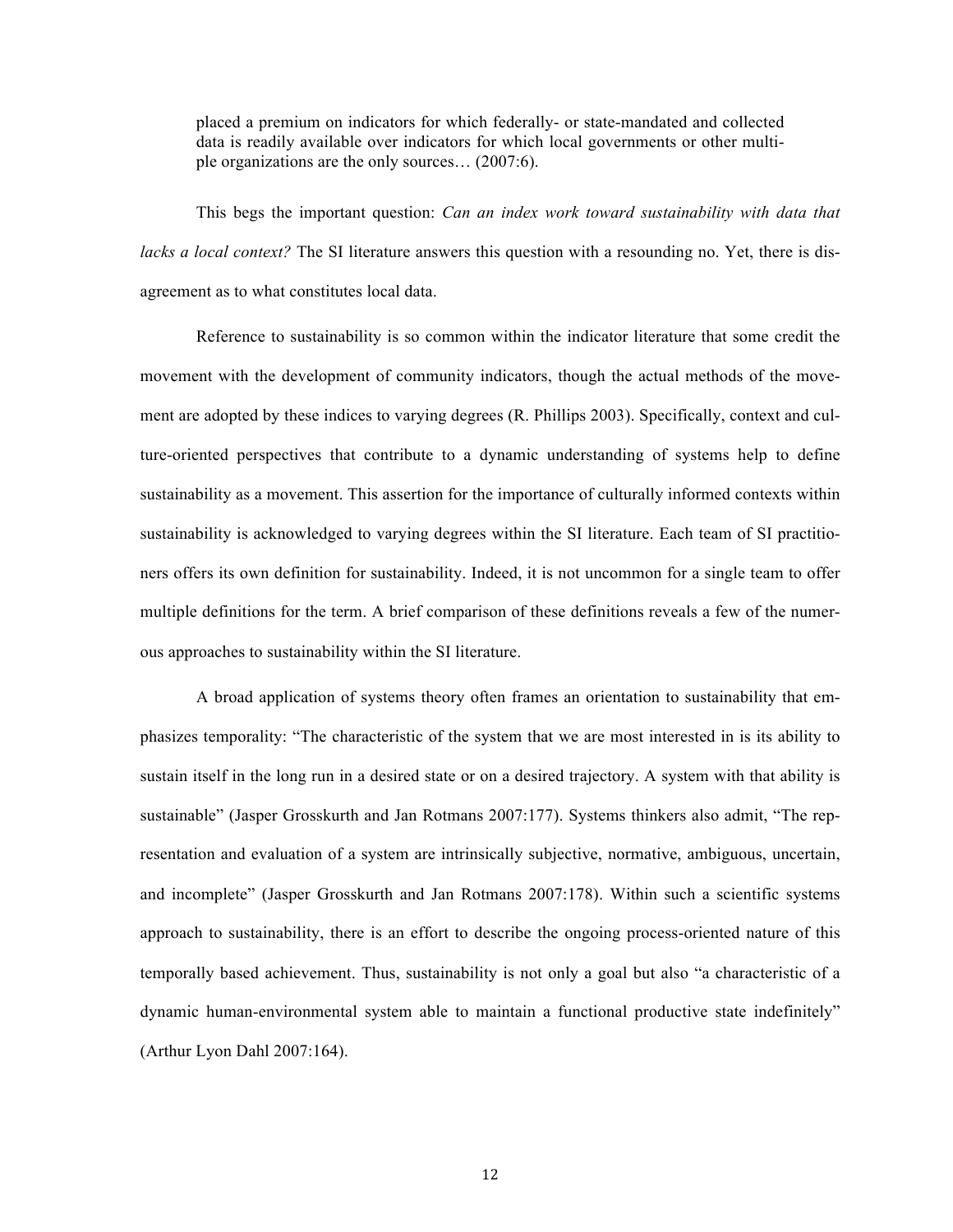Some practitioners and theorists within the SI literature choose to avoid something so precise as a definition. Some assert only that sustainability does not mean sustainable growth (Maureen Hart 1999). Others take a still more general, narrative approach to the issue: "The situation appears to be that at the end of the  $20<sup>th</sup>$  century a word was decided upon to conjure up the desirable outcome of social and political endeavors" (S. Bell and S. Morse 2008:195). Some frameworks are more anthropocentric than others, and the varying orientations to the term contribute to and perhaps help explain its wide appeal and adoption by otherwise conventional indices.

This same wide and varying adoption of the term sets up the epistemological dialectic within the literature:

We are not satisfied that narrow approaches to sustainability (such as SIs conceived in reductionistic frameworks) can work without reducing complexity, excluding valid and legitimate worldviews and reducing the area of concern to one that no longer represent the key issues of sustainability (S. Bell and S. Morse 2008:147).

The result of this dialectic, presently, seems to be a method divorced from its theory (Brookings 2009; CRIP 2007). More recently, a new praxis develops around indicators as a tool not for assessment but for engagement (S. Bell and S. Morse 2008; J Kretzmann and J McKnight 1993).

Among other things, this new method means to empower communities, but SI practitioners differ in their definition of community and seldom make such formal distinctions as Creed's "three component meanings: a group of people, a quality of relationship (usually with a positive normative value), and a place/location" (2006:4). Some SI theorists and practitioners attempt to define community as a built environment, a sense of safety and familiarity, and a balance of mutually interdependent elements (S. Bell and S. Morse 2008). Others are guilty of falling for what Raymond Williams (1976) has called "a warmly persuasive word" (cited in Gerald Creed 2006:5). Occasionally books devoted entirely to community indicators fail to offer any definition (R. Phillips 2003). An ambivalent author might formally define community in terms of geography, but then everywhere else in the text refer to community as the shared interactions of people (Maureen Hart 1999). The review that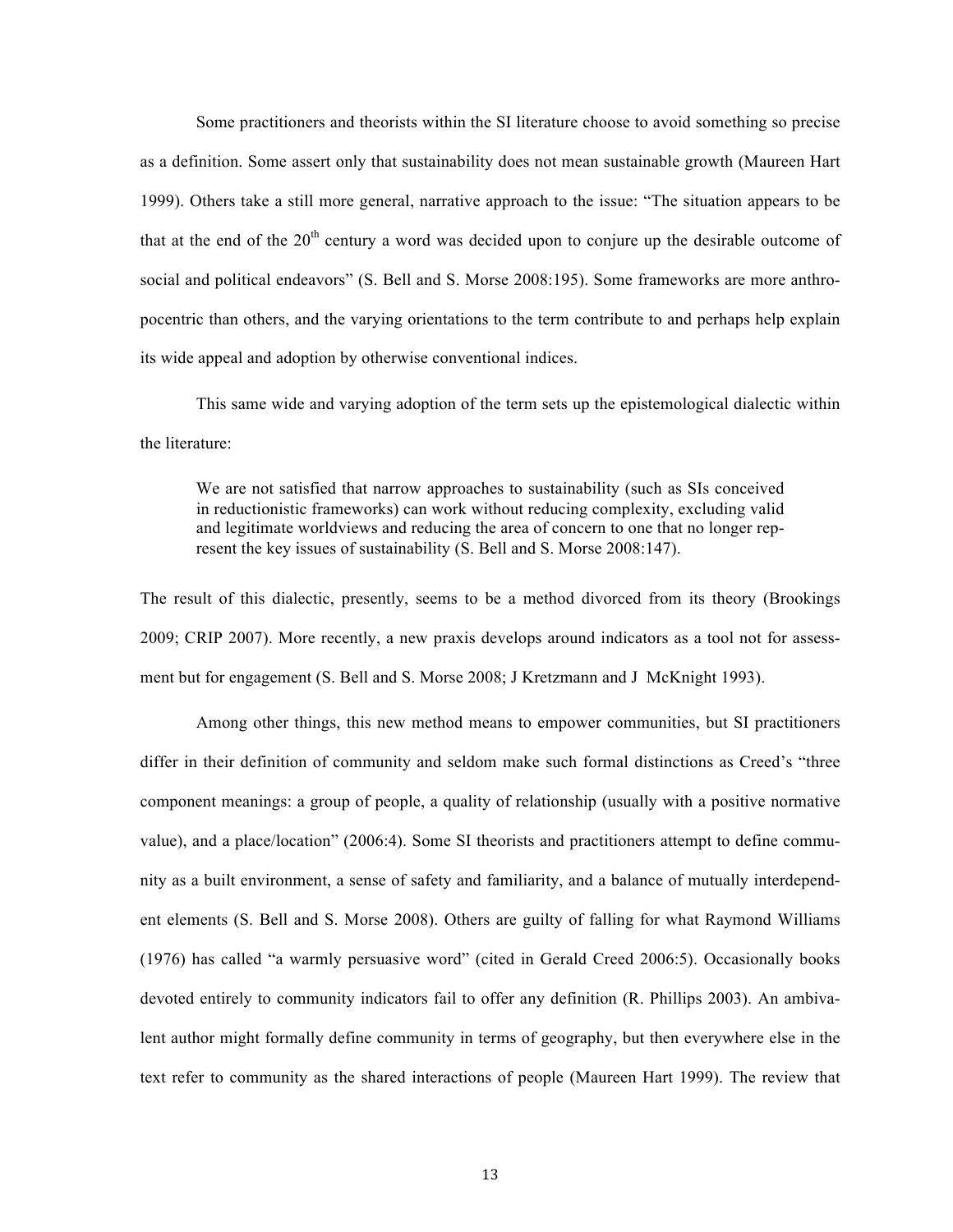follows refers to specific conceptual orientations to community developing around risks and hazards, which help this thesis avoid a non-specified idealized version of the term.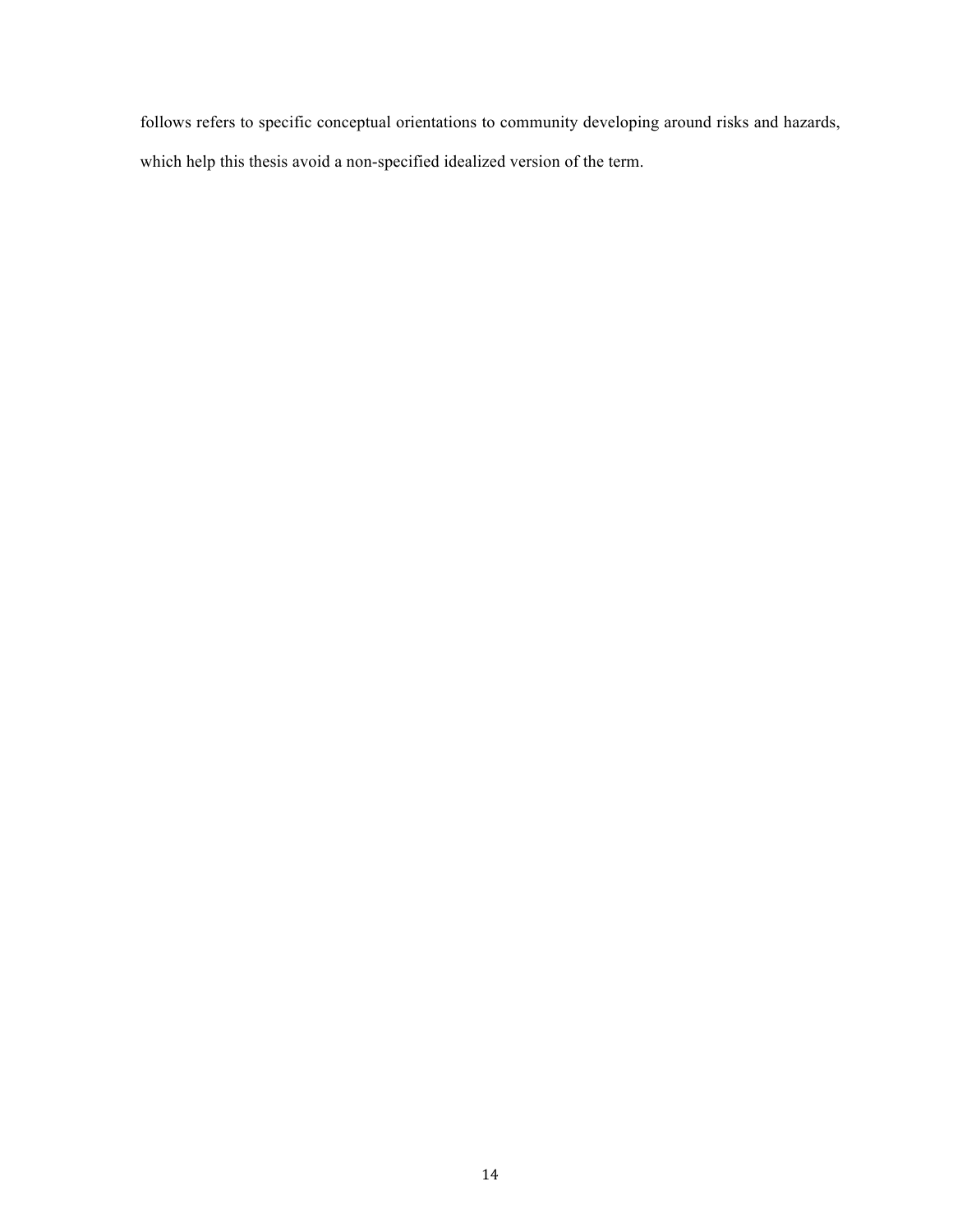#### **Introduction to the Theoretical Literature**

I have selected from the theoretical literature with the aim of developing a framework specific to my thesis, based on theoretical and methodological approaches to *communication, collaboration,* and *community*. I mean to develop a specific approach to these three concepts. It is only within this framework that I attempt to provide empirical support for my hypothesis with ethnographic data, and lay a foundation for continued research on community, communication and sustainability through the present focus on occurrences of collaboration in disaster response and resilience building.

If I seek the collaborative processes that occur within communities of difference, I must define what a community is for the purpose of my analysis, and I must define the communication methods used in the collaborative processes I perceive. I then might also describe a less visible but equally vital component of the process: the hope or belief in the possibility of a deep communication that builds community. This agenda requires both realist and idealist elements.

Sustainability as a movement and as a practice must be theoretically informed. What is the actual consequence I predict for my theoretical orientation to sustainability? At least, it means an integrated sense of the world and our roles in it through a focus on interrelation and the unfathomable complexity of association. Therein, if we cannot act with total knowledge, we must at least act with care.

The WHO definition of quality of life, with its individualized context and inferred specificity, may seem especially problematic for those of us interested in actually supporting sustainability in our communities. Some relief lies in a deep understanding of the individualized experience, the individualized context as a reality based entirely upon association. John Dewey's *The Public and its Problems* (1927) clarifies the distinction between socially produced individualized context and what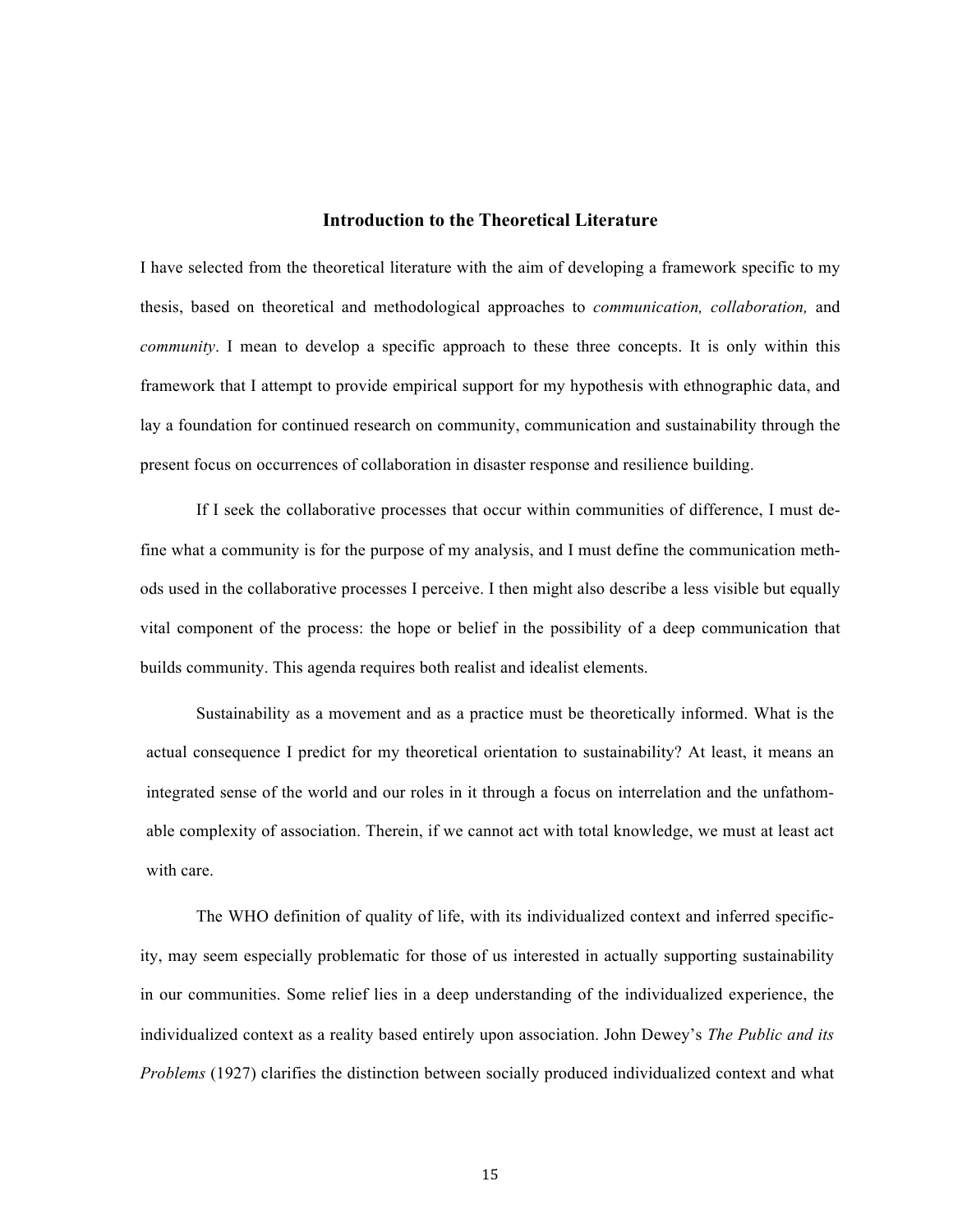has been termed individualism. He does this by orienting the public to shared consequences. Since Dewey, many scholars have attempted to describe a similar situation (D. W. Ehrenfeld 1978:107,108).

This focus on collaboration does not simply satisfy my interests in ecological adaptations of secular humanist doctrines with democratic leanings. The theoretical elevation and methodological adoption of participatory techniques (to varying effect) within policy and planning initiatives makes collaboration a timely topic. Ulrich Beck's *Risk Society: Towards a New Modernity* (1992) describes the reflexivity within the sciences that leads to these participatory processes. The public becomes coproducers, to varying efficacy, of public policy and assessments of well being, all within a framework of risk and disaster.

Beck and Dewey, though writing from opposite ends of the modernist lineage, describe similar social processes that lead to knowledge formation. Beck sometimes sees reflexivity causing a decentralized and dismantled public of individuals, much like the individualism that Dewey dismisses (U. Beck 1992:2). Dewey, some sixty years prior to Beck, finds hope in this democratization of power, this decentralizing tendency both in science and politics to develop communicative processes of consensus.

A significance of my understanding of collaboration as it relates to this thesis is that it is not directly involved in communicating toward consensus. In such a way my work can be distinguished from that of Dewey, as well as much of the communication literature of the second half of the twentieth century (J. Habermas and M. Cooke 1998). The collaboration I see occurring is not necessarily peaceful or positive, though it can be. It is not a utopian democratic notion or solution to the deconstruction of a self-critical science or politics. "The goal of communicative ethics is not consensus but mutual critique" (M. A. Hinsdale et al. 1995:248). Mutual critique means that when people come together to discuss what is important, in both formal and informal situations, it is not simply agreement but more often difference, disagreement, and criticism that can be seen as a constructive delib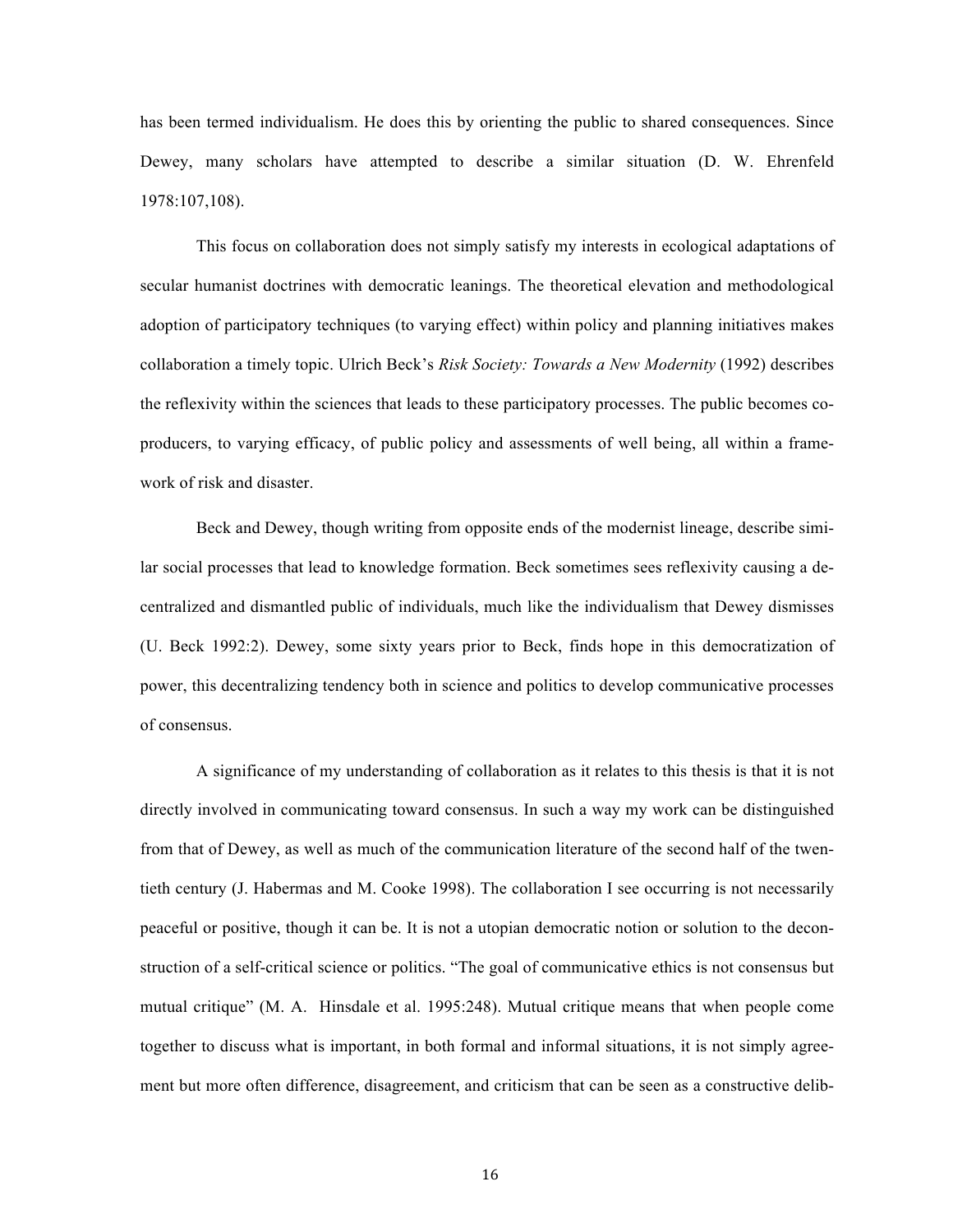erative process. I assert that mutual critique is a form of collaboration, observable, describable, and its consequences able to be discussed. The ethnographic data presents mutual critique primarily in the form of reflective engagement practices between myself, as a curious individual and representative of certain institutional interests, and local community practitioners.

I interpret Beck's text to correspond with the development of sustainability science.

During the 1990s, the International Council for Science (ICSU) initiated studies of science and technology for sustainable development. There were, increasingly, calls for a science of sustainability predicated on recognition of the fundamental link between science and economy while remaining free from political bias of the sort seen, for example, when North-South issues are raised in debate over sustainable development (H. Komiyama and K. Takeuchi 2006:2).

I mean to show with the assistance of Beck's analysis that sustainability as a movement and sustainability science as part of its methods are intimately linked to communication of risk and disaster. Beck's reflexive modernization attempts to accommodate both modernist and post-modernist concepts of human indeterminacy, which is a significant endeavor when dealing with participatory knowledge production and assessment of such value-laden terms as *quality of life*. In this way reflexive modernization can be understood to lack "a desire to find 'foundations' to which one might cling, frameworks beyond which one must not stray," in favor of a reflexive dialectic of continuous appraisal, continuous invention, continuous communication (Richard Rorty 1979:315).

This sets the general context for my thesis and the claims I make regarding sustainability in relation to the collaboration and communication that occurs within communities recovering and responding to disaster. As human interactions with the environment increase vulnerability, and as risk becomes more pervasive, the issues communicated become intergenerational and global (Ulrich Beck 2000; D. S. Mileti 1999:33). Sustainability takes this intergenerational and local-to-global discussion as its own.

These two texts provide a foundation for more in-depth discussions of communication's relation to community. For example, Gregory Shepherd's theory of community as the achievement of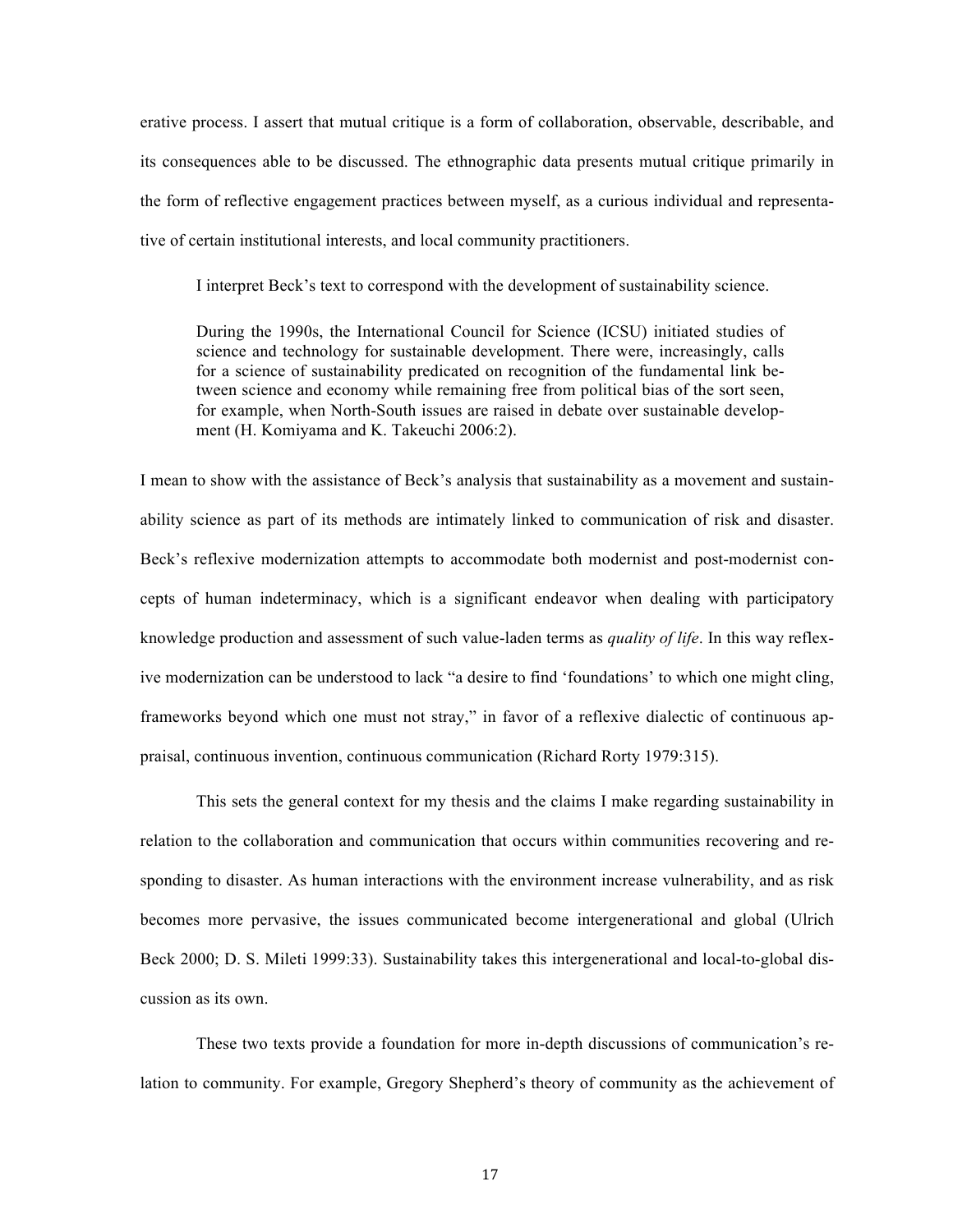interpersonal communication adapts Dewey's polemic (John Dewey 1927; Gregory Shepherd and Eric Rothenbuhler 2001). Dewey claims that face-to-face relations generate a community of interests and a sharing of values, but not a political organization (John Dewey 1927:39). Shepherd's theory must then either admit that interpersonal communication has consequences beyond the parties directly involved or that there are many types of communities, and only some are political. In either case Shepherd's theory is refined by a close application of Dewey's quest for a Great Community.

This Great Community is founded upon communication (John Dewey 1927). Philosophers and theorists, especially Jürgen Habermas, have taken up this emphasis on communication as a means to the democratic goals of the modernist project (J. Habermas et al. 2006). A primary relevance of Beck's text is its description of reflexivity as the condition prompting the participatory democratic processes that set the stage for this communication agenda and its abuses. In a sense, the combination of theories that underlay my thesis is a pragmatic orientation to social science and politics, and a reflexive modernist framework toward knowledge production and disaster.

Science, for instance, is founded on its critical approach to the world. Yet science has historically failed to apply the critical lens to its own methods of knowledge production (Roy Bhaskar 1989; Thomas Kuhn 1962). Beck's approach to reflexive modernity, oriented to risk assessment and risk production, is uniquely suited to sustainability science and its project of building community resilience (Y. Kajikawa et al. 2007:225). Whether in reference to a belief system based in science, religion, technology, economy, or elsewhere, reflexivity engenders a methodology that can operate in a pluralist public (Thomas Englund et al. 2008:34). Here co-production of risk and risk assessment are everyday affairs. This pluralist public forms around the consequences of scientific and industrial development that defy simple spatial or temporal description. Thus a global public, a global community, begins to appear (U. Beck 1992:2).

For both Dewey and Beck, social organization occurs around circumstances that may have been caused by a few, but which affect a great many. Dewey calls these circumstances conse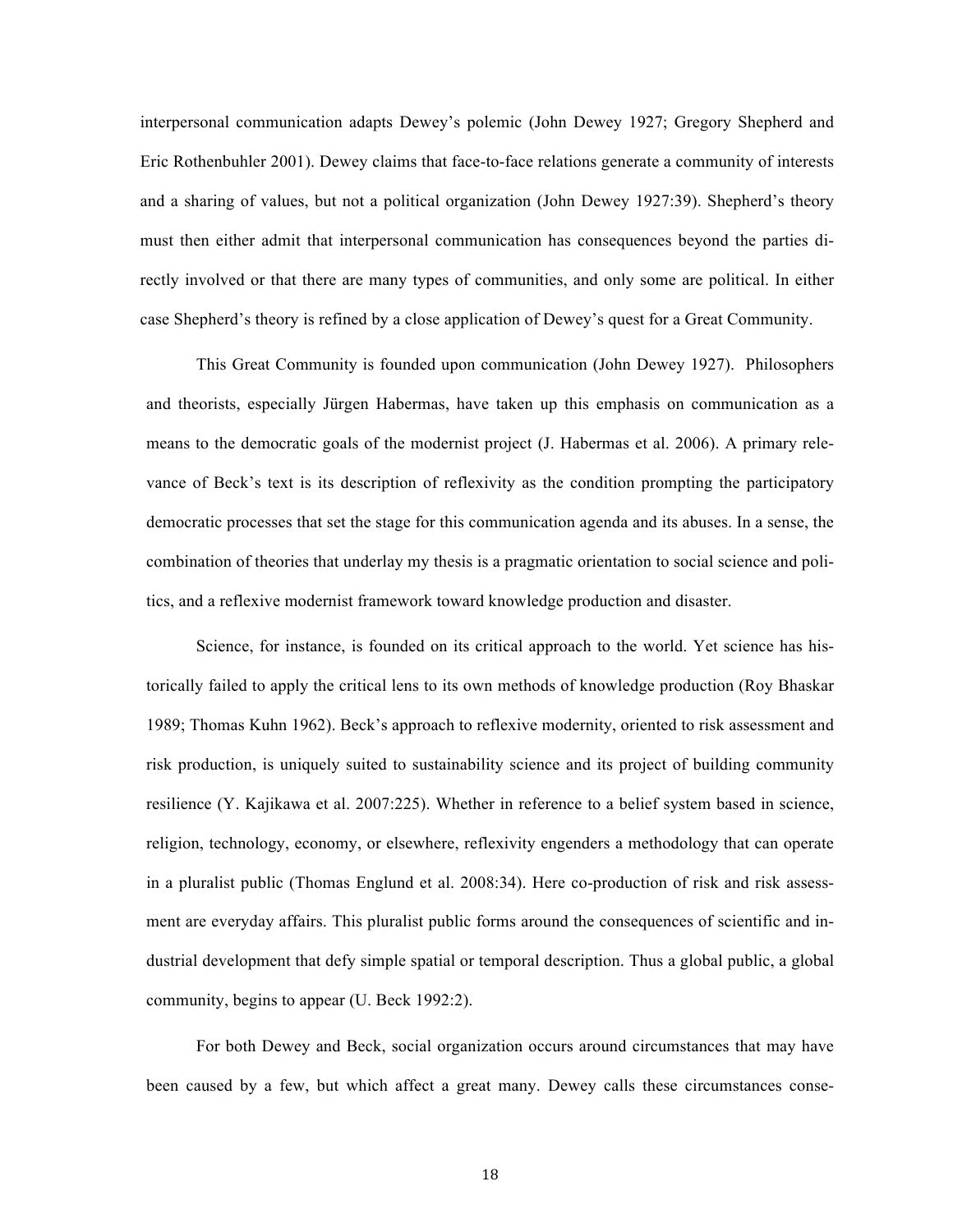quences. Beck calls them risks. Increasingly, there is a social science literature that calls them hazards. All three refer to potentially disastrous scenarios and recognize the interrelated nature of vulnerability and resilience in regard to disaster. Pine defines a hazard as "a potential harm which threatens our social, economic, and natural capital on a community, region, or country scale" (2009:3). Pine also points out that "hazards evolve from interactions," and thus that interdependence and "the interrelatedness of their social, cultural, and natural assets determines the robustness of their assets to deal with disasters" (2009:3,154).

As much as Dewey is aligned with communication and consequence, he is still more emphatic about action, and how philosophy can inform action in the real world (John Dewey 1929; J. Habermas et al. 2006:132). A public is concerned with those consequences which affect others beyond those immediately concerned (John Dewey 1927:12). The public exists within the act of perception of such far reaching consequences; "its organization into a state is affected by establishing special agencies to care for and regulate these consequences" (John Dewey 1927:39). This is a transition toward institutionalization. Dewey's framework accounts for positive and negative consequences, while Beck is more oriented toward the negative, toward risk. Dewey does in the course of his book acknowledge the unknowable nature of these consequences, the seeming futility of a public meaning to control them:

…the disparity between the results of institutionalized revolution and the conscious intentions of those engaged in it is a remarkable case of the extant to which indirect consequences of conjoint activity outweigh, beyond possibility of reckoning, the results directly contemplated (John Dewey 1927:107).

My review of these two theoretical frameworks acknowledges that public organization toward knowledge and risk can be both empowering to and debilitating for community resilience and sustainability. The theme is a nexus of change. Of the many forms of change that occur in these collaborative processes, the change most emphasized by these theorists and within the sustainability and disaster research literature, are changes of habit and opinion. Thus sustainability becomes personal,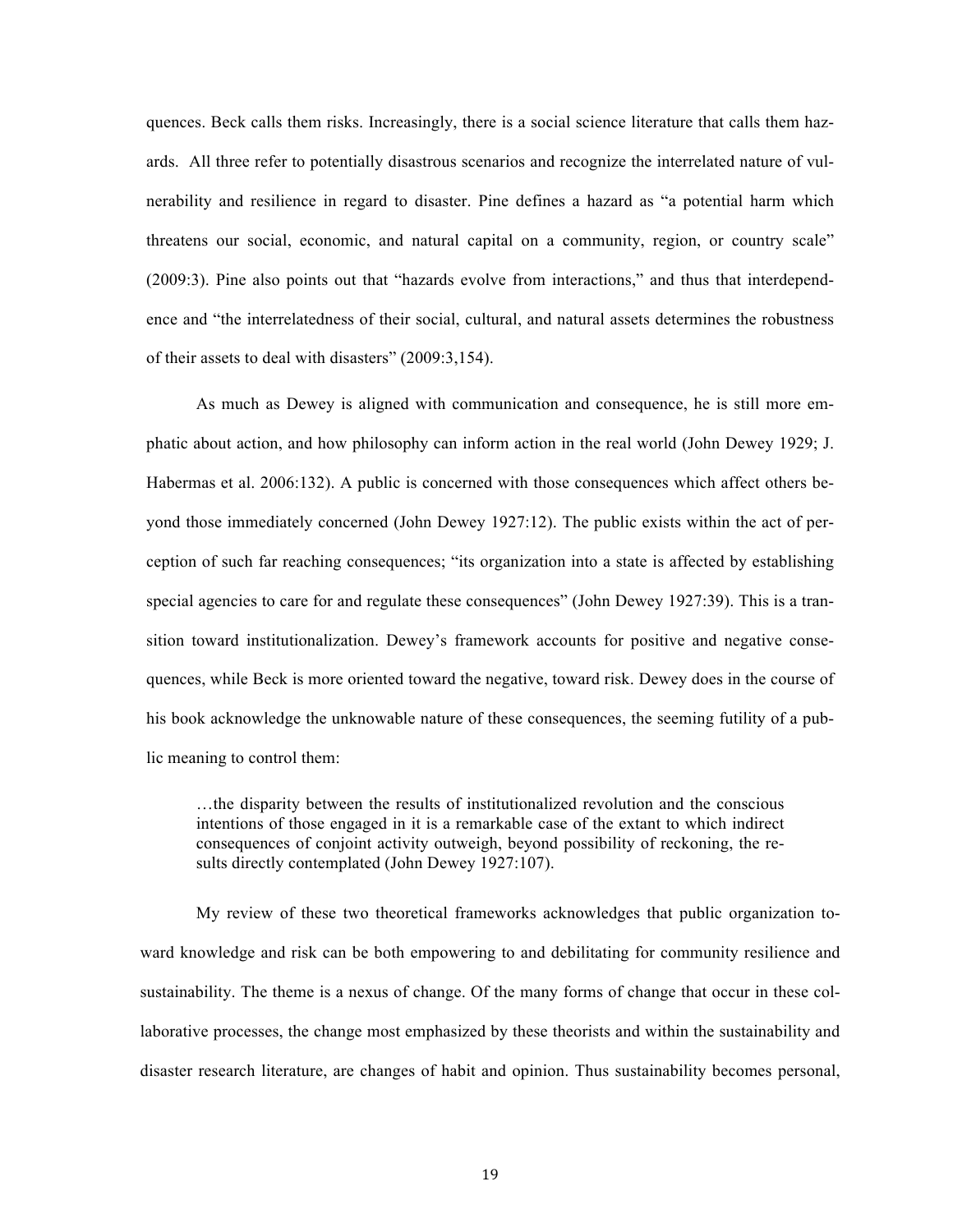ethical, and, according to many, a matter of persuasion. This is another justification for tying issues of communication (and rhetoric) to community building for resilience and sustainability.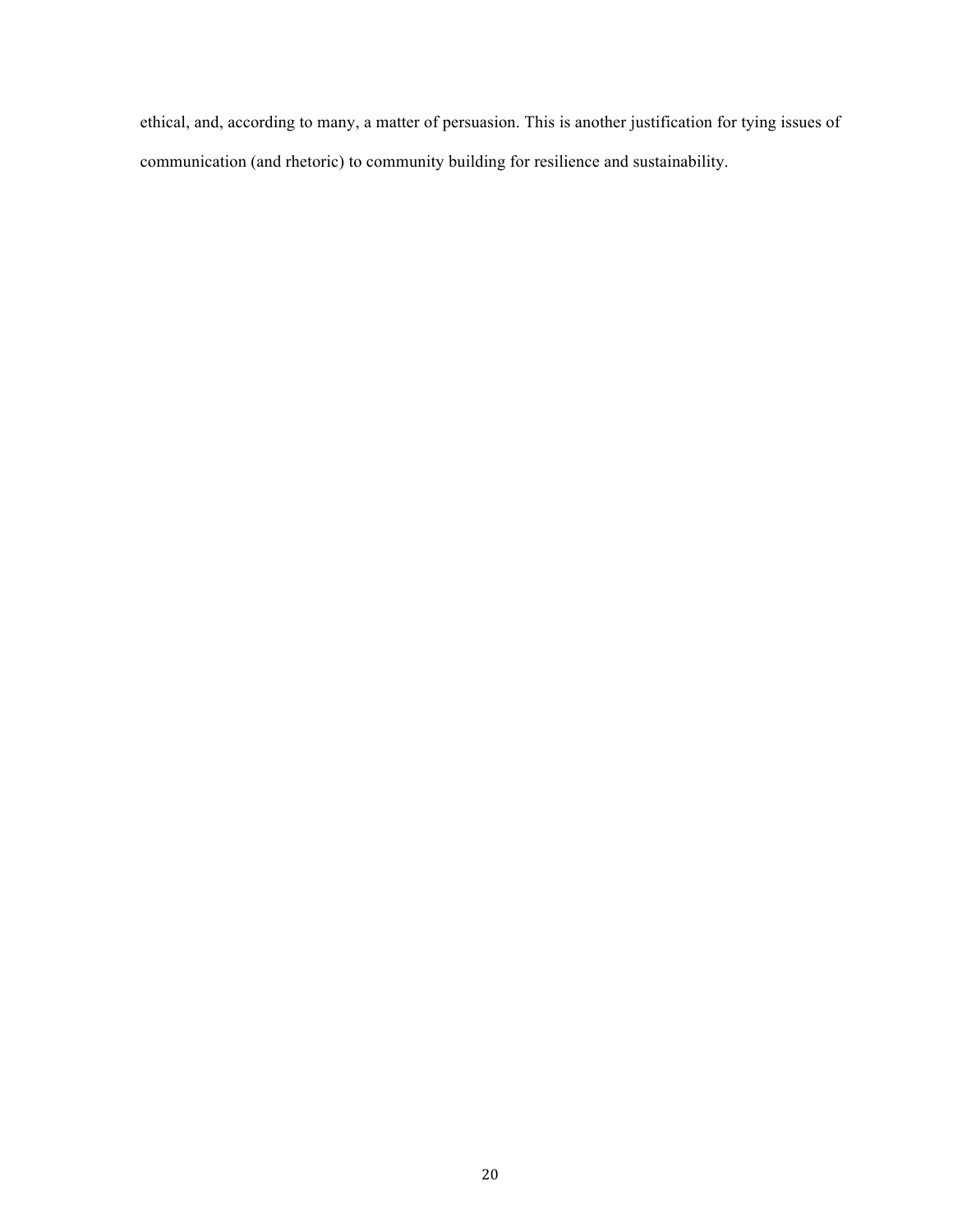#### **Brief History of the Literature**

Dewey's vision of the Great Community is dependent upon communication. It is a vision that remains unclear. We can read the theory and hope, yet we are unclear what we are hoping for. The theory describes an individual that is socially co-produced, in relation with other individuals. This, too, is a situation that may be difficult for some to imagine in reference to one's actual day-to-day life, especially considering the constantly changing circumstances of a society, its economies, and technological advancements. Yet, also it can be said that despite these changes the effort to describe a socialized individual is an historic and ongoing endeavor. From Aristotle, to Hegel, to George Herbert Mead, to Dewey and the Chicago School, with many voices in between, community continues to be defined in terms of individuals interacting upon common concerns. These concerns were once based on substantial institutions and geographic boundaries. Now we see these concerns based on unperceived risks and consequences, and less often on geographic boundaries. As the institutional and geographic limitations that at one time defined communities pass away, communication becomes a more readily acceptable foundation upon which community might be built. Accordingly, communication becomes a reflexive process and a source of self-identity for a community; "communication becomes community grown self-conscious" (David Depew and John Durham Peters 2001:19).

Dewey both denies the importance of the question of the individual versus the collective and makes a point of distinguishing between the individual and the mode of thinking that is termed individualism. Shepherd delves deeper into the historical religiosity of individualism:

The notion that salvation is a matter of individual faith, that relationships with God are "personal," was part of an extra-religious reformation that was gathering momentum in modernity, having to do with the prioritization of individual experience and consciousness (2001:26).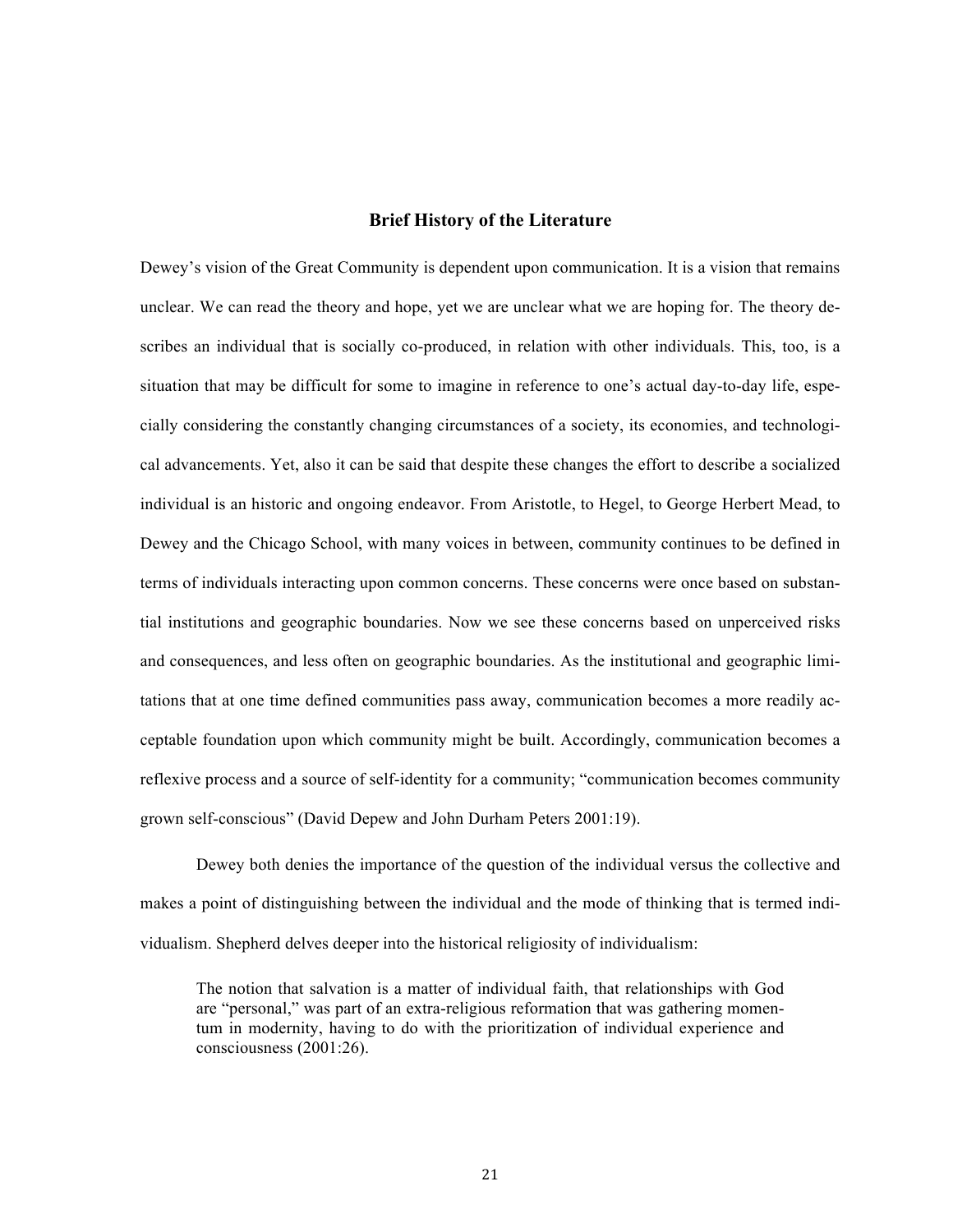Shepherd suggests a political history as well:

In such individualization, how do we then commune, but through transference, Locke's society of individuals (1690); communication is understood as "transmission between separate entities (2001:26).

Thus Shepherd begins the process of theoretically distinguishing his notion of community built on communication between interrelated individuals from a previous notion of community built upon communication between separate individuals. In the past, the individual was capable independently and communication was a matter of transference. For Shepherd, the individual is capable only interdependently and communication is a matter of transcendence. Boyer called transcendence the "radical liberation from dilemmas of social existence" (Jefferson Boyer 1990:145). While this is similar to Shepherd so far as it emphasizes the beneficial nature of the transcendence concept, Shepherd's transcendence is in a deep sense an immersion rather than a liberation. While Boyer takes up a Marxist dialectic to transcend "existential oppositions," Shepherd is interested only in transcending the seeming separation between individuals involved in communication; while Boyer reaches synthesis of contradictions, Shepherd seeks to describe a hope in people (Jefferson Boyer 1990:145; Gregory Shepherd 2006:30). Historically, Shepherd situates his project after modernity, after industrialization:

(Only W)hen community must be accomplished while individuals, by definition uncommon, continue to reign, but where truth is indeterminate, does communication's task seem overburdened by the need to be divine" (2001:31).

He realizes the complexity of the project, and, more importantly, he realizes now more than ever the need to believe in the possibility of a solution. It would be difficult to call his transcendence concept sociological or theological. I believe Shepherd might call it pragmatic.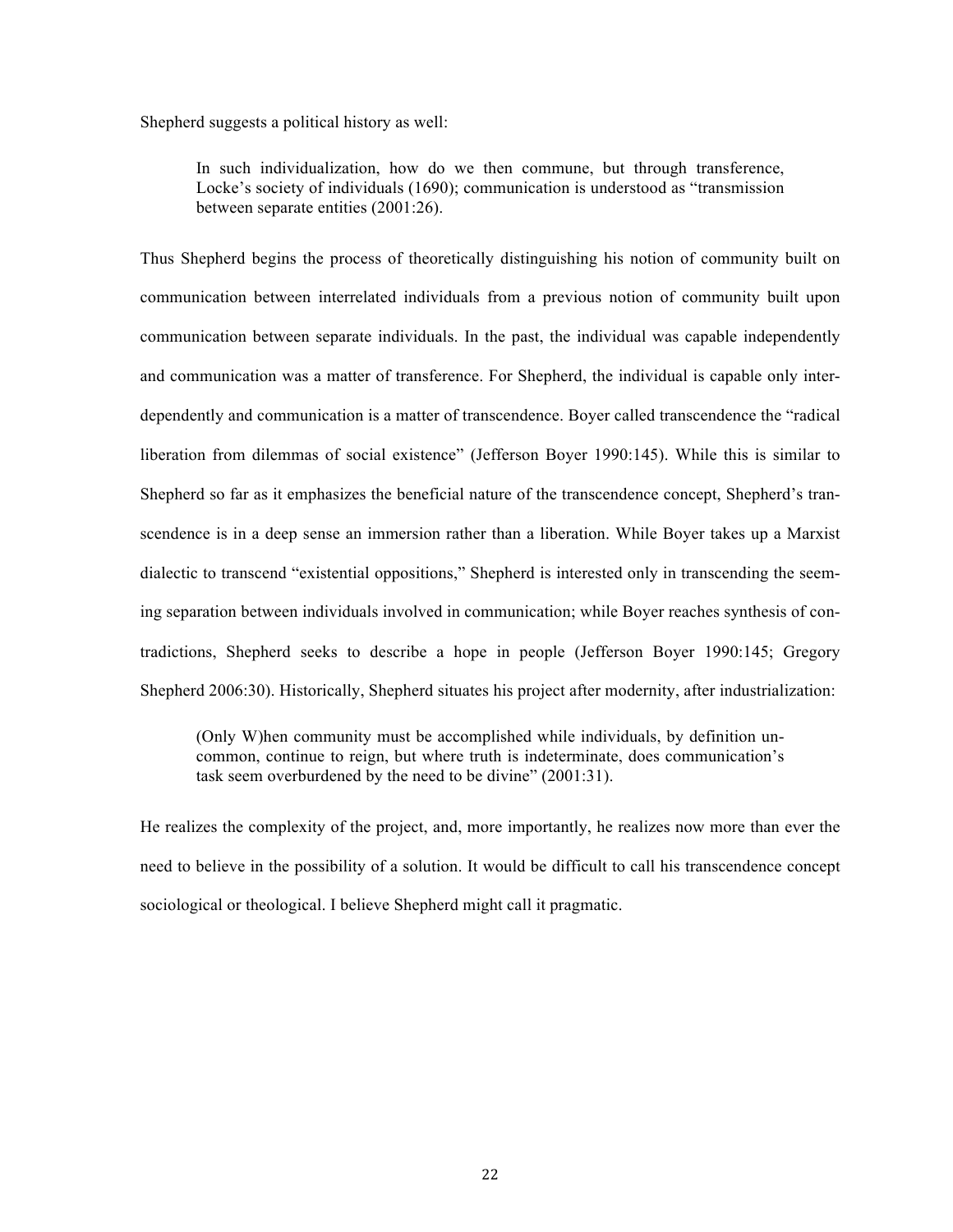#### **Communication in the Literature**

In assessments of risk, Beck sees scientists communicating more than the analysis of quantitative data. When a community index claims to assess quality of life or sustainability while also describing a process of selection of indicators based solely on economy, what does this index really communicate? If Beck is correct, and "the opportunities of scientific cognitive practice for influence and direction lie in its *scope for selection,"* then one might deduce from said index that sustainability is assessable as an economic reality, or even that sustainability is an economic reality (1992:70). Yet, "(d)eterminations of risk…straddle the distinction between objective and value dimensions" (1992:176). The subtle communication of quantitative and reductive orientation to risk is, within Beck's framework, both a side effect of social science, and a social science neglecting the reality of latent and unknown side effects in risk production (1992:175).

As science, through reflexivity, becomes more aware and critical of its tendency for reduc tive analysis, "*the publicly transmitted criticism of the previous development becomes the motor of expansion"* (U. Beck 1992:161). As both a reaction to specific environmental, economic, and sociocultural events, and in reaction to the publicly transmitted criticism of science, sustainability science emerges as a collection of methods within the movement attempting to communicate and raise public awareness of risk-based scenarios. This sustainability science is reflexive from the time of its inception. It is aware that science, through techno-economic advances, has caused much of the risk; "neither visible nor tangible to the lay public, threats that will not even take their toll in the lifespan of the affected individuals…threats *that require the sensory organs of science*" (U. Beck 1992:162). Hazards analysts in sustainability science recognize the importance of the public in its methods of assessment and its results (John Pine 2009:161). The communication occurring is not simple dissemination of findings but a two-way deliberative process of knowledge formation. Social scientists,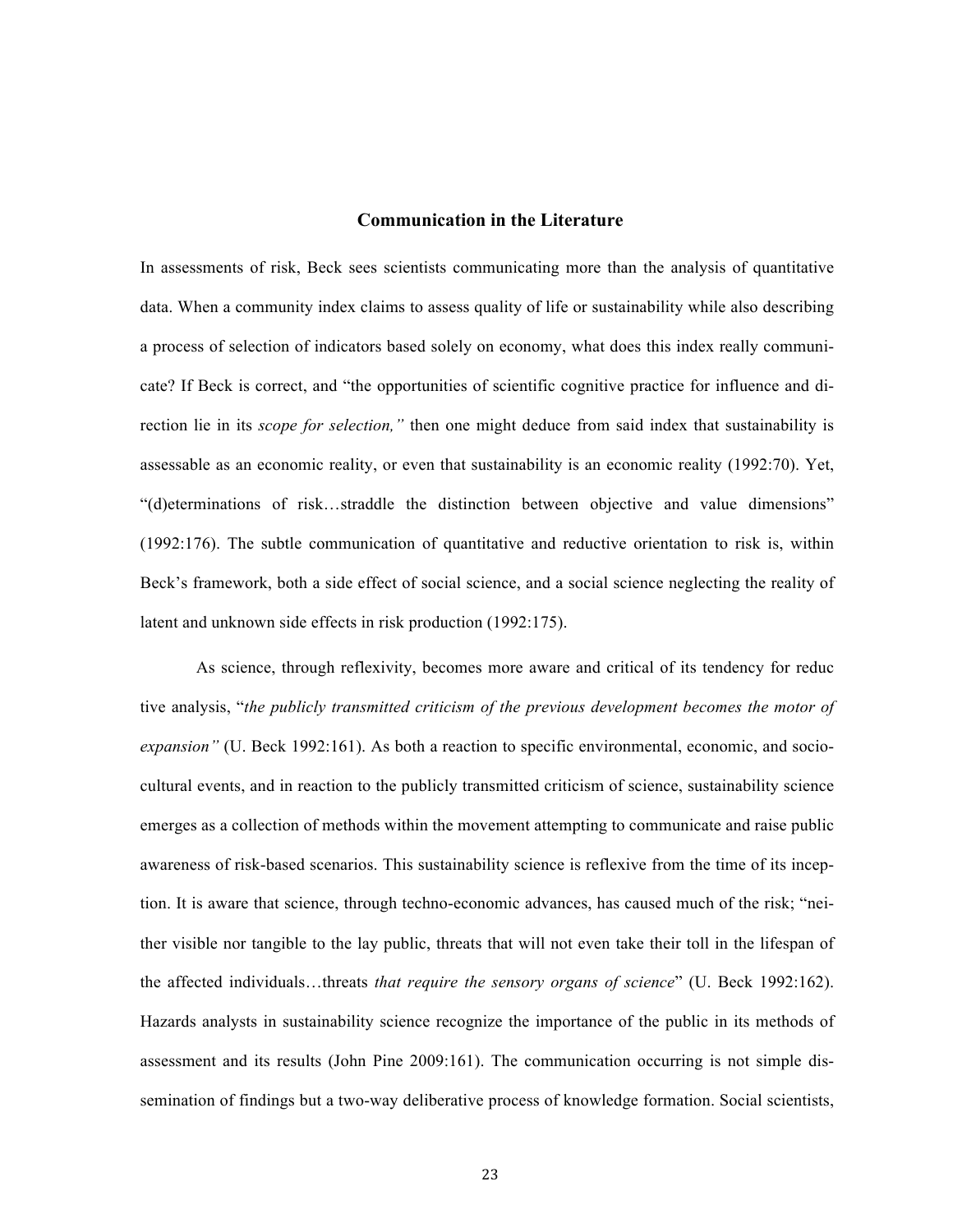as well as the political and commercial interests hiring social scientists, acknowledge that "*the production (or mobilization) of belief* becomes a central source of social enforcement of validity claims"

(U. Beck 1992:169). There are useful and harmful applications of this mobilization. The acknowledgement of a public's role in knowledge production also means the public in some instances may be viewed as containing not just symptoms of the risks or vulnerabilities, but also the public may be studied as the cause of these risks (U. Beck 1992:175; Anthony Oliver-Smith 2005:46).

The literature thus begins to describe a communication of social responsibility, a moral engagement, between sustainability practitioners and the public they wish to influence. Dewey maintains a positive appraisal of the nascent public's morality, insisting that it is the ignorant and not the ignoble that have allowed industry and its science sovereignty over our future:

(Industrialization's) inventions have made their way insidiously; and because of some immediate convenience. If their effects, their long-run consequences, in altering habits of behavior had been foreseen, it is safe to say that most of them would have been destroyed as wicked (1927:58).

Beck expresses less hope in the public. In short, Beck describes a modern situation in which communication is manipulated in order to affect public appraisal of risk, and Dewey emphasizes a modern situation in which communication of risk would contribute positively to the elimination of risk.

According to Dewey, a close examination of communication processes between science and the public reveal that science is often mistaken for knowledge. Dewey asserts that science only becomes knowledge in application (1927:163). Science is a method which may result in knowledge gained, but does not necessarily. Such a distinction places Dewey before the reflexive modernization of science described by Beck, but clearly aware of the critique of scientific results that needed to occur. For the public to recognize that science does not by definition have validity or social virtue is a first step toward this critique. This recognition begins to shift the communication process from oneway dissemination to two-way coproduction. Which leads us to Dewey's second point:

Application *in* life would signify that science was absorbed and distributed; that it was the instrumentality of that common understanding and thorough communication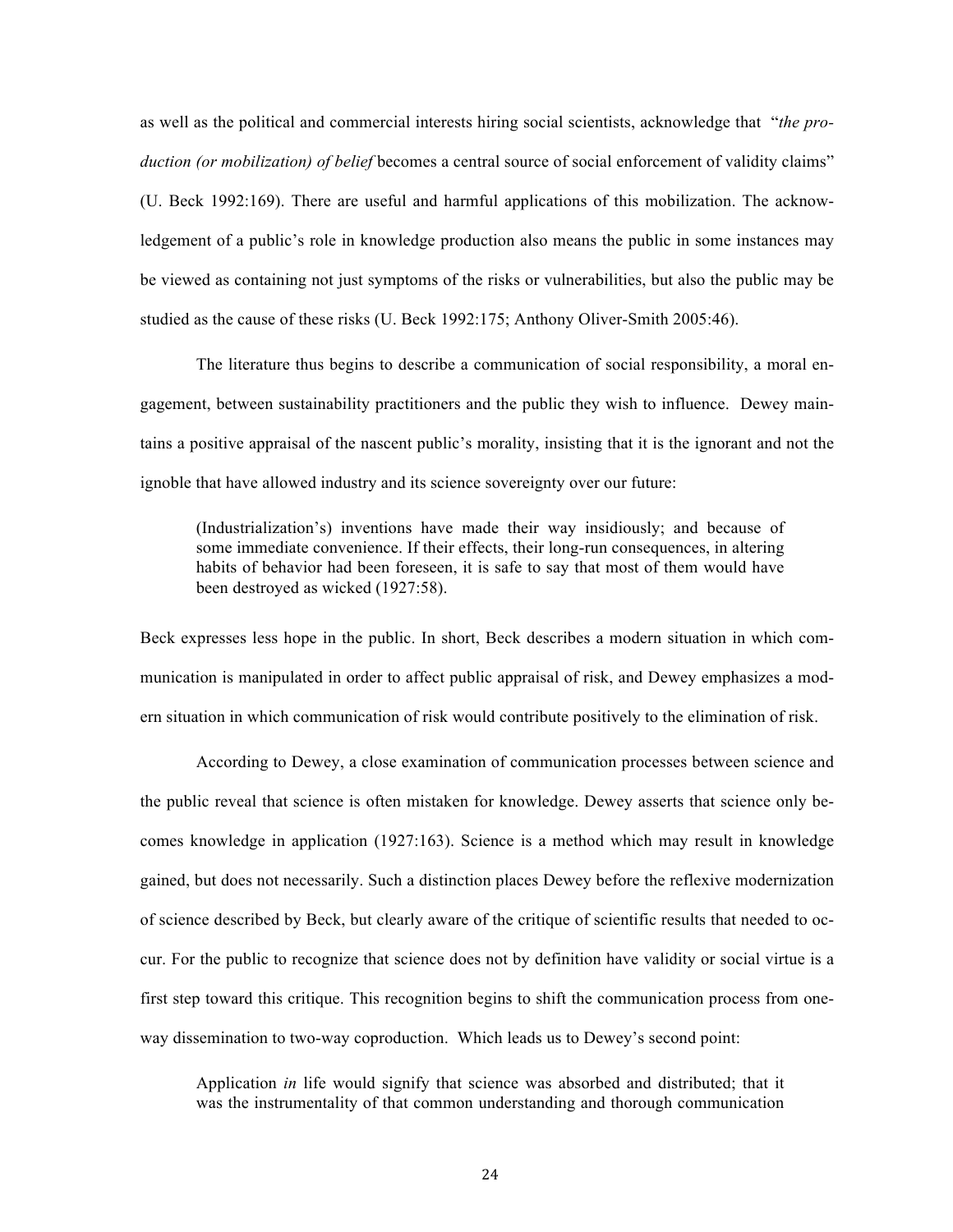which is the precondition of the existence of a genuine and effective public (1927:174).

The thorough communication described by Dewey suggests the development of an environment hospitable to Beck's reflexive science. If feedback constantly informs and cocreates assessment of risk, and thus assessment of wellbeing, sustainability science may be more capable of "developmental variants that do not close off the future, but transform the modernization process itself into a *learning process*, in which the reviseability of decisions makes possible the revocation of side effects discovered later" (U. Beck 1992:178). Both thinkers are describing a constant renewal of what is deemed most appropriate, which becomes possible as communication develops into a more dynamic process, perhaps similar to the transcendence described by Shepherd (Gregory Shepherd 2006). Risk is lessened as "they have a different outcome in the degree which knowledge of consequences is equitably distributed" (John Dewey 1927:156). This theoretical conclusion is an ideal, never to be attained in perfection, but it is conceived with effect in its perfected state. Dewey admits, "The creation of adequately flexible and responsive political and legal machinery has so far been beyond the wit of man" (1927:31). The idealism behind the theory does not alter the premise that improved two-way communication capabilities will improve identification of risk. Indeed, Dewey places his hope in this ideal: "Till the Great Society is converted into a Great Community, the Public will remain in eclipse. Communication can alone create a great community. Our Babel is not of tongues but of the signs and symbols without which shared experience is impossible" (1927:142). It is not incidental that more recent definitions of communication maintain the orientation to symbolic production and shared ontology proposed by Dewey (James W. Carey 1989:23).

Dewey's "culture of democracy," the shared experience, the urgent message, resides in the very character of the people receiving and transmitting these signs and symbols (Cornel West 1989:103). How does the movement communicate for this change? Dennis Mileti, a foundational voice in disaster research, calls for a fundamental shift in our orientation to the natural environment (1999). John Ehrenfeld, Director of the Society for Industrial Ecology, calls for subversive strategies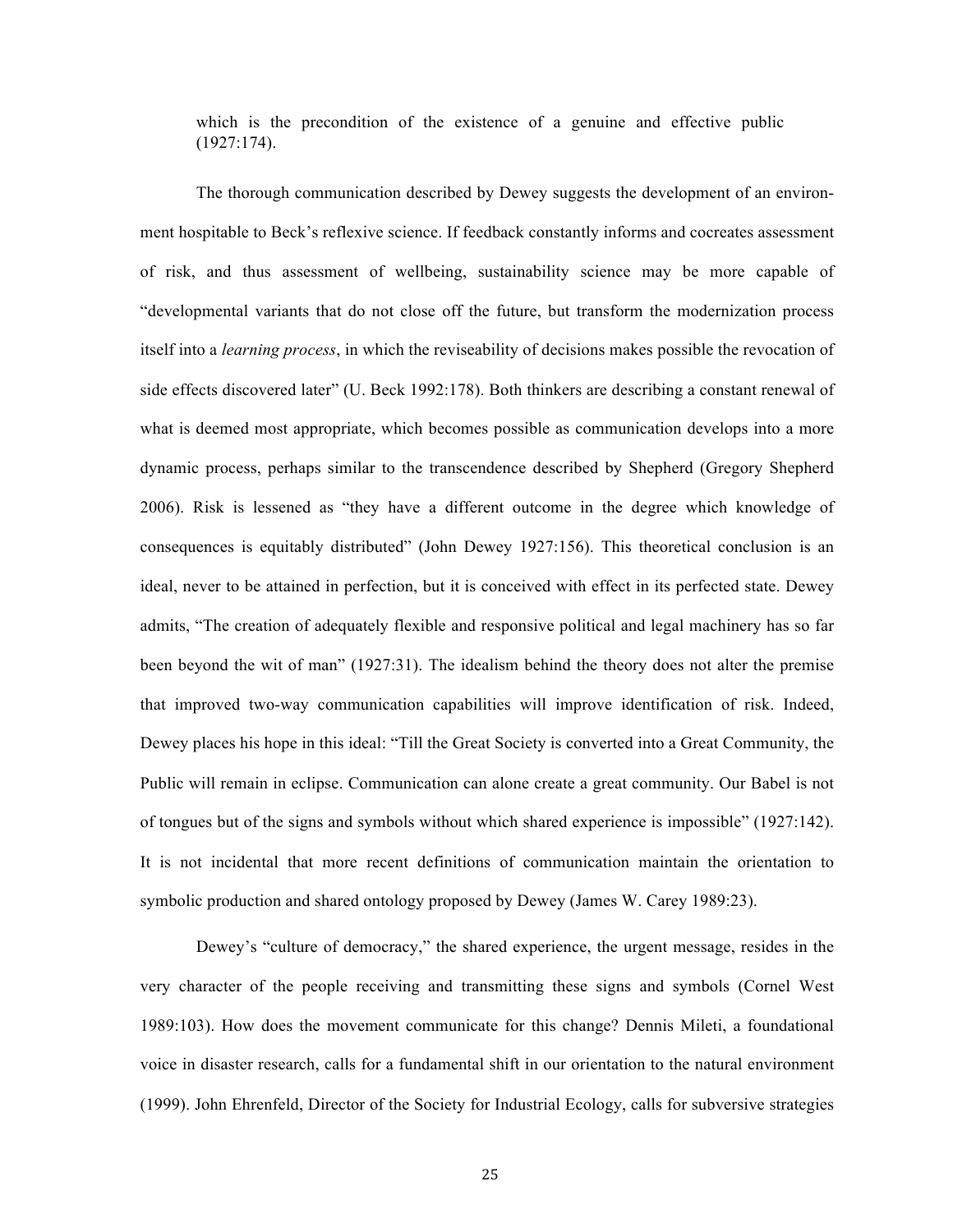to awaken people's ability to act with knowledge of consequences (2008). Early in the last century, Dewey described a similar project under the pragmatist concept of *habit* (Charles S. Peirce 1940:257). Such a project is aligned with current efforts to communicate in such a way as to affect people's deep orientation and experience; that is, epistemology and ontology. Such efforts do well to consider that habits are socially produced and also that "habits of opinion are the toughest of all habits" (John Dewey 1927:161,162).

Efforts to affect people in such a way are seen throughout the media and especially in advertising. Even before television, Dewey saw politicians advertising similarly:

We seem to be approaching a state of government by hired promoters of opinion called publicity agents. But the more serious enemy is deeply concealed in hidden entrenchments…the smoothest control of political conduct is by control of opinion. As long as interests of pecuniary profit are powerful, and a public has not located and identified itself, those who have this interest will have an unresisted motive for tampering with the springs of political action (John Dewey 1927:169,182).

The popular media is one of Dewey's springs of political action. Similarly, Beck warns that developing communication is not enough, so long as private interests might collaborate with science and media to ends that build personal rather than social wellbeing (1992:157). A difficult but important question arises at this point: Where and when is it *not* ethically questionable to attempt to change the morals and values of a community? In the words of Don Boyer, "perhaps when we meet the coopted enemy and it is us!"

Consensus is another problematic goal for communication, so long as experts decide when consensus is achieved, so long as experts collaborate with private interests motivated by profit (John Gaventa 1993:26). My own hesitation to accept consensus as a goal of communication is not rooted in a belief that agreement is unimportant. On a general level, agreement must be reached. Consensus is important on the general level, but then it is the availability of diverse approaches to the general consensus that builds the potential for success beyond the consensus moment. Where consensus is attempted in specificity, the literature suggests that stakeholders are left out, or the situation under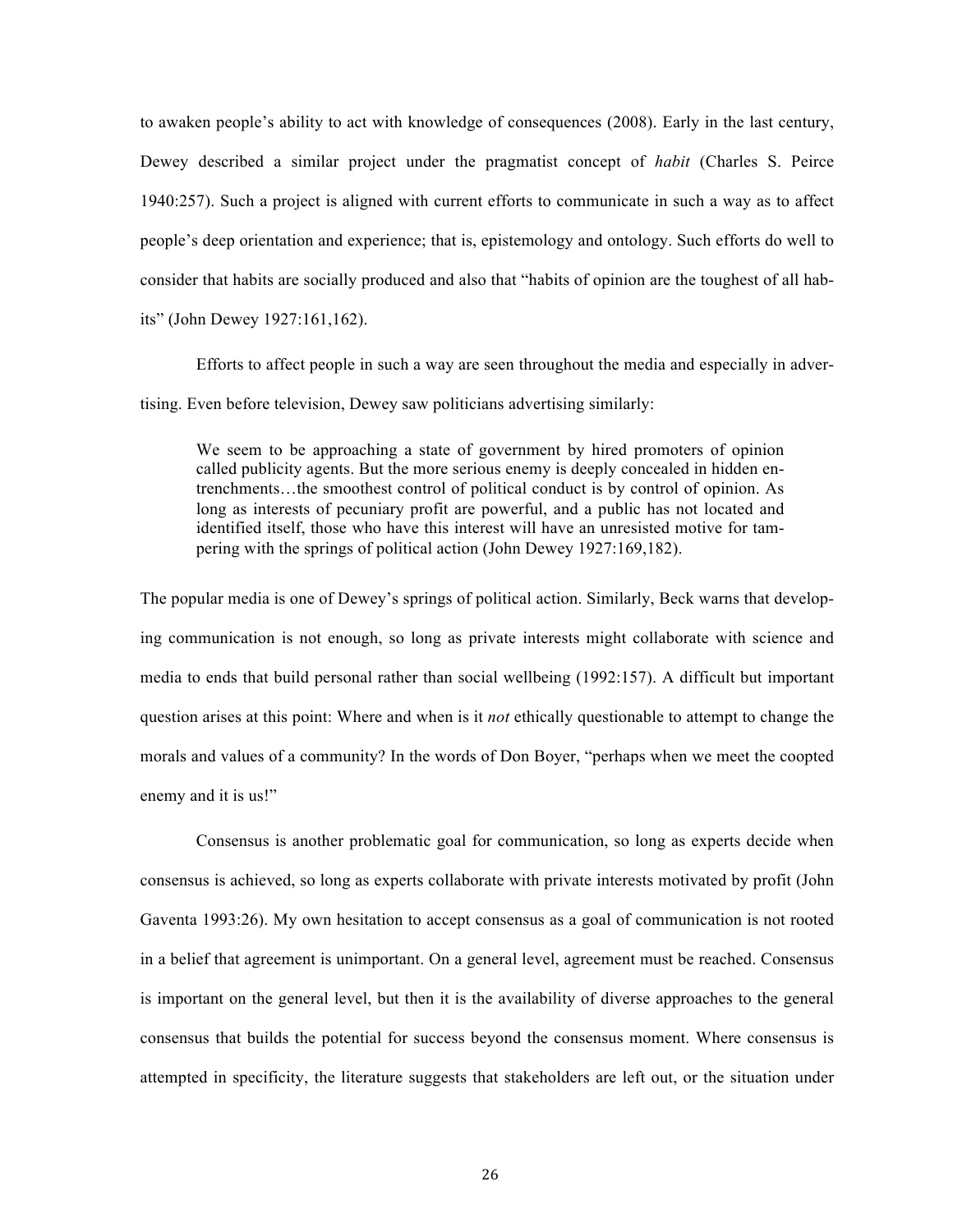debate is "reduced" in its specificity until it is general enough to achieve consensus. Thus one might seek to build diversity, plurality, and representation, at least as eagerly as one seeks consensus. Nancy Love attempts to account for this necessary diversity within communicative rationality, which she terms the formation of a "heterogeneous public" (1995:62).

Dewey makes clear that communication is a solution because, unlike a traditional Cartesian epistemology, he asserts that "knowledge is a function of association and communication" (1927:158).

The only possible solution: the perfecting of the means and ways of communication of meanings so that genuinely shared interests in the consequences of interdependent activities may inform desire and effort and thereby direct action (1927:155).

Beck asserts that reflexive modernity leads to the co-production of knowledge, and thus the coproduction of our assessment of risk and wellbeing. Community develops around these concerns for things larger than individual experience, for consequences faced by more than the producers of the risk. The communication processes that build representation of these risks and assessments of wellbeing in part determine the quality of the community.

The highest and most difficult kind of inquiry and a subtle, delicate, vivid and responsive art of communication must take possession of the physical machinery of transmission and circulation and breathe life into it" (John Dewey 1927:184).

Both theorists see that communities have organized around risks that they cannot perceive, or at least, are difficult to connect with a single origin. This spatial and temporal disorientation leaves a great deal unknown, a great deal to be discussed within a community. Thus knowledge production within a community organized around risks is important. Assessment of risk is an assessment of wellbeing.

How then might this idealism find application? Should application toward the ideal be limited to certain scales? While community-level efforts are often interested in amplifying the voice of the community, institutional efforts are often concerned with information availability, diverse conduits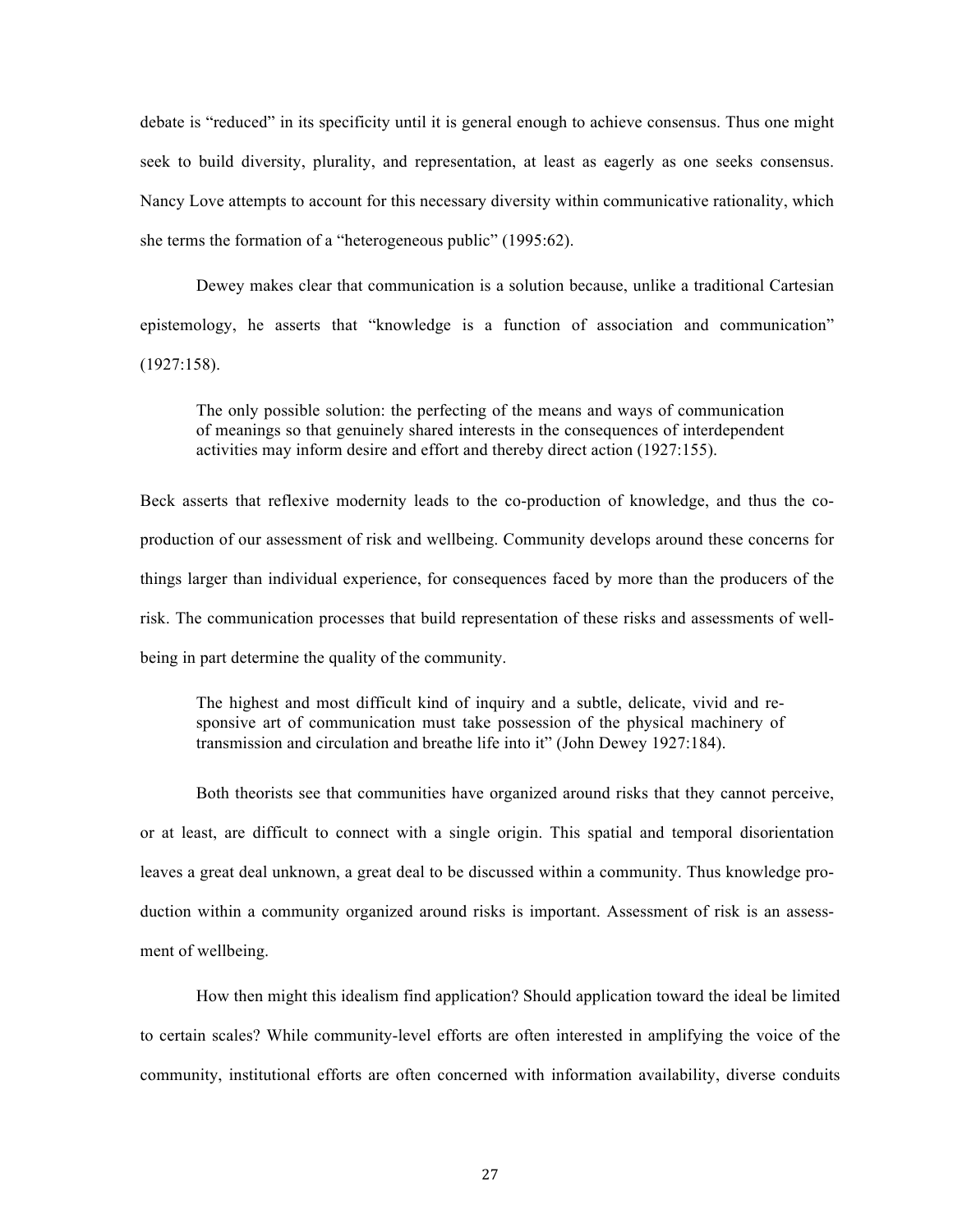for information from experts and non-experts, which is considered "a vital precondition for exercising one's role as a citizen in a democracy" (Teresa Harrison et al. 2001:202). While this institutional emphasis on information is timely considering the technologies we live with, whether or not this information, this "technical" information, is vital to a citizen's democratic abilities remains questionable. Indeed, technical knowledge sometimes seems to get in the way of citizens' efforts to exercise their rights and work within the system. One example of this situation involves a polluted creek, a concerned citizen, and a government agent that will not report the spill because the creek is not "on his map."(John Gaventa 1993).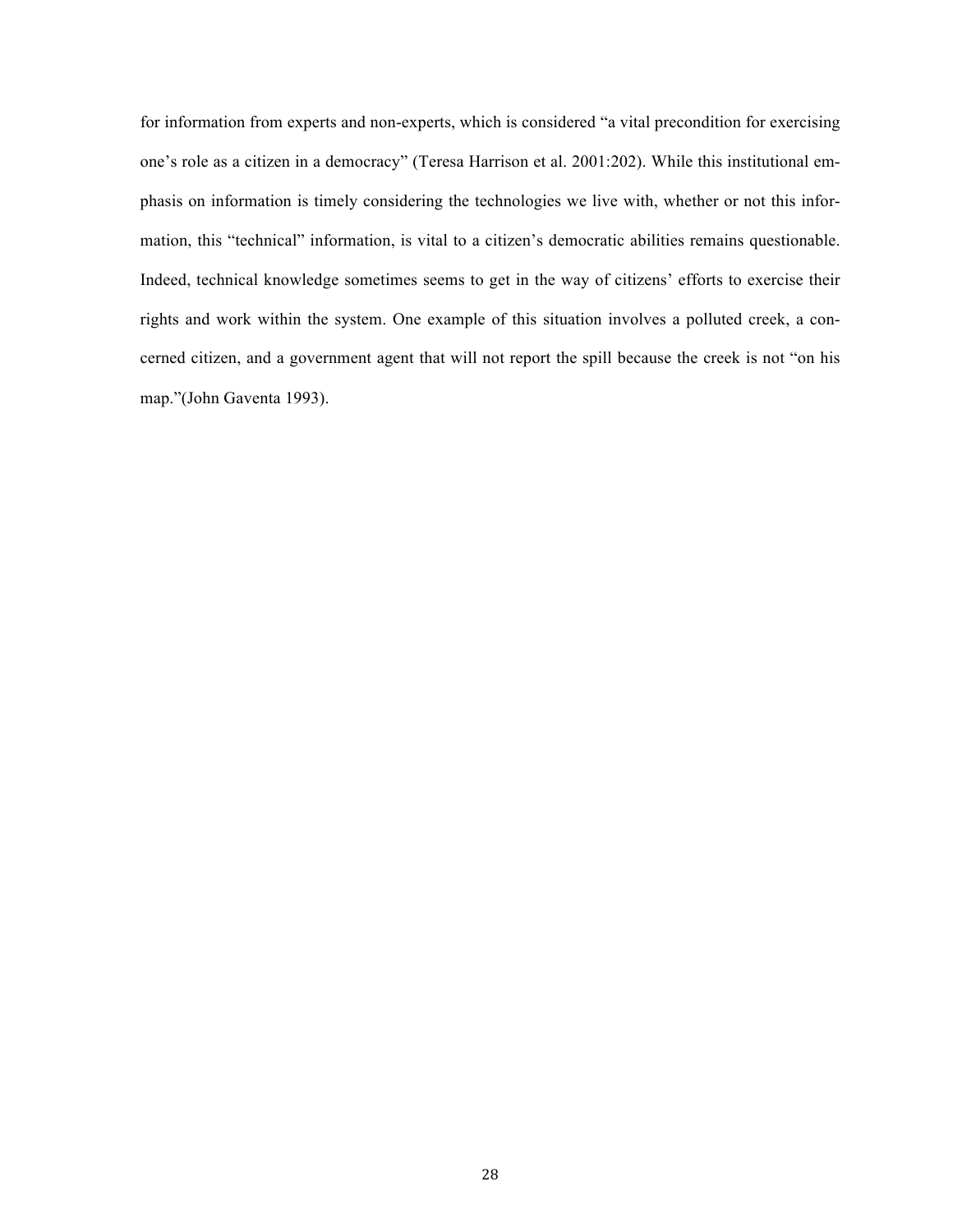### **Collaboration in the Literature**

To dwell, as this report insinuated earlier, on the difficulty of accommodating individual contexts toward an assessment of quality of life, is to refuse to give up the problem of the relation of individuals to associations. This problem, "sometimes posed as the relation of *the* individual to society – is a meaningless one. We might as well make a problem out of the relation of the letters of an alphabet to the alphabet" (John Dewey 1927:69) This false dialectic, according to Dewey, assumes that the alternative to deliberative acts of individuals are acts of the public. But the true alternative to deliberative acts of individuals is impulsive and unreflective acts of individuals (John Dewey 1927:18). For Dewey, it is always individual acts that occur within a community. Furthermore, and to the point entirely, these individuals are neither static nor objectified individuals; it is relations, associations, and interdependencies experienced and cultivated by and describing individuals. Thus, in assessments of community wellbeing, relationships, associations, and interdependencies, which I have in this thesis termed *collaboration*, must be considered through record and analysis of actual occurrences. These records, these narratives, display the vivid experience of community and the process of building community by individuals. These collaborations are the product of community, and they are the stuff of community. They result from successful communicative processes, despite ideological differences. Measures of community resilience require analysis of these collaborative processes. Ethnography serves as a viable method for assessment of these collaborative processes within the community setting.

The sustainability movement, though relatively young as a modernist project, has experienced a great deal of cooption from private interests. Green becomes an end in itself, rather than signifying a relationship to the environment that looks to the environment for information as to how best to act with the environment. Consensus becomes an end in itself, rather than signifying the on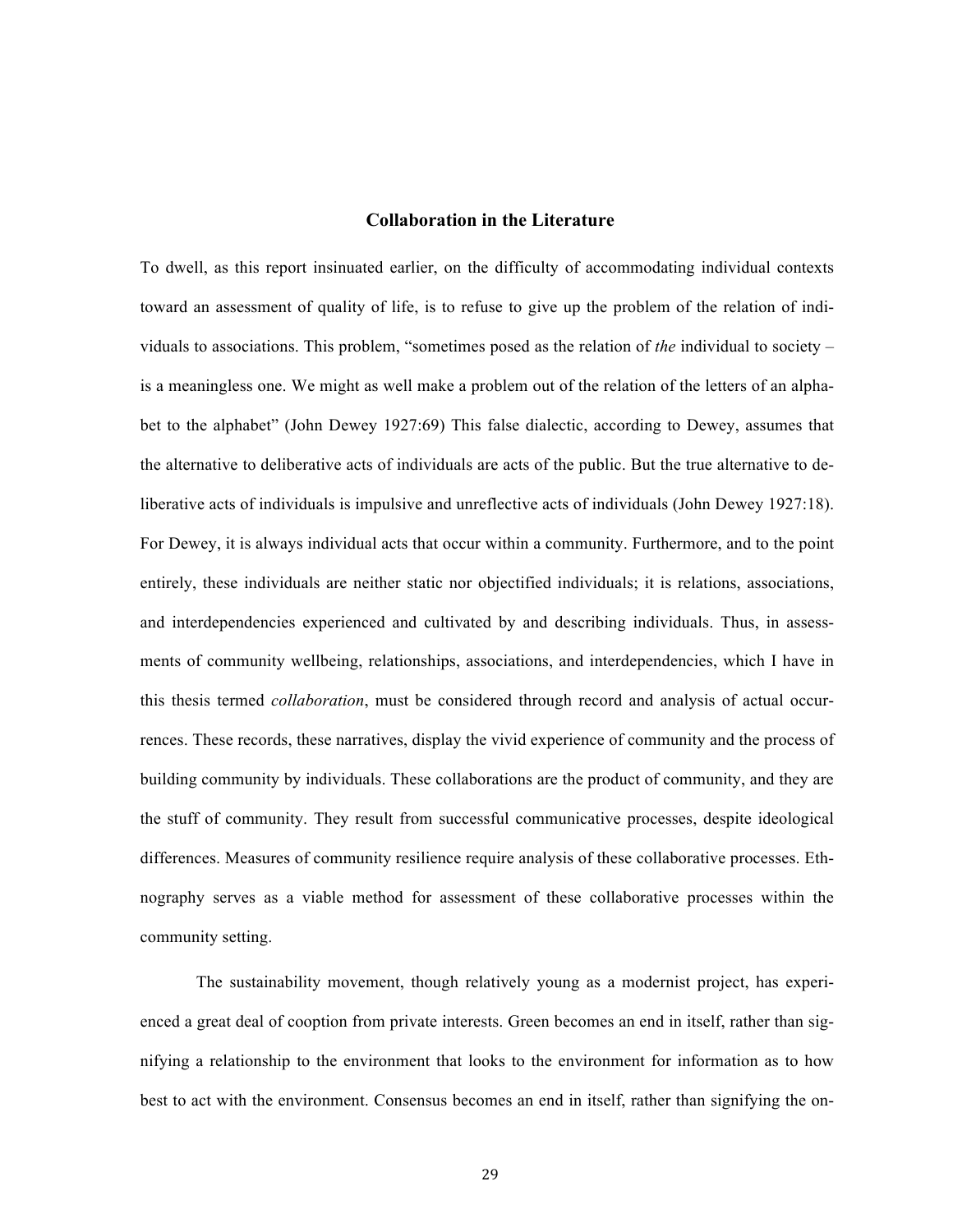going process of collective self-evaluation through social communication and reflexivity. Beck implies that *progress* as a normalized orientation to society lies beneath these cooption processes:

…in order to be able to understand this legitimating power of the consensus on progress, it is necessary to recollect a by now almost forgotten connection, that of the *relationship of social and political culture to techno-economic development* (1992:200).

Forced to operate with such deep unspoken consensus toward progress, it seems even communities organized toward sustainability must build progress into their narrative (Robert Kemper and Julie Adkins 2005:77). In severe cases, communities organize around sustainability concerns but then reduce these concerns until they lie in accordance with the progress paradigm. Processes of sustainability indicator formation are not without this tendency.

This progress paradigm creates risks for society (Jurgen Habermas et al. 2004:36). I can imagine a community of rats that continues to eat poisoned food because of their orientation to food rather than that which food supports. Yet Dewey offers hope for human communities when he defines reflexivity as a distinctly human trait: "the notice of the effects of connected action forces men to reflect upon the connection itself" (1927:24). This human tendency to reflect contains the potential to break habit, to rework old paradigms, to react to the modernist consequences that define the sustainability movement with something more and different than those tactics for self-preservation cultivated in or prior to the industrial revolution. Also, this ability to reflect gives us a ground from which to move forward, when subjectivity might otherwise make the community cause seem hopeless (H. Putnam and J. Conant 1990:113). Rigid democracy gives way to a humanist project that means to imbibe communities with a relational understanding of human and nonhuman phenomena.

What then is the proposed value of studying the collaborative processes I witness in these relational community contexts? I hope to learn a little more about how we can live better together (Richard Carp 2001:74; Johan Galtung and Graeme MacQueen 2008:17). According to Beck, within the successful development of democracy "the official decision-making authority of political institu-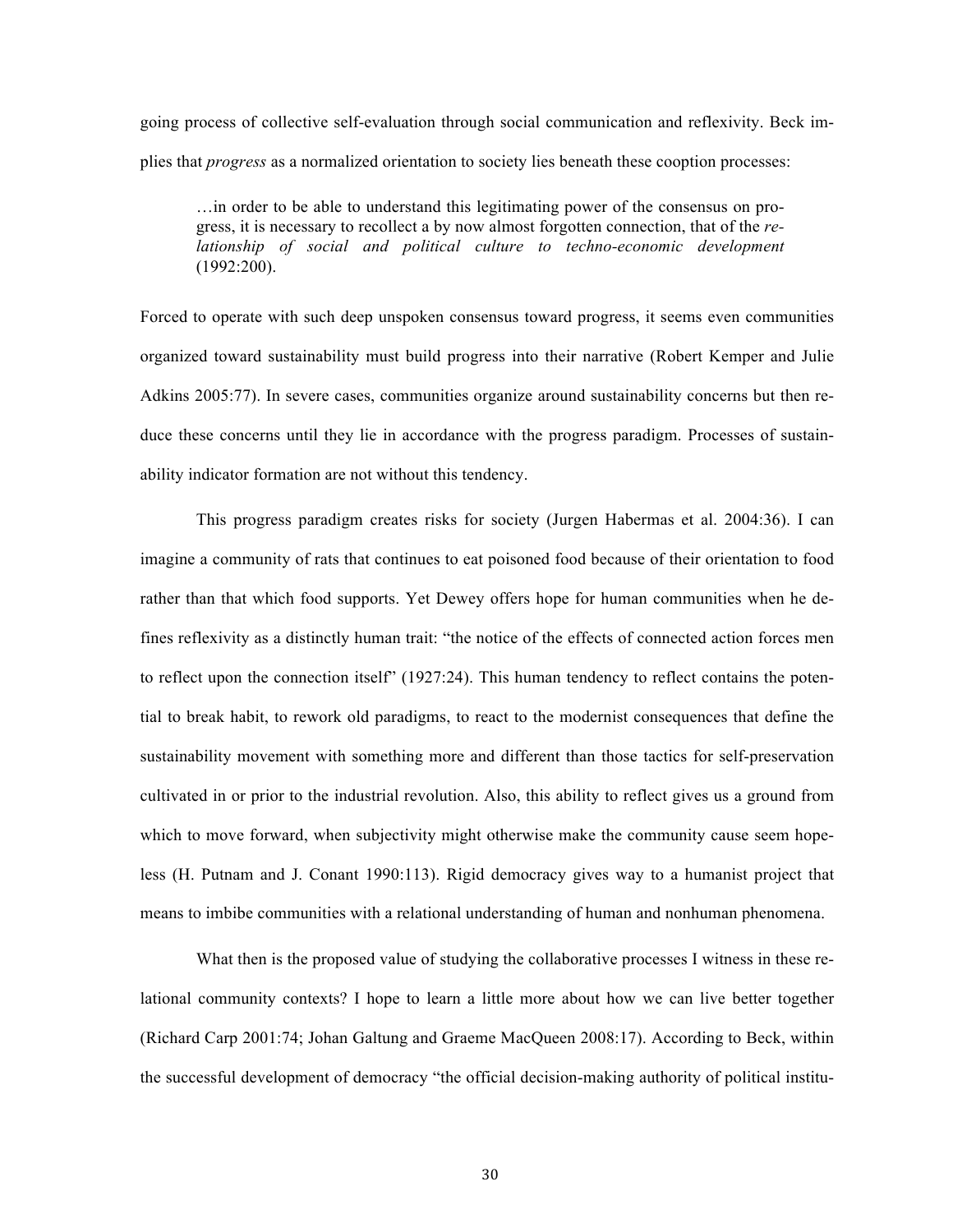tions is necessarily *de*centralized," and power is transferred to social movements and citizen groups, "in which citizens are able to utilize all the media of public and legal control and consultation for the protection of their interests and rights" (1992:191,185). As decision-making becomes less centralized, the transfer of power to the public threatens the social interests that in many ways prompted the democratic project. So long as individuals lack a sense of collective association or the need for collective well being, deliberative democratic tendencies will provide a questionable degree of social well-being, and may in fact engender the very sort of privatized abuses of power that democracy meant to counter (Dorothy Holland et al. 2007).

Neither democracy nor democratic participatory processes within social science research and community planning are solutions to political abuse without somehow also instilling or uncovering a sense of communality within the empowered. Here is the connection between the relational concept of community discussed above and the participatory processes that the social sciences mean to promote in the name of inclusivity and democracy. I believe Dewey to be circling around a similar notion:

…the distinction between facts which condition human activity and facts which are conditioned by human activity. In the degree which we ignore this difference, social science becomes pseudo-science" (1927:7).

Democracy and its democratic processes are at the whim of human activity, no matter how we may feel changed by democracy. We may very well be facing a situation in which the individual has not developed on par with the democratic methods available to empower individuals to collective wellbeing; yet another example of risk generated from technologies (in this case communicative democratic technologies) haphazardly understood.

According to Beck, "Bureaucracy research is being replaced by theories that emphasize consultation, interaction, negotiation, network..." (1992:199). My research indirectly questions whether these theories also attempt to describe a moral or an ethic suited to the goal that inspires the method. Or should the collaborative method forever be at the mercy of the free market? "Sciences transformed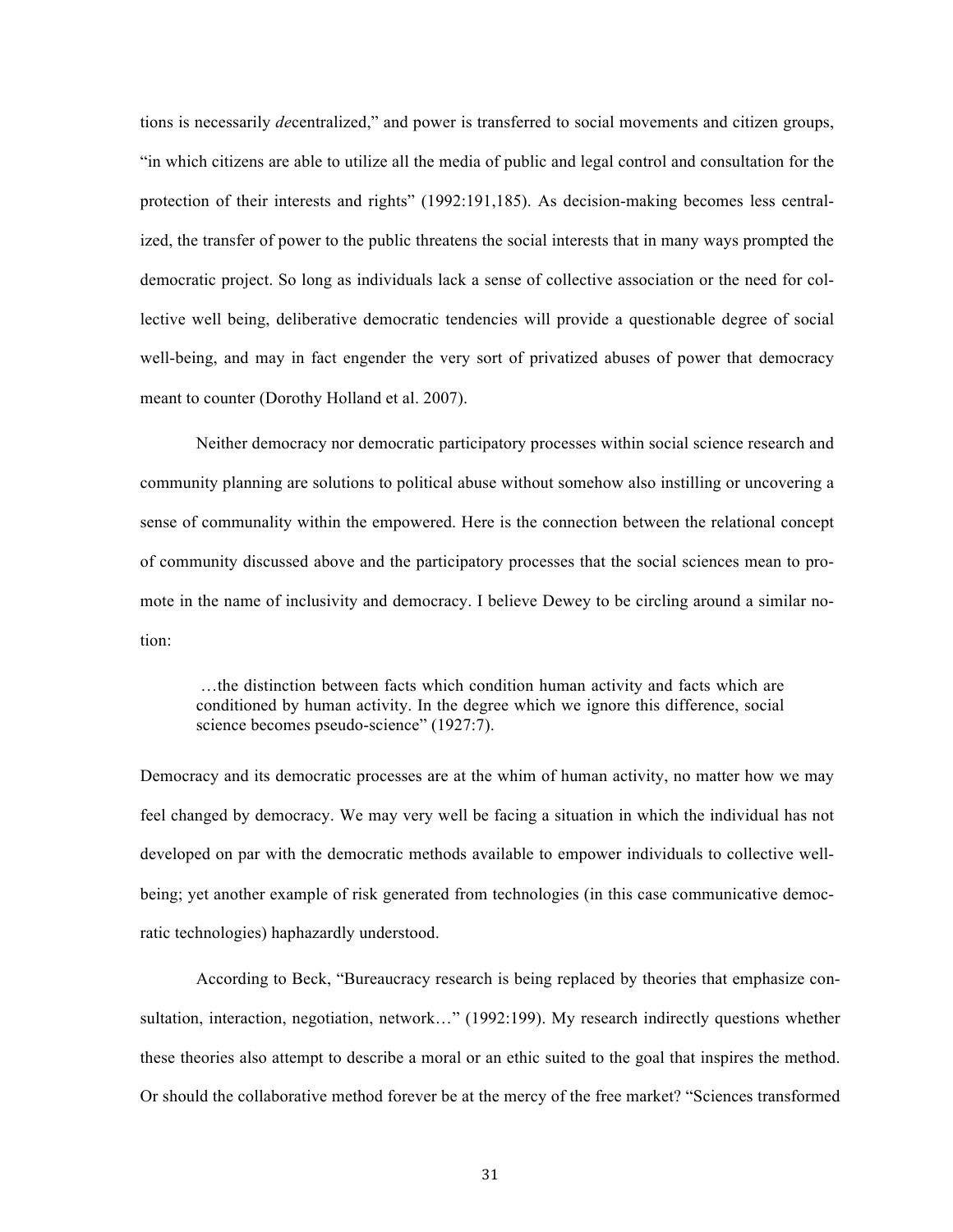into *self-service* shops for financially well endowed customers in need of arguments" (U. Beck 1992:173). Dewey goes so far as to say that collaboration between industry and the public, in which the opinion of the public was effectively shaped, led to the fallacies "that the new industrial regime would produce just and for the most part only the consequences consciously forecast and aimed at" and "that the wants and efforts characteristic of it were functions of "natural" human beings" (1927:106). Beck suggests that democratization is falsely "conceived in terms of the industrial age, evoking bureaucratization and centralization" (1992:229).

To question the use and value of collaboration changes the method of achievement: "Political facts are not outside human desire and judgment. Change men's estimate of the *value* of existing political agencies and forms, and the latter change more or less" (John Dewey 1927:6). Dewey sees not just the well-intentioned social science but also profit-oriented organizations "affected with public interest" and engaging in collaborative processes. He asserts that "the forms of associated action characteristic of the present economic order are so massive and extensive that they determine the most significant constituents of the public and the residence of power" (1927:107). If this is still the case, then I must consider within my analysis of collaborative community processes how economic and techno-scientific systems justify their actions and form collaborations and communities all their own, intent on receiving legitimate status from the public through some type of consensus process. Beck continues to refer to progress moving through these processes, "*revolution under the cloak of normality*…the devil of economy must sprinkle himself with the holy water of public morality and put on a halo of concern for society and nature" (1992:186).

Thus participatory approaches to research, if taken out of their historic grounded community context and local formation, may come to closely resemble the privatization of community interests that occurs under neo-liberal ideology (C. Wong 2006:31). Well-intentioned planners may view participatory processes as a way to satisfy both institutional and associational concerns, when in fact they are simply failing to perceive the difference between the privatization desired by institutions and the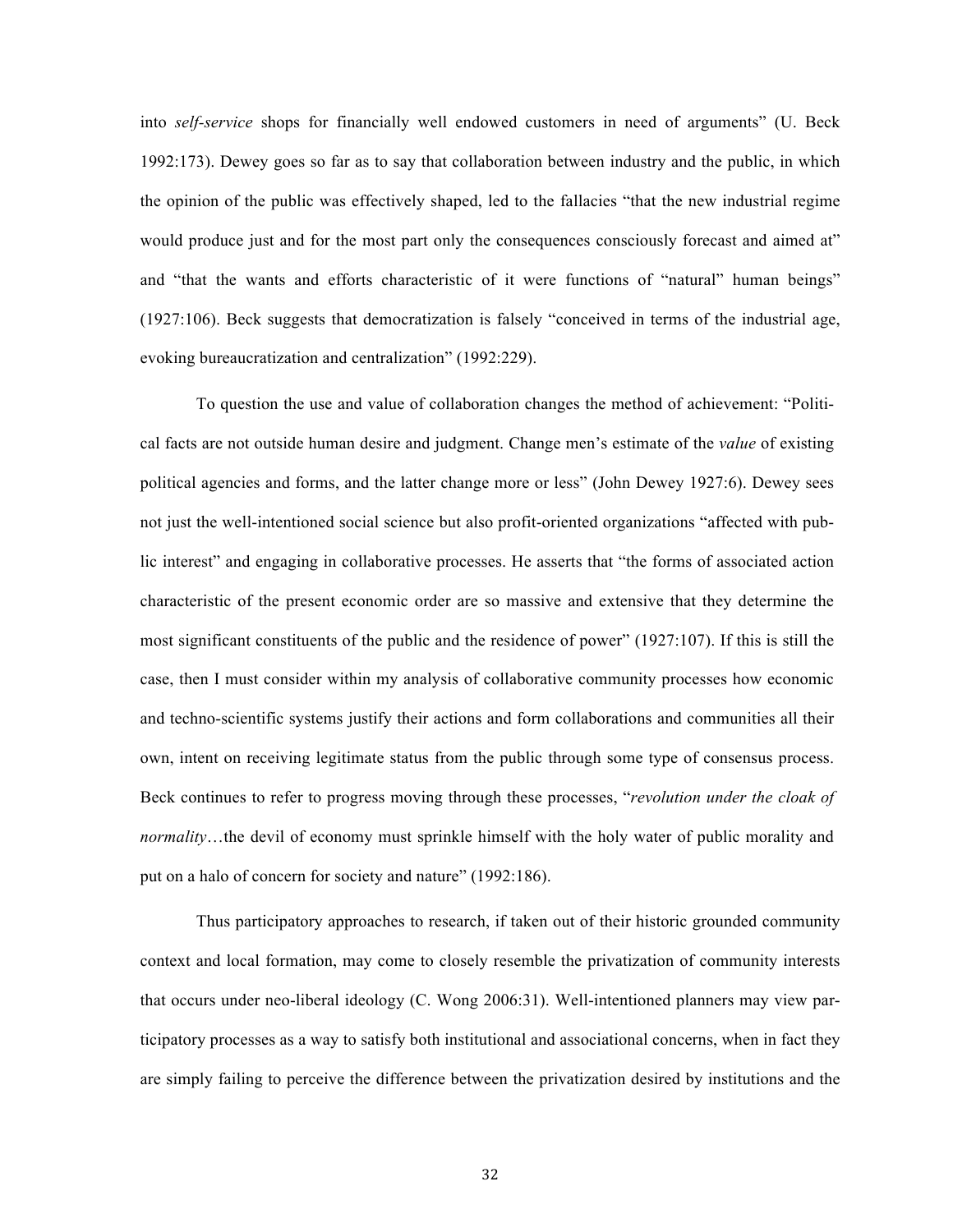true participation (as in the development of their own method) required of the community. For Dewey and Beck, a solution exists not in widespread application of participatory methods, but in the human ability to reflect and be critical:

Enabling self-criticism in all its forms is not some sort of danger, but probably the *only way* that the mistakes that would sooner or later destroy our world can be detected in advance"(U. Beck 1992:234).

Participatory processes that include a reflexive component, such as the ethnographic assessments of collaborative processes I conducted in Louisiana in 2009, insure that the method continues to come from the source, and to move in the direction of sustainability and community resilience, rather than becoming an end in itself, a nearly formless abstraction applicable to any agenda. It accomplishes this through an emphasis and devotion to the stories of the local community. These collaborative processes occur across numerous scales. My analysis must acknowledge the potential of dynamic conceptualizations of collaboration across scales, such as *panarchy*. "The panarchy model transforms hierarchies from fixed static structures to dynamic adaptive entities (L. H. Gunderson and Lowell Pritchard 2002:15). A similar notion is *adhocracy*, in which "power over different decisions is decentralized in uneven ways and devolved to the relevant source of expertise to deal with the issue at hand" (J. Sayer and B. Campbell 2003:233). To think less in terms of top down or bottom up and more in terms of potential resilience is a potent idea, assuming an institution is capable at such a grand scale to be a *dynamic adaptive entity*.

This reflexive approach at times seems unrealistic when faced with the need for large-scale coordinated efforts, such as the initial response to a disaster. Another daunting aspect of reflexive theory is that its bright beam shines in all directions, so that even reflexive theory could be considered, through the addition of another "layer" of reflexivity, as a method still not reflexive enough. Yes, reflexivity can forever be reapplied, and perhaps forever to different results. In accordance with a general pragmatism and Occam's razor, it is the explanation derived from the application and its consequences, its potential for good, which should decide what is appropriate in a reflexive method.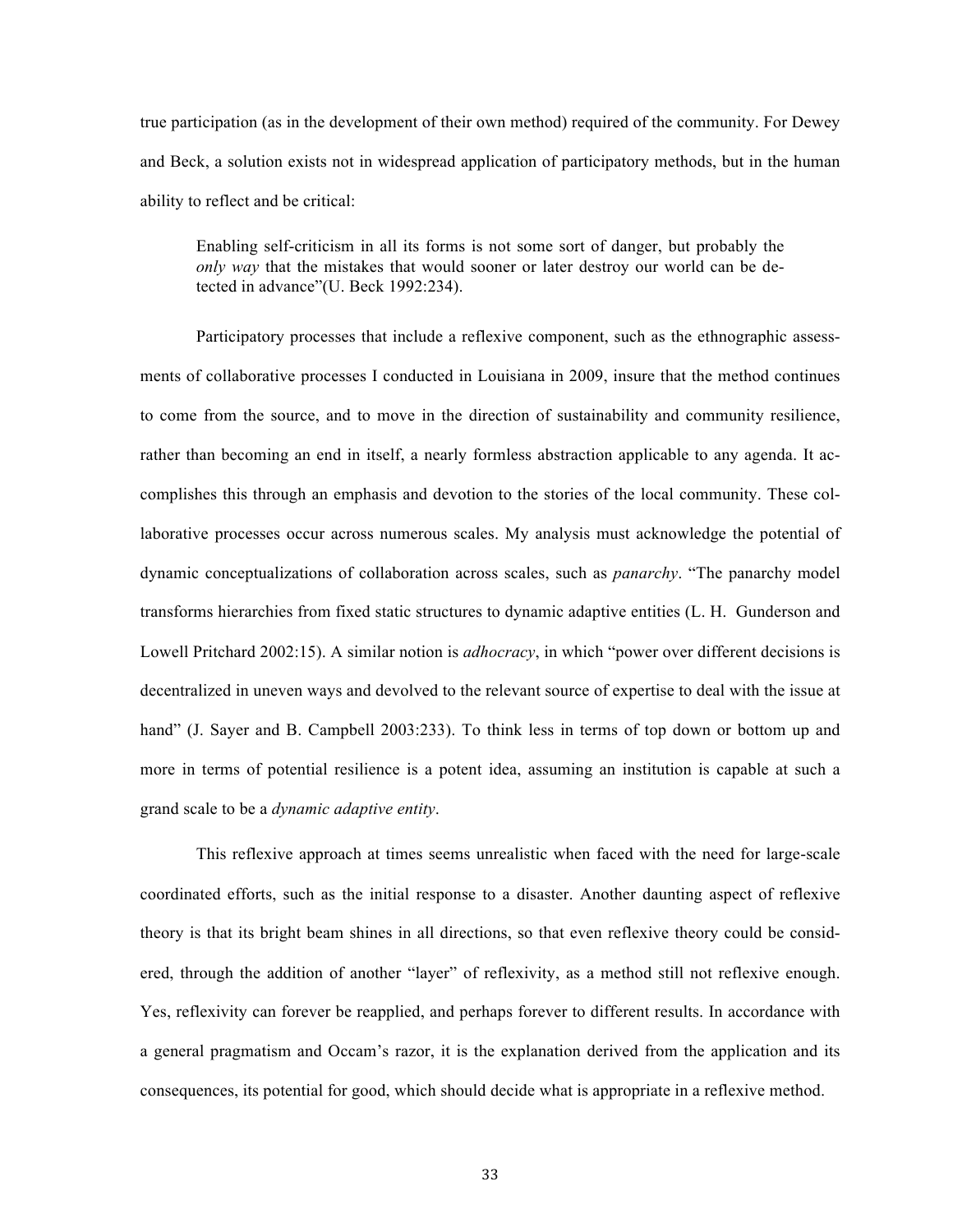Despite these theoretical difficulties, and the abuses of collaboration that occur, both Dewey and Beck feel that participation by the public is the best solution to undesirable social risks and consequences: "Public discussion of modernization risks *is* the route for the transformation of mistakes into opportunities for expansion under the conditions of reflexive scientization" (U. Beck 1992:161). The skeptical nature of science unravels its own authority; the inclusive nature of democracy unravels its center, and risks, along with wellbeing, are based "*not* on *intra*scientific but on *overall social definitions and relationships*" (U. Beck 1992:160). Yet complexity and difficulty increase proportionate to the number of people involved in the decision, the greater the collective choice (T. Princen 2005:27). Even ideals must account for scale.

With complexity looming over plurality, it makes sense to begin the process, at least theoretically, on much smaller scales. On the interpersonal scale, to acknowledge the inevitability of relationship is to begin to take responsibility for the quality and consequence of the relationship. The transcendence Shepherd seeks is a realization of relationship, "the simultaneous experience of self and other…people-in-relation, as in transcendence of individuality into something more, even as selfsense is maintained…knowing of the other, even as the other's particularity is overcome" (2001:32). Bruno Latour suggests that such a theory, based on transcendence, risks becoming an "impossible dream," but I believe Shepherd has hit on the very sort of shift in orientation required to pursue Latour's collective (B. Latour 2004:89,46).

In many ways collaboration is based on what community members can give to each other, their assets, their potential, their offerings. There is very little pooling of resources without adequate trust. A community devastated by natural or socio-economic disaster may have few resources besides a developed network of trust (Anthony Oliver-Smith 2005:48). Needs-based assessments of these communities may overlook the trust resource. "It is usually the case that the depth and extant of associational life in any community is vastly underestimated. This is particularly true of lower income communities" (J Kretzmann and J McKnight 1993:6). Two very important considerations can be ex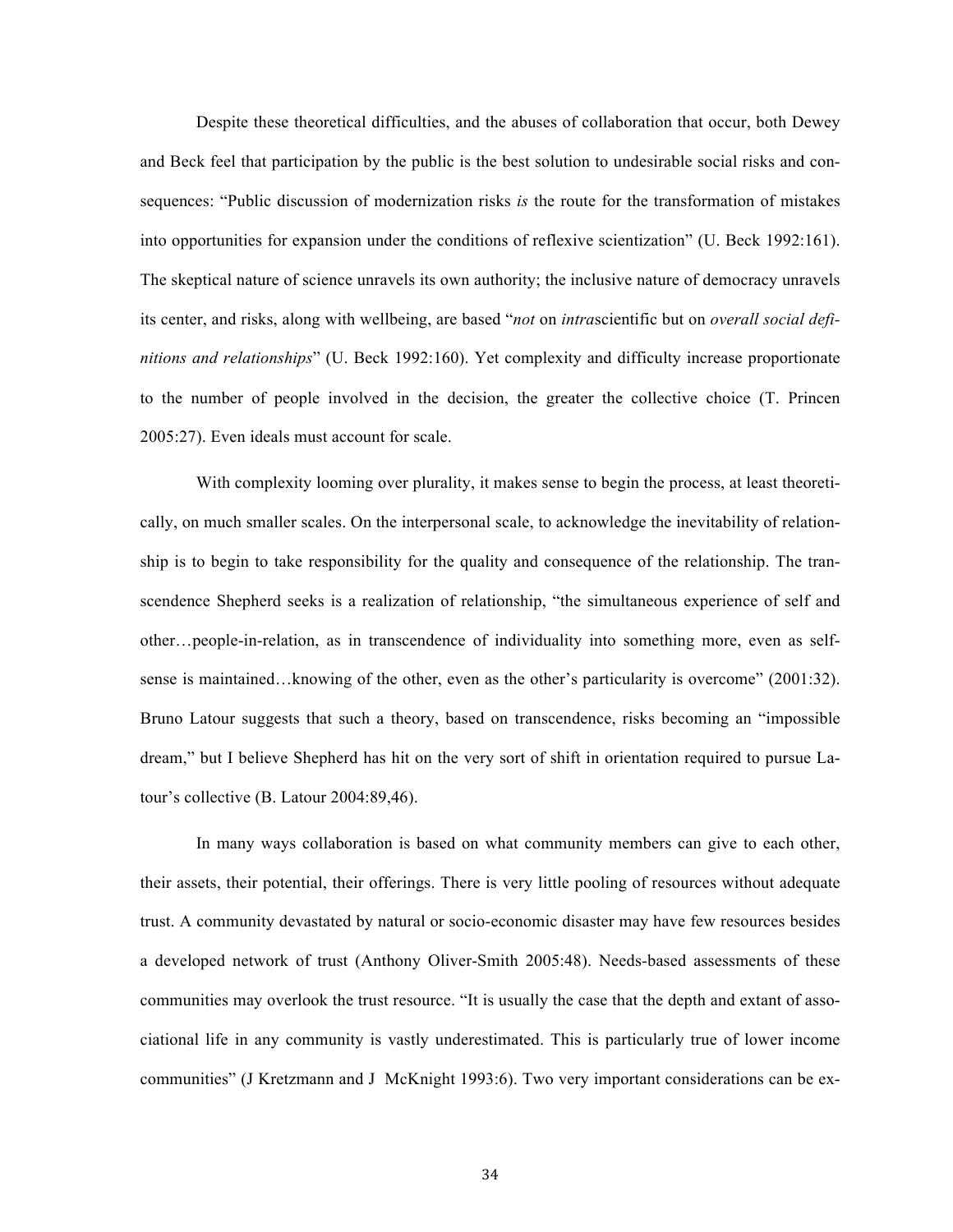tracted from Kretzmann and McKnight's work in this area. First, a failure to account for this community resource is a failure to develop an accurate picture of the local community context in terms of resilience or vulnerability. Second, this neglect makes it impossible to make adaptive use of these existing trust networks and the local associations that work to maintain them. "The associations involved in such a way, be they religious, cultural, athletic, or otherwise can in fact be stretched beyond their original purposes and intentions to become full contributors to the development process" (J Kretzmann and J McKnight 1993:6). In a sense, this is exactly what the ethnographic method I exhibit in this report attempts to do. This is the method I propose for supplementing existing quantitative indices of resilience and wellbeing. Neither the members of the Episcopal Missions in New Orleans nor the Office of Emergency Preparedness officials located throughout the state of Louisiana are by their position obligated to meet with curious researchers of society intent on better understanding collaborative community processes. Engaging these community members in such a way takes advantage of existing associations by stretching their capacity to support my own reflexive community research agenda.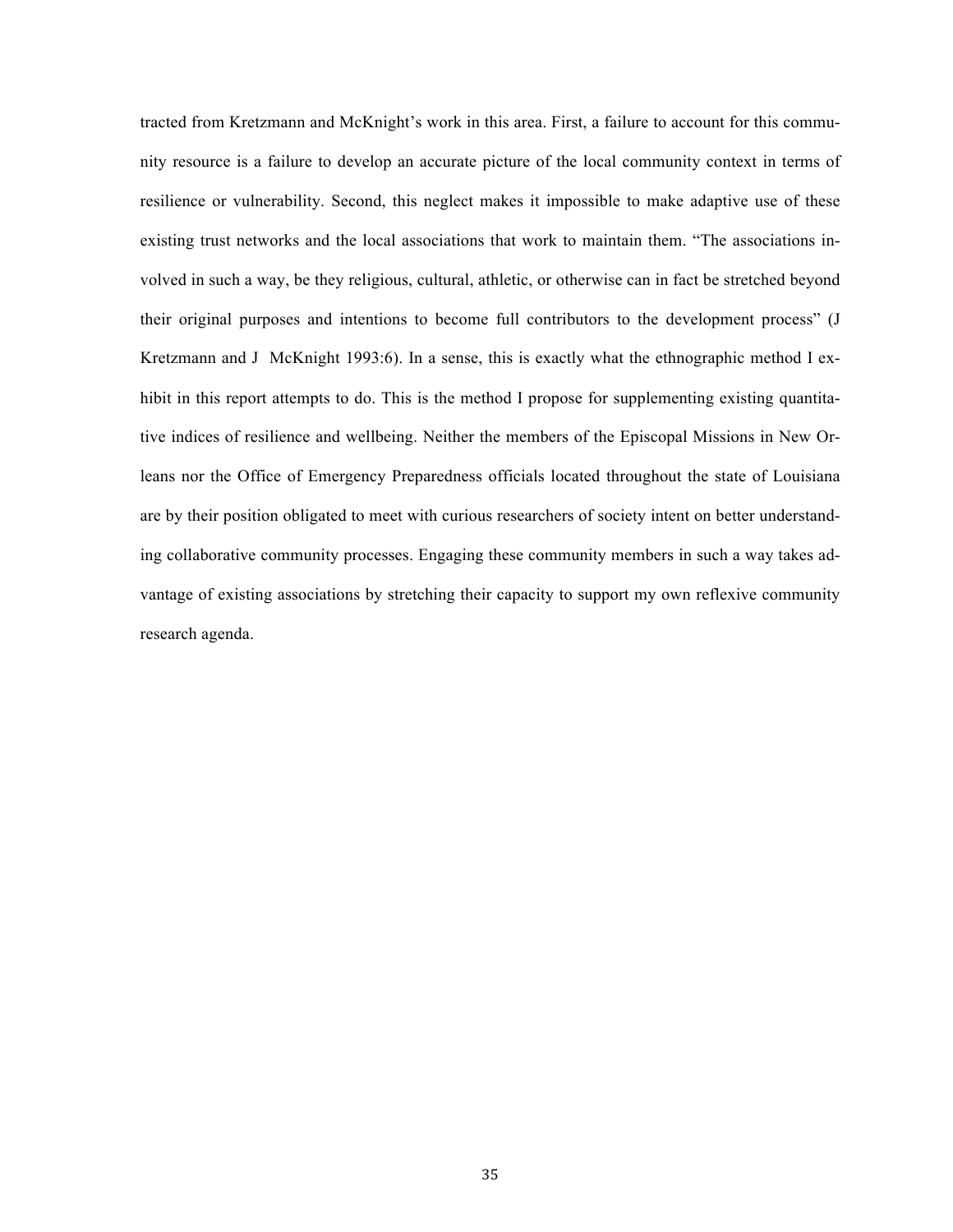### **Community in the Literature**

To focus this ethnographic method on communities organized around disaster, around great risk and consequence, is to ensure, based on the theoretical terms outlined thus far, that the communities observed will be political communities, and that the collaboration processes will involve a distribution of resources from multiple communities (John Pine 2009:2). Thus, we establish, at least theoretically, a way of defining communities of difference and collaborative processes within these communities of difference. To this theoretical method Dewey adds one complication; it must not be assumed that a political community is invested in wellbeing or socially useful consequences (1927:15). Furthermore, political communities forming around significant risks can potentially is the be conservative to a debilitating degree and without optimism (Claus Offe 1984:68).

Democratic processes do not simply build political communities. Political communities, so far as they embrace the concept of a socially produced individual, become a foundation for key democratic goals. Equality without community becomes a trend toward sameness, similar to the potential homogony I perceive in participatory processes that overemphasize consensus. Liberty without community becomes a severing of ties, a social deconstruction nearing anarchy (John Dewey 1927:151). Furthermore, taken out of a specific community context, these democratic ideals become hopeless abstractions, vulnerable to cooption by undemocratic interests.

Shepherd's work is unique in its idealism, which he calls pragmatic idealism: "…an underlying faith in some possibility, is often important to the realization of that possibility" (2001:26). Theoretically, such a claim establishes the importance of possibility, of hope, in the shared construction of knowledge. These subtle but deep components of knowledge production often go unnoticed in assessments of communities. For Shepherd, we simply must believe in the possibility of real communication if we have any hope of establishing great communities. Rather than argue in a sequence that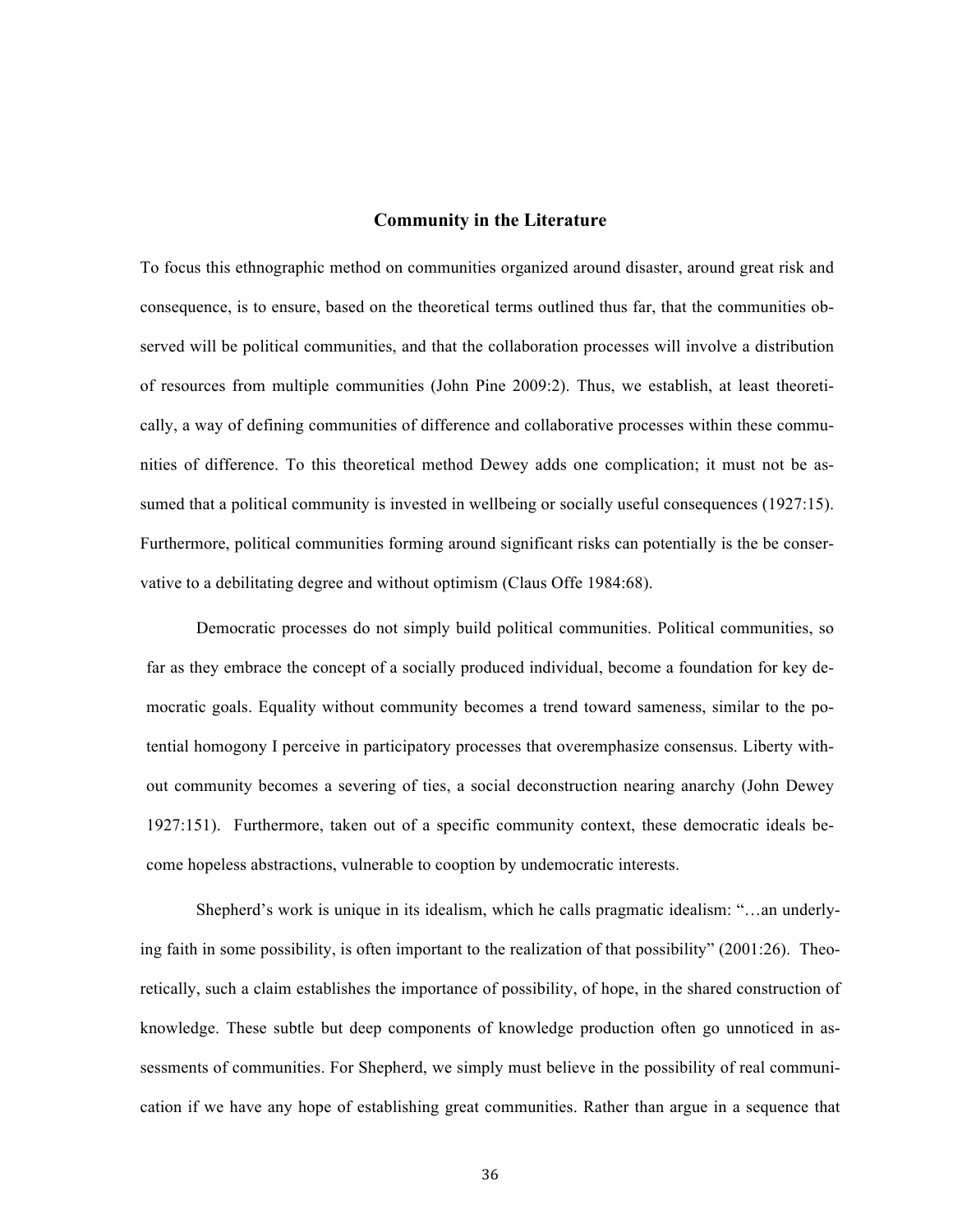says communication occurs and then there must be individuals that are socially oriented to use this communication properly, Shepherd abbreviates the process, declaring that communication, and thus community, cannot even occur until there are individuals who are socially oriented.

This social-orientation can be a component of community engagement methods that otherwise maintain something of a capitalist orientation to the process:

If a community development process is to be asset-based and internally focused, then it will be in very important ways "relationship driven." Thus, one of the central challenges for asset-based community developers is to constantly build and rebuild the relationships between and among local residents, local associations and local institutions (J Kretzmann and J McKnight 1993:9).

Kretzmann and McKnight's social orientation within a capitalist framework may well serve the present needs of planners wanting to build social "capital" in their local communities, yet it seems questionable how well a large institution can engage in local relationship building without association-level intermediaries, and perhaps even charismatic leaders. I am suggesting that institutions are often problematic in terms of scale. Based on the ethnographic data in this thesis, when institutions attempt to apply an impersonal model to local situations (even under the heading of participatory processes), it is problematic. The neo-liberal brand of globalization assumes such a degree of nonlocality within institutional dealings that it is worthwhile to assign a nonlocal character to those organizations that are large and complicated enough to maintain strong ties to the global system and that reduce local context to general and primarily quantitative data.

If the scale factor, by which I define institution, is ignored and institution is simply a collection of local associations, then institutional community may be most obvious and most easily accounted for. But it is difficult to surmise the degree to which these institutions are invested in the wellbeing of a community, or for that matter what exactly is a given institution's notion of wellbeing. One place to look is whether or not a given institution has established "mechanisms that allow communities to influence and even control some aspects of the institution's relationships with its local neighborhood" (J Kretzmann and J McKnight 1993:8). Thus, institutions engaged in community as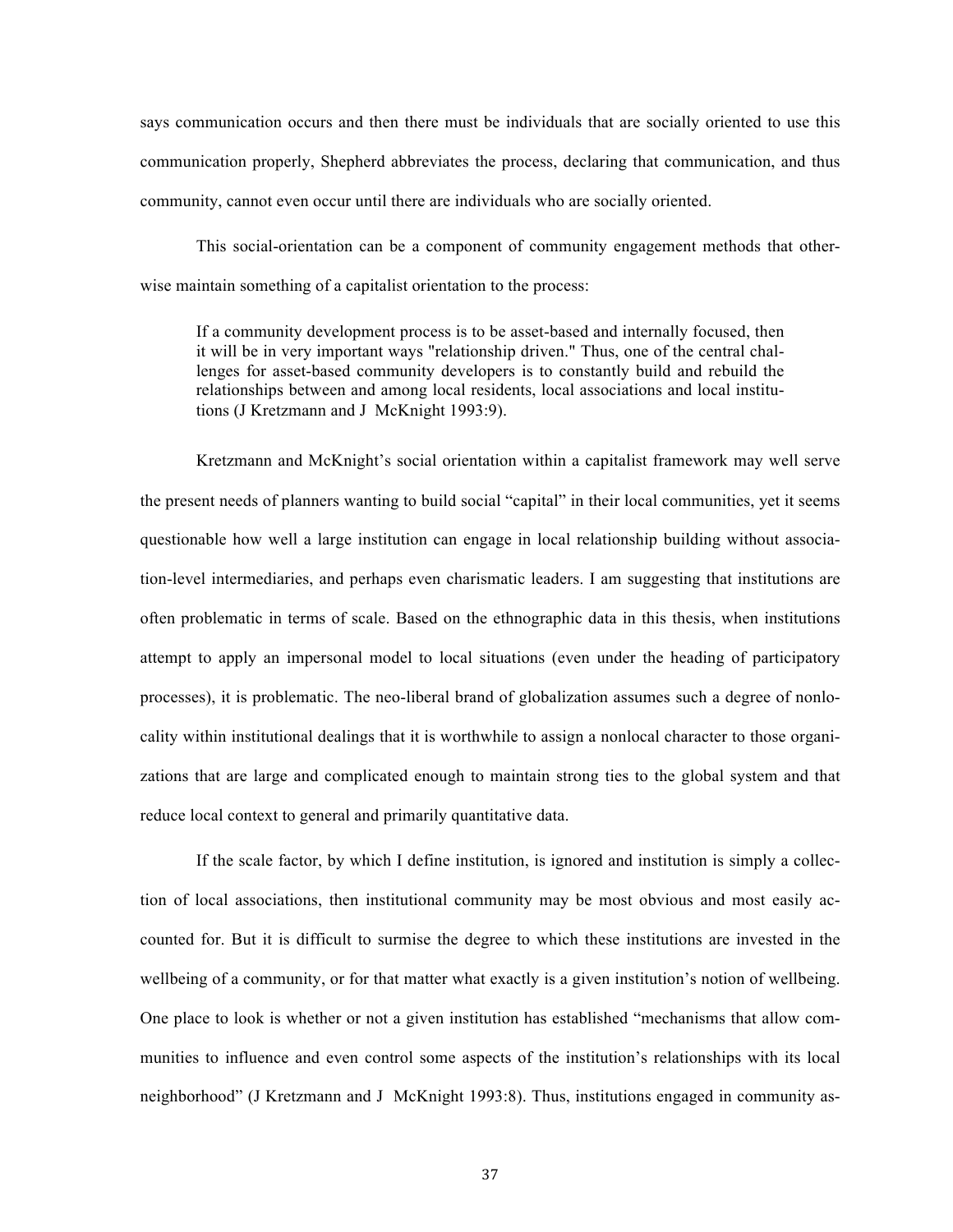sessment must analyze their own degree of engagement as an indicator of their contribution to community wellbeing through collaborative strategies.

To summarize, the literature describes a process by which communities organize around risks and consequences, such as those prevalent in disaster scenarios. The resilience of these communities is partially located in successful communication, which leads to collaborative resilience strategies. The ethnography that follows supports this literature but also describes a shift in the forms of collaboration, away from organization around risk and toward organization around culture and celebratory rituals of culture.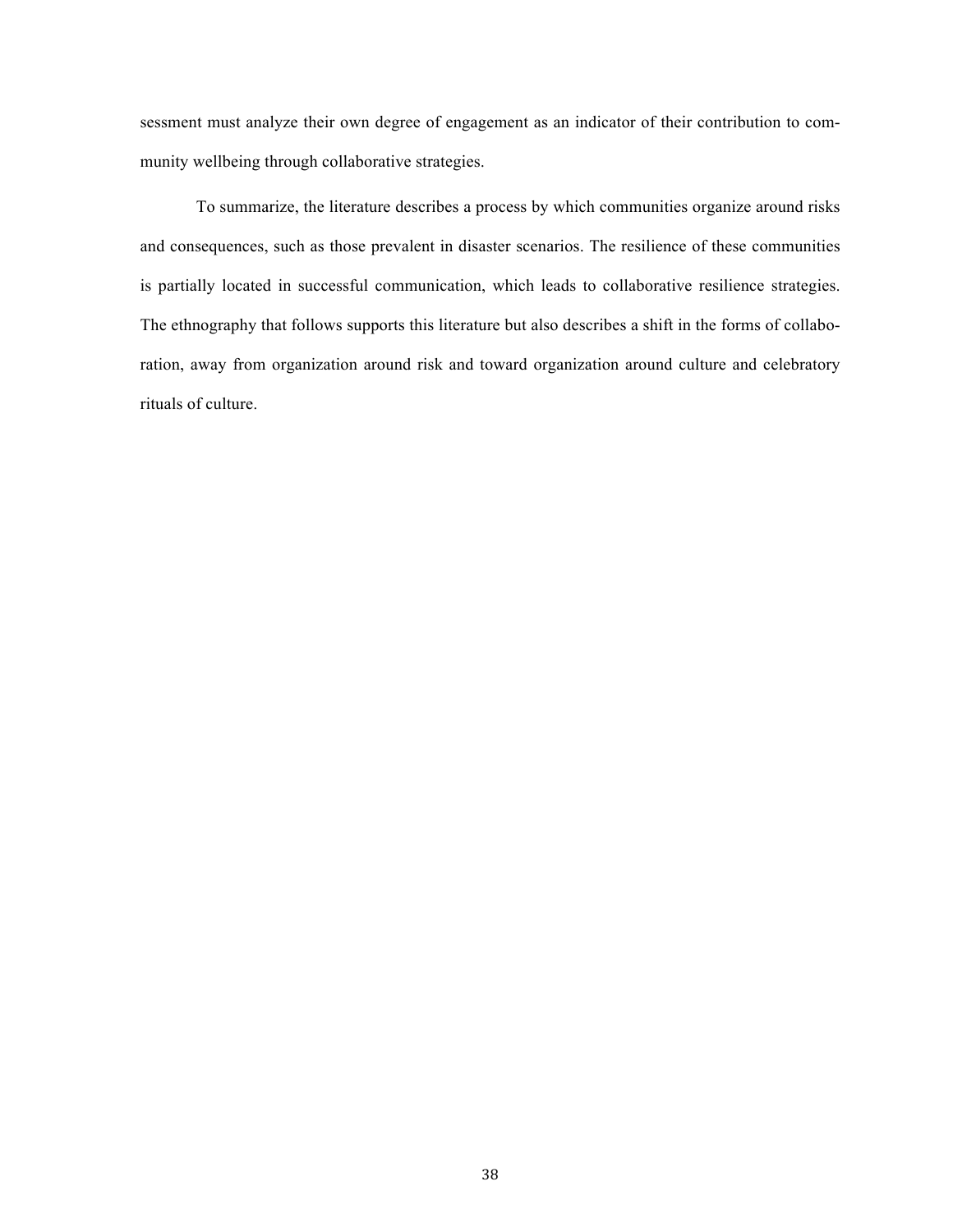### **Method**

*The following study, then, may be difficult to place on the ordinary academic map (Kai Erikson 1976:13).*

My analysis is based on ethnographic research of Gulf Coast communities responding to hurricanes Katrina and Rita. My data are composed of two different associational focuses. First I recorded a series of open-ended interviews with local Office of Emergency Preparedness (OEP) officials from Calcasieu, Beauregard, and Vermillion parishes, Louisiana. These interviews were conducted by John Pine, with my assistance, and were meant to surmise the engagement potential of a proposed community resilience index for Louisiana that required the participation of local stakeholders. Second, I recorded a series of open-ended interviews with full-time personnel and former personnel of two different Episcopal community missions and one Methodist community mission in New Orleans. I began this research with an interest in a comparative study of different religious responses to disaster, with a focus on Samaritan's Purse, an evangelical disaster relief organization based in my hometown of Boone, North Carolina. I soon realized I needed to isolate and research specific components of community recovery and community resilience before I could attempt an in-depth analysis of Samaritan's Purse.

It is typical for ethnographic research to begin with a "specified set of questions and general set of enquiry that allows both a sharpening of the questions and a gradual development of a theoretical explanation as a part of the ongoing interplay between theorizing and collecting data" (C. A. Davies 1998:31). For the most part, I tried to limit my explanation and instead provide reflection that I felt would contribute to a generalized understanding of the ethnographic data. My presentation of the interview material, my primary data, is composed of extensive use of direct quotations, transcribed from digital recordings. I have edited and selected from the text to present the material I felt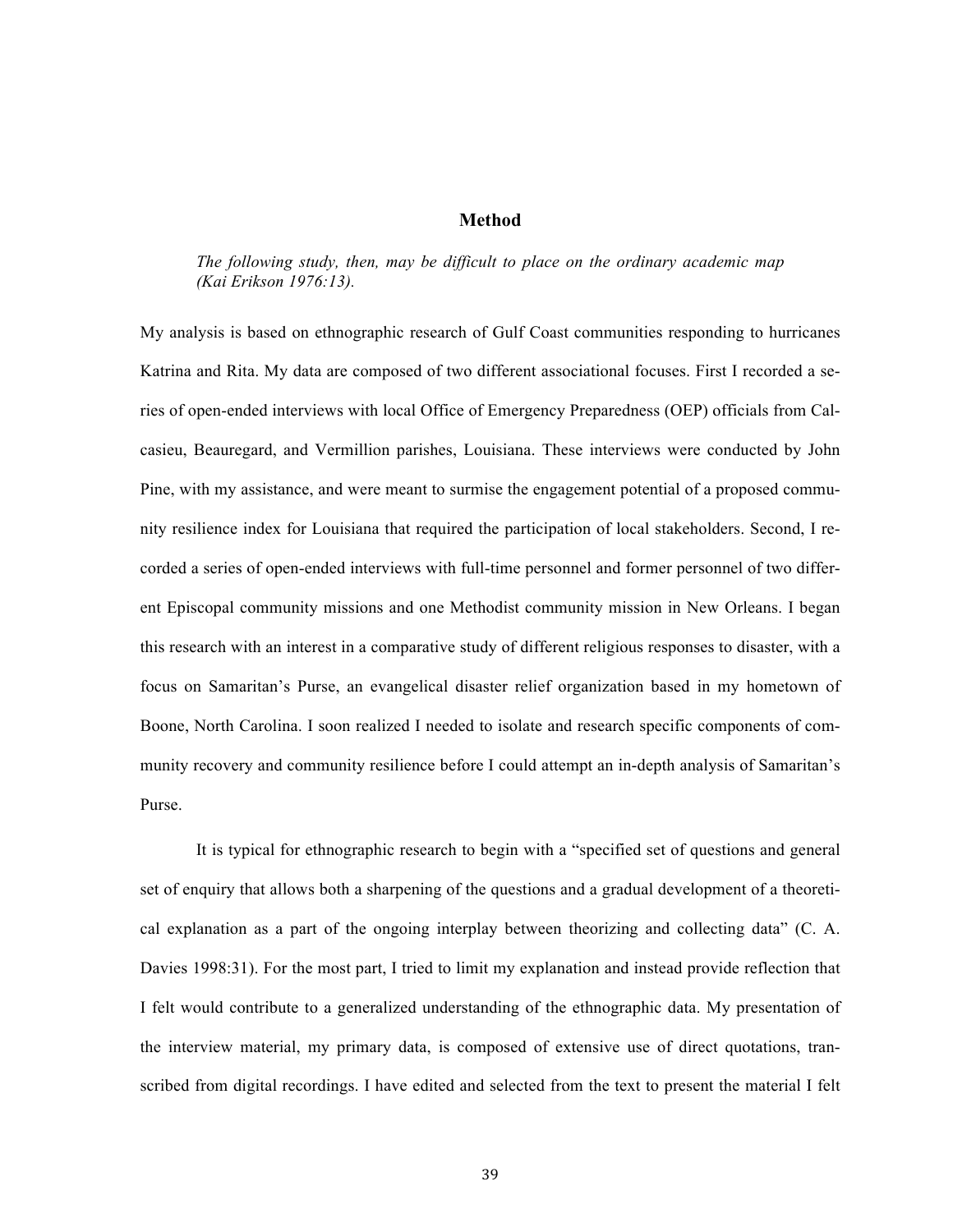was most pertinent to my thesis. I cannot avoid the "constructed nature of the ethnographic metanarrative" (C. A. Davies 1998:220). I do, however, feel this method retains something of the power of the stories being told.

Working with local government and local Episcopal mission efforts enabled me to better illustrate the on-the-ground situation, in which secular and religious associations were often engaged in collaborative, community-specific partnerships for recovery. I was able to move beyond the popular controversy ignited by former president George W. Bush's Office of Faith-Based and Community Initiatives. I was able to hear how the communities that exhibited resilience were those focused on recovery and the potential of different community associations to contribute to recovery. I was also able to document the situation four years after Hurricane Katrina, as many community associations faced a crisis of funding. Those turning toward collaboration and existing local resources reveal themselves to be the more resilient community associations.

Though not substantial to this thesis, my data also include participant observation in disaster recovery and rebuilding, occurring between February 2009 and December 2009. I participated as a brush clearer, running skid steers and chainsaws in the Samaritan's Purse disaster recovery effort in Paducah, Kentucky, and also as a roof framer in the lower Ninth Ward for Jericho Road Episcopal Housing Initiative. As a Samaritan's Purse volunteer, I was urged to apply for a full-time paid position on the recovery crew. As a volunteer at Jericho Road, I was invited into the home of a respected Episcopal academic and minister to Tulane's medical students, where I spent much of the next week discussing disaster, environmental awareness, and the role of faith and religion in disaster processes. I spent the day working and talking with practitioners and the night writing field notes in a journal. This reflexive approach helped me to continuously refine the question I really sought to answer while contemplating my disaster recovery experiences (C. A. Davies 1998). This approach led to my deeper curiosity and hypothesis concerning the existence of collaboration within communities as a process based in diversity.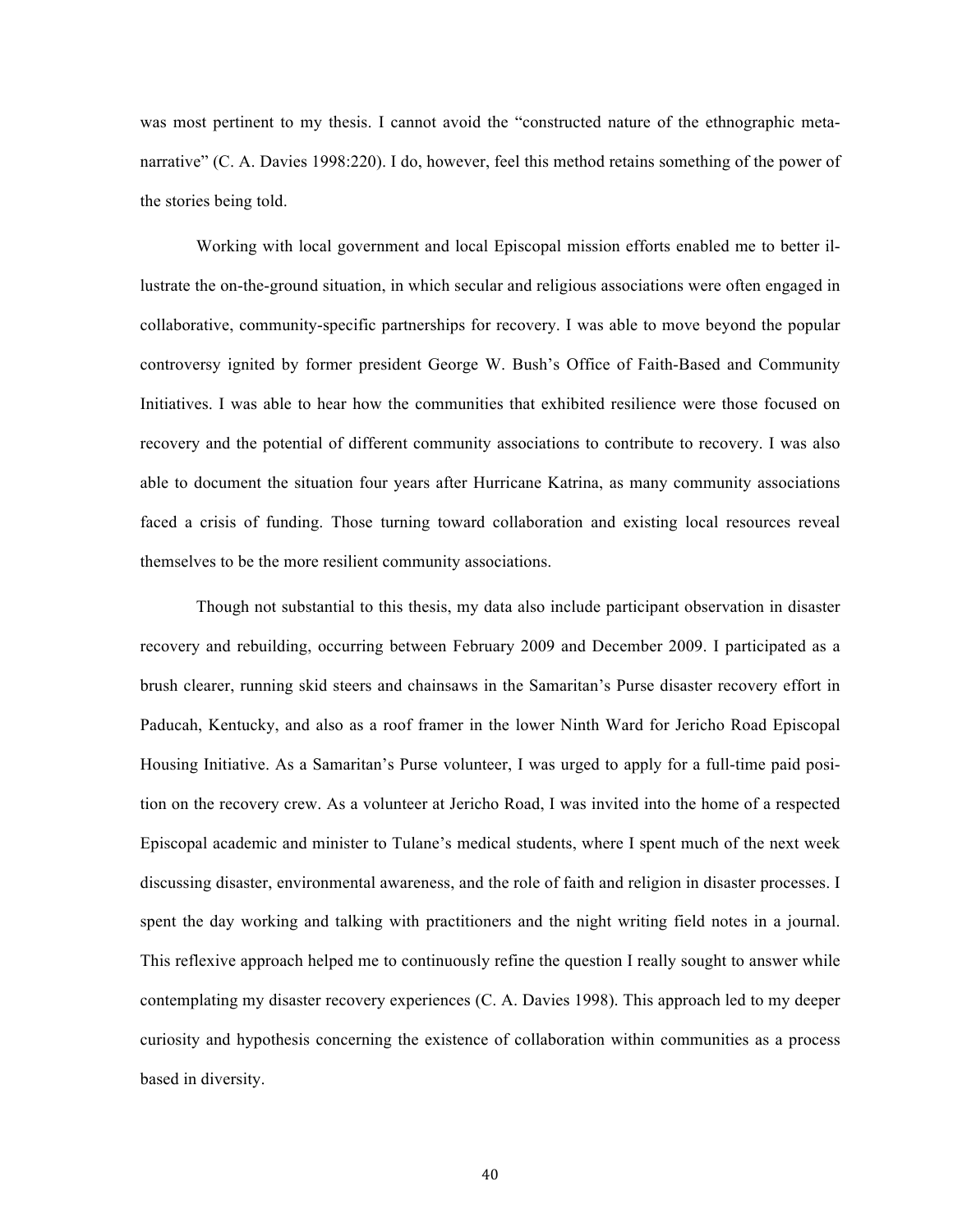The Episcopal missions and local OEPs are viable associations in which to examine community organizers' personal orientation to and methods for collaboration toward recovery and resilience. The Episcopal Missions are a religious organization running in many ways on a secular model. The OEPs are a form of local government that often trusts local religious groups to deliver services and distribute resources. By shifting my focus away from the intensely evangelical missions, away from the controversy of former president George W Bush's faith-based initiatives, and away from the ambiguity of institutional-scale initiatives, I was able to document on-the-ground instances of collaboration between secular and religious associations engaged in recovery. This seemed a healthy and pragmatic place to begin my research.

This is an ethnographic study of collaboration within communities. My method can be called reflexive because I do consider the possible benefits and harms of my study, and I do attempt to apply my findings from this regional research to my hometown. I use the data provided by the interviews I recorded and my personal field notes to contemplate and contribute to the existing methods for assessing community resilience and sustainability, and also to contemplate and contribute to the theories that are informing these methods. While I mean to share the stories of real practitioners of community building and community planning, my method allows me to also consider the larger social consequences of their stories, and the still larger shared social frameworks that in part dictate these very same consequences. This method is aligned with Livesay, Boyer, and Harding's (1984) work on the importance of beginning with perceptions and then moving to structures when conducting social impact assessments.

The inclusion of qualitative data provides a richer local context for analysis of community well-being. The data are offered as supplements to existing quantitative studies, such as the New Orleans Index, which has recently stated an interest in long-term sustainability assessment. To this end, the preceding literature review may resemble something of an apologetic for qualitative data in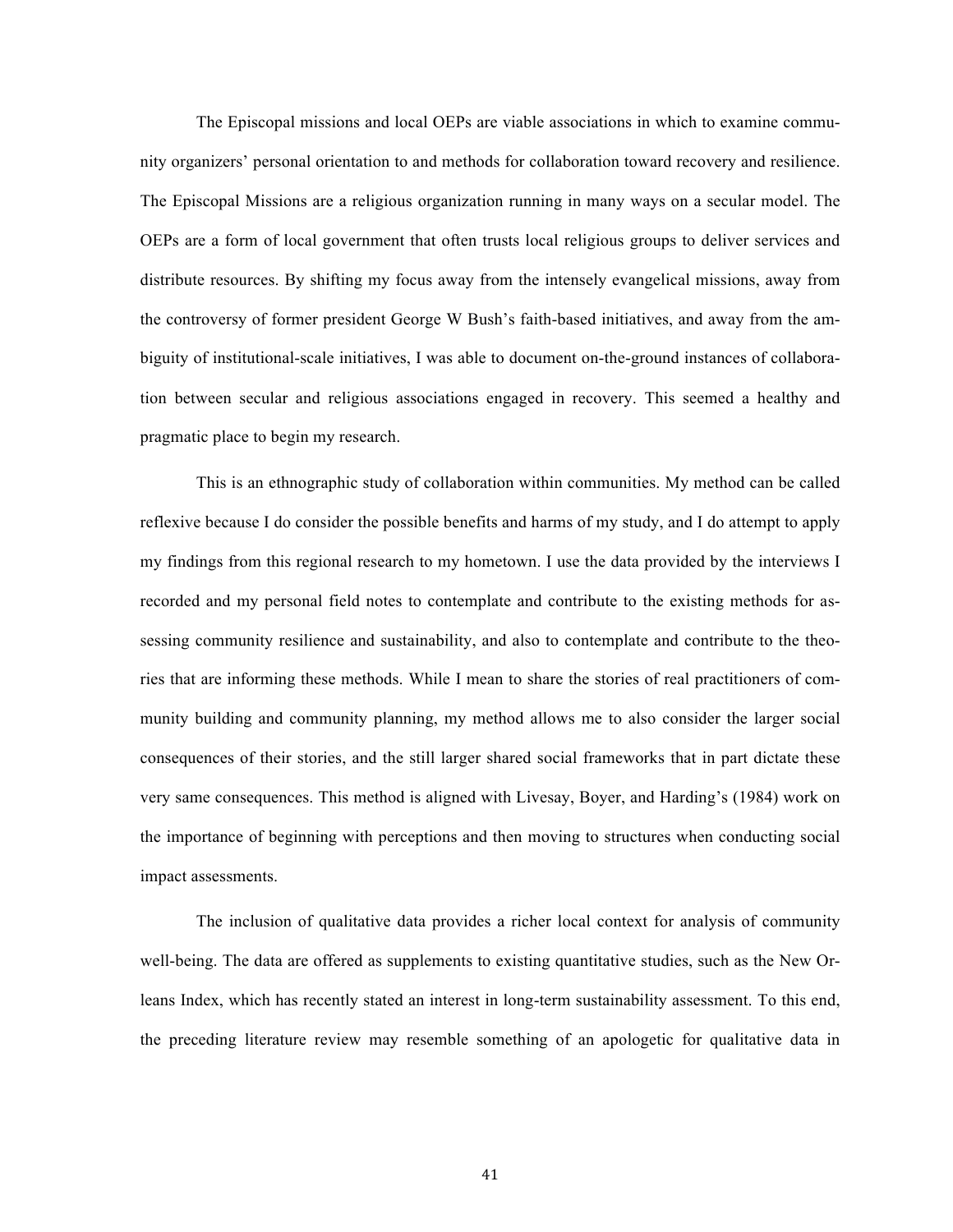sustainability research, but my primary objective in the review is to develop a broader context for the personal stories and reflections shared within the interviews.

The stories and opinions of four OEP officials were collected during two separate interviews, one in Vermillion Parish and one in Calcasieu Parish. The stories and opinions of key organizers from Jericho Road Housing Initiative, St. Anne's Medical Mission and Luke's House Clinic (a Methodist mission), were collected over the course of a week spent in New Orleans. In each case, I requested and received permission to record the interview, explained the open-ended method I was attempting, and asked the interviewee to simply share that which they felt was most important to convey about their experience in the recovery and community building process. This method might be thought of as an abbreviated attempt at case method research – abbreviated in light of the time and resource constraints of a masters degree-level research project – influenced by the grounded theory of Glaser (1967) and extended case method examples from Boyer (1990). As the interview conversations developed I would occasionally ask follow up questions. This style seemed to provide the interviewee with the "space" to speak with personality, emotion, and a level of reflection that offered a rich personal context and experience of the disaster and the role of community in the recovery process. A few informal interviews occurred while working disaster recovery with other volunteers. No notes were taken and nothing was recorded in these informal interviews, and other volunteers were made aware that I was both volunteering and researching the volunteer process for a thesis project. Approximately twelve informal interviews occurred. No identities have been recorded or revealed from these informal interviews. I took notes on these informal interviews in the evening, from memory.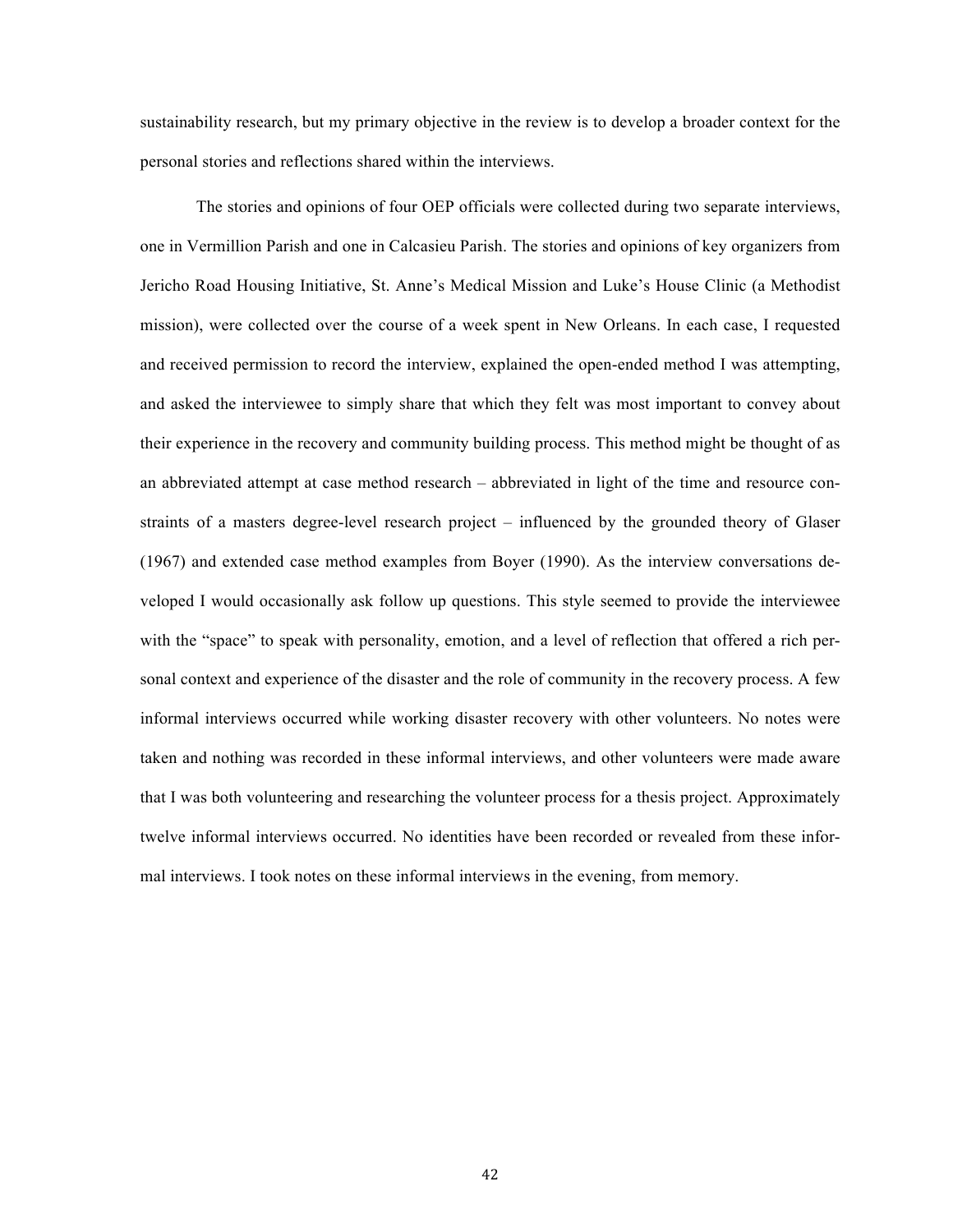### **Introduction to the Ethnography**

Many of the practitioners of community building that I interviewed in Post-Katrina not only felt called to this work, but also were informed and changed by the work. They speak with the optimism of people who have seen the potential that lay dormant in disaster. They speak with the realist assumption that the organization that responded to the disaster cannot be the organization that continues to build community once the disaster has passed, without a serious reflexive transformation based on the shift in resources and the changing needs of the community. The big question is what momentum is left from the initial response, and how best can this momentum be transformed into a permanent community role. As reflexive practitioners, they seek an answer to this question not just in applications for funding and community surveys, but also in their own experience as community members since and in some cases even prior to Hurricane Katrina.

Furthermore, though the Brookings report released this year speaks to the transition from recovery to resilience (Brookings 2009), it should not be assumed that the qualitative data methodology exhibited in this report is limited to long-term mitigation applications. It is helpful and sustainabilityoriented to think of immediate recovery as a resilience-building opportunity. Such an orientation is articulated by a qualitative assessment of collaboration in recovery processes, as they are described and collected ethnographically. I have organized excerpts from the ethnographic data by the same three primary concerns of *communication*, *collaboration*, and *community*.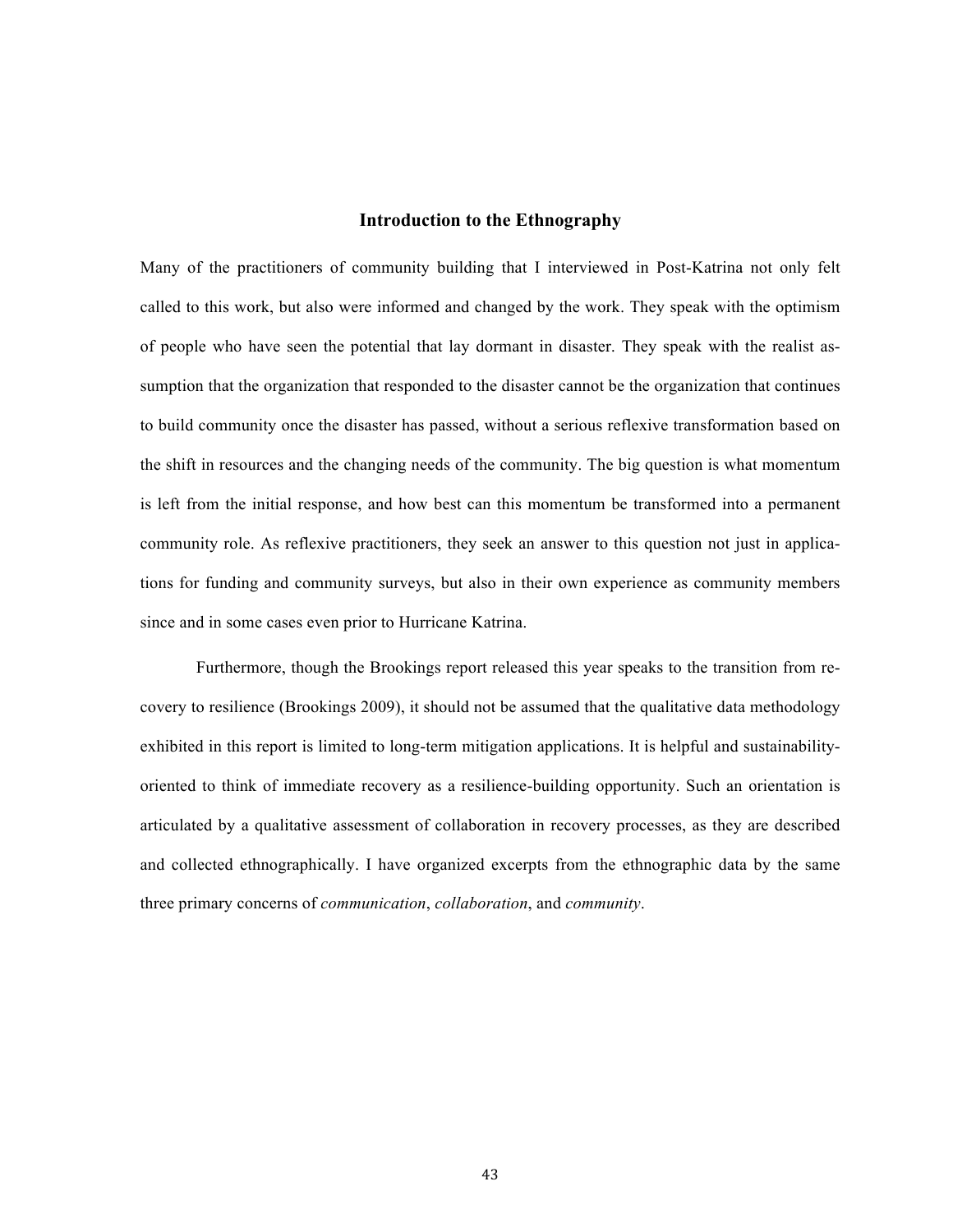## **Communication in the Ethnography**

Communication is not always successful, despite an otherwise successful community-building project. Upon arrival in New Orleans, I spent the first afternoon speaking with the staff of Jericho Road Episcopal Housing Initiative.

Jericho Road Episcopal Housing Initiative of New Orleans is a neighborhoodbased nonprofit homebuilder that provides families with healthy and energyefficient affordable housing opportunities. We partner with neighborhood residents, organizations and businesses to create and maintain a thriving community (Jericho\_Road 2009).

I interviewed Brad Powers, executive director for Jericho Road, at the headquarters of Jericho Road, located in a traditional home just behind Christ Church Cathedral, just off of St. Charles and the trolley line that runs into Central City. Christ Church was the first non-Roman Catholic Church in the entire Louisiana Purchase territory and is currently the seat of the Bishop of Louisiana. It was early afternoon, in the middle of a workday. Brad is a lawyer and community organizer working "for housing, health care, education, and legal representation for those in need" (Jericho\_Road 2009). He discussed the challenge of how to communicate the benefit of green building technologies, and the distinctions between communicating these benefits to diverse interests, from local and national funding sources to individual homeowners:

We're trying to build affordable homes. We're trying to adopt universal design techniques, especially since its multigenerational living here. We use traditional neighborhood design, we don't experiment with new designs on the poor, and we try to make our houses greener, again there's a wash word, but right now our goal is to have an energy star house. The next two we're about to build are going to be energy star certified. Which of course means code in California about two years ago but for us it's a great leap forward. We've brought in foam. We've tried to do some leapfrog technologies.

I would say coming with our model and trying to reach our board and we have funding nationally and locally, so the green is a good hook. Nationally, we have to do it. But locally its, "Well, whatever, great, I don't know what you're talking about." And you know I personally want to do it and our board is open to it when I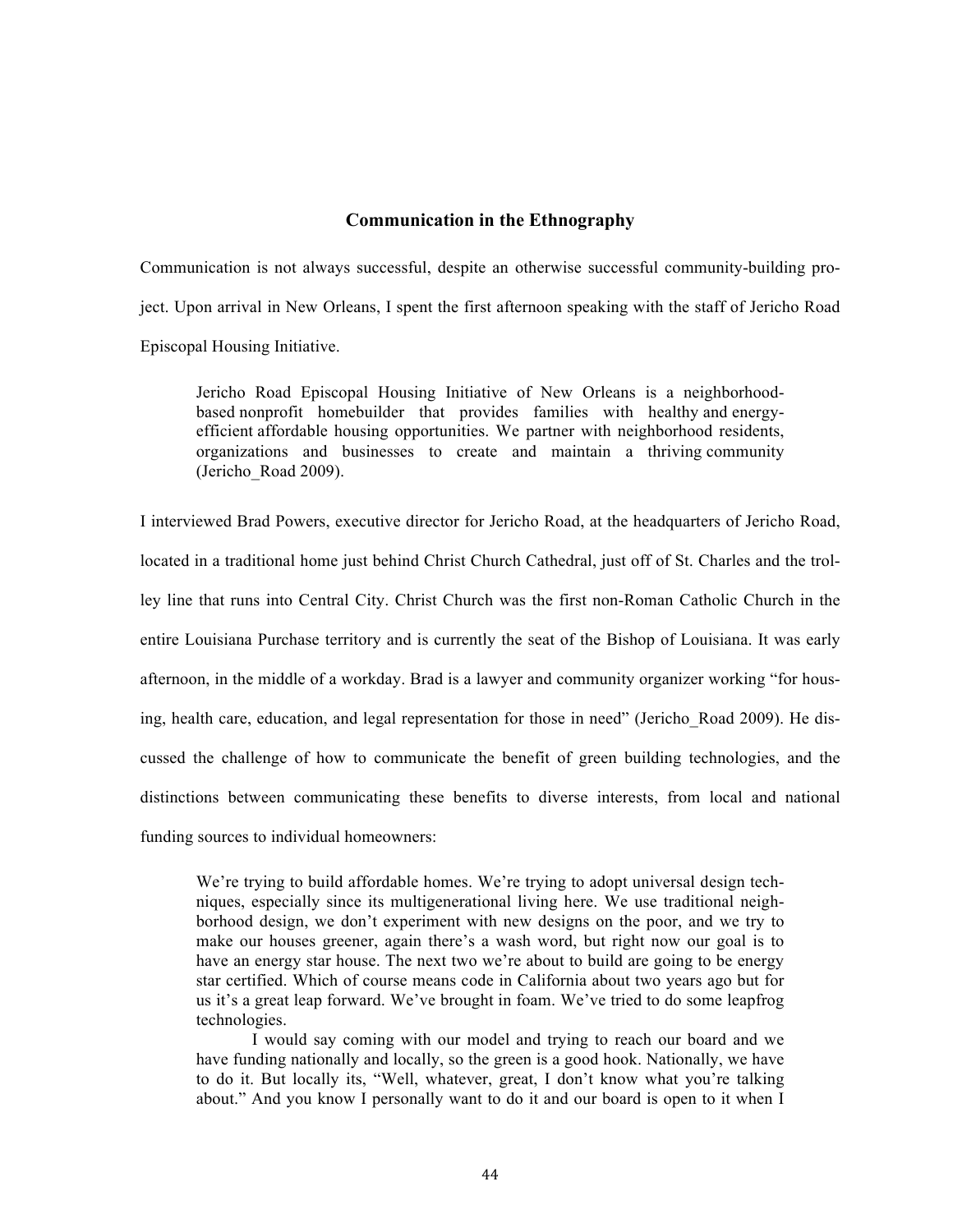tell them, especially when we sell energy efficiency. You know, I think my growing up in the environmental movement was a Mother Earth sort of thing, you know, and now, now you're talking the affordable home context, and it costs a lot of money to use energy, and so we can talk about carbon footprint and other things. Our goal is that we can produce much more efficient homes and appliances that will reduce and so consume a lesser percent of a family's income so a low-income family has more money for food, schooling, medication, and the kids. So there's a great moral element to the energy saving; not just buying a new plasma TV, but a quality of life issue.

If you're in Seattle or New York, you know, we had great architects come down, green is sexy, you want to show off that your green, so you wear it on your sleeve. But here we have to hide it so people can't see it. You can't be green. You don't want triangular windows that are oriented at some certain way. It's the whole, "I don't know what that is and I don't like it. I want that traditional house." So our green stuff is hidden. Just an interesting observation we finally made. We have to build green in a way that doesn't appear green, not that our clients don't appreciate the benefits they just haven't been talked to about it. You know I grew up with the Native American crying and the owl saying don't pollute. Those messages aren't used anymore, and should be used here because like I said, people still litter here. It's not uncommon to see stuff thrown out of cars here.

I think it's something that we need to improve upon. Make it Right<sup>1</sup> is here and they're trying to do it. You can't miss that they're building green, cause they're not building traditional homes. I would think as a short fall for us, we're not doing as good a job as we could to sell it. Its also that we were formed, and its interesting, through, not rural paternalism, but, its very practical, I mean, like, what things can you do to a house to make it green that can't be defeated. Like, a programmable thermostat is great, but I've been informed that very few people use them. So filters, well you can *not* change your filter if you're in the city, but if you have a really sweet efficient ac system, you can't defeat its efficiency. You can run it all the time, but I can't stop that. So looking at things that can't be defeated. Super insulation, no one's going to rip insulation out of the house, low-e windows; certain things that we can do that don't require participation. And you know that's just a storyboard and then you grow and you begin to talk about it (Personal Interview, August 2009).

While green building does contribute to resilience (Anthony Oliver-Smith 2005:52), Brad acknowl-

edged that their green building efforts in some regard lacked an educational or participatory dimension. In the terms of my thesis, they lacked the necessary communication to develop a more involved collaborative partnership between the homebuilders and the homeowners. Jericho Road was addressing this situation through neighborhood association initiatives, community dinners, and various focus groups. The organization acknowledged that resilience is built through engagement, and without engagement there is only the partial solution of top-down implementation of green technologies that can't be defeated.

<sup>1</sup> See http://www.makeitrightnola.org/ for information on this organization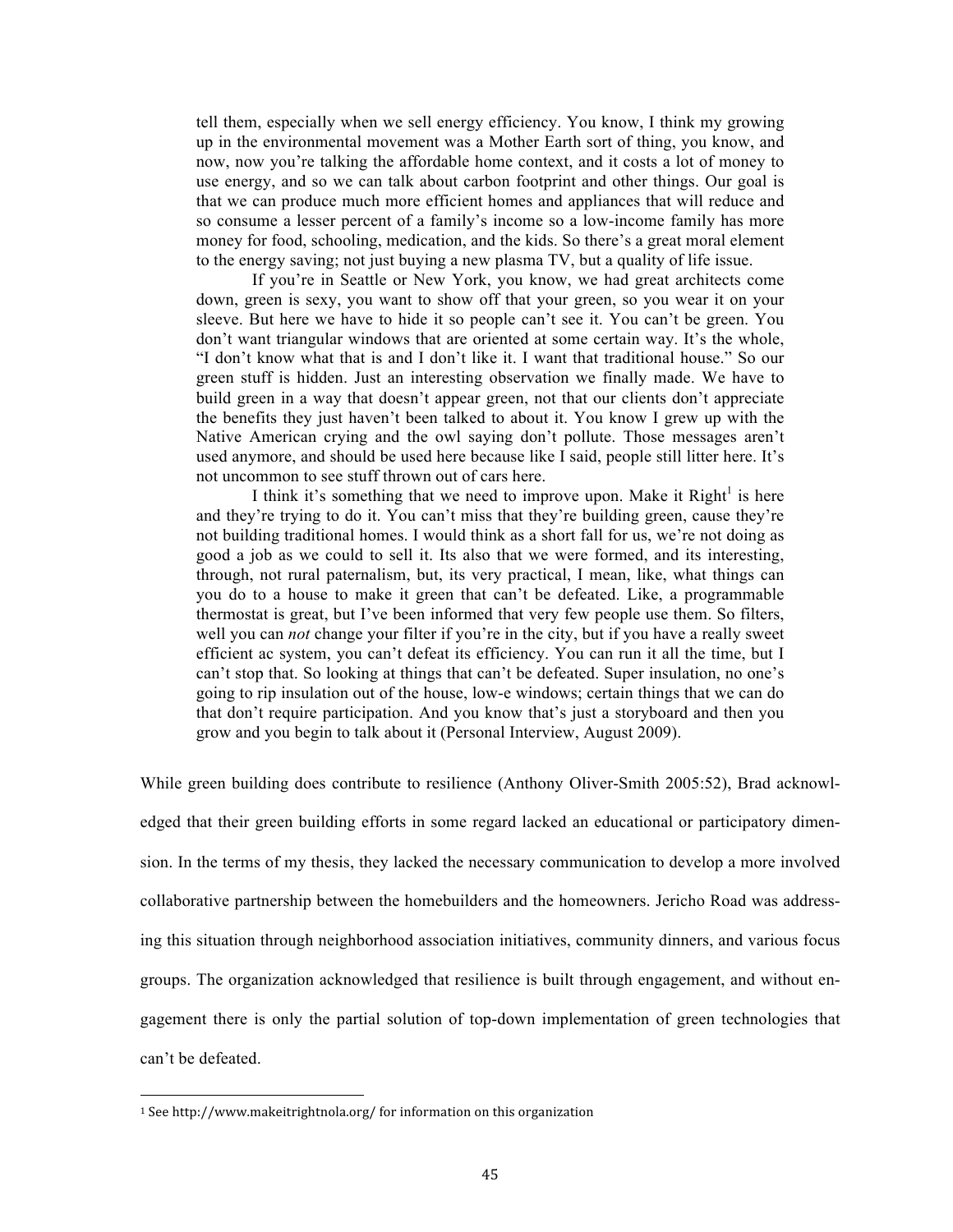It is common within community engagement literature for participation to be explained as a process by which academics ensure the participation of community stakeholders; this ethnography suggests that academics should facilitate local management in its own abilities to ensure participation within its community and develop communication (Todd Kelshaw 2006). Basically, such a method trusts in local management and assists in its vital roles. When this multi-level collaboration is successful, an increase in resilience is expected. The following excerpt from an interview with an OEP official exemplifies the loss of resilience that can occur when existing community collaboration fails through broken communication:

At the time Hurricane Katrina hit we had a really good shelter plan….after Hurricane Lilly they had really refined it and they knew what everybody was going to do. But again southeast Louisiana didn't follow the plan. They were supposed to tell people to go north and there was a whole system for them on that and the local officials just didn't do it (Interview by John Pine, August 2009).

Because the collaborative network broke down, the state came in and took over, and communication was further neglected until community resilience was lost:

We ended up with twenty-five thousand people here...the state set up a special needs shelter in Cameron of all places. Two miles from the beach they had a special needs shelter set up; forty-six thousand bed-ridden people. So then Hurricane Rita comes along and the whole shelter thing becomes a major nightmare...So the state forms their own shelter management team and they turn it over to DSS. DSS goes out and writes this huge shelter plan…but guess what, they didn't do one word of consultation with the shelter task force…all the northeast Louisiana people. So we had thousands of shelter spaces available by parish agreement, well then the state comes back and says okay we're going to take all this over. So they go out and start searching for shelters. Well guess what, there are none. Because now the state's telling the parish we want you to open a shelter and the parish is saying screw you I'm not going to have all those people from who knows where showing up in my parish. So all of a sudden those eighty thousand or a hundred thousand spaces they had just vanished over night. And the state still has not figured out what happened to the shelters. Right now they had at the start of hurricane season they had like fifteen thousand spaces available, and they needed over a hundred thousand (Interview by John Pine, August 2009).

 Better communication might have saved some of the community resilience that existed prior to the state neglecting pre-existing local relationships of trust and mutual understanding. Any organization meaning to facilitate healthy, resilient local management practices must honor existing trusts and lo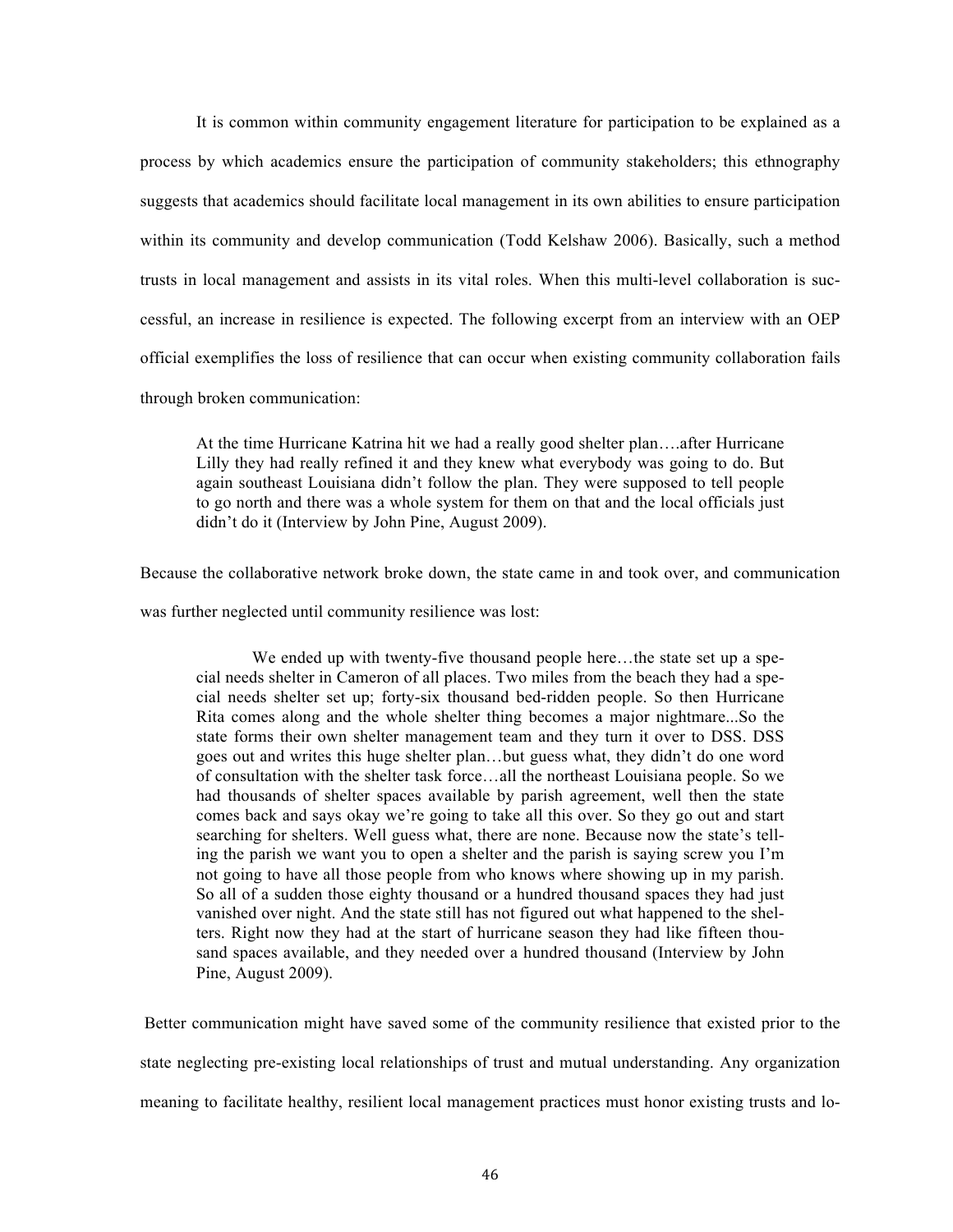cal methods for building trust (E. Wilson and D. Koester 2008). Among the many methods proposed to build healthy comanagement relationships, the most prominent and perhaps most effective include creative adaptation of existing methods for communication (J. Burger et al. 2009). Furthermore, while creative adaptation of communication technologies is one method for moving from recovery to resilience, uncovering existing community resources is another method, which this thesis terms collaboration.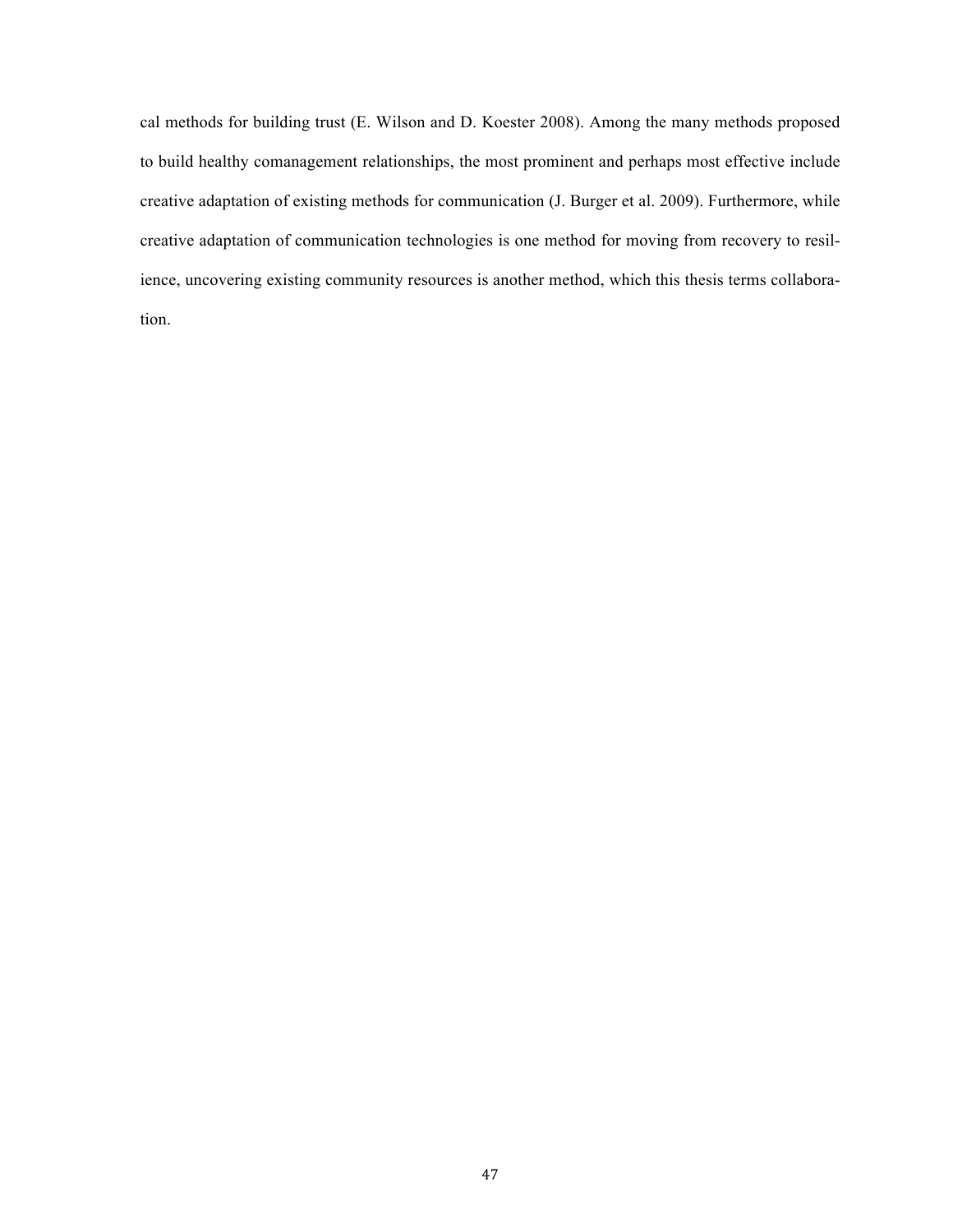### **Collaboration in the Ethnography**

Holly Heine is director of operations and communications for Jericho Road Episcopal Housing Initiative. Holly was the first person I interviewed in New Orleans. We sat on the front porch of the Jericho Road house. She celebrated the progress that had been made in the city toward recovery. She hoped to see still more progress. Yet, she also described a sense of loss; something of the closeness of the early recovery was gone. This feeling motivated a renewed dedication to her community and her cause, especially evident in regard to her take on volunteer coordination, and how volunteer work changes as time passes and the disaster becomes a thing of the past. In terms of this thesis, a collaborative endeavor such as volunteer coordination must be reflexively informed if its communication methods are to remain effective:

It's definitely about learning how to serve the people that you're here to serve. But now there has to be a mixture, there has to be, especially after a period of time, when the disaster is getting further and further away. Early on it was very easy for us to get a volunteer group and tell them, (")You have to come self-sufficient. I mean I don't even have cots for you yet. I can give you a floor. I can tell you where the YMCA is to take a shower. I can arrange some work sights for you. You got to bring tools(")…But eventually I got a list of restaurants close to the housing space that I could give them, or maybe it's a Walgreens that is open by that space. So that with each housing space they could have a list of resources and not be constantly calling me. But the further away you get from the storm, the more that's expected and if you really are asking people to come down here and help you, you need to help them too, right? What's our opportunity and what's our responsibility to the people that are coming down here? We know our responsibility to the people that we're serving but to the people that are coming down here, we really need to be giving them more than just a (")here's you're hammer, and you figure out your own experience.(") We need to be helping them to process (Personal Interview, August 2009).

Holly made clear that developing the experience of the volunteer was a necessary component, not just so they could continue to attract volunteers to the project, but as a support measure for people going through intense and potentially life changing experiences. Holly had to develop numerous strategies for maintaining a healthy collaboration with her volunteers and also to build a collabora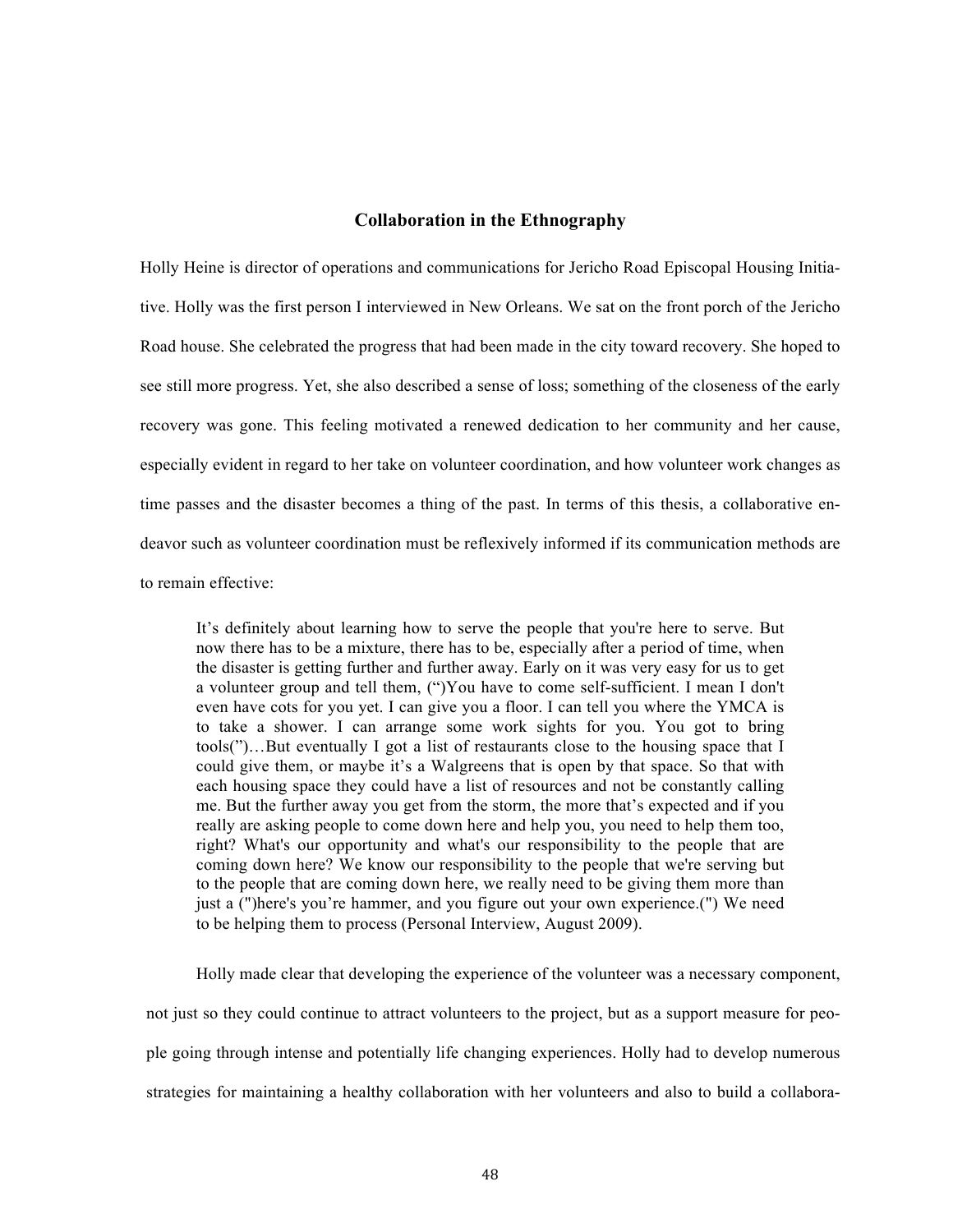tive relationship between her volunteers and the local community being served. The local community resource she sees is the potential for New Orleans to be marketed as a viable location for community outreach training and mission experiences. Rather than rely on the outside resources of volunteers, she suggested a shift to emphasizing this community resource to attract outsiders, to have something to offer them. Theoretically, where this collaboration between volunteers and communities fails, a new process of recovery commences; where this collaboration is successful resilience is built:

We were most concerned about the people that were our long term help, the people that we called our interns, who would be here for three months, six months, maybe a year. We tried to set up these group sessions, to offer them the spiritual care that we could, and even some counseling services if needed, and it just never worked. I really think that we didn't think of this soon enough. I think that there was a disconnect between what's happening here and what's happening out on the ground.

(The neighborhood is) right here behind this block and it's lower income poor black working families pretty much. Part of our challenge is engaging the people in the community. They want to help and they want change but what you see is low income black families and then you have these middle to high income white people to do the work and leave, and, where's the connection, you know? So that's part of our work, we're not just sending volunteers in there to do stuff.

Trying to start here, raising up the community to understand the power that they can have. They can be just as powerful and have a say about what happens as the community across the street in the garden district do, they just have to come together and do it. Then they can say what they want the volunteers to do in their community and make an effort to engage and form a relationship. I can tell you that there is a community that is crazy thriving between some of the volunteers around the country and some of the groups that got helped here. St. Luke's Episcopal Church here in New Orleans is predominantly black and from Honduras. They are Spanishspeaking and all but one of their parishioners was flooded, so they had a high need. They didn't have a priest at the time. One of the things we did was partner churches from around the country with churches in this diocese, and so with some of the churches that got partnered with them, they on their own forged this relationship that, theres no severing it. It's almost four years later and these groups are still coming here. They're staying here and working in those parishioners' homes, working on the church, having a hand in helping them find a priest or inviting the parishioners up north to go to their church and have a weekend of rest and they'll have a big reception for them. They have just really become their own community in this way that I never imagined possible, and they are completely different people, completely different (Personal Interview, August 2009).

It is difficult to say whether these people were organizing and building this expanded notion of community around a shared ideology (their faith), a shared place (this nation, or Earth), or if they are coming together around the present need and not around some more specific commonality, as com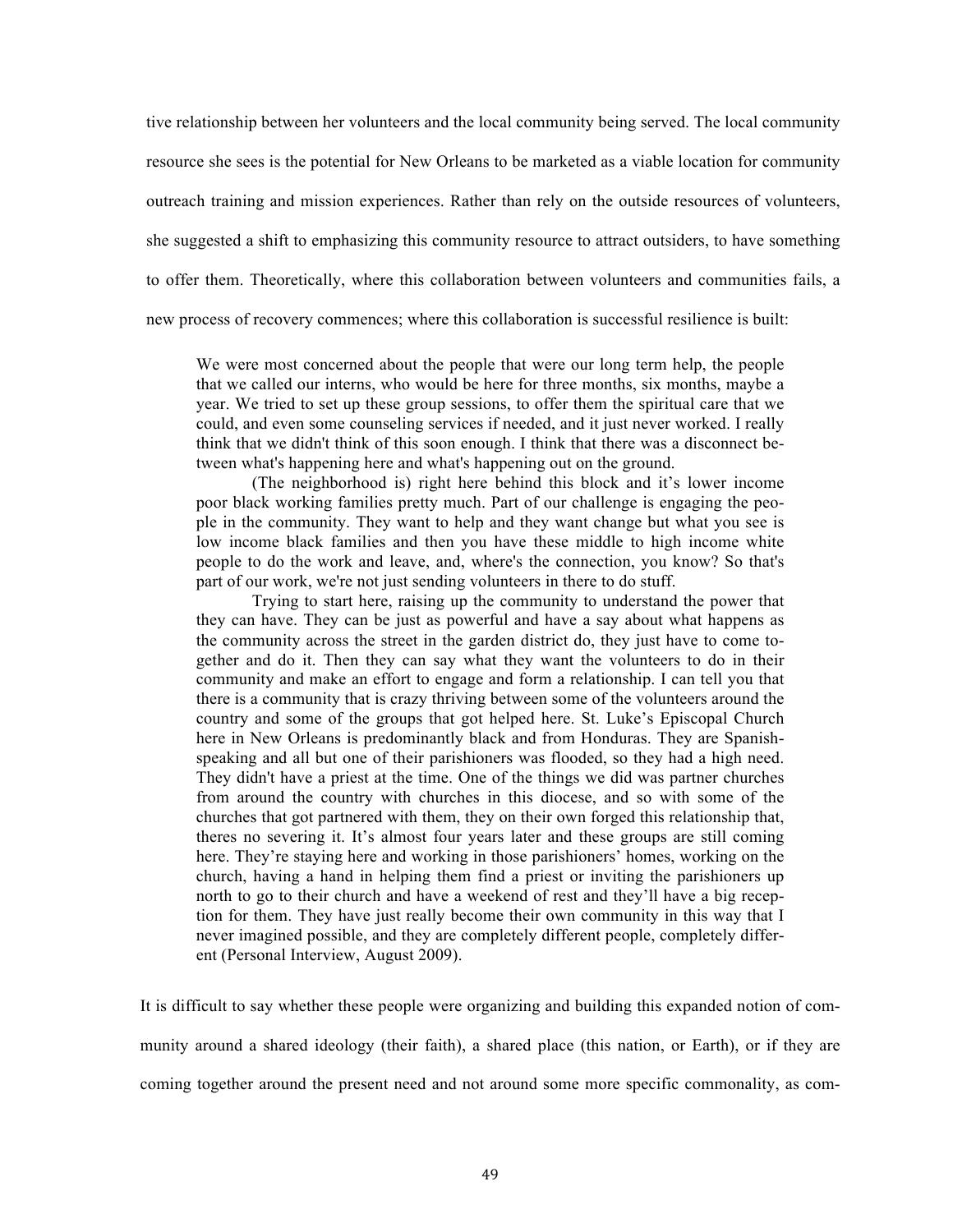munity might conventionally be conceived (Anthony Oliver-Smith 2005:54). Regardless of similarities, Holly described real differences between these groups, differences in culture and language. But these differences did little to inhibit a collaborative spirit that built community.

St. Anna's Episcopal Church houses another important mission effort that means to collabo-

rate in moving beyond the recovery stage:

St Anna's Medical Mission is a mobile unit that rotates through designated neighborhoods in and around New Orleans providing holistic healthcare through a volunteer doctor, nurse, social worker and non-medical volunteers, both from in the city and out-of-state. It was founded with the goal of being responsive to the evolving needs of New Orleanians and an important link to rebuilding access to quality healthcare (St.\_Anna's 2009).

Diana Meyers, a registered nurse, runs the medical mission under the title Community Wellness Director. I met with Diana at her office, located in the house next door to St. Anna's church. Diana discussed the inception of her mobile mission, the challenges and benefits of collaboration, and the importance of communication in community medical missions:

Way out in St. Bernard, we were with another unit in a desolate parking lot. The other unit would give away things and that would attract people to come. You know people don't stop for mental care. They'll stop for other things they need, but they're not going to stop for the healthcare (Personal Interview, August 2009).

Diana said that delivering this kind of healthcare support is about more than blood pressure checks or depression screenings. She knows these efforts build community along lines of trust and dependability, which she aptly identifies as contributing to the success of collaborative partners as well, such that trust built by one community organization is trust achieved to some degree for its entire network of collaborators.

Medical homes are a better way and it's not going to happen overnight and it's going to take a lot of work so we feel like we are going to be a big part of that. While we have an in to the communities we start earning the people's trust. If we show up every week or we tell them we're not going to be there next week but you show up the following week they start to realize they can trust us. We are going to be there for them. So that way if we tell them something about, going over to another clinic and having something tested, hopefully that trust will roll over as far as getting there and trusting the people that are there as well (Personal Interview, August 2009).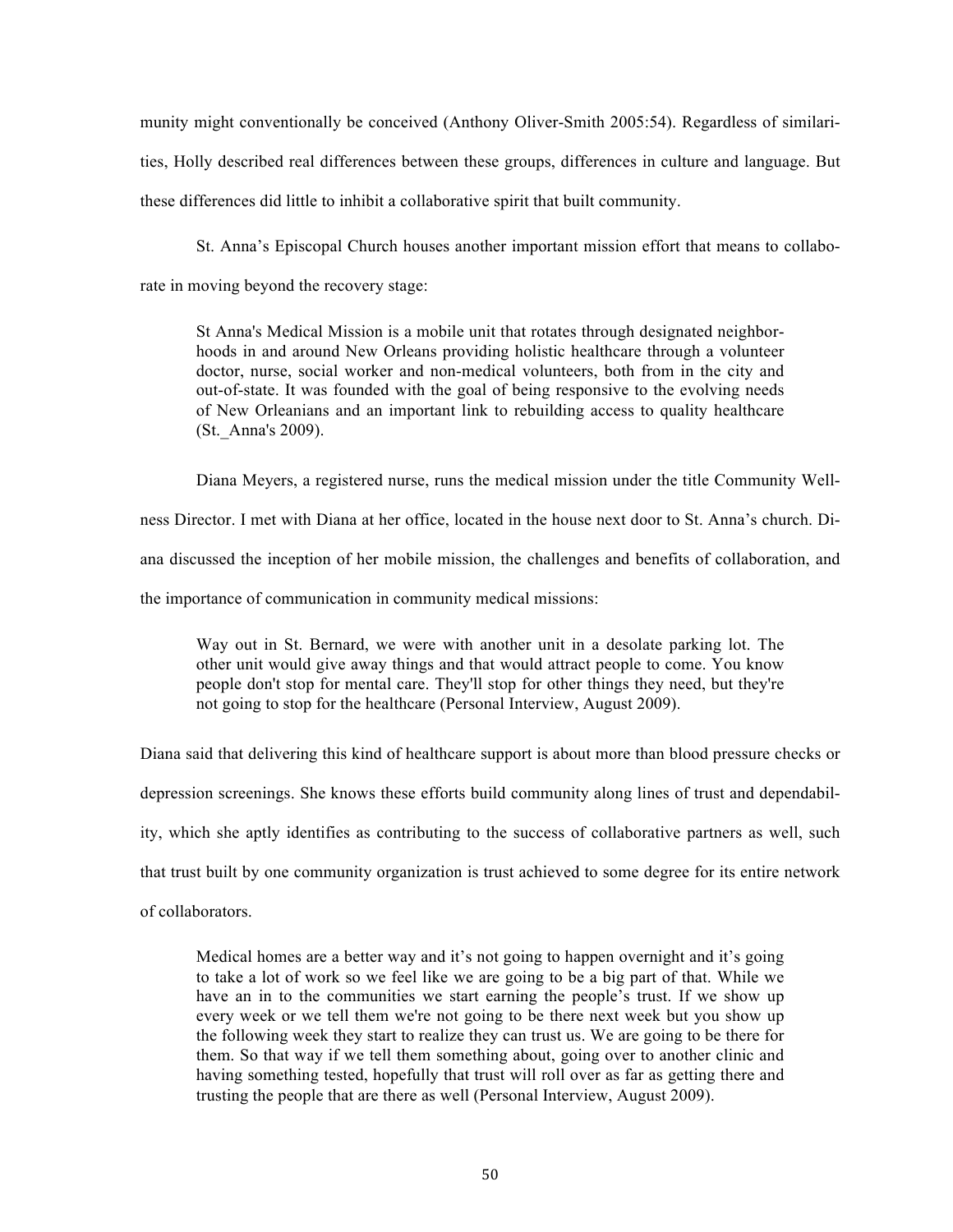Community resilience could be defined through Diana's narrative as a network of trust established through the long-term commitment and collaboration of associations and individuals within a community. What makes an organization such as Diana's capable of providing one type of medical care *and* building trust? It is built into their very notion of healthcare. Trust is prerequisite to community health, and this method is supported in the theory (Anthony Oliver-Smith 2005:52; P. Reason and H. Bradbury 2008). Granted, Diana is the first to admit that the care they offer is basic in many ways, but their network with other clinics and organizations enables them to provide more than just the medical services of their own organization (J Kretzmann and J McKnight 1993). Diana elaborated on the importance of collaboration and networks of organizers within community building processes:

We started learning that it's better for us to be around other organizations that are doing something rather than just being stuck in the middle of a street somewhere. We'd go out two to five days a week, we started June fourth doing blood pressure and diabetes screenings, depression screenings with psychiatry from Tulane, and we started to get psychiatrists and counselors here so we could provide counseling as well as the depression screenings. We partnered with a lot of other organizations in the city who also do non-profit healthcare type of stuff, which I think is a big asset, this support from other organizations. You got to connect with the other networks. If we don't, we don't keep up with what's happening. We need to make sure that if we send somebody somewhere that that place is still doing that particular service, or if it's full, or what's happening. We need to keep communication open between us so we can help each other. If they're facing something at their location and they need our help with something, we can do that. If we have a patient we need to get in today, they can usually accommodate that in a clinic and help us out. That's one of the things I think the whole city learned after Katrina. It used to be, before Katrina, "This is my organization, or this is my family, get away get away." After Katrina it was, "How can I help you? How can you help me? Let's work together." It's started to wane a little bit. But every once in a while I see a little glimmer that it's starting to come back. In relation to the poor it starts to come back. And I think it's extremely important in any community to help the poor, to keep everybody healthy (Personal Interview, August 2009).

By focusing on a qualitative assessment of collaboration processes in community building, there are many benefits to community resilience research. One such benefit is a more accurate appraisal of funding among community associations. Conventional assessments of funds fail to document the competition for funds amongst organizations that otherwise mean to similarly help the community. Focusing on partnership and collaboration might help to alleviate some of the strain created by the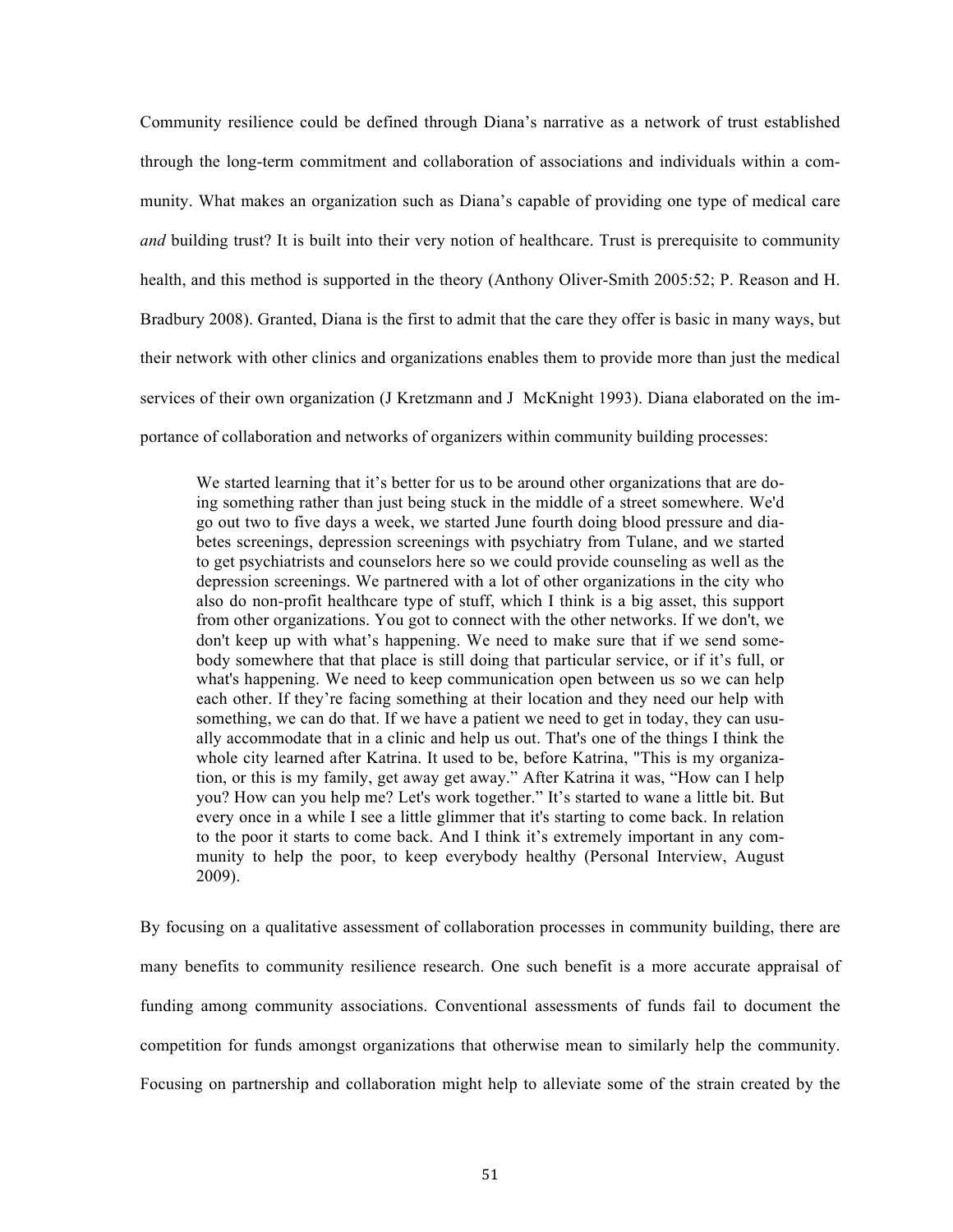perceived lack of resources. Emphasis on communication can break down barriers between similarly well-intentioned organizations working in a common field, and lead to healthy co-management strategies for communities, and collaboration throughout helps to insure that the indicators and the environment are understood as holistically as possible, without an overemphasis on the economical, the environmental or the social (C. E. Haque et al. 2002). Collaboration potentially balances organizational responsibilities and makes more resources accessible to those in need.

While Luke's House is a Methodist mission, it was deemed a relevant organization and part of the same network of community organizers within New Orleans based on its frequent mention in interviews with Episcopal community organizers:

Providing the only completely free clinic and clothing closet in the city, Luke's House was opened in November 2007 in response to the critical health care needs of the post-Katrina New Orleans community and its growing numbers of uninsured and underserved residents. A joint project of the Rayne Memorial and Mt. Zion United Methodist Churches… it is open at 4:30 pm each Tuesday to serve the homeless with food, shelter, clothing, psychological and spiritual counseling, hygiene items, coffee and refreshment. Doctors and nurses arrive at 6 pm and see patients until 8 pm (Lukes House 2009).

Jiselle Bock was the founding Executive Director for Luke's House. I interviewed her at a coffee shop near Tulane, where she is currently a medical student. Jiselle's community-building philosophy involved resilience through the utilization of existing resources and volunteers. In short, collaboration is the method for resilience, and that collaboration always involves local resources:

You know where people are, I mean you could ask them where they were going to spend the night, and they had a few places in mind, but it may have been under a shelter, or under a bush, or in an abandoned house. That was the thing that always worried me the most, these people sleeping in abandoned houses with all that mold. At least with the (Salvation Army) voucher, for eight dollars it bought a hot dinner, hot shower, a clean bed with sheets, and a breakfast at the Salvation Army. It was such a joy to give those out to people because they knew what they were getting and they were so thankful to get that, but it was only Tuesday nights that we gave that out at the clinic. It wasn't that we could give them out every night. I think they had enough, where, if a doctor said, "Okay, this person here has a medical condition. They need a few more vouchers. They should be in a hospital rehabilitating somewhere. Sleeping on the street is going to make their health deteriorate." We could make that work. We would work with the Salvation Army and they worked with us so it was a good partnership (Personal Interview, August 2009).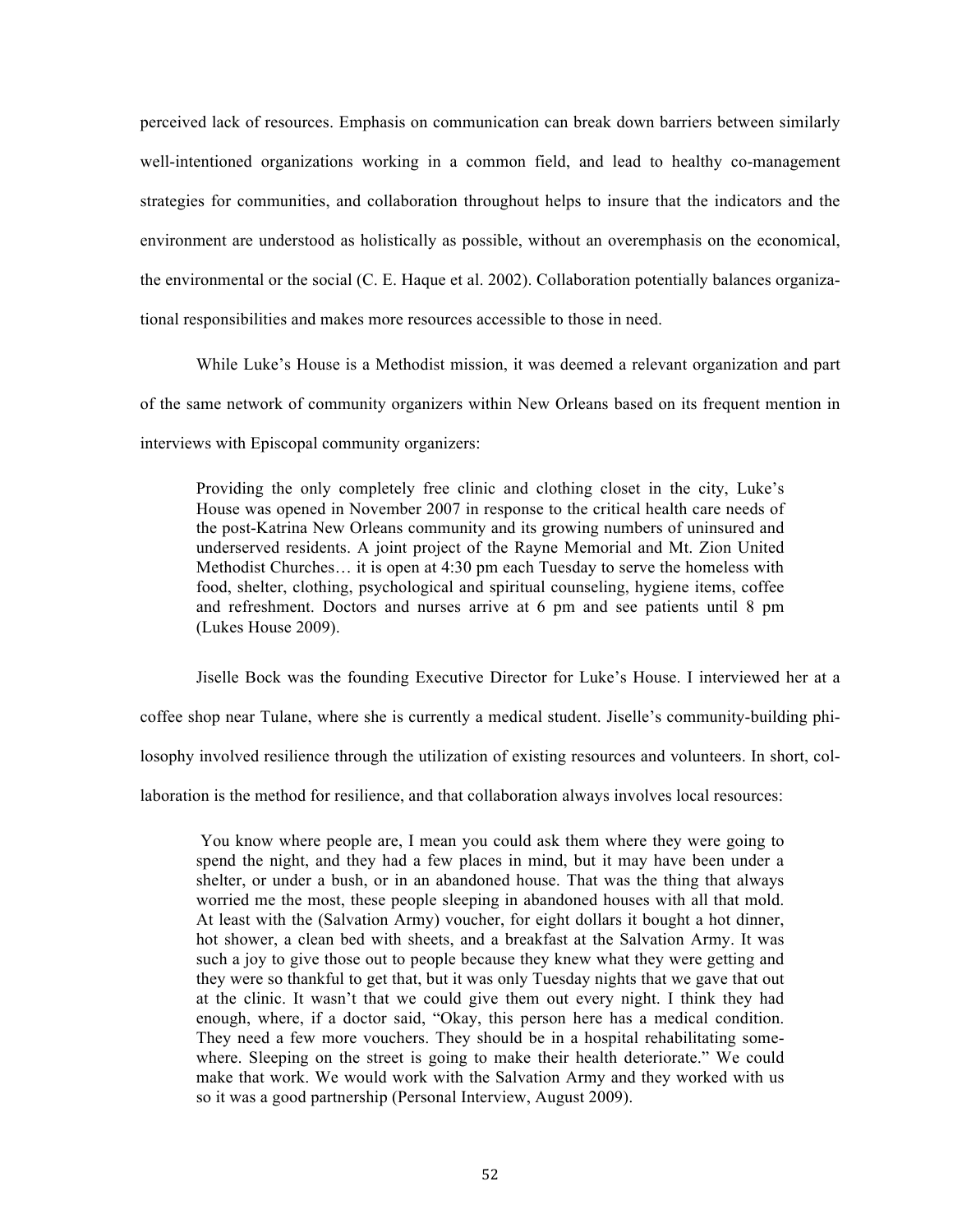The ethnographic data suggests that the degree to which such a collaborative spirit is on-going in New Orleans is one measurement of the degree to which the city's organizations have responded to the disaster with resilient mitigation efforts, with acknowledgement of interdependence, rather than a return to "each for one's own." Similarly, in terms of funding, so long as associations are dependent upon disaster/recovery resources from churches in other communities and/or the federal government, the disaster's end may mean the program's end. Conversely, programs built upon the existing resources of the community, which used disaster funds to get things started, not to fund operations, become resilient organizations for their communities. Diana spoke about this issue with funding, and the degree to which she felt comfortable working with volunteer resources when organizing sensitive health services:

The other churches that started out helping us, many of them still help us, but not as much. Partly because it's four years later. But they still try to keep in touch with us. They still try to send us something if they can. We try to send newsletters out to let them know what's happening with the medical mission. They still come down. They'll stop by and see us, just to check in and touch base. It's kind of made a lot of friendships and connections between the churches in all parts of the country. Financially however, it's a big problem. Because the churches can't support us the way they usually did, we have to get money from other sources. We've gotten grants and some donations, which kept us going. We've collaborated with a group called Reach Nola and that is a bunch of nonprofits and community groups, so they've been able to bid some very large grants that get split among all of the partners. So that's a good thing. You know it's three to four years after and we're starting to see what we're going to do next and we're starting to come up with some good ideas about how to stay alive and how to stay afloat. Do we need to change something that we're doing do we need to stop something that we started that's too expensive? The counseling part of what we do is very expensive because these people work on contract, the majority of our budget is in our payroll. But if you can't pay the counselors who work with the clients then you won't give any of the clients what they need. So you have to look at the needs of the clients and you have to look at the counselors, to keep trying to find ways to get the money to keep this going. Our goal is to stay here, change with the needs of our communities. If we always keep our community's needs in mind we can keep changing and getting better (Personal Interview, August 2009).

Though funding is a vital component in the type of community oriented medical missions in which Diana works, though collaboration could build a bigger volunteer base, there are challenges to this approach, such as how best to insure a consistent level of care with a constantly shifting volunteer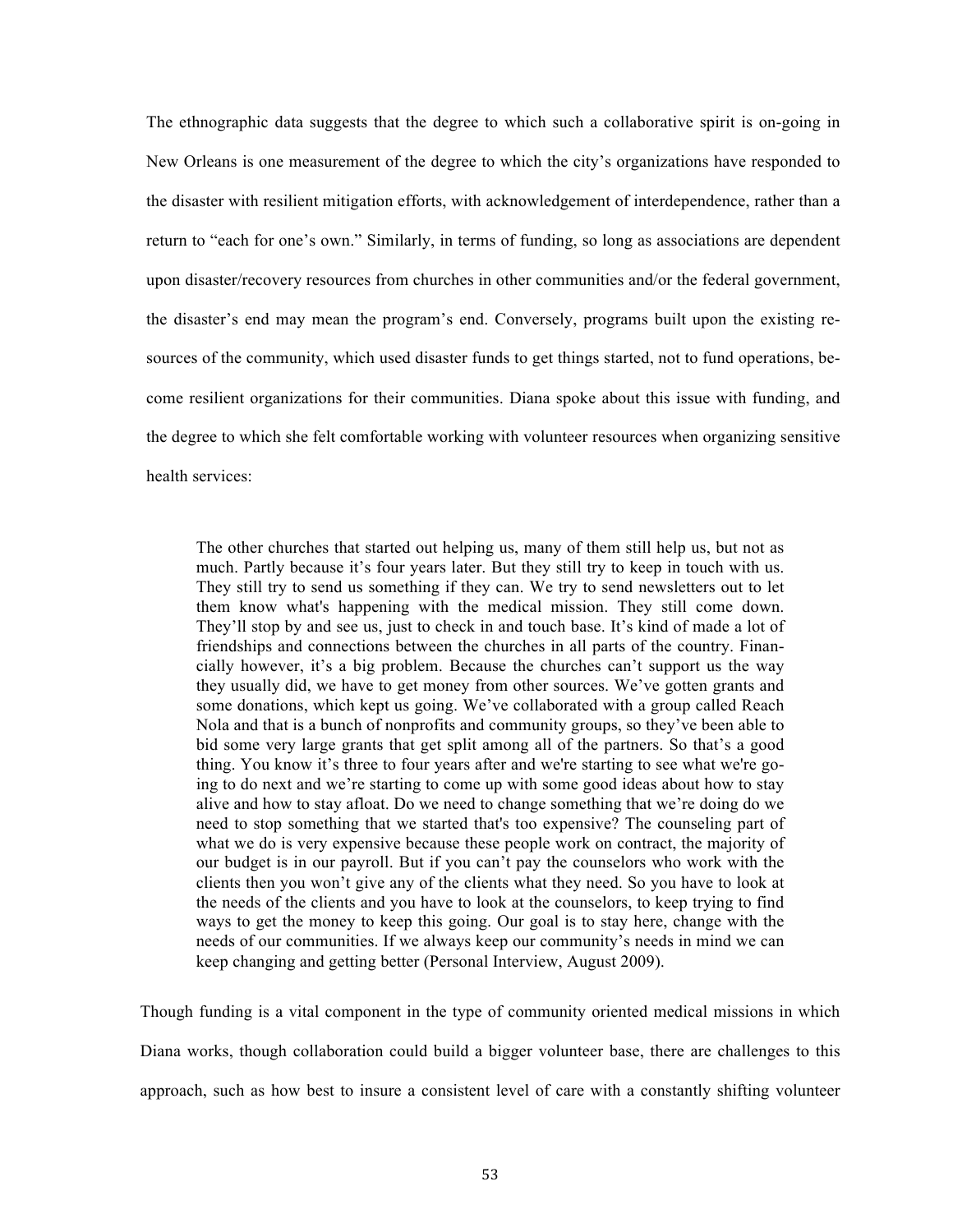#### base:

Some suggest we need to work with more volunteers, and therefore cut our expenses, but one of the issues I see with that here in the city, cause I know at Volunteers of America, a fully volunteered clinic, they do lots of work and they do full clinic offerings five days a week with volunteers. But for one, you lose a little bit of the consistency because everybody does everything a little different, you have a harder time keeping people up to date with the way you do things, patient ordering, stuff like that. The city I think is devoid of a lot of their healthcare professionals. They're short staffed, and people that are working healthcare are overworked and they don't have time to volunteer. A lot of these clinics use retired physicians or retired semi-retired nurses. They're not so available. The ones that retired did so because of Katrina and left. So that volunteer base is not here. That is something that we're looking at however, for the future, building our volunteer base and decreasing our overhead (Personal Interview, August 2009).

Funding was a key issue in community resilience early in the recovery process as well. An early example of a need for local context despite the presence of funds developed around an individual assistance program following hurricanes Katrina and Rita in 2005. This program involved individual homeowners applying for financial assistance in repairing or rebuilding their home directly with a federally sponsored program run by the state. Relief failed to take into account local conditions and character. An OEP official explains:

Even though I got some money from it, I didn't particularly agree with the Road Home program. What they did is they took your traditional (pause), when you have a disaster like a hurricane they set aside a certain measured value as the hazard mitigation fund. All Louisiana did was take the hazard mitigation fund and instead of running it through traditional hazard mitigation programs they took the money and gave it to individuals, and I don't think it was money well spent. We're talking about billions of dollars that could have gone to hardening infrastructure and building new infrastructure and stuff like that so all that money that went to the road home was pissed away (Interview by John Pine, August 2009).

When the big government works around local community management, the result may not be less bureaucracy, just less informed bureaucracy. It was suggested by more than one OEP that the Road Home was really about short-term political gain. This type of politics resulted in decisions made and resources expended without a developed local context. A loss of trust between local management (the OEP) and the state ensued.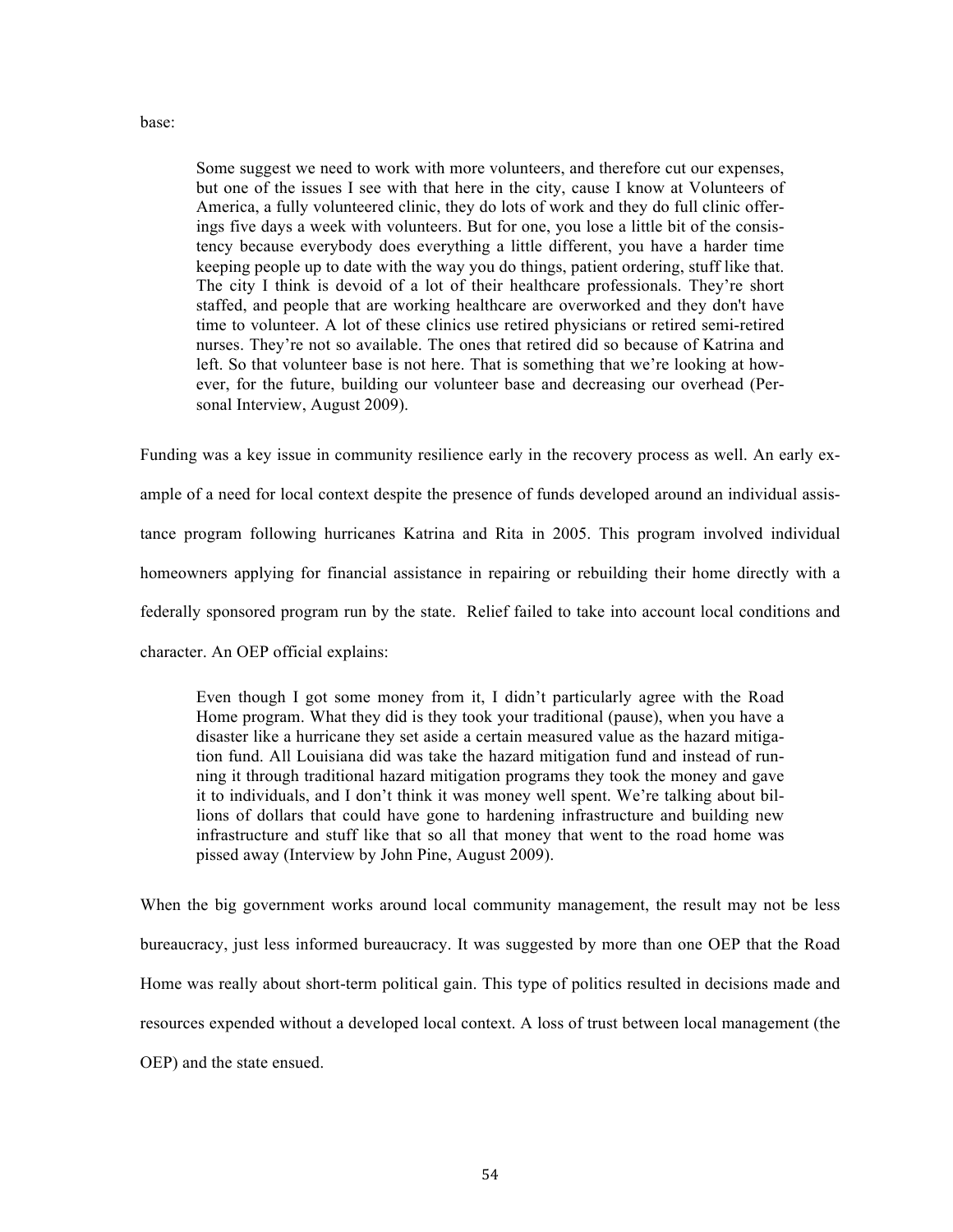# **Community in the Ethnography**

Just a month before Hurricane Katrina, Holly was in the process of closing down a small private

business, and looking to increase her devotion and service to others:

I can say that for me personally, the natural disaster that we experienced really provided an opportunity for people. I was in business and in the process of closing that down and actually looking for some opportunities in more of a helping field, and looking, applying for volunteer coordinator positions. I do think for me it was years leading up to a point of realizing more than just personal off time, I needed to be doing something full time that felt helpful to another human being. That's part of my faith for me. It's part of what I felt that God was calling me to do with my life (Personal Interview, August 2009).

Though Holly's narrative has obvious religious connotations, her description of the calling also helps

clarify the collaborative space shared by both religious and secular calls to community service work.

A lot of people think if you feel a strong calling to help others that it might mean to go get a collar. But I didn't do that. Really it (the storm) was an answer for me, at the time. I love that I have never done anything so fulfilling in all of my life. It's like the best and the worst actually. I felt like that storm provided so much opportunity; there was so much sadness. But maybe because of my faith and maybe because of being surrounded by people of faith, and also because so many people during the storm returned to their faith, cause it was all they had, what came was opportunity instead of total misery.

When I do have my moment in church when I'm feeling a connection, it's usually about this community that's together for the same reason. We are here because we love and adore this being, entity, this thing somewhere that provides for us and loves us and makes this world a great place and makes us all want to do better things. That's what gets me is that sort of communal, this neighbor, we're just like the person next to us. I felt that after the storm, not in church. I felt that when I drove around in the city and there are still no traffic lights but everybody's stopping the way they should. You could walk around and not feel unsafe, it was that way. I think everybody was in the same boat, and I think people were so, even in the misery of so much loss, they were so thankful to have whatever they had, their lives, their brother, their wife, whatever it was (Personal Interview, August 2009).

Holly is describing a sense of community in which shared values generate shared experience.

For her, the same sense of community that occurs in the best moments of her worship experience oc-

curred similarly just after the storm. This heightened sense of community is commonly witnessed at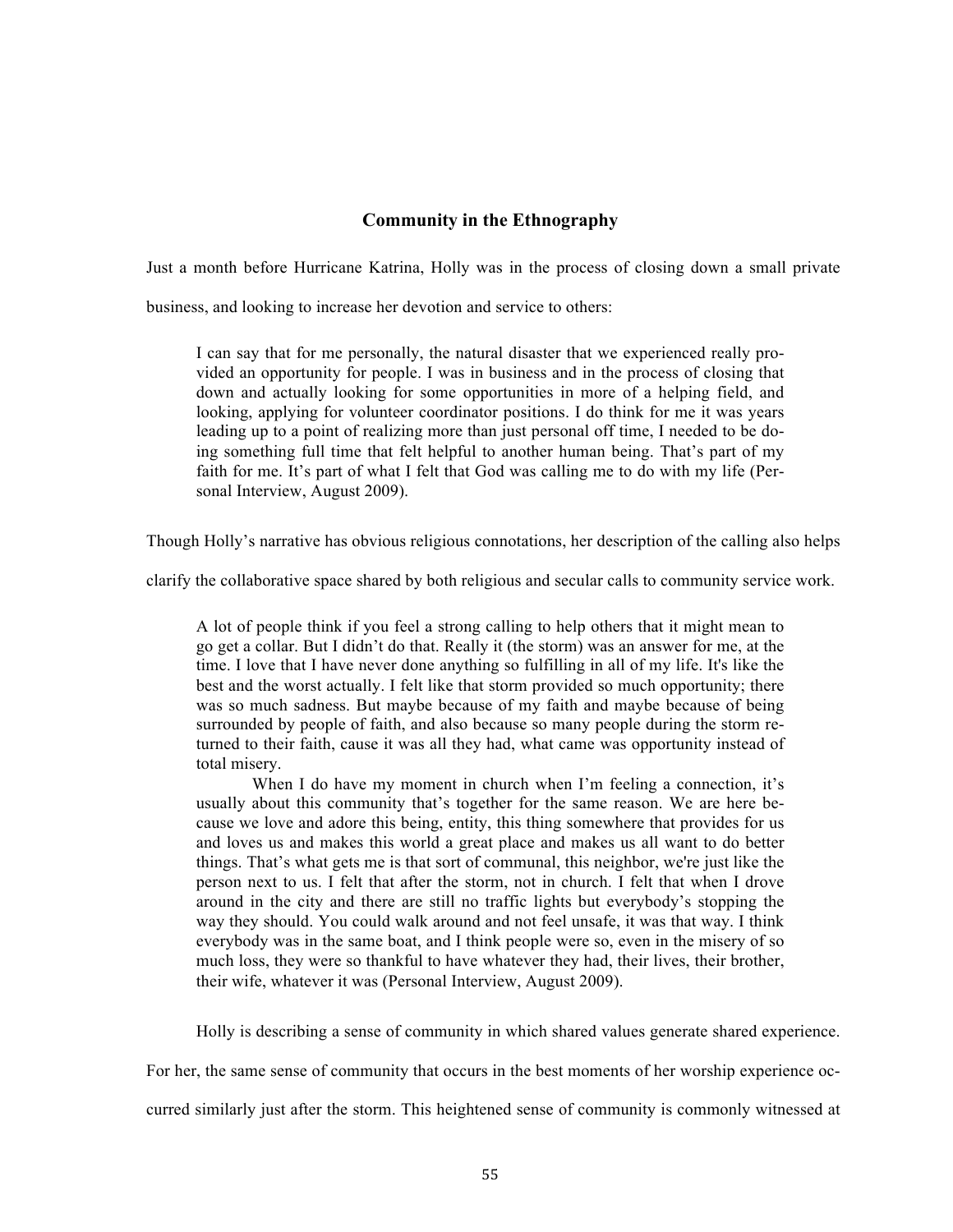the grass-roots level of disaster recovery (Kai Erikson 1976:201; Anthony Oliver-Smith 2005:59). It is this sense of community that organizers such as Holly desperately want to maintain, as communities leave the recovery stage and enter a period of rebuilding or redefinition. An important question that arises from Holly's sense of community that's together for the same reason is how much of a shared reason, a shared purpose or ideology, is required in the formation of community, and how much can community develop in the presence of deep ideological difference? If Holly felt community outside the ideological community of her church, in the larger context of New Orleans, what was the shared reason that built community then? If it was need, or desire to assist, then we must ask after the initial need if these smaller communities get on with their lives, or do they redefine their lives and their community in expansive ways that build resilience, reducing loss and the level of damage in future hazards and disasters?

It was a real transition for me, things coming back together. I remember at St Paul's Episcopal Church here in town, their church and school were completely flooded, like ten feet of water and they had to be gutted, and it ended up we were using it like a warehouse space for our gutting crews and supplies. I remember when they finally rebuilt that space there was this new dedication and when I went and I'm sure I've never said this to anyone, except maybe my husband, because it doesn't sound very nice, but I remember when I went, just, being sad, that it was back to normal. Because things were changing, going back to normal and there was, like I said, there had been that unified feeling and that, "we're going to get through this together," feeling. Everybody did everything they could together, and now we live in a big world again. Not completely, I do feel things have changed, but I remember wishing I could be happier. Why wasn't I happy? (Holly Heine, Personal Interview, August 2009).

Holly describes the community she saw organize around the recovery needs of New Orleans, and she describes the loss of some of this community as the recovery process wanes. It is interesting to consider if Diana, engaged in a less conventional community setting, detects any more staying power, any greater degree of resilience as the recovery funds lessen. Diana was working as a nurse when Katrina hit. Her hospital was flooded, and rather than leave to find work in Texas or stay with family in another part of the country, as many did, she saw the opportunity to fill a need, provide a service, and build community "on wheels."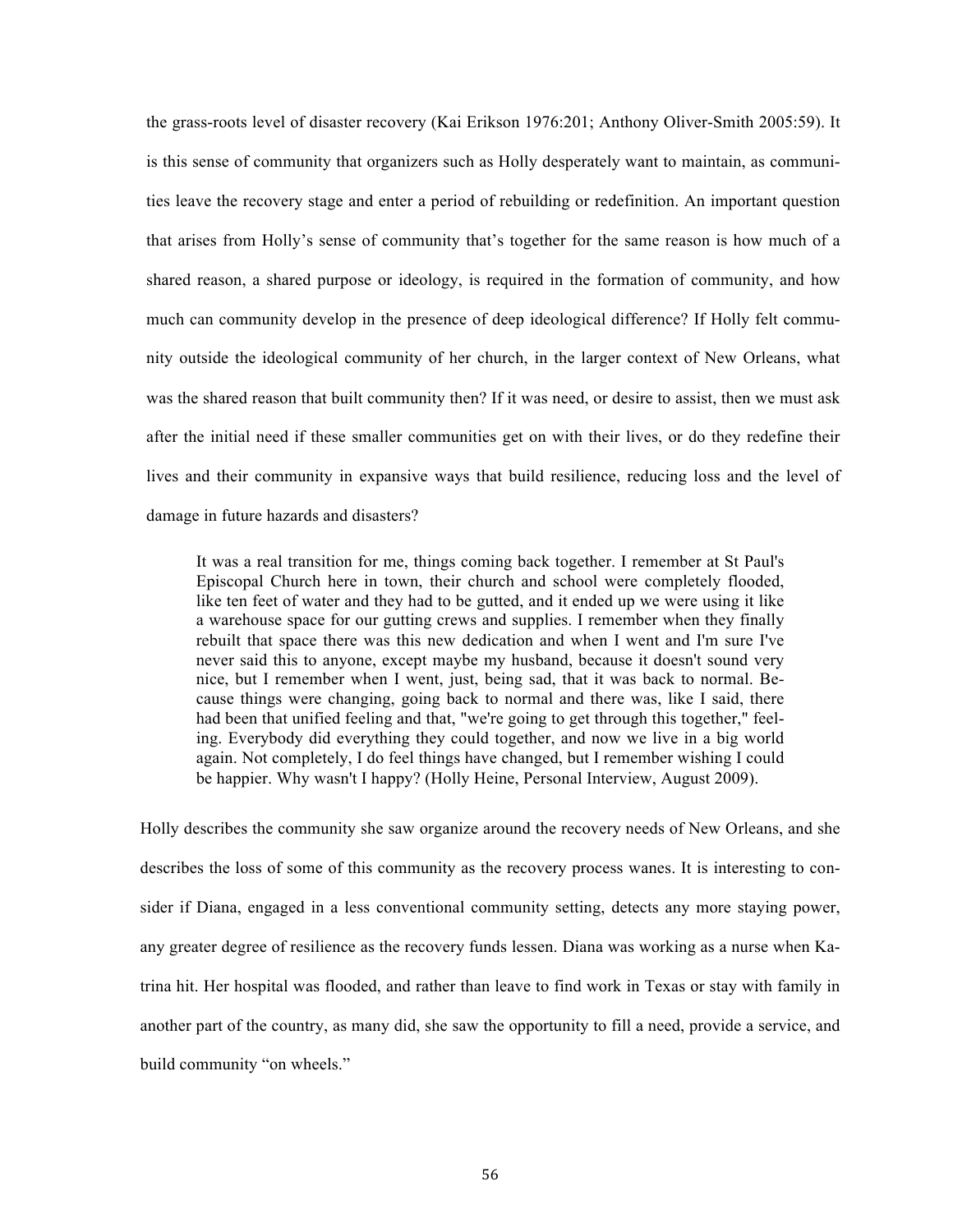That's another thing, it's an RV. It's been converted, but the front of the RV still has a sofa. It's got a little kitchenette, it's got a little kitchen table, so a lot of people are happy to sit in it. They say, "I like this, I could live in this." People didn't feel threatened by the medical part. They felt like they could come and talk. And be relaxed and say whatever was on their mind, which especially in the beginning but even now, is a precious item on the health side of things. That's what they need. A place to go where they feel comfortable enough to tell their story, so they can picture it, and embrace it, and move on (Personal Interview, August 2009).

While Holly saw community developing across the country and across cultural divides, Diana established a mobile community organized around delivery of basic healthcare, and the understanding that offering community and social support is a basic healthcare need. Thus, community became less about the stability of the community "place," and more about the flexibility of the community "accessibility." Jiselle also supplied an interesting commentary for conceptualization of community. Her community praxis is rooted in a global context, and more destitute situations than New Orleans:

I came down to do my master's in public health in 2005, and I moved down to the city two days before Katrina hit. I had no idea what was coming. I was not tuned into the news or anything. I did some work with Louisiana Public Health Institute, driving all over Louisiana interviewing people about their access to care after the hurricane. After Katrina and Rita, they were going all the way out to Texas, and so that was a way to kind of get to know Louisiana and get to know the area better. Then I went with Hank (husband) for six months in Armenia to do economic development in the former Soviet Union. He did some consulting, basic small business consulting helping local small entrepreneurs, developing a better system. We were close to the Turkish border and it had been hit by an earthquake in the late 1980s. It had destroyed sixty percent of the buildings in the city and it was the second largest city and so we were there twenty years later and the city was still destroyed. Most young people were leaving. Brain drain; educated people were getting out of there. Armenia has two million people living in Armenia and seven million living in a diaspora. So it's such a poor country and it's so small and it's land locked and it's caught in the middle of an ethnic class war that's been going on forever. Hank did the consulting and I worked with an international Catholic humanitarian organization that had been there since the fall of the Soviet Union or just afterwards with relief services. And they'd set up a primary care clinic to serve the population and I got to build my skills running a small clinic, using what I've learned in public health, to really put it in practice, and also a lot with similar things with disaster recovery. Because here this is twenty years later, post earthquake, post fall of the Soviet Union, entire economic political collapse of the country, postwar; this is a country that has been completely stripped of resources. They have nothing, and how are they operating? How are they using international funds, donors and what are they doing to set up programs, how are they going to make them sustainable? (Personal Interview, August 2009).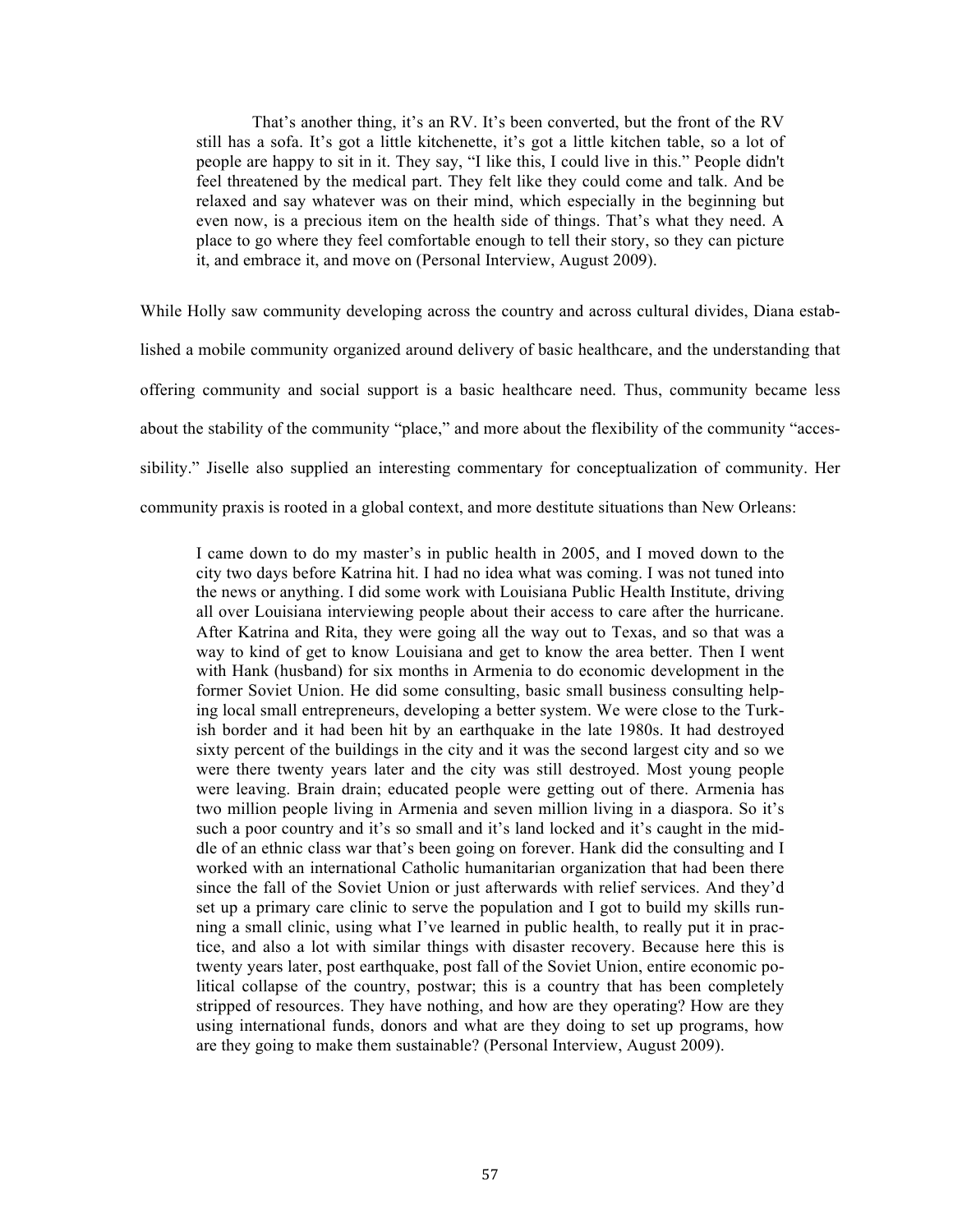Jiselle applied this global experience to her work in New Orleans. This local-global experiential ex-

change describes community builders engaged in local communities but informed by a developing

sense of a global community (U. Beck 1992; Ulrich Beck 2000).

I had worked in medical ministry. I got involved in medicine through ministry, and what's so funny is that I didn't even know that the group where I was volunteering was a medical ministry. I just knew that it was a great place where people loved to come and everybody had such great spirit.

I worked with them and then I worked in Armenia with this free clinic and they were really struggling with this idea of long term funding and where they were going to get the money from. They would just ask people to make donations because people were so appreciative of the care and they wanted to give tribute, but I don't think they even raised fifty dollars in a year, these people were really, really poor. But they were true survivors, growing their own vegetables, canning their own food.

So then after being in Armenia for six months we came back to New Orleans, six months post-Katrina and it was a huge difference, in just seeing the city coming along in its recovery, especially after being in a country that had devastation twenty years ago and seen such a slow, slow change, it was really exciting to come back to New Orleans and see progress after six months. I thought, "Okay, New Orleans is going to be fine, we're going to make it. There's plenty here and there's plenty being done" (Jiselle Bock, Personal Interview, August 2009).

Jiselle's optimism should not be undervalued. OEP officials in Vermillion, Calcasieu, and Beauregard parishes shared in common the belief that the primary determining factor in long term community recovery and resilience was not resources, but attitude. Resilience was described as a combination of self-reliance and willingness to contribute.

Dick Gremillion has run the Calcasieu Parish OEP since June 1996. Calcasieu is considered by many to have one of the finest track records of disaster recovery in the state of Louisiana. Dick claimed that the attitude within the community was the number one factor in his community's recovery process. He defined this attitude in opposition to the type of mindset that "waits around" for federal government aide. He spoke proudly of the local community contribution to clearing the roadways and public spaces of debris after each storm. He described the public responding with an interest not in FEMA but in chainsaws.

Vermillion Parish OEP, under the guidance of Becky Broussard since 2007, was for some fifty years prior, in fact since the office's inception, under the watch of a veritable icon of emergency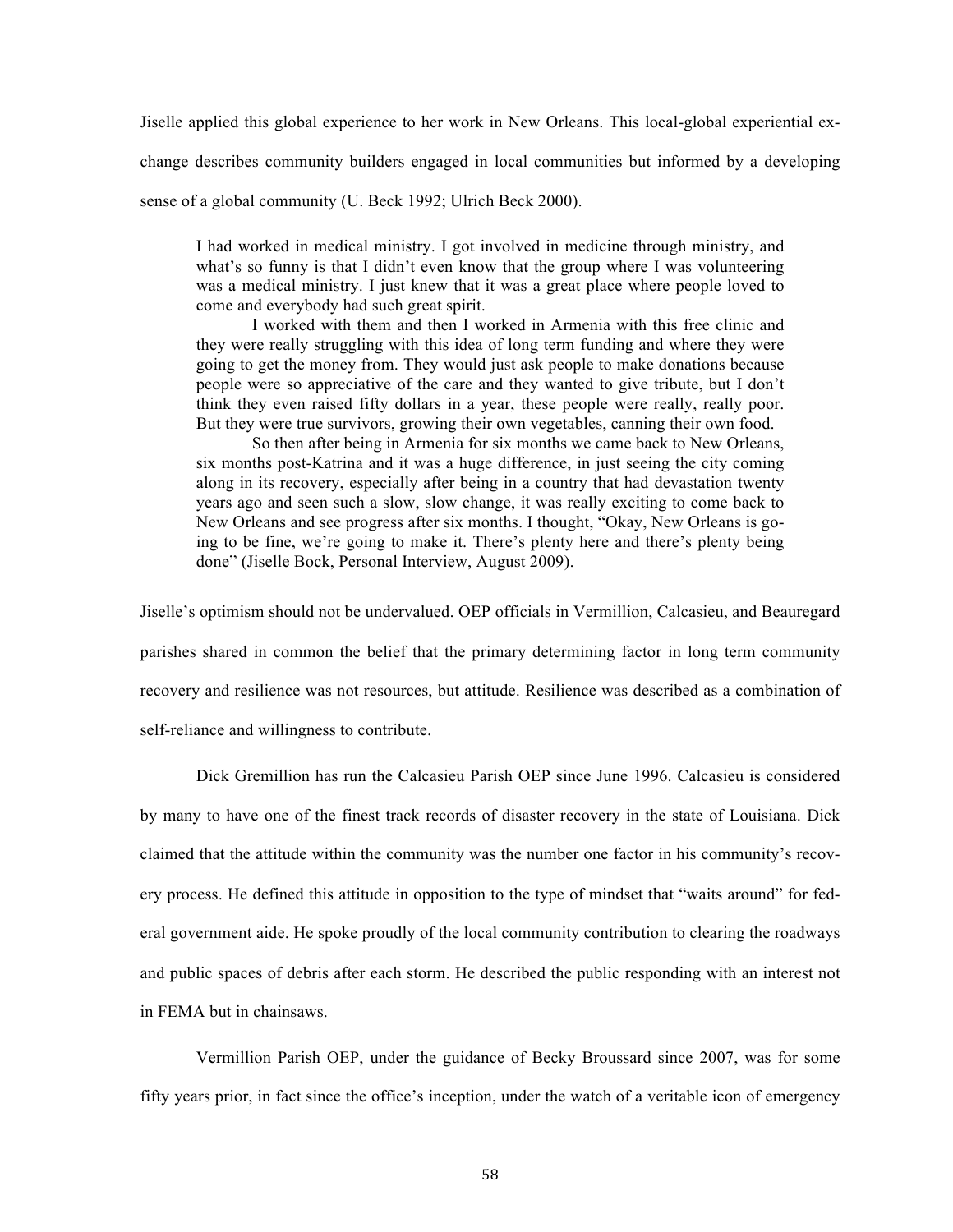management known locally as General Bob. We met with Becky and General Bob. Like Dick from

Calcasieu, General Bob had great confidence in his own community's ability to prepare and recover

from disaster, but he also saw inappropriate levels of outside management hindering the local resil-

ience process:

It's pure bureaucracy that's fooling up everything. You have people making decisions that don't know what the circumstances are on the ground…After Andrew we had cows and dead animals all over coming up. We took the backhoe. We took a shotgun. Shot them, got the gas out of them, got them in a hole, put some kerosene on them, lighted them, spread lime on them and shut the hole back up. You know what we had to do for Rita? Pick them up, send them north at a cost of about five thousand dollars a cow to haul them there to burn them…

So I ask the guy, "Okay, so you're requiring us to do this. What are you going to do with the alligators, muskrats, and the murex?"

He said, "Well that's not part of the program."

I says, "Well what are you accomplishing? You're leaving more disease than you're hauling off!"

He couldn't answer. (Interviewed by John Pine, August 2009)

The disposal program described by General Bob hardly seems sustainable, despite the obvious environmental impetus for its application. Without an informed local context, the top down environmental strategy is viewed as a failure. Without the open communication that precedes real collaboration between institution-level government and association-level local government, resilience is not built but dismantled. Communication strategies more aware of scale and intention could lead in the above situation to a more reasonable response strategy, and may also reveal existing community resources that could contribute to the recovery, effectively turning the situation from disaster to mere crises.

For Jiselle, finding and utilizing existing resources, being flexible, and trusting in the people that donate their time are key to organizations such as Luke's House surviving beyond the Katrina recovery funding.

I talked to some of the nurses, and they said you know you can do just about anything with PVC pipe and I said that's an idea. I searched around online, came up with some plans, and then basically went and bought the PVC and built a prototype and went to the board and said all right, this is my idea, I'll sew the curtains myself, I'll build them, its going to cost this much. It would have been like five thousand dollars just for the screens, privacy screens. I'm cheap, there's a better way. I think we spent five hundred dollars on all the supplies for getting it set up. We ordered portable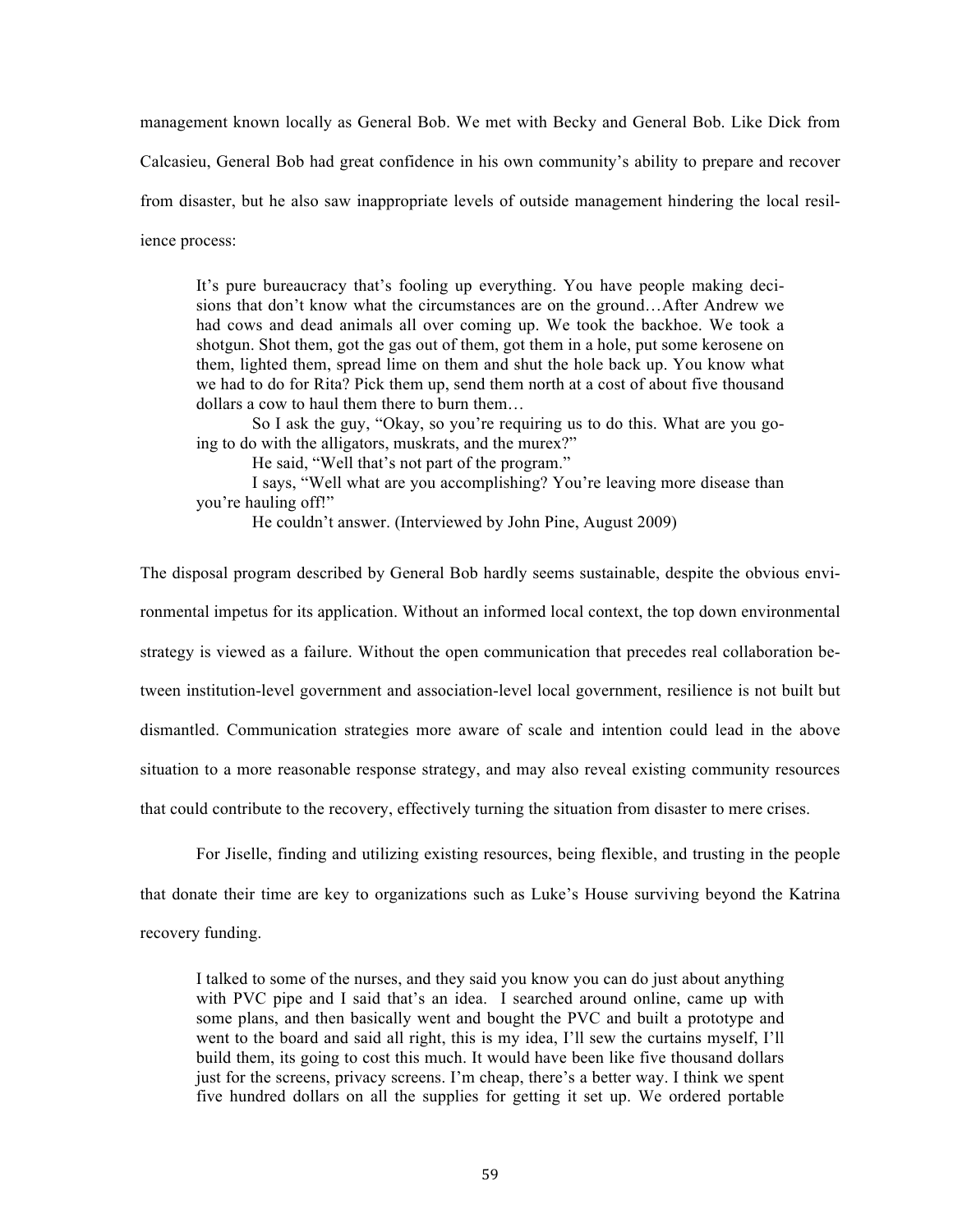massage tables for the patients because they can sustain a heavy weight better than a regular table and they can fold up and go in the closet. And then we could also use it, cause one of the ideas was to develop the clinic to be not a mobile clinic, but a moveable clinic, so if we wanted to open up at another church, if they wanted to sponsor a clinic night we could take all the supplies and open it up in another church.

It's really not that difficult to provide basic care, and you can do it in a church, and you can build your exam rooms from Home Depot. The curtains were sheets that had been donated from a hotel. You can get so much stuff donated if you ask, and it's not a ridiculous thing to ask for either. Like "Hey, do you have any clean white sheets that I could use to build an exam room?" People have that kind of stuff around. I think, same thing with medical stuff. You can get a lot of the basic medical equipment from stuff that doctors have or don't need or are willing to donate, and people really want, especially retired doctors, there are plenty of retired doctors that are still board certified and able to see patients. We bought malpractice insurance. Free clinics in general are extremely low risk for a lot of reasons. First, the biggest risk of a law suit for the physician is because a patient didn't feel like you cared or spent enough time with them, so free clinics in general don't have that sort of context. One, patients feel valued. Two, they're not rushing, there's less risk for people to make mistakes, and three they're not really doing anything risky. I think the riskiest thing that can happen is if you miss something serious. I think mistakes can happen but there's such a low chance in that setting, where physicians are able to take their time and the relationship is good with the patient. There are plenty of doctors that make mistakes and patients don't sue them. There's been plenty of research done and the number one determining factor is patient physician relationship (Personal Interview, August 2009).

In her approach to volunteers, and in her informed stance on risk and patient care and effective ways to administer basic care, Jiselle was eager to uncover preexisting resources that were misused or underappreciated in some way. And she saw a humanistic benefit, an increase in the holistic quality of the care provided, once her organization tapped into these community resources. Collaboration is thus part of a process for establishing dialogue and the capacity for community participation (M. Lloyd-Smith 2009).

Consider again Brad's developing strategy for communication and collaboration in his community. When his organization attempted a more collaborative approach within their community the lack of communication around the issues was felt more deeply. It is within acknowledgement of these communicative deficiencies that Brad's organization renewed its orientation to community and began to engage directly in participatory processes so they might consider their work a greater success:

There's a brown field here, four blocks from here. It sits in the middle of our very low wealth neighborhood. And we've been dedicated to clean that up. We spent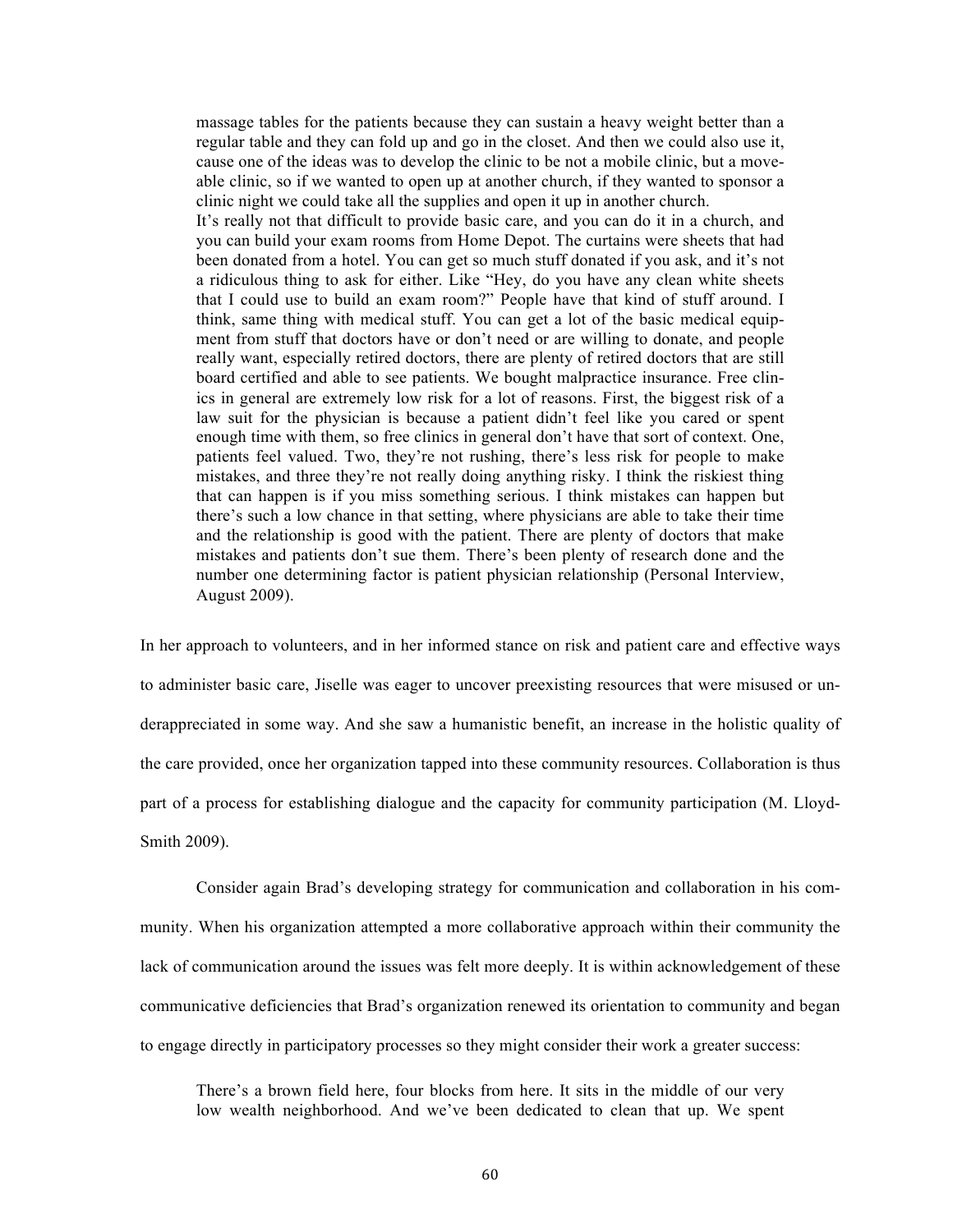about seventy grand on the science on it; previously it was all wrong, just classic corruption. It took a year for the EPA to even talk to us. We got a grant, but then the city has never transferred a brown field in its history to a third party. So we're trying to be the first to do that. That's just the thing I sold my board on. This is just the middle of where we are and it's toxic. So we can't ignore it and that's what's been happening. It's tough that New Orleans is dictated a lot by mythology, so people at the brown field in city and state and federal want us to do it, but someone will call the city and they'll pass them on to us…that's a problem, cause we were looking at doing housing and now we're looking more to do just a park. And they get angry, "Oh your just trying to put poor people in homes on toxic soil." And, well, you should be angry, but you shouldn't be angry at me. You should be angry that there's still toxic soil in your neighborhood. That's the point (Personal Interview, August 2009).

Brad's organization is engaged in meaningful and worthwhile community building. The brown field case is an example of something that needed to happen, around which a community still needed to be organized. How is this done? While there are clear method studies (M. A. Hinsdale et al. 1995:76), perhaps lessons from other organizers in Brad's community can best describe the community building process that must occur there and then. For instance, Diana's medical mission is not simply providing a clinic:

So when the other unit left, we decided to move, and so we started to tell people, and you can imagine, we didn't expect people to come every week, necessarily, but they did. They did because we were there, they needed somebody to talk to and we would listen. For some of them it was the only social contact they probably had all week, especially in the early days, and they're out there with nothing. It was their lifeline. So we moved (when the partner that gave away things moved), after telling people we were moving, and after a few weeks, we started to see the same people, they'd figured out where we'd moved. I think people appreciate what we're trying to do (Personal Interview, August 2009).

Diana described a growing community with a level of resilience. When Diana's medical mission moved on, that might have meant the end of the community she had built in the previous location. However, based on the nature of the experience she provided, the community responded and continued to grow. Additionally, St. Anna's has a community-building event every Wednesday:

Originally, the idea was to combine several outreach opportunities under one roof. A healing mass started the evening – for the soul; followed by a supper – for the body; while professional first rate local musicians played – for the spirit; finally, medical services are delivered at the same time including health screenings; HIV/AIDS screening; and stress relief ministries (St. Anna's 2009).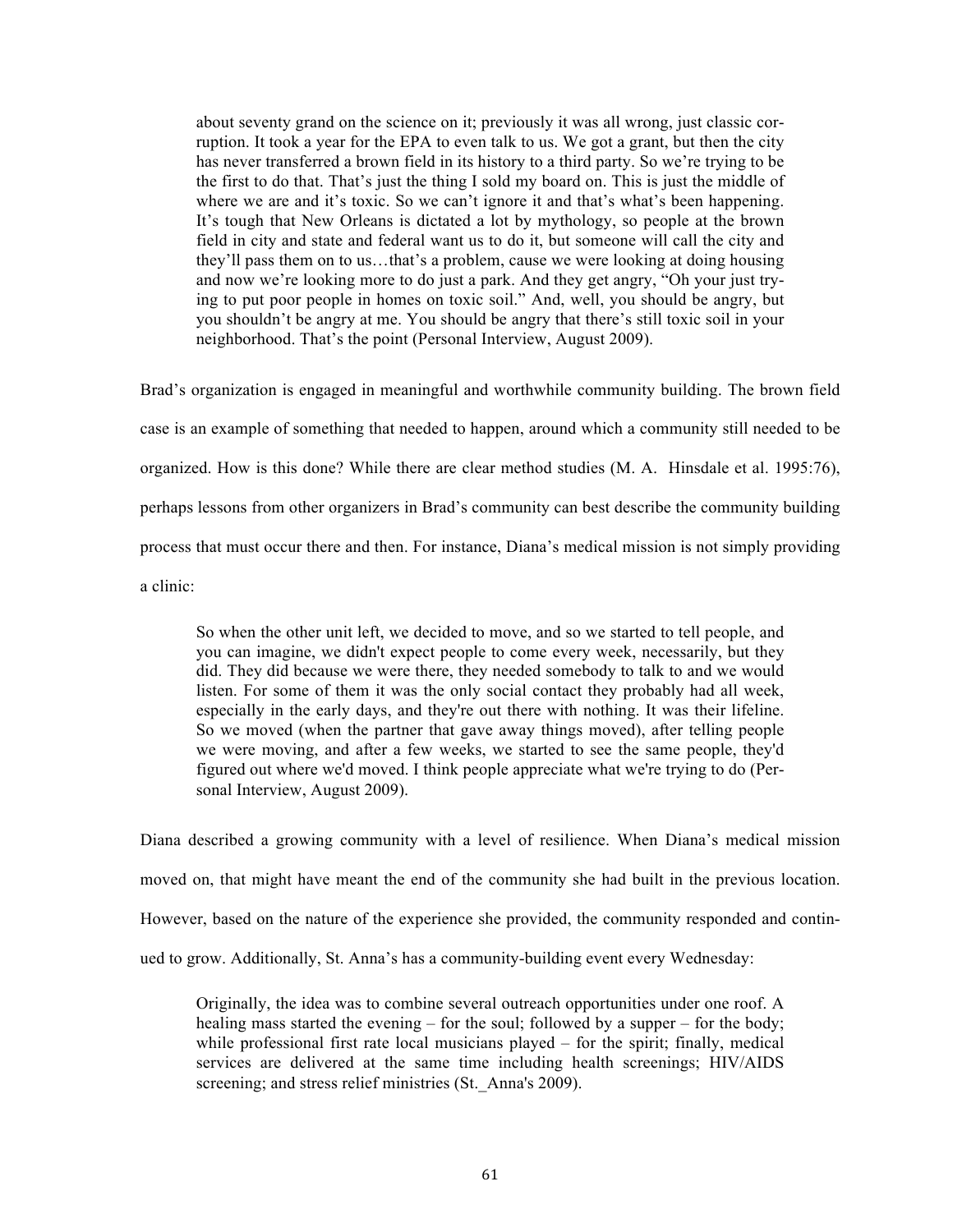This type of program is not just social. On a deeper level, it participates in building local community identity, increasing diversity, and promoting collaboration and other productive communicative processes between contexts (Anthony Oliver-Smith 2005:70). Diana described it:

You have some that come for health care, some that are music lovers. Some people from the neighborhood come every week. Some come strictly for acupuncture, some come strictly for massage or Reiki, some come for music and dinner (Personal Interview, August 2009)

This physical space, and the events occurring there, arguably build the type of resilience needed for Brad's organization to overcome the community opinion issues surrounding the brown field. Jericho Road's community dinners and neighborhood circles are clear efforts in this direction. The transition from collaborative endeavors based on hazards to collaborative endeavors based on culture signifies the transition from recovery to resilience. A main difference Jericho Road's efforts and the Wednesday night program at St. Anna's is the degree of collaboration involved in the event. "Music to Medicine," the St. Anna's program, builds community on numerous scales. Thus the community impacted is growing and the potential for collaboration increases, and thus the community grows, and so on:

Interestingly this became a main stopping waypoint for visiting mission groups and so we were able to thank them and to tell our story in a very unique context. Today this mission, largely unchanged, is now "on the road." The Music to Medicine Ministry now visits All Souls Church in the Lower Ninth Ward on the Second Wednesday of each month; it also visits Grace Episcopal Church in Mid-City on the fourth Wednesday of each month. We are working to find yet another partner help share the joy, resources, and music. Since starting well over three hundred checks have been issued to local musicians; over three thousand people have been medically treated; two thousand plates of food are served each year (St.\_Anna's 2009).

The existence of collaboration in a city as motley as New Orleans is an indicator of community resilience. Programs such as Music to Medicine bring together people from all over the country and people of all walks of life. Moreover, it is an especially vivid resilience indicator, considering the potential for this collaborative endeavor to promote still more collaboration. This community builds more community.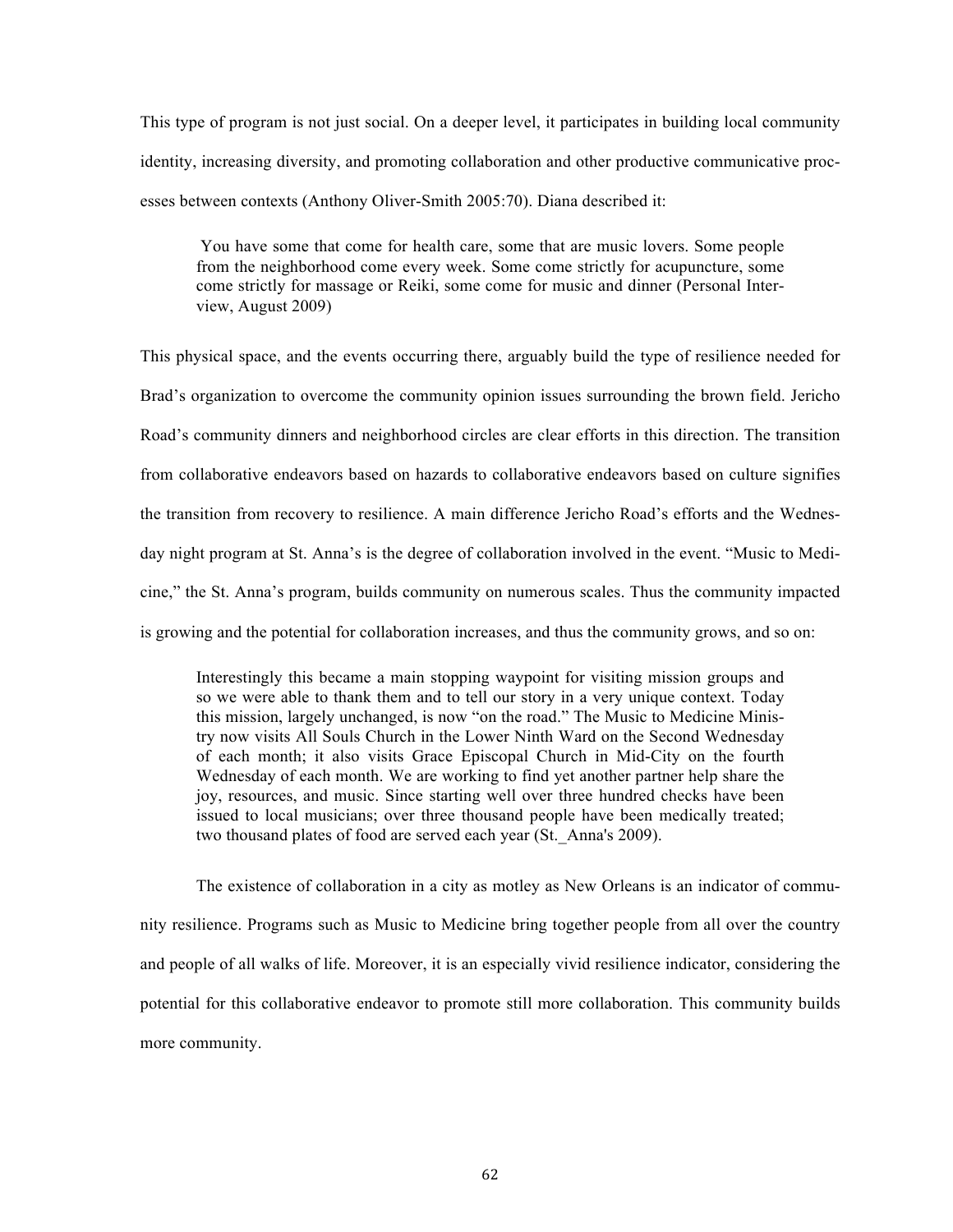OEP directors emphasized that resilience resides in the collective abilities of the community, not just its leadership or management organizations, and that this ability, or "attitude," is neither easily promoted nor conventionally appraised. The specific local context, along with its spatial and temporal components, in which indicators monitor resilience, is best understood in terms of the collaborative efforts of diverse organizations on multiple scales.

The process of developing resilience indicators provides a means for engaging local OEP directors in communicating an appropriate local context for assessing the recovery processes. Including a means for articulating the local context for community recovery acknowledges that communities differ in many ways and these differences shape their unique recovery experience. It is through assistance, education, and mutual learning, for the formation of local context and adaptable communication and collaboration processes, that outside groups meaning to support local recovery and resilience can best serve a community (E. Wilson and D. Koester 2008). Religious associations cannot provide such a diverse nation with all its social needs (Robert Kemper and Julie Adkins 2005:75). Large and small-scale roles, both secular and religious, must be built into every plan, and collaboration must be encouraged through a focus on when and where different efforts are most appropriate. The OEP discussed sheltering and the benefits of healthy collaboration with religious groups:

What we had found is faith-based is really good for short periods of time. If this had been something where everybody left and then three, four days later they go back home, everything would have been great. Now when you start looking at, well, we might be talking weeks and months, that presents another issue for them. One, there's a financial issue. Two, they're usually in a place at the church, a gym or a family center, or something like that that has other uses that they can't use now because these people are there. So really faith-based at their location is not a viable long-term sheltering option, from the observations that we have here. From an assistance standpoint, being able to supply personnel, some monies, some supplies, we have agencies like the Baptist ministers, Catholic charities things like that. I think they are good at helping to support government run shelters (Interview by John Pine, August 2009).

How local OEP directors can best navigate between immediate-needs "boots on the ground" organizations and multi-year "long haul" recovery organizations is a qualitative indicator of resilience. The local government's degree of successful collaboration with ideologically distinct organizations is a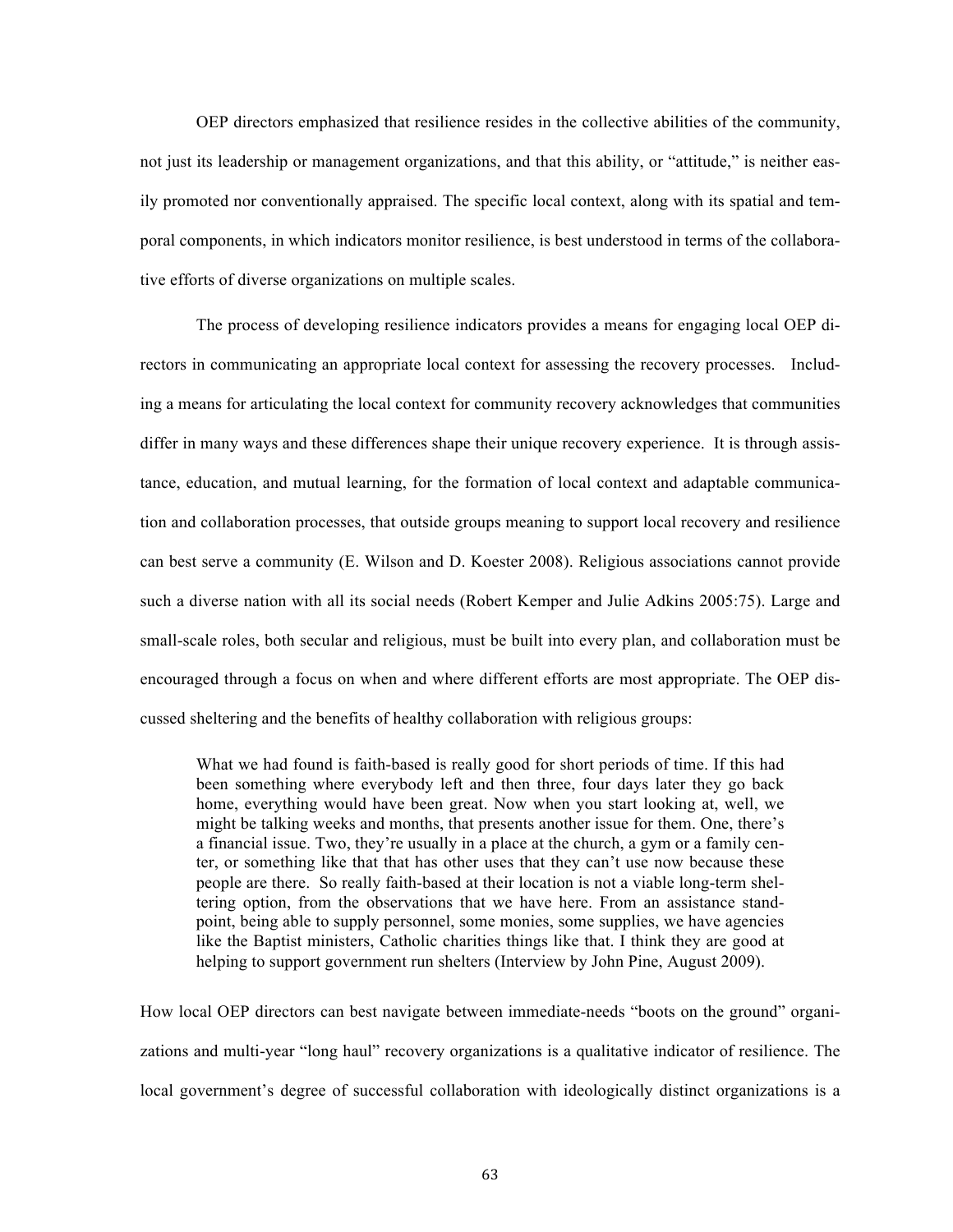measurement of resilience. Small-scale, faith-based organizations with low-level monetary resources but high-level volunteer resources are deemed especially suited for supporting short-term disaster response and immediate recovery. Accordingly these organizations typically have timelines and procedures that do not indicate interest or capabilities for long-term mitigation strategies. Large-scale government programs with multiple step application procedures and timelines that encompass many years are suited to long-term disaster recovery and mitigation efforts. The OEP described another situation where collaboration between local government and local religious associations facilitated the recovery process:

One thing interesting that happened here with the non-profits, there was a lady that showed up here, I think she was with Second Heart Food Pantry. She arranged it for us instead of setting up these pods where people drive through and pick up cases of MREs (meal ready-to-eat). We didn't even set up a pod for Ike. Jane managed to, cause she pointed out to us, if you send this stuff over to the church, people are not going to show up to get supplies for camping, its just going to be people that really need it, and she was right. We probably handed out a fraction of the commodities that we normally would have…So, relying on the faith-based community…Right. We just gave them the resources to do it. She worked through the normal places that handed out. You know the food pantries already existing…I can tell you, we had pods for Rita, and people were lined up for miles and the socio-economic groups that were represented there would have surprised you. People driving up in Cadillac Escalades loading up the back of their truck with MREs. We didn't have that problem with Ike (Interview by John Pine, August 2009).

The OEP's successful collaboration with local faith-based food pantries in their distribution of disaster-relief rations benefited from local organization and also local knowledge of the public. It is an example of immediate need met by small-scale organization, in collaboration with resources (MREs) supplied by large-scale federal support services. This collaboration between organizations was made possible primarily by the local management of the OEP and their ability to communicate and utilize the assets of these diverse groups.

How then are the lines drawn between secular and religious efforts toward resilience? What lines should be drawn? These questions are situational and challenging. Jiselle, for instance, is an optimistic community organizer developing collaboration and community resilience at the secular and religious level. Despite her optimism she also is an experienced medical missions organizer and a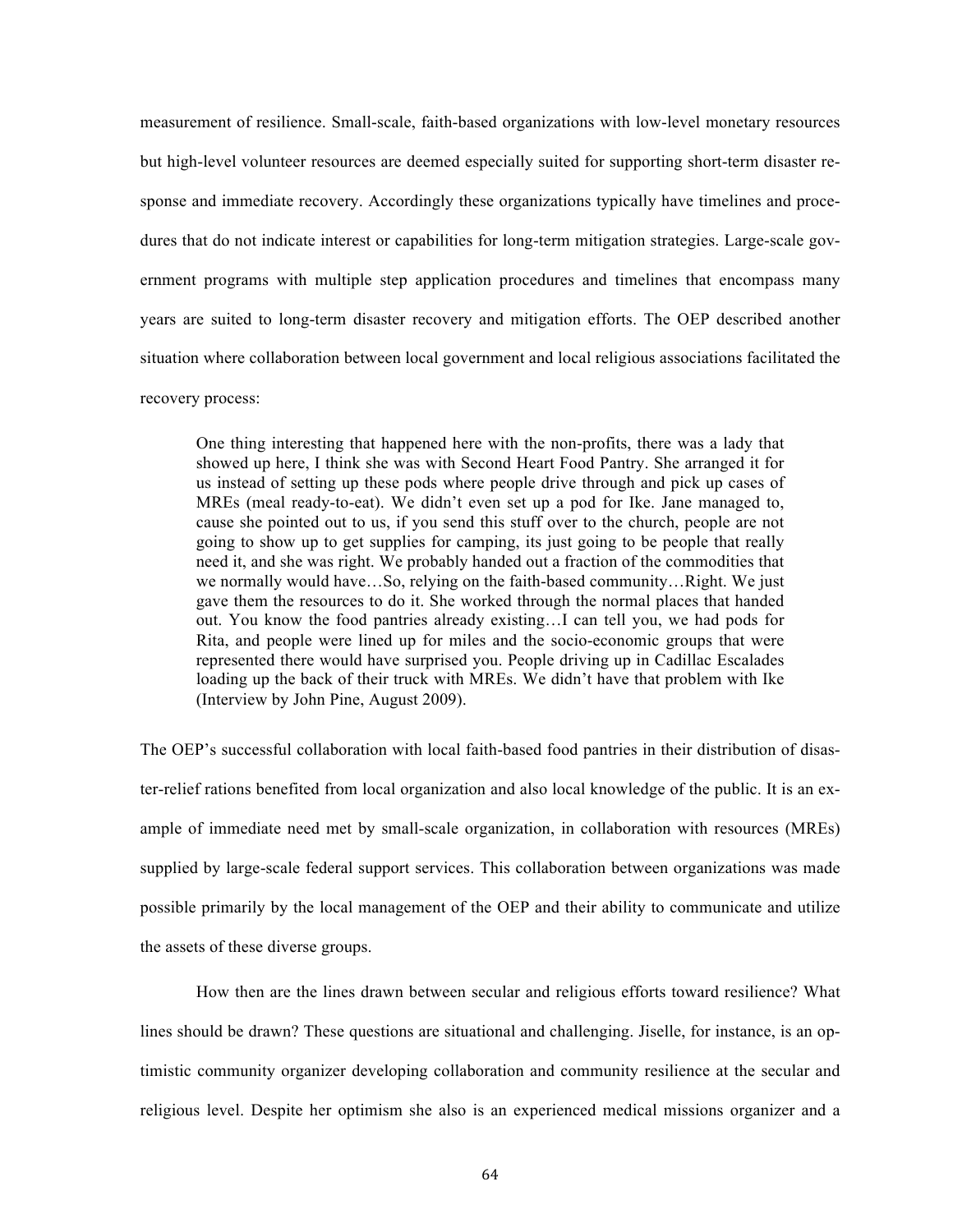doctor in training, which gives her a well-rounded perspective on medical missions. She cannot avoid the contradiction inherent in the real benefit of community programs that develop, so it seems, in the wake of failed government programs, where she would like to see real success (R. J. Wineburg 2007). She achieves something of an understanding here, presuming there will always be a component of holistic care and prevention that a secular organization will have trouble providing, or for that matter, a religious organization that runs on a secular model:

I'm always torn, because I got the medical side of me, which says, you know, if we had a medical system that functioned well that took care of people the way they needed then we wouldn't need the medical mission, but at the same time, even if we had a well functioning medical care system it would be lacking so many of the things that our mission brought; that individual attention, and that spirit and having people there to listen to you and to minister to you if that's what you want, its available.

Think about the hospital or even your regular doctor, if you think about going to see your doctor, its fairly impersonal, and to some degree that's part of the field, it comes with the territory. I think of how they want us to train and how they want us to keep this distance but it was different at our clinic because I think the doctors felt they could take their time. That was one of the things. Even the doctors who were coming out from their residence and the doctors who were coming from this kind of cold medical system would come to the clinic and they would take such a big breath and relax and they could do medicine the way they wanted to do medicine, take the time If they needed to take forty five minutes with a patient, they can. There is no time pressure on them, they are able to give as complete a care as they need to with a patient. Rather than having to meet a quota, ten minutes per patient or whatever. And that's just one part of the volunteers, cause then you have people who are offering you a snack, or seeing if you needed clothes (Personal Interview, August 2009).

Taken from another perspective, Brad is hopeful that religious support of sustainability, which he sees

as a primarily secular movement, will further its cause:

I think my read on sustainable development, and maybe it's more from the general press is that certainly you had traditional theologies that pushed social justice for many years in the country, and then secondary groups like green peace and other groups that pushed secular environmental issues, and people in those groups may or may not have been part of faith communities, but the efforts were secular certainly.

I'm forty-three and for the last thirty years we've (religious organizations in the US) had the issues of homosexuality and abortion, and that's about it. It's a tragic waste of energy and time. Not that those aren't complicated and interesting topics but no one is listening to each other, and if you wanted to reduce (pause) you know, what I think is a lot of recent popular press in the evangelical movement more recently has pushed passed that, deciding that those aren't the only things our faith says, and its much broader than insular political issues. I think that's a positive, I think ultimately they'll reach more people than green peace, or the resource defense council. I think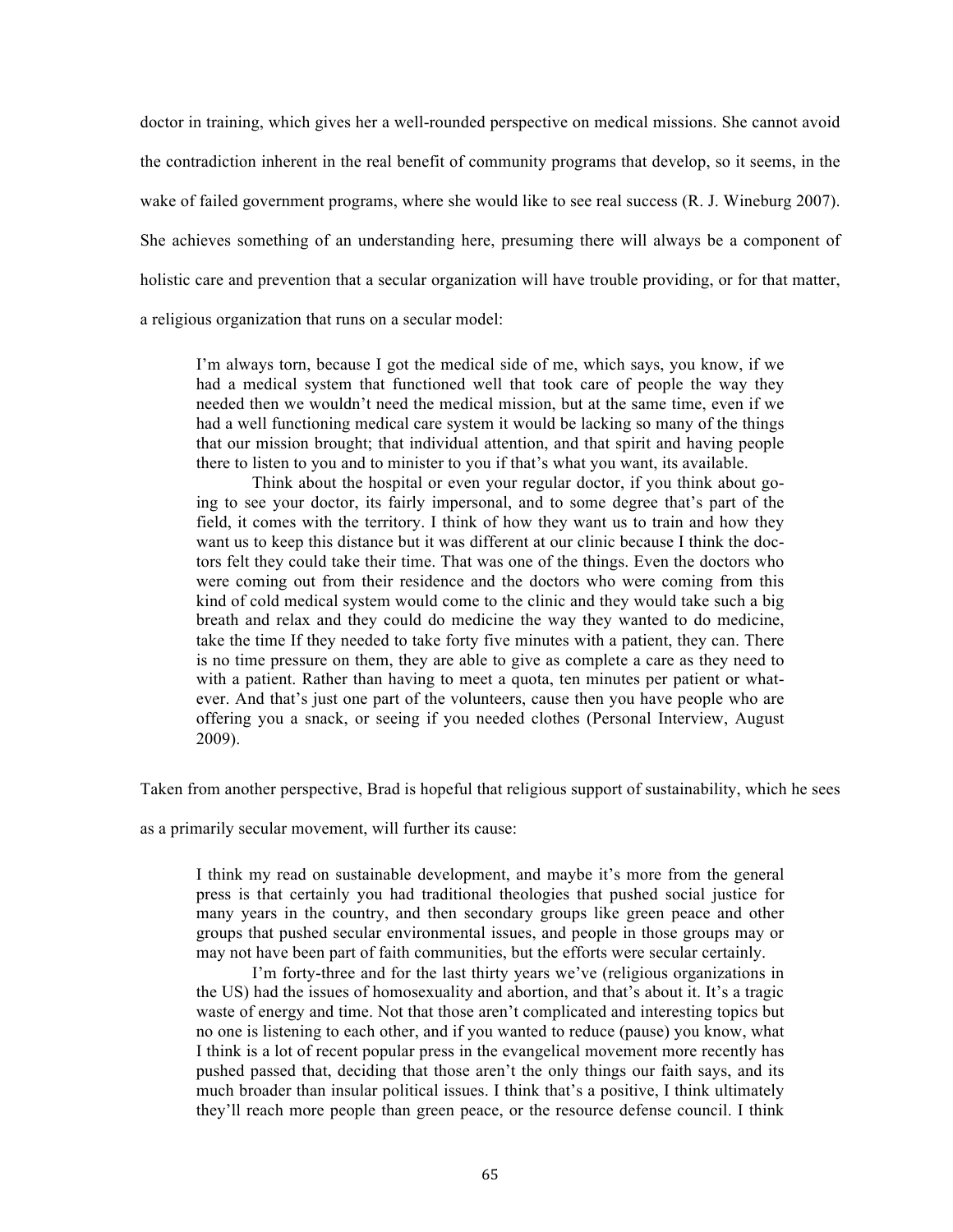those groups are needed on the technical side and science etc. so hopefully that will continue to grow and there will be a merger, and not such a disrespect and dismissal from both sides. In terms of sustainable development, and I'm not sure what that term means, I think the sustainable ethic comes form the secular direction. I think with the millennium development goals we start to see it more articulated through a church, the reduction of poverty and these kinds of issues (Personal Interview, August 2009).

Might sustainability be a shared concern around which both secular and religious groups can organize and collaborate toward resilience? I believe this ethnography is proof that the possibility is there. For Brad and for myself, the hope is there as well.

Improved communication results in an improved understanding of the capabilities of each group involved in the recovery and resilience building process, and thus an improved capacity for choosing which organization can best help in which recovery processes. It is understandable that local leaders and organizers may be so eager for participatory processes that collaboration comes to be viewed as a more refined process than communication (J. Burger et al. 2009). The interviews with OEP directors suggest that collaboration should be viewed as a positive result of successful communication. The desired outcome is an appropriate implementation of recovery strategies that foster community resilience through the development of associations with functional economic and cultural community outreach strategies.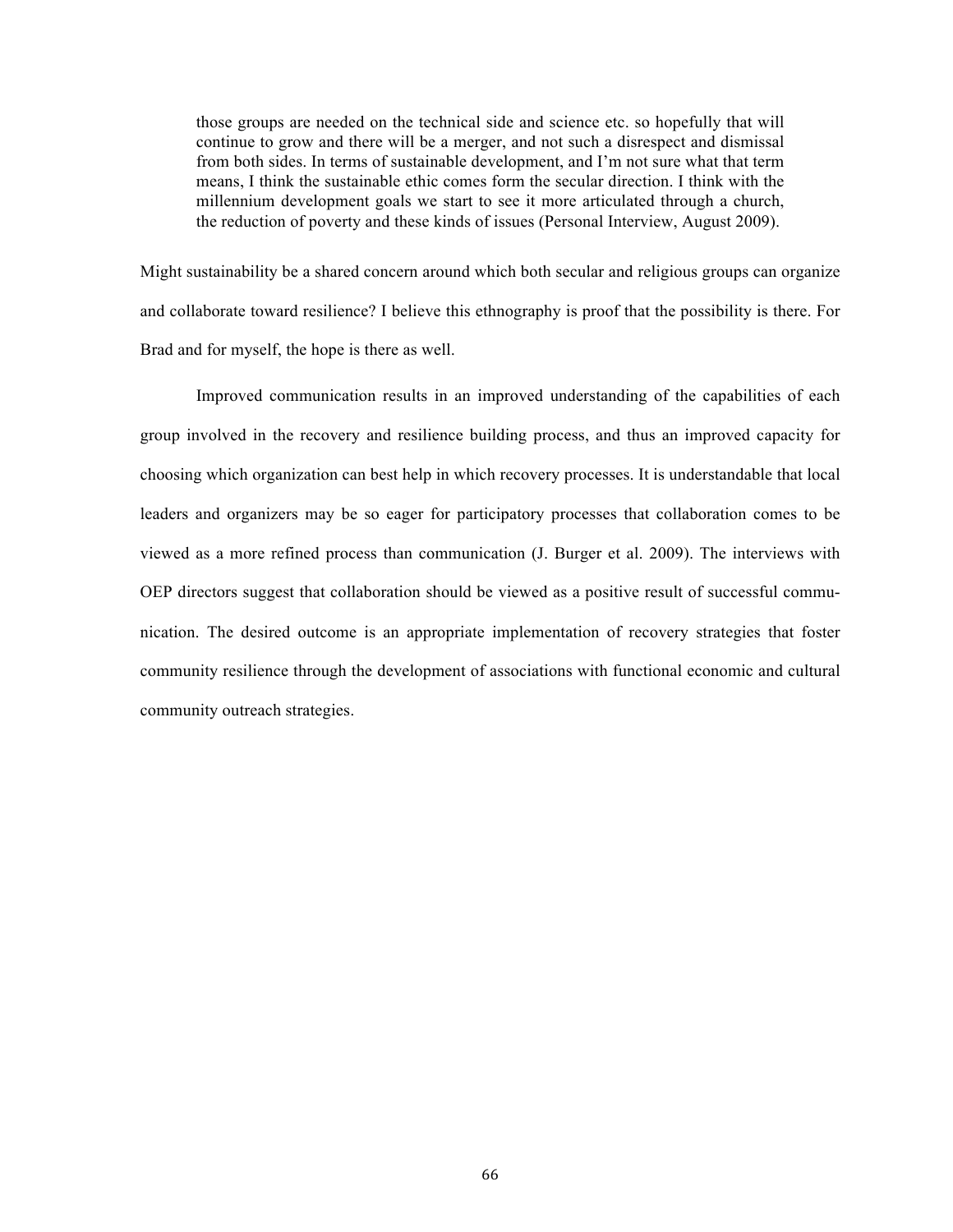## **Discussion & Conclusion**

In assessments of communities meaning to collaborate through communicative processes to achieve resilience or sustainability, such as the New Orleans Index, much can be derived from a close examination of the different community interests engaged in this coproduction of knowledge of risk. A great disparity between stated inclusivity and actual inclusion of local-level participation in the assessment process could simply be a case of reliance on data that is available and inexpensive. However, to submit one's stated primary goal of qualitative, long-term well-being to limitations based on a specific index's short timeframe and quantitative data is to do more than compromise. It is to allow the very paradigm that potentially breeds a lack of resilience, namely shortsighted profitdriven thinking, to guide the results of a study meaning to counter this paradigm. In this way,

(r)eason comes into play only to find justification for the opinion which has been adopted, instead of to analyze human behavior with respect to its consequences and to frame politics accordingly (John Dewey 1927:21).

How similar is this response from our planners and leaders to the response of scientists who mean to counter the risks produced by their science with more haphazard science? Such questions are too large for this small study, but the literature poses at least one troublesome suggestion based on this method of community assessment: If a community can (but not must) be defined by organization around such consequences, and if a community truly means to organize toward resilience and sustainability, then an index within that community that is oriented toward gross national product and other growth models, despite sustainability claims, is not representative of that community's concerns, and thus must be considered a tool of some other community. The other frequently encountered possibility claims that implementation and support of a growth model economy can lead to sustainability.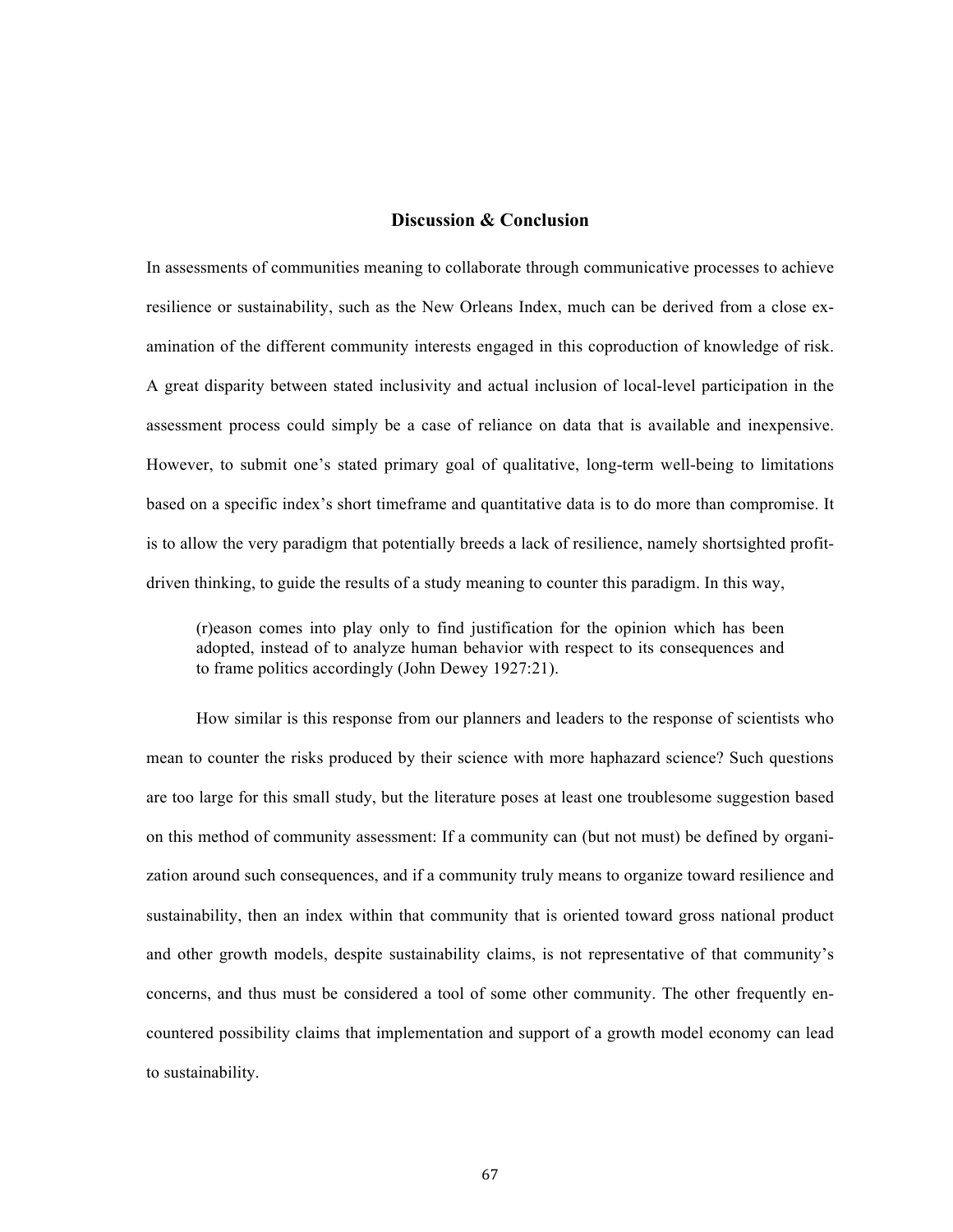In response to the growth model claim, Beck distinguishes between industrialization and modernization. This nineteenth century myth "has continued to dominate thought and action in science, politics, and everyday life to this day" (U. Beck 1992:153). Along the lines of such a myth, a community achieves the benefits of modernity – equal rights, democracy, etc. – through the industrialization process.<sup>2</sup> The logic of such questionable wisdom is to assume that sustainability should be equated with a sort of eco-capitalism, and can be achieved through a further increase in industry. I can imagine such a community following its goal of sustainability deeper and deeper as it sinks by its own industrial iron weight into the oceanic depths, ignoring its own need for breath, following down and down until there is no chance of returning to the surface. The weight to which I refer is not industry, but an orientation to industry that requires constant economic growth. If an industry were focused instead on zero waste, or the well-being of its laborers, or the opportunities this industry provided for personal growth, certainly the image conjured would be less dramatic, if not all together reversed. The implied economic shift is social, and means that individuals go from a selfish interest in the accumulation of personal wealth to a selfish but also selfless interest in cultivating healthy and useful relationships.

Despite the distinction between the individual and Individualism established by Dewey's dialectic, an underlying sense of identity lost, at all times threatens the value of a socially-oriented economy. One hears the term *socially defined* and begins to imagine a colony of ants or a hive of bees. Suddenly there is the risk of losing personality, diversity, and difference. Gregory Shepherd's theory begins to delve more deeply into the individualized experience of communication as it relates to community. The relevance of Shepherd's theoretical project is two-fold in terms of my thesis. First, in his description of the individualized experience there is less of a tendency to imagine the colony of ants because of the importance he places on personal belief. Second, he begins to describe communication as a specific type of relational experience. Communication becomes the achievement of a deep

<sup>2</sup> For a related examination of Marx's dialectic of productive forces, see Camatte's *This World We Must Leave and Other Essays* (1995).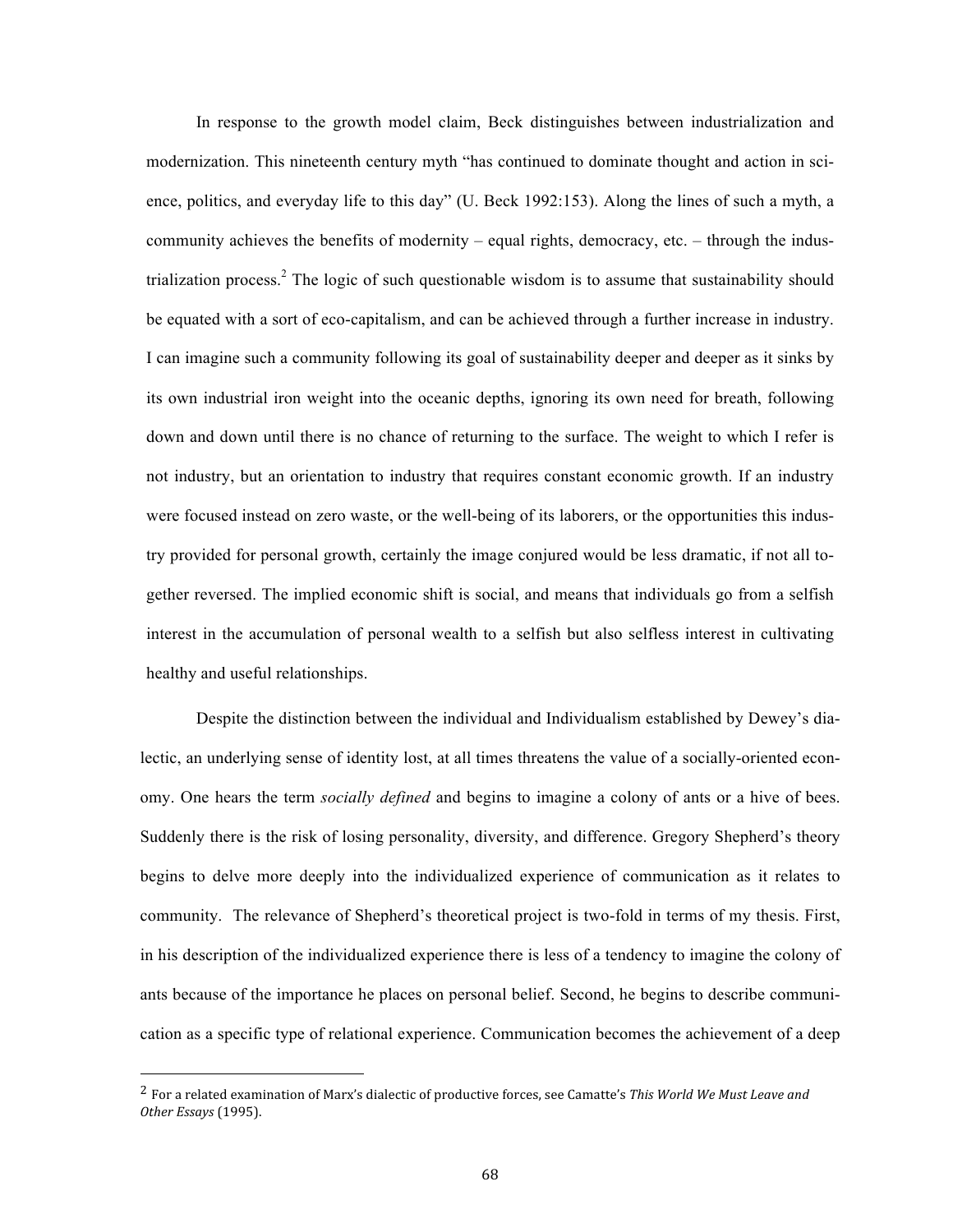awareness of an interdependent state. I believe this second point, in future research, may enable a humanism that accounts also for the non-human in a relational way, similar to the relational experience it describes for human communicative encounters. I predict that the application of a more relational framework to humanism will highlight its more useful formulations (D. W. Ehrenfeld 1978).

One sees the relevance of these insights and theories in consideration of the New Orleans Index and the CRIP, in which participatory processes are elevated in the literature, but are subordinate to the normalized cause of progress in actual methods. In this way participatory processes themselves become a potential risk, with unknown consequences in their intended and unintended applications. Within the normalized cause of progress participation is perceived as a quantifiable representative democratic process involving the identification of "key stake holders," a process that can be evoked from above. The tradition of participatory processes, as I tried to briefly outline, lies in opposition to top-down management strategies. To make participation a top-down strategy is to achieve the co-option of a people's movement. Therefore one must be working, and participating in one's own community to avoid this; thinking local does not simply mean working on a small scale, but working within one's specific local scale. In a world that is globalized and often doubts the existence of local communities this means the first step is to identify and cultivate a personal relationship within one's own community.

Collaboration is evident in the ethnographic data I have presented. When the OEP works with local religious groups to distribute relief rations, this is collaboration. This collaboration is made possible in part by a developed local context, a knowledge of local support and trust that is continually communicated and evaluated in the community's response to needs, both immediate and long term. St. Anna's Wednesday night program of worship, music, and medicine is an integrated event that accomplishes that cultivation of relationships through culture, and its many community-building rituals. Brad's difficulty in organizing the local community for an appropriate mitigation of the brown field is an example of collaboration at work and in need of improvement, in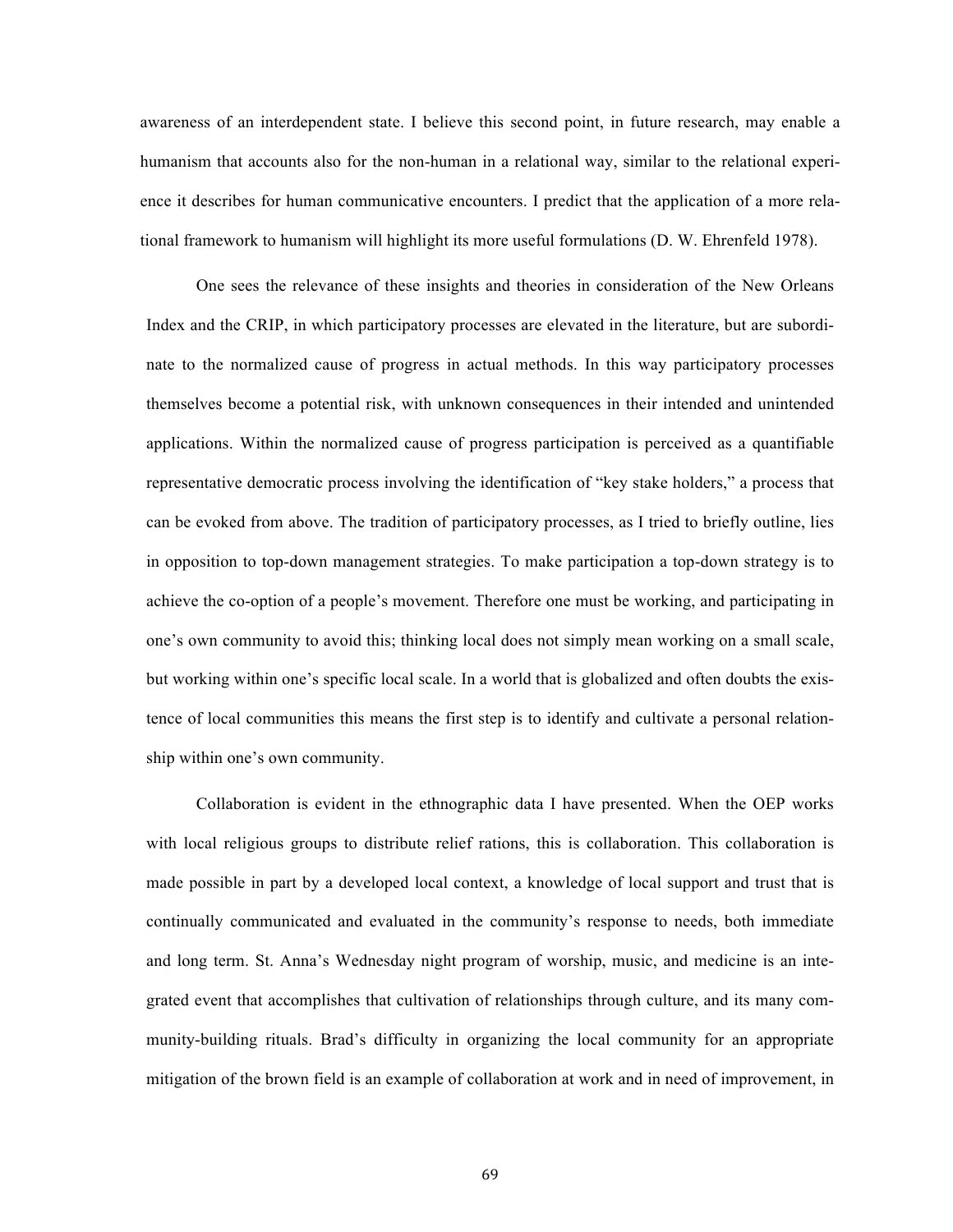need of meaningful shared experiences, which might begin to reestablish a unique identity for that community, which can facilitate organizing around such needs as the brown field mitigation.

The deeper I delve into this project, into a search for collaborative processes at work, I see it is a shared experience, much like a collective story telling, that I really seek (Anthony Oliver-Smith 2005:56). I see that what I really mean to uncover through analysis of these democratic and scientific processes is a sense of ritual, for it is ritual, in the form of communion, in the form of storytelling as a shared communicative process that signifies the community shift from recovery to resilience. There is no question a great deal of information can be derived from measurement and instrumentation – from, as Beck describes, the tool of the trade whence came the hazards. Yet, this is not the whole picture. The belief in the value of people and their perception, a belief in the value of their stories, is the first and most important step to the appropriate use of ethnographic and qualitative data into our methods of assessing sustainability and quality of life. Furthermore, while I have little doubt that planning and policy will come to incorporate more qualitative and ethnographic data into its assessment practices, this incorporation should be careful to avoid the "monologic" ethnography of positivist social science, in which community members are presented as "finished entities" (Gregory Reck 1993). The value of the qualitative data is utterly lost if the method of collection and dissemination is the simple positivist and reductive method of the quantitative data it means to supplement.

It is a first step only, wherein scientific assessments come to reflect the culture of the community being assessed, if by no other trait than mutual acknowledgement of the importance of story. It is, presently, a step recognized within the literature, but without the requisite application in the method. It is inconvenient and uncomfortable to shift one's ontological and epistemological foundation. The belief in the potential, in the possibility, of a positive consequence, a sustainable world, is the goal of the pragmatic idealism described by Shepherd, which begins, like this thesis, with communication. Orienting community work around communication suggests the importance of process thinking. It is not always the indicators themselves, but the process of developing resilience measures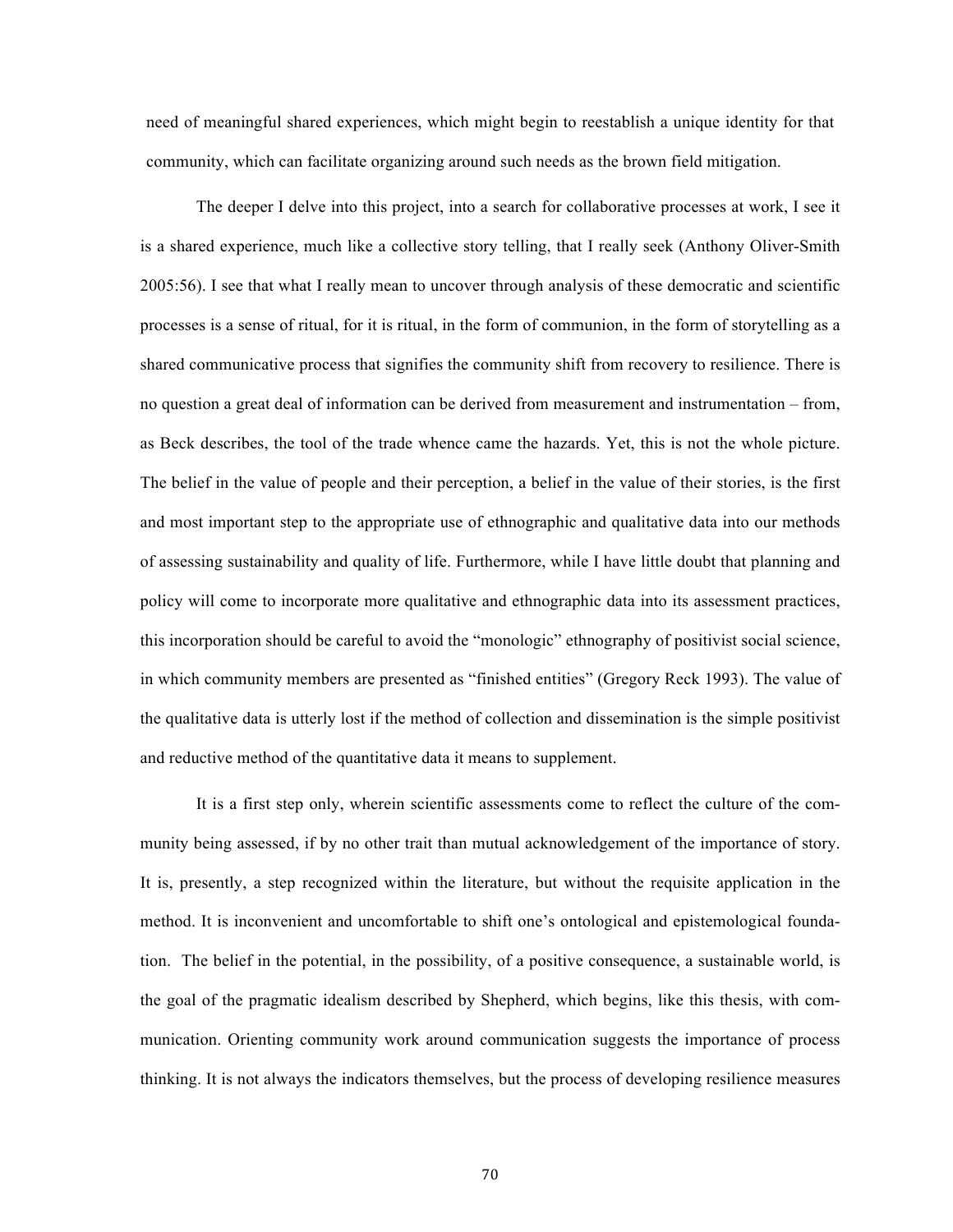and the emphasis on communication that most immediately affects the resilience of the community (P. McAlpine and A. Birnie 2005:245).

What lessons might I take from this research? For one, we cannot predict the results of collaborative processes. These processes compound both positive and negative consequences. There is the potential for an individual's orientation to community to be informed by participation in community wellbeing interests. This participation is deemed collaboration, and, when successful, it builds resilience. Community building gives community room *to grow*. Not only does the physical community come together and become strengthened, but the conceptual bounds of the community are expanded, to include non-locals, and non-local forms of community, such as in the collaboration of Anglo-American northerners and Honduran-American southerners in Holly's description of ongoing cross-country relationships, and Diana's realization that community doesn't necessarily need an immovable space but does need a persistent commitment to listening to the community. Without welldeveloped communication processes, there is not participation but only interaction; interdependence is there but only passively experienced (John Dewey 1927:152).

According to my analysis of indicator research and community engagement methods, organizing around collectively experienced consequences can generate a desire in individuals to communicate toward a shared social reality. In times of disaster this desire is a seed of the recovery process. This seed of recovery can grow into resilience if a community can successfully transition from the recovery process into a renewed sense of culture, wherein community rituals strengthen and build relationships. Outside of disaster, celebrations of community build community, and these celebrations are indicators of resilience and well-being.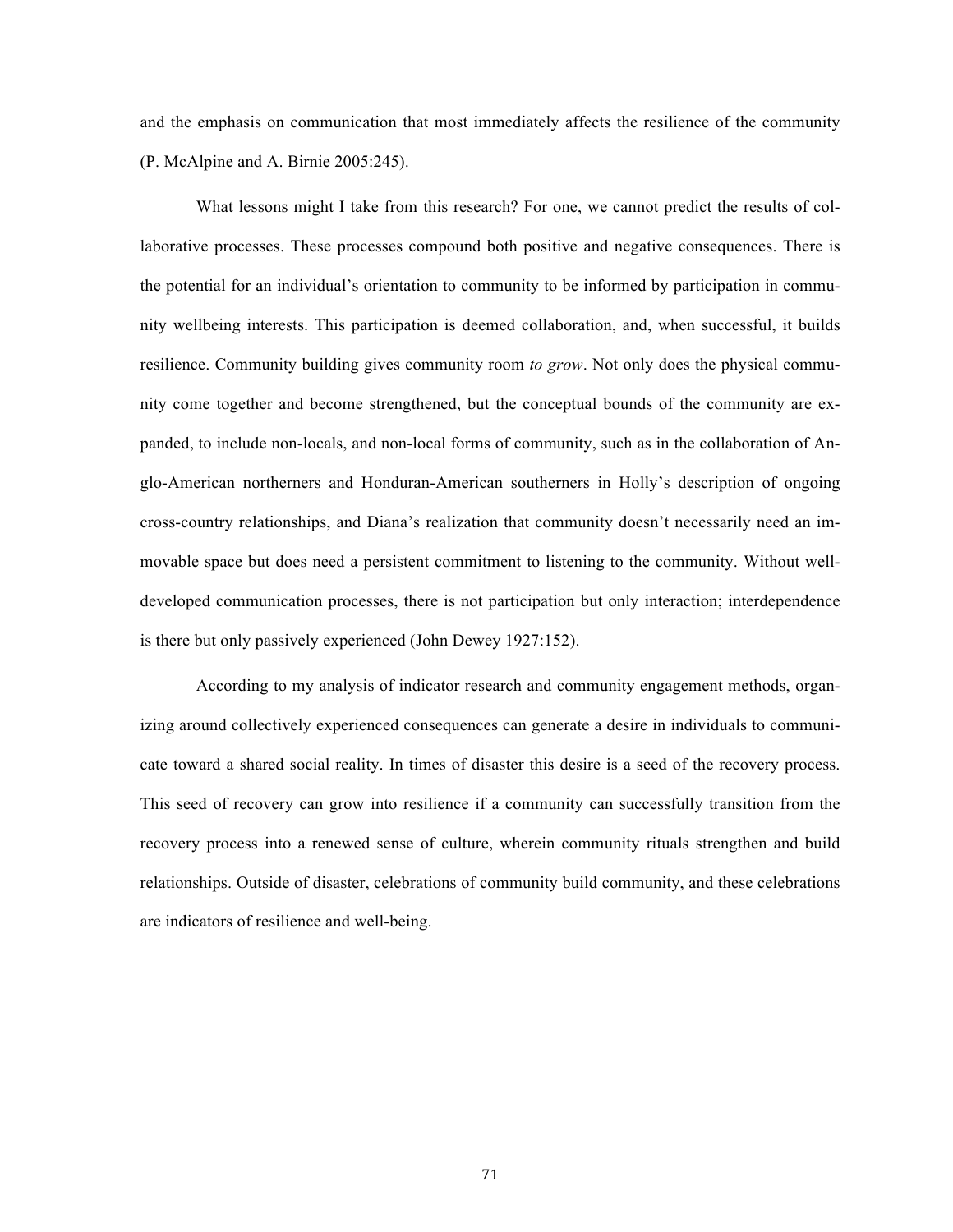#### **Summary**

I have contributed to a framework for community indicator formation based on assets but also risk and vulnerability. I constructed this framework from an application of the literature toward a specific understanding of the concepts of *communication, collaboration,* and *community*. This application of the literature describes an interrelated process-orientation to these three concepts, in which communication as an interrelated action enables collaboration between otherwise distinct individuals, which creates community based on shared needs, mutual support, and also the culture that reinforces this communicative process. Building community is less a structured process and more a positive outcome of human interaction. Within this framework I provided and analyzed ethnographic data to support my hypothesis that collaboration does exist in communities of difference.

I have laid a foundation for future scholarship concerning community, communication, and sustainability. I have laid a foundation for an ecologically informed pragmatism. I have emphasized reflexivity as a methodological component that prompts deliberative democratic processes, with both positive and negative consequences. I have argued for ethnography as one method for collecting this qualitative data.

In the following postscript I begin the reflexive process of applying lessons from one of the worst disasters in our nation's history to community building in my hometown of Boone, North Carolina. My primary suggestion from this process is that local institutions meaning to promote healthy community should identify, respect, and support local sources of culture and especially ritual, both secular and religious. Institutional programs meaning to assess community resilience or well-being should take account of cultural strongholds and newly forming centers of culture as key indicators of wellbeing.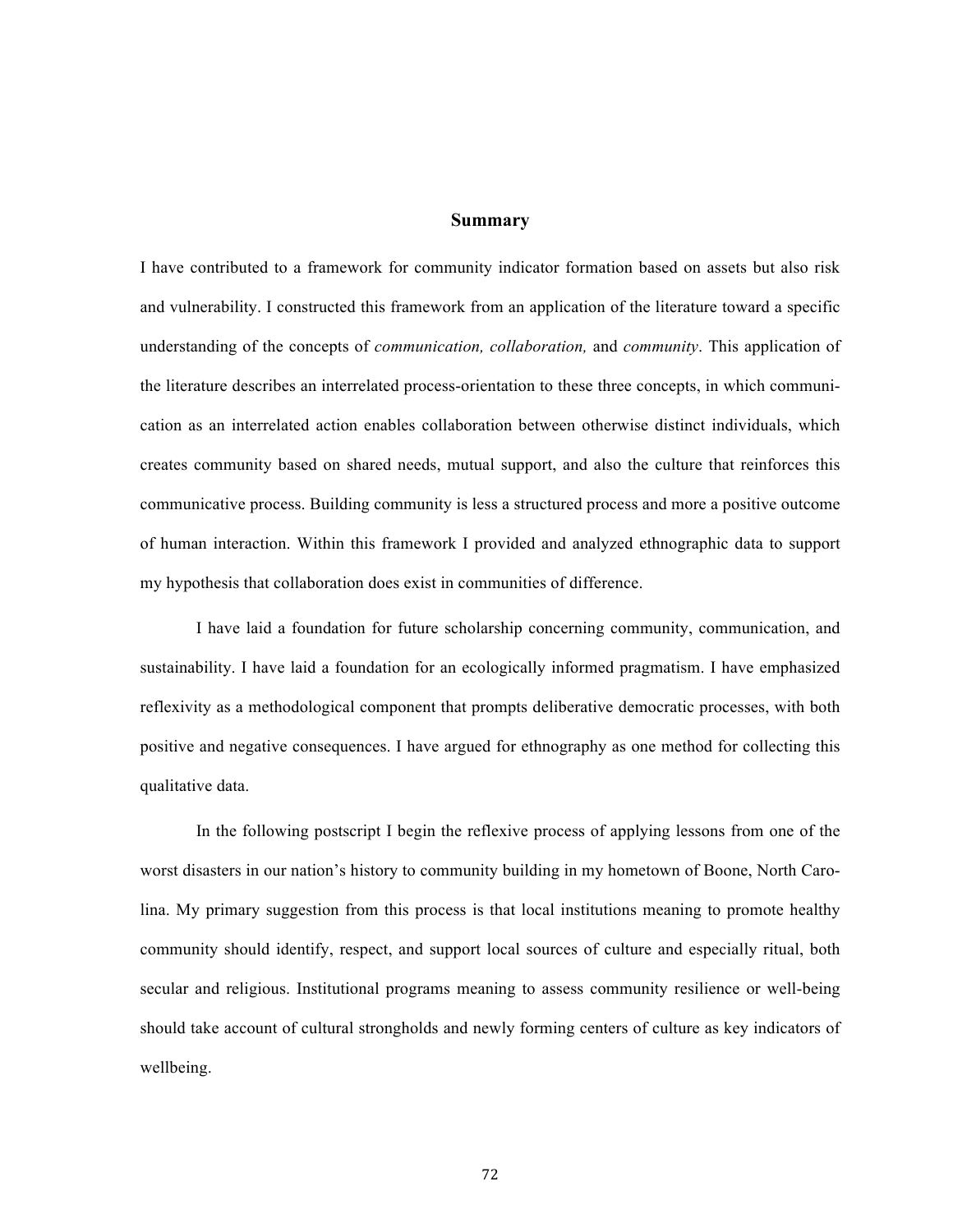### **Postscript**

# **Fieldwork for Future Research**

*Deuteronomy, with a striking insistence, keeps warning against the danger of forgetting: "Only take heed, and keep your soul diligently, lest you forget the things which your eyes have seen, and lest they depart from your hearts all the days of your life; make them known to your children and your children's children" (Paul Ricœur 1995:289)*

When I first conceived this section of the thesis, I assumed it would be appropriate here, in the context of Boone, to focus singularly on Samaritan's Purse and to begin to describe my adventures on the road as a disaster recovery volunteer. I have since decided that doing this would mean I was more concerned with the ethnographic project, with the potential for a stimulating narrative, than I was with the lessons I learned the preceding months in Louisiana. It took some half a year of processing and contemplating for me to be able to articulate the real lesson, the lesson worthy of application in my hometown.

The lesson does not require tales of Samaritan's Purse employees sneaking cigars, or the homeless and road-ragged angels following the organization from one disaster to another, or the volunteers that would gather in the parking lot after hours to sneak cigarettes and tell jokes on Catholics and other "non-Christians." I think this is the gossip most of us want to hear. This type of information fuels our urge to judge before we contemplate, which gives us a false sense of having accomplished something. If I were interested in telling a story with wacky characters and questionable ethics, I'd still be writing novels and short stories. My interest in ethnography is not its similarity to fiction. Rather, it is an interest in a direct process of engagement and communication, and as a vessel for stories worth telling that may otherwise go untold. Furthermore, my interest in ethnography is not in "stories *about* storytelling" but "storytelling itself" (Gregory Reck 1993:68). In the present study, the stories and insights of the community organizers and local government representatives is of primary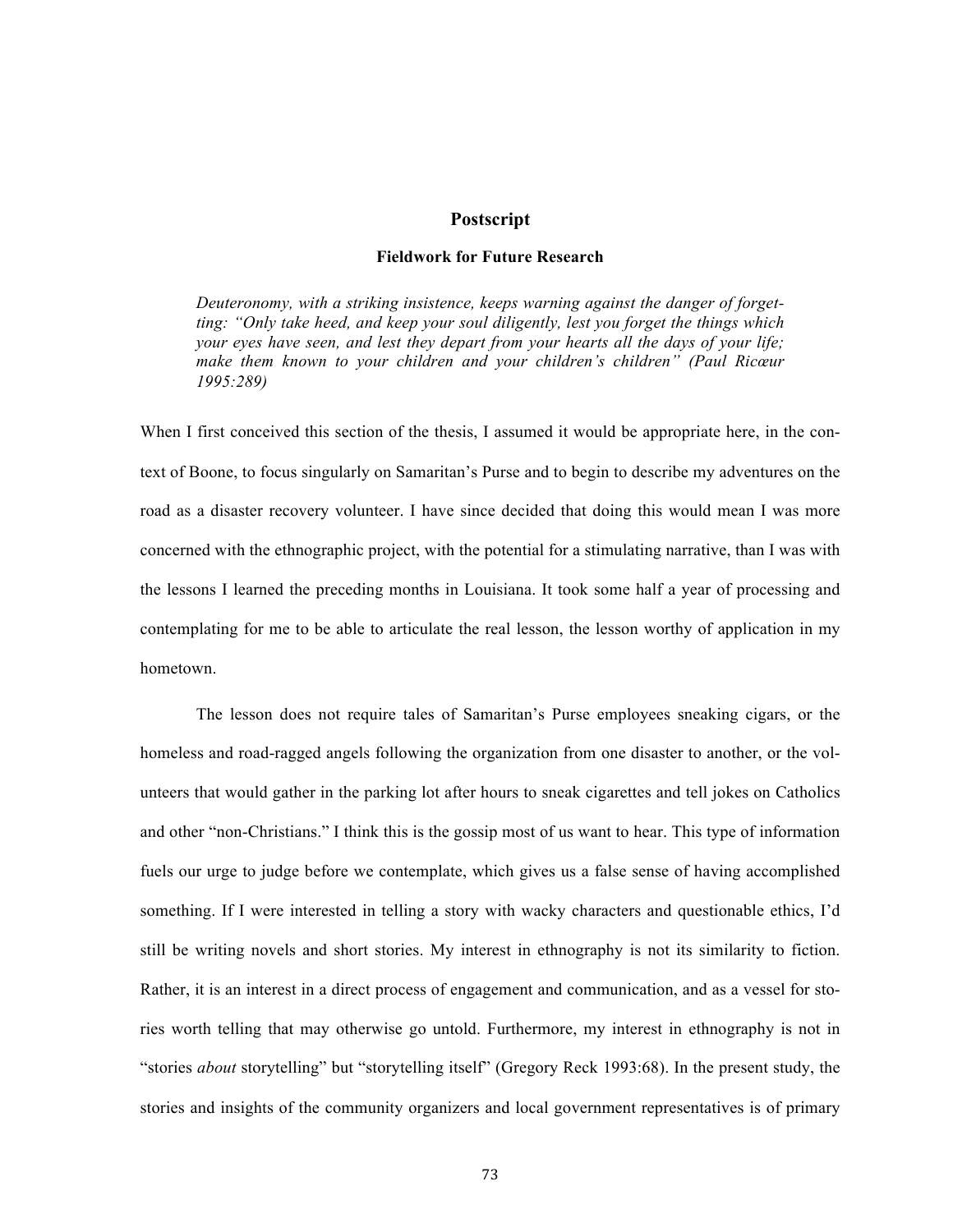importance. For this reason, I did not overburden the text with my own experience, my own descriptions. Rather, I let my reflexivity guide my organization of the material without "getting in the way" of the material. I do not claim to have managed a groundbreaking approach to community and narrative. However, my openness and my interest in community and story and how these phenomena relate have shaped the primary lesson learned. It is a lesson in the effect of scale and institutionalization upon ritual. In this case, the lesson most worth learning appears to be the fact that there are fewer and fewer living vessels for stories, and there are fewer and fewer stories, and community crumbles atop memories turned to dreams turned to ashen tales in history books.

I have learned from my research of religious associations and community building that a community grows up from small beginnings. All the collaboration in difference that I witnessed occurred at the level of local government, community associations such as local churches, and committed individuals. A study of an institution such as Samaritan's Purse, while arguably useful and definitely interesting, will not likely support community but rather only document its absence. One may question how different this study on Episcopal missions is from the initially proposed expose on Samaritan's Purse. For one, in the context of the American South, the Episcopal Church "stands not only for itself but also for other non-evangelical religious, such as Quakers, Moravians, Roman Catholics, and Primitive Baptists who with others have resisted evangelical hegemony" (Corrie Norman and Don Armentrout 2005:306). Also, Samaritan's Purse is an organization that is committed primarily to international relief, while the specific Episcopal mission efforts I studied were local initiatives. This issue of scale, of the size of the effort and the effect it means to have, is of primary importance to the methodological conclusions I've drawn form my study, such as the importance of the associational scale in bridging individual and institutional efforts. Presently I am as wary of a state university and its economic democratic progress ideology as I am of a centralized national religious movement and its fundamental religious progress ideology. It is almost as if scale alone makes the large-scale organization blind to such small delicacies as local culture forming community.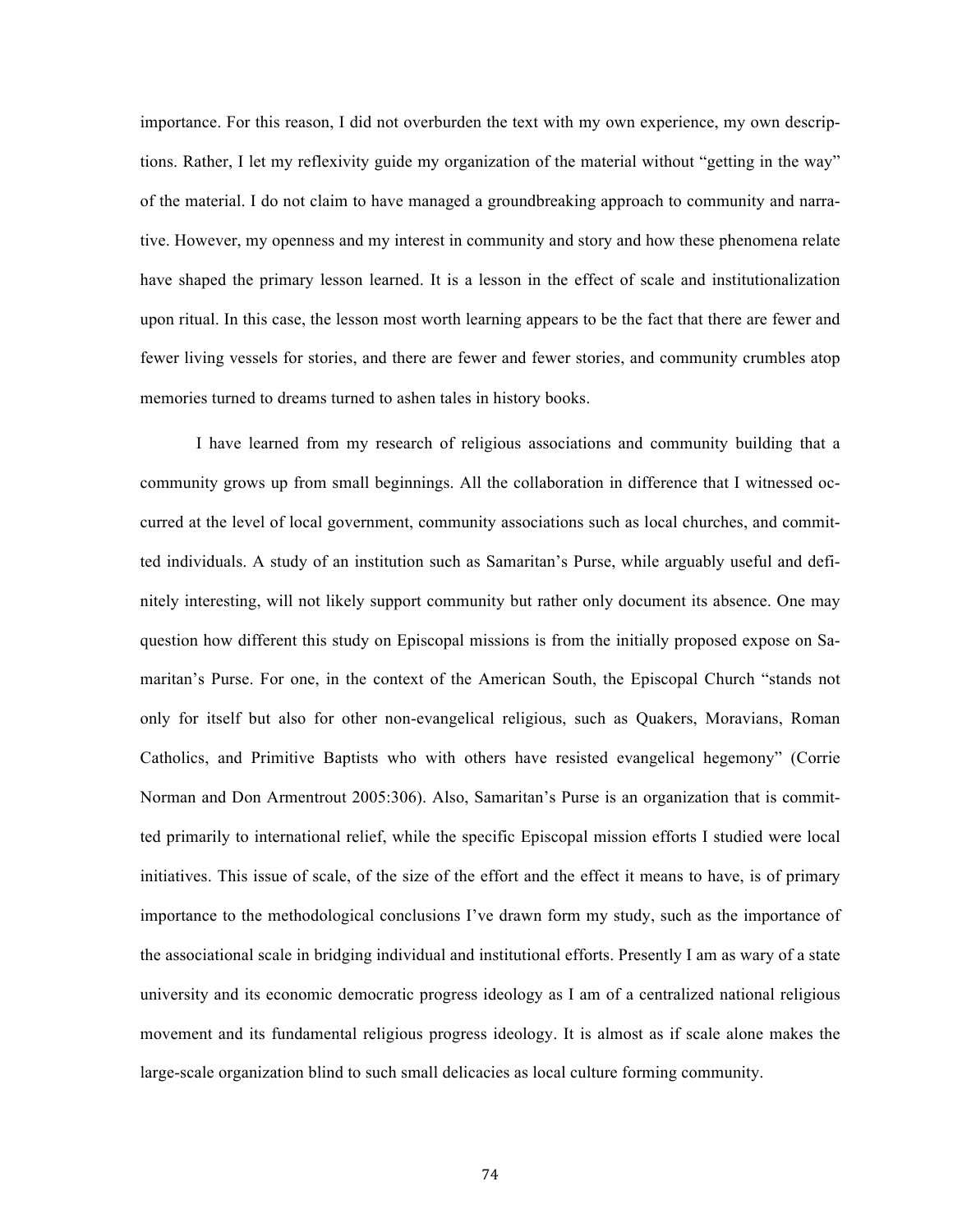When a community begins or becomes part of a social movement, cultural expressions begin to flower. People write songs and poems and create rituals. From the start, community members used many ceremonies, rituals, and symbols – religious and civil – in their organizing activities (M. A. Hinsdale et al. 1995:103).

A natural hazards specialist heads Appalachian State University's new Research Institute. I think the ethnography presented in this thesis reveals that many lessons from hazards research are applicable to community building here in the High Country. Taking social and economic theories and models that were formulated in non-Appalachian contexts and applying them to Appalachia is an ongoing project (Helen Matthews Lewis et al. 1978:22). To begin to grasp the potential of the institute to collaborate with the local communities of Appalachia requires a review of the region's relevant history.

The asset-based approach to community building is in one sense a response to both the Appalachian poverty model and the Appalachian colonialism model, best described in their similarities and differences by Helen Lewis (1978). Though it is a gross over-simplification to say this and no more, both models are oriented towards the devastation and fatalism of a severely abused region (Helen Matthews Lewis et al. 1978). An asset-based approach resists the temptation to generalize the experience of local communities through large-scale economic structural analysis. The asset-based approach is a development model that manages to include social and cultural factors not just as characteristics of a community that were lost in the economic abuse of industrial malpractice, but as powerful builders of community, including the economic community. This is not a semantic value of the asset-based model:

It gives us the confidence to begin the process of dislocation – identifying alternative economic activities, events, and experiences that have been "domesticated, symbolized, or integrated" within a dominant capitalocentric discourse of economy and giving them space to fully "exist" (Gibson-Graham 2006:57).

Lewis's approach to community and culture is aligned with a consequence and risk orientation to community organizing, in which "a set of normative patterns emerge…through a group's coping with its environment" (Helen Matthews Lewis et al. 1978:13). But Lewis's approach to community describes a process that goes from this organization around consequence and risk to organization around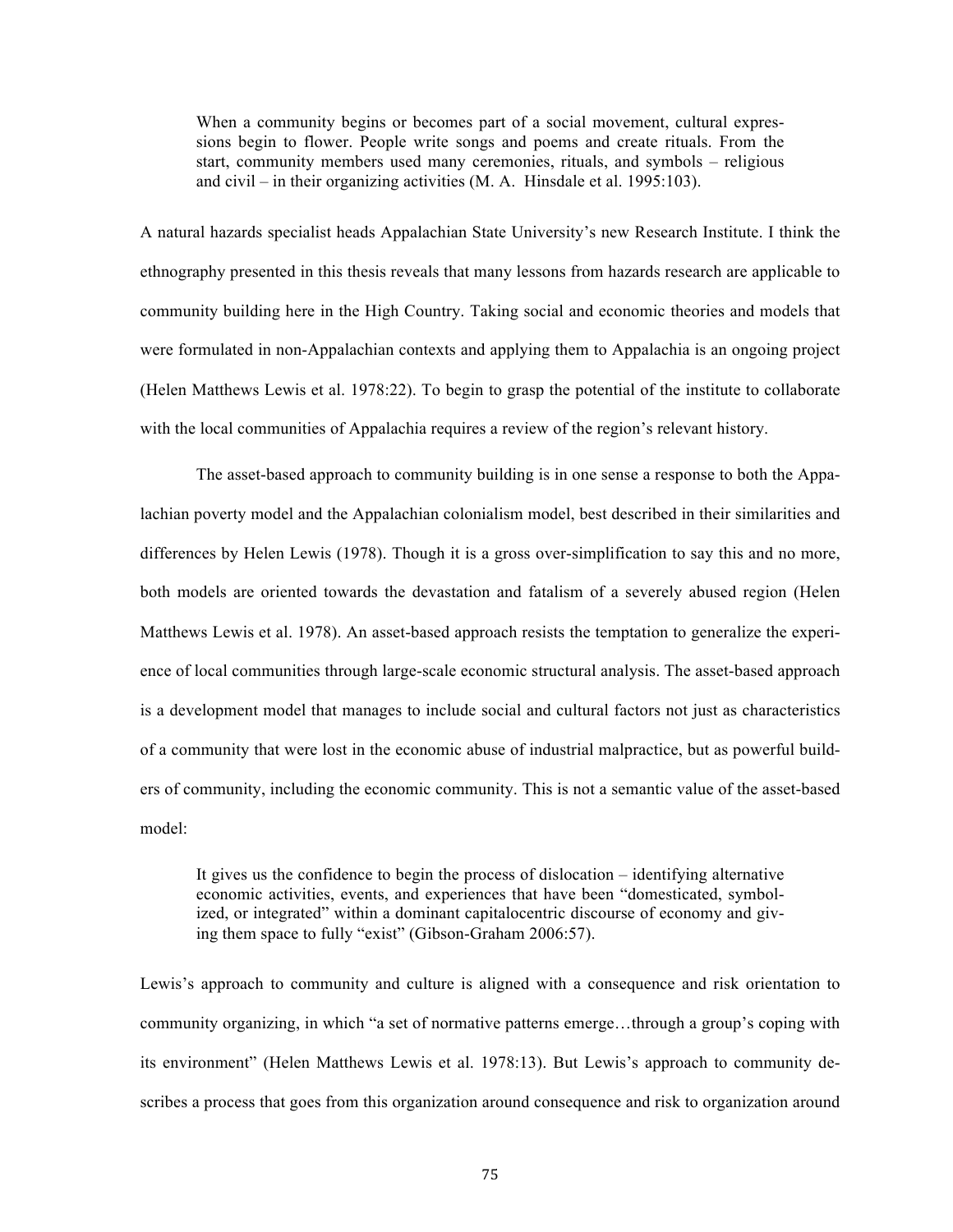intrinsic value, celebration, and cultural expression. Those communities exhibiting resilience in Appalachia will have measureable cultural resources.

Also of special relevance to the present study is Lewis's description of institutionalization and industrialization as "processes of the total economic political system" in which local communities in Appalachia "were structurally alienated" (Helen Matthews Lewis et al. 1978:15). This structural alienation did involve a shift in values and ways of living, in which many of the colonized come to more closely resemble the colonizers (Helen Matthews Lewis et al. 1978:16). Recognizing the damage of this sort of hegemonic colonial force contributes to a method for community building that must be especially sensitive of efforts to change local value structures, even sustainability-oriented efforts such as those described by Mileti (1999) or Ehrenfeld (2008).

The first concern of asset-based development must be not to change the community but to identify and nourish that which is most valuable in the community. Thus Lewis's Twelve-Step Recovery Program for communities begins with "understand your history – share memories" (2009:74) Even efforts from anthropologists and sociologists to record the stories of the local communities can become forces of colonialism (Helen Matthews Lewis et al. 1978:24). The difficulty of this situation and the sensitivity needed in community engagement cannot be overemphasized, thus the need for a highly reflexive praxis.

For instance, Lewis distinguishes between poverty-model methods that mean to change the values of the poor, and colonialism-model methods that mean to change the structure of society (1978:25). Yet, changing societal structures, if done successfully, entails changing the values of people. There is no way around this ethical reality. Engagement means change, even if you only mean to promote a deeper interest in a community's own stories, in their ability to organize without you; engagement still means change, and it is still the change occurring within individuals that takes root. The appropriate response is not to attempt a method that avoids this ethical difficulty, but to develop a method that is especially aware and sensitive to the consequences of this ethical difficulty.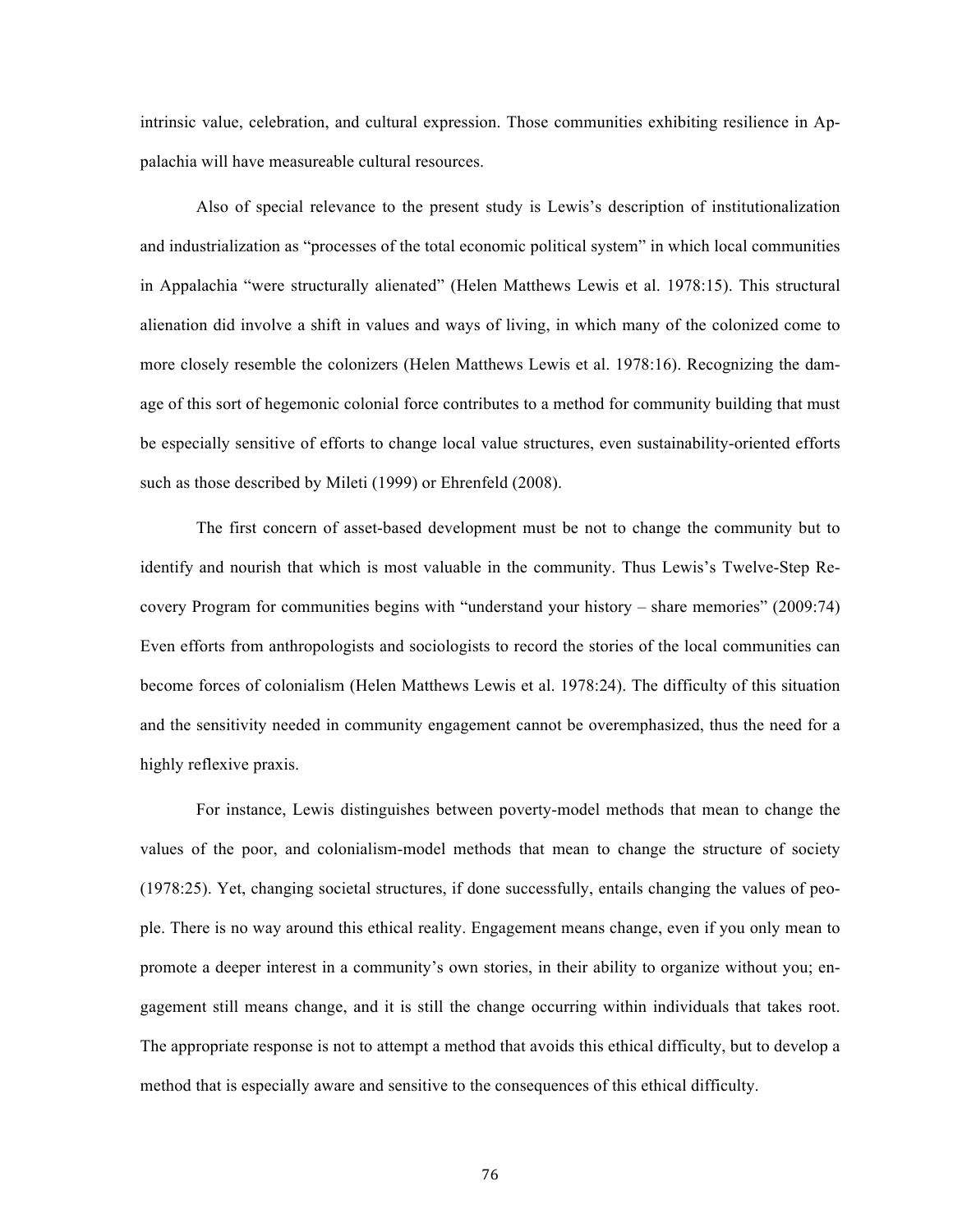Batteau indirectly describes engagement-as-change in his analysis of Appalachia's "mythical lineages and historical realities" (1990:1). This analysis is especially relevant because it focuses on narrative. Granted, narrative could simply mean the sort of sensationalizing of marginalized cultures that Lewis refers to in her critique of colonialist ethnography. It could mean narratives that describe a need and thus a justification for political reform (Allen Batteau 1990:16). Or it could mean a shared experience, a lived moment, a community-building ritual such as the shifts from recovery to resilience I have identified in St Anna's Wednesday night program, and the nascent community-event efforts of Jericho Road.

Batteau claims that *Night Comes to the Cumberlands* (1963) was the narrative that "focused attention of progressive thinkers and political leaders upon the plight of the Appalachians…it is today responsible for the resonant image of Appalachia held by the American public" (1990:4). Batteau appears to be describing both a political and social consequence for the narrative. The political effect had a great deal to do with promoting the social effect. This is different than the type of narrative I am interested in. Story as ritual is not political in its aim, though it certainly will have political consequences. For Batteau, nature is a concept, a projected notion of the narrative, rather than a component of the experience that precedes the narrative. Batteau suggests that this externalization of nature is something of an American (meaning US citizen) archetype. Might we also then assume that American orientation to story is political, external, secular, rather than ritualistic and sacred, considering the religious, social, and political history that led to the founding of our nation and the development of individualism and secularism? Batteau's analysis seems to confirm this speculation, as he connects the narrative building to the Puritan's internal struggle: "The wilderness without mirrors the wilderness within" (1990:5). In the context of institutional community engagements, I am hesitant to take such a huge theoretical leap, if for no other reason than I cannot make many clear distinctions between secular and religious activities at the scale of institutions described in this thesis.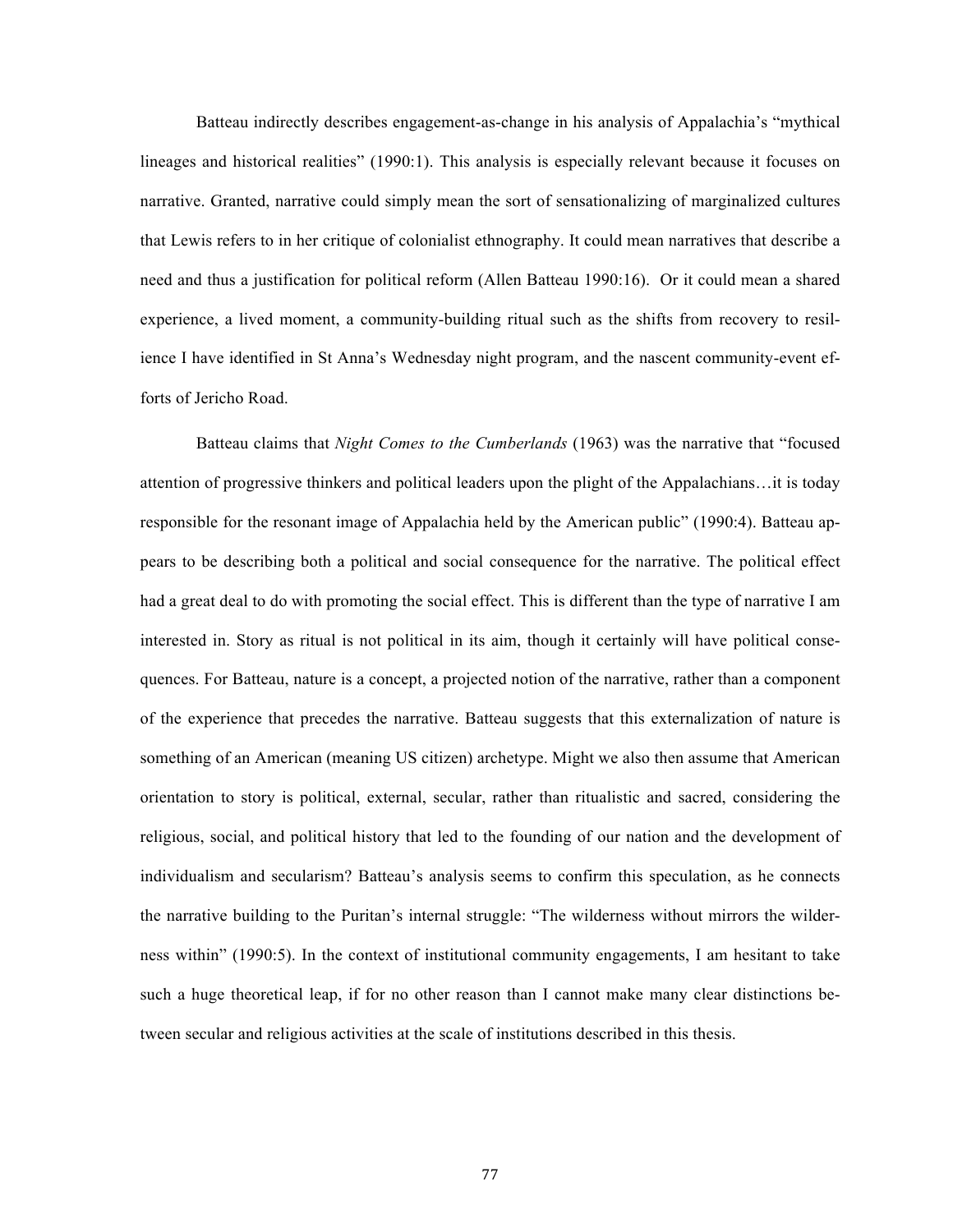Of course, just because a narrative is *not* political, does not make it ritual. Anna Peterson discusses narratives in terms of religion and both political religious narratives and narratives that might be ritual. Peterson admits "narratives not only describe our lives but also shape them" (2001:18). According to Peterson, religious ethics are especially effective in their narrative forms, and people develop their values and priorities from lived experience, "synthesized in narrative form" (2001:17). Peterson's concept of religious narrative is important in regard to my developing concept of community as well: "The stories of individuals' lives are always embedded within the stories of their communities (2001:18).

Appalachian State University's Sustainable Development Program has for some time recognized the value of story and the spoken word in community building practices. The studies in Cove Creek and Shawneehaw, which were immensely participatory, required researches to spend extensive time in the community, "porch settin'" and passing time, engaging in this ritual of the community. Undoubtedly this recognition of the local culture and its own existing method for organization contributed to the success of these studies and the ongoing events that were spawned, such as the Sugar Grove Music Festival, which continues to celebrate and invigorate community through culture (Lesley Bartlett and Jefferson Boyer 2009; Jefferson Boyer 2000).

To attempt to build community only at the level of large-scale institutions, be it Samaritan's Purse or the Research Institute for Environment Energy and Economics (RIEEE), is to neglect much of what remains unique to Appalachian culture. An effort must be made to distinguish between local manifestations of culture and centralized institutional culture. McCauley (1995) makes such a distinction between American Protestantism and Appalachian Mountain religion. Accordingly, a primary distinction is an orientation toward individualism on the part of American Protestants and an orientation toward communities of worship within Appalachian Mountain religions. A second distinction is an institutional organization on the part of American Protestantism and an experiential orientation on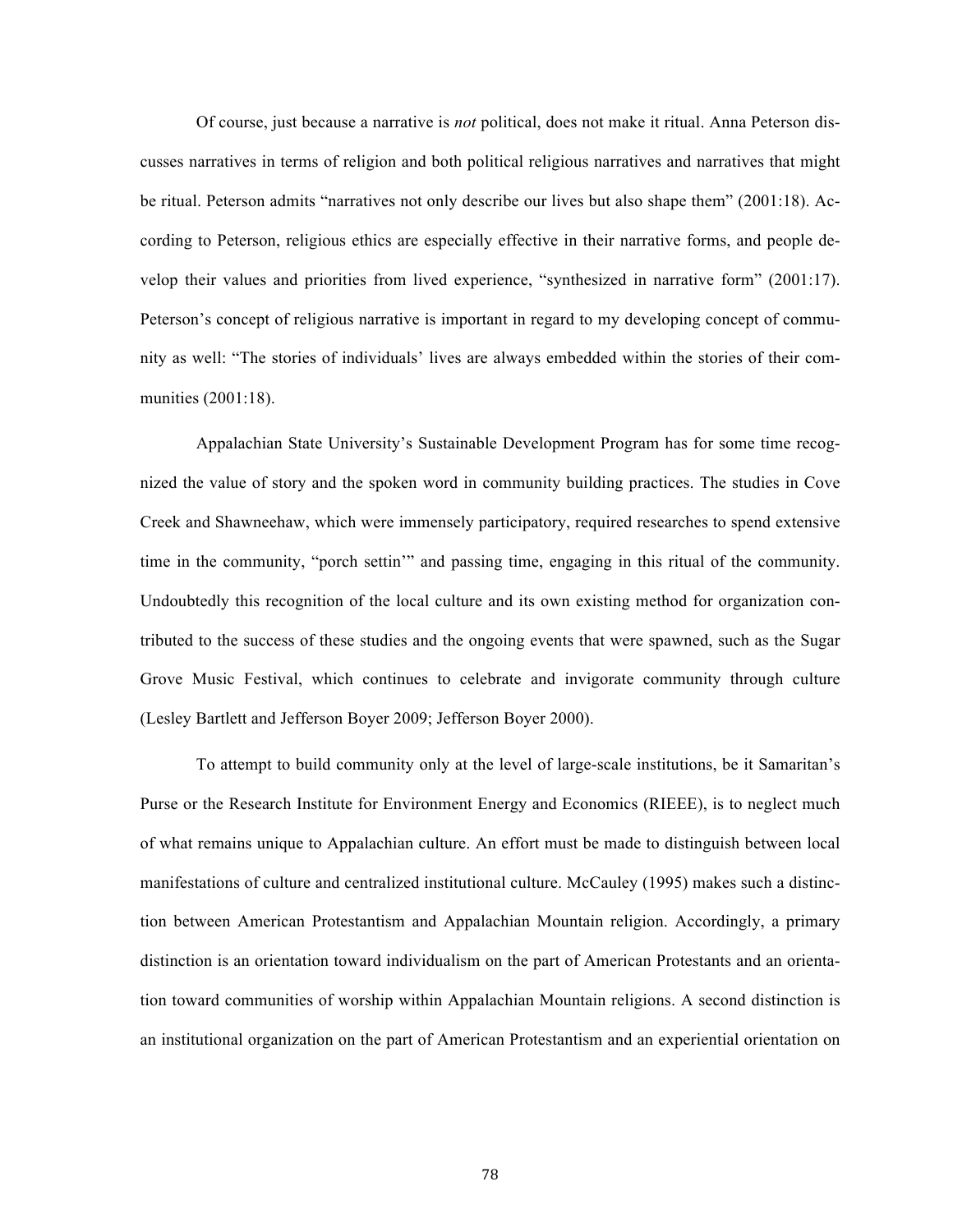the part of Appalachian Mountain religions. The American Protestant tradition identifies with a text while Appalachian mountain religion is an oral tradition (D. V. McCauley 1995).

Furthermore, within the history of the region, colonialist-type conversion efforts followed the periods of politic reform in the Appalachians: "With the ascendency of a 'works righteousness' mentality, a pernicious form of judgmentalism and even a virulent form of nativism manifested themselves among the many who were now feverishly working their way into God's kingdom by changing the world according to their perception of God's plan of salvation" (D. V. McCauley 1995:22). Along these lines, the presence of an organization such as Samaritan's Purse, and its affiliate evangelical fundamentalists, is not especially Appalachian, but rather part of a tradition of centralization and institutionalization that goes back at least to the beginning of the eighteenth century and the General Association of Virginia (D. V. McCauley 1995:203). Evangelicals are documented as coming into the Appalachian region, deeming the "mountain people to have too much religion and not enough intelligence," and working to assimilate mountain people into the national culture of accumulation and consumption (D. V. McCauley 1995:12). McCauley has detailed how even "into the 1980s, mountain religion was blamed for keeping mountain people in an arrested state of alienation and powerlessness" (1995:32).

Compare this historical situation described by McCauley to a statement from Franklin Graham's autobiography:

From the refugee camps we traveled to the subcontinent of India, with its hundreds of millions of people locked in the darkness of Hinduism. It was an unbelievable eyeopener for me to see how pagan religion blinds and enslaves people…These people were bound by Satan's power (1995:138,139).

Compare Graham's ethnocentrism to the words of an Appalachian mountain religion elder in Pike County Kentucky:

…in spite of the devil and all his hosts, the sheep is going to be carried home to glory when Jesus comes again. It's not just us Old Baptists either. It's not just one certain denomination, but they're scattered over every tongue and nation of this earth, and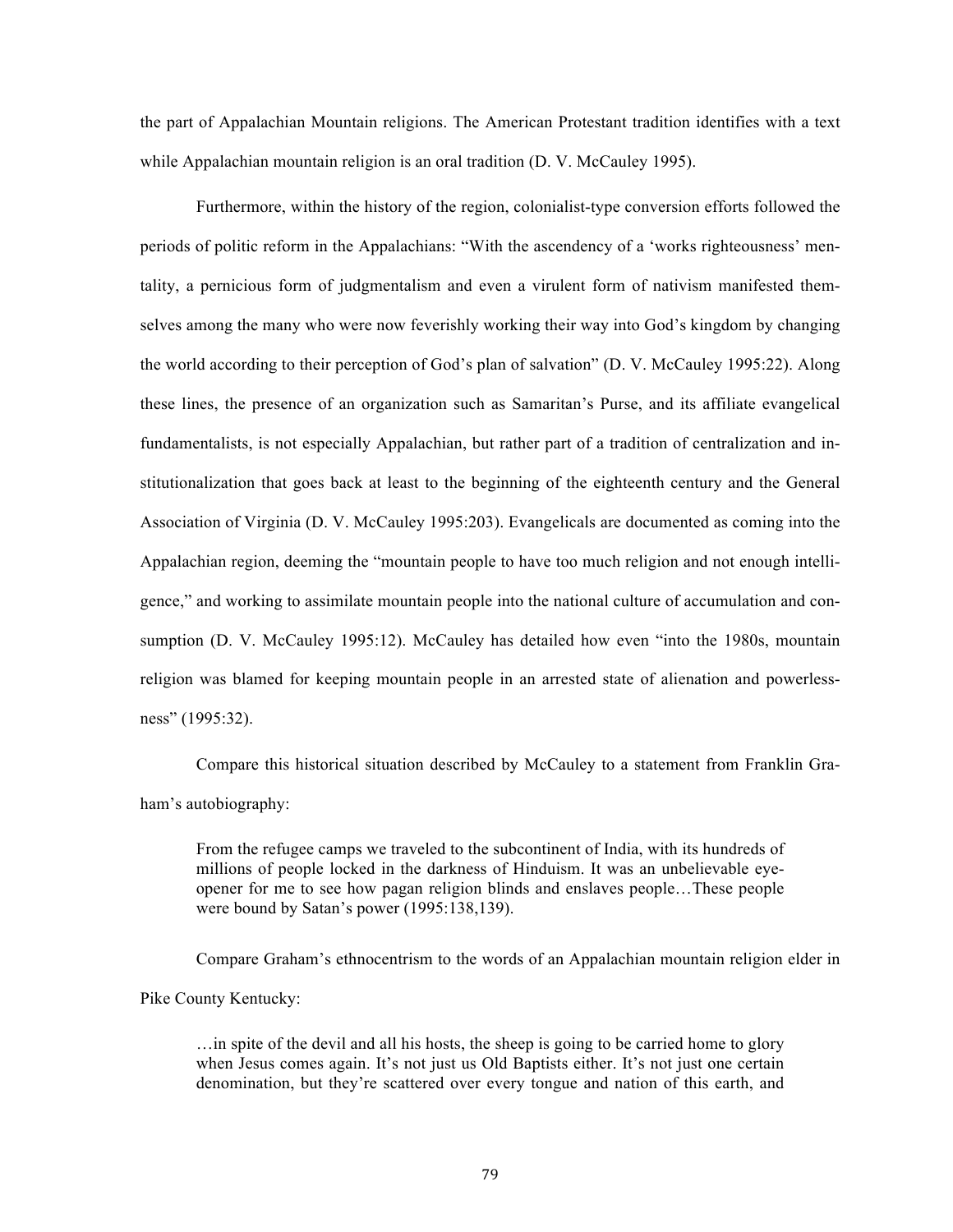many of them sheep don't have their names on no book down here on earth, but their name is written in heaven (L. Jones 1999:19).

Furthermore, Graham's story is in stark contrast to popular interpretation of the Good Samaritan parable, which involves difference and inclusivity, and even how someone from a different belief system can exhibit a greater moral good than someone from one's own value system, that "one can define only the subject of love, not the object" (Raymond Brown 1997:245). In my own reading, I can find no way to interpret the story as a parable about evangelizing or conversion. Yet, the Samaritan's Purse international relief organization makes just such an assertion:

*Go and do likewise,* Christ commanded after explaining the parable of the Good Samaritan in Luke 10. So we do. Samaritan's Purse travels the world's highways looking for victims along the way. We are quick to bandage the wounds we see, but like the Samaritan, we don't stop there. In addition to meeting immediate, emergency needs, we help these victims recover and get back on their feet. No matter where we go or what we do, we offer more than help. We offer hope. To suffering people in a broken world, we share the news of the only One who can bring true peace—Jesus Christ, the Prince of Peace (Samaritan's Purse 2010).

The question a more in-depth analysis would begin to ask is whether or not a move from recovery to resilience can be chartered along fundamentalist or proselytizing grounds, or whether a truly resilient evocation of culture requires the locally based culture of that community. While Graham above implies that there is a holistic quality to their support method, elsewhere he explains the method in more commodified terms:

I personally believe that when we respond as Christians to wars, famines, natural disasters, and other tragedies with food, medicine, and clothing, we earn a hearing for Christ…We have earned their respect. I want to take advantage of such opportunities to do everything I can to clearly, convincingly present Jesus Christ and His claims.

Some people who hear this object: "That's not fair, Franklin. You shouldn't take advantage of people when they're hungry or cold – in their weakness!"

I answer that I would never take advantage of them for personal gain. But you better believe I will take advantage of each and every opportunity to reach them with the gospel message that can save them from the flames of hell.

If we provide suffering people with food and medicine and then walk away what have we really done for them?(1995:187)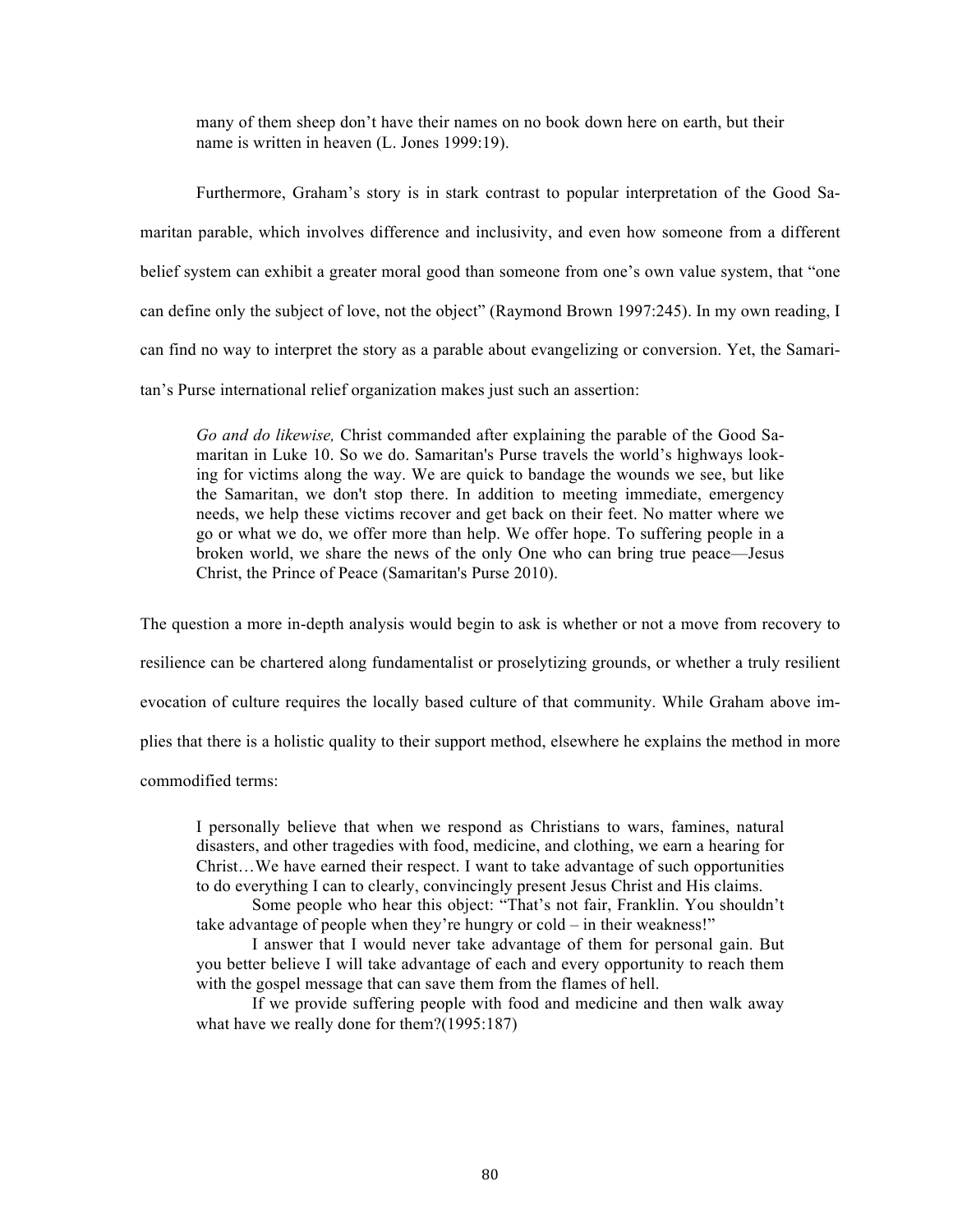Though a good-natured person may assume Graham means to build peace in Christ, "two factors seem to predispose for violence when built into the very nucleus of the system of religious faith…The *first dimension* is to be a *Chosen People*…The *second dimension* is *aggressive missionarism*" (Johan Galtung and Graeme MacQueen 2008:59).

I needed two thousand tracts in Arabic to send to Saudi Arabia…instead of two hundred thousand, we had nearly a million…Soon we began contacting churches and telling them our plan. "Let's nuke them with tracts," I said (F. Graham 1995:237).

The question here is not whether or not relief organizations evangelize; they are clear in their efforts to do so. The question is how different is this religious missionarism from secular efforts to impart a belief system from their own institutional perspective? Indeed, many see in this simple distinction, between secular and religious, the greatest ideological battle of all time:

The American Christian Right's international concerns are, first and foremost, focused on what they perceive to be the construction of a "new world order" (NWO). This new world order has several characteristics. According to the Protestant Right (PR), the NWO is animated by a small number of overlapping philosophies that include socialism, feminism, and environmentalism. The PR uses the term "globalism" as a catchphrase to encompass all of these elements. From the PR perspective, leading the drive to extend the NWO are several key organizations, including the United Nations, the European Union, and the World Trade Organization. According to the Protestant Right, this NWO has been established by globalists for a specific reason: to engage in battle with Christ's forces, now and as the Second Coming approaches, in an (ultimately unsuccessful) attempt to thwart the inevitable reign of Christ on earth. In this sense, the NWO is both an enemy to the PR and necessary…for this reason the PR is both fascinated and repelled by the NWO and its component parts (D. Buss and D. Herman 2003:20).

In other words, the similarity between religious and secular institutions is embodied in the dialectic that has developed. Some postmodern thinkers suggest that this opposition no longer has meaning, that "faith, no longer modeled on the Platonic image of the motionless God, absorbs these dualisms without recognizing in them any reasons for conflict" (R. Rorty et al. 2005:2). This sounds peaceable, until one considers the implications for culture, "which no longer stems from the assumption of a heredity but from an ever new self-description culminating in an existential self-creation that replaces the ideal of handed-down knowledge" (R. Rorty et al. 2005:3). This "existential self-creation"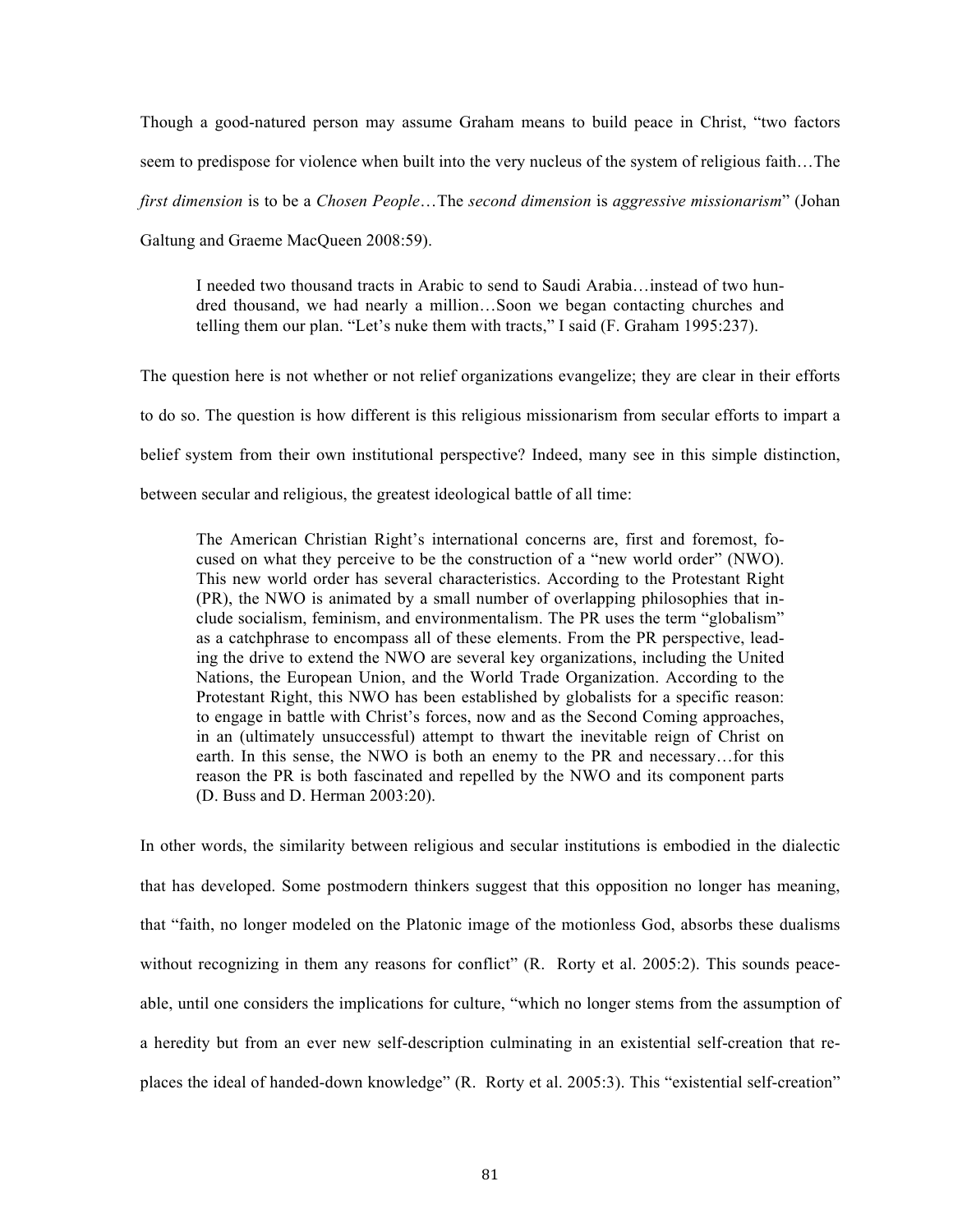seems far less liberating in consideration of right-wing media-based manipulations of the "selfdescription," so that the poor vote rich and a subsistence farmer proudly portrays the banner of the "Bush-Cheney Farm and Ranch Team" (Jefferson Boyer 2007; D Sutton 2005). Suddenly Rorty, Vattimo, and Zabala's postmodern thought describes not just the death of God, but also the death of traditional community. The institution speaks directly to the individual, and the local community is endangered. Those of us not willing to give up these crucial ties to the past are faced with returning to the tension between the large scale and the local, and even between the religious and the secular. It exists not only in their opposing adherence to a single all encompassing ideology, but also their promotion of that ideology through top-down strategies of colonization and manipulation. In this way structural violence truly is the violence of our era (Jefferson Boyer 2007; D Sutton 2005).

Perhaps no technology has been as severely criticized for this tendency toward top-down governance and misrepresentation as Geographic/Graphic Information Systems/Science (GIS). I chose Qualitative GIS (QGIS) as a foundation for my local study here in Boone because, despite this criticism, I believed it showed potential as an exemplary method of sustainability science. The history of its method and theory follows with the overall development of both the sustainability movement and environmental justice. The methodology of the science is especially participatory and eager to get the technology in the hands of non-experts. The theory attempts a transcendence of the realist debate over reductive and normative empirical research (Nadine Schuurman and Agnieszka Leszczynski 2006). It is a tool that has managed to achieve results in multiple settings and time frames, and shows the potential to exhibit dynamic spatial temporal interactions (measure ongoing change). Lastly, it has been used in disaster situations to facilitate the communication of user-generated content in open networks, which speaks to its potential in disaster but also in deliberative endeavors.

It was within the context of disaster recovery research that I first encountered creative applications of GIS for social science (Andrew Curtis et al. 2007). I soon learned of the wealth of qualitative applications of GIS in environmental justice, ethics, natural and social science, economic studies,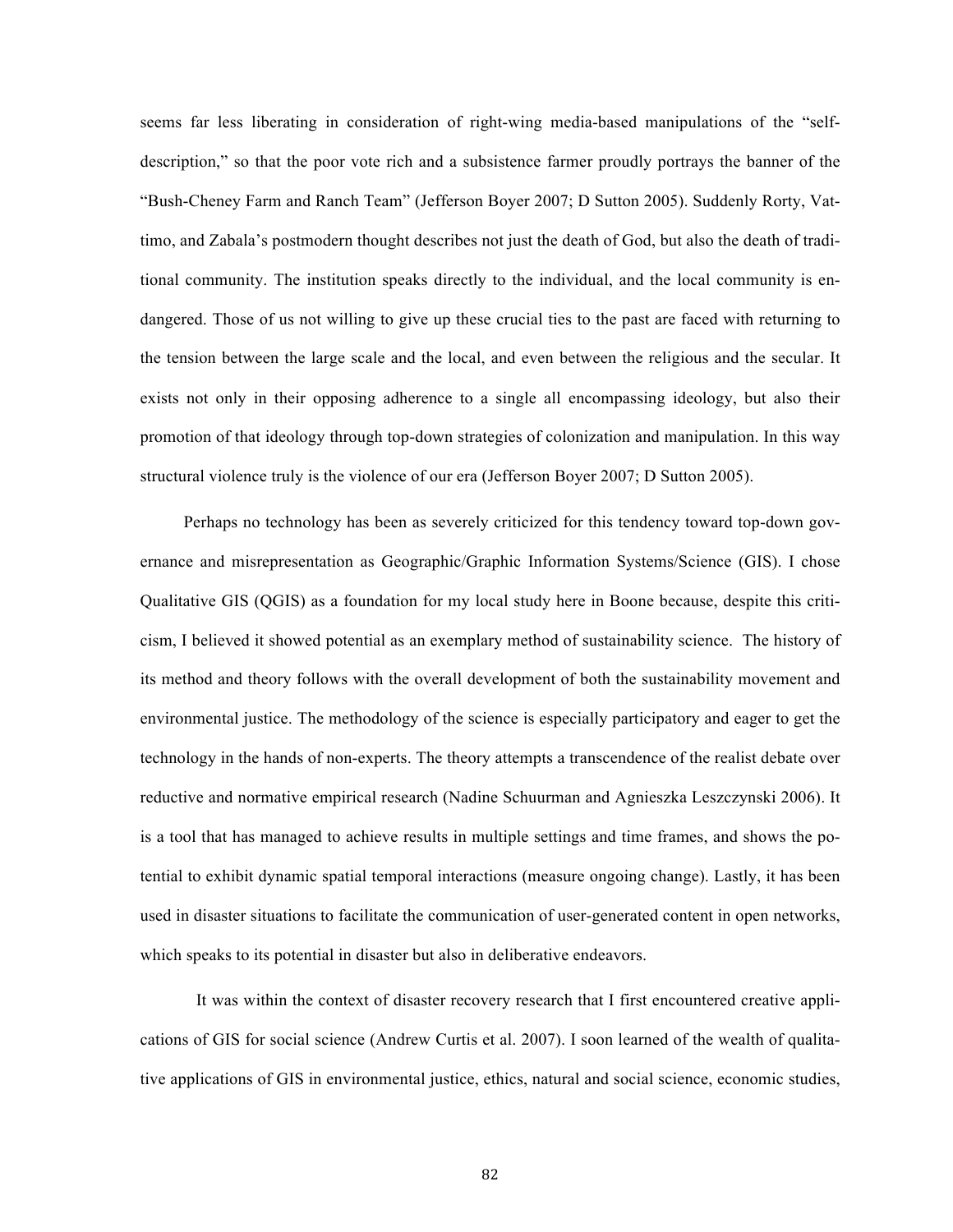and participatory research endeavors, such that it became clear QGIS was a viable method for sustainability science.

The qualitative component in QGIS is not an abhorrence of numbers but an emphasis on lived experience (Mei-Po Kwan and Guoxiang Ding 2008). Its theory supports a pragmatic methodology based on appropriateness and potential consequence (M. Cope and S. Elwood 2009). Lastly, it is the community, the local scale, and the citizens that comprise this individual and associational level of organization, that are of special interest to QGIS practitioners (Meg Merrick 2001). Elwood is quick to point out, since community organizations *are* adopting this technology, it is especially important to consider how the use of the technology affects the larger goal of democracy and democratic decision processes (Sarah Elwood 2006). And so the QGIS community asserts that knowledge production is a political process, and QGIS is a knowledge producer, thus QGIS is always a political process (Kevin Ramsey 2008). This praxis fit well with my already established theoretical base in communication and reflexivity. While many see training, outreach, and technology grants as the method for a "people's GIS," I believe we may yet see the open-source movement provide more middle-level programs that are free or cheap and easy to use, and that also integrate seamlessly with the higher-end complicated "expert" software. Such advancement in the software, much like the function of a well-working association, could greatly facilitate collaborative efforts between institutions meaning to incorporate GIS and their mountain communities.

To summarize then, based on my research of recovery and resilience in Louisiana, I developed a pilot study in my hometown of Boone, North Carolina, to attempt an integrative methodology from what I had learned of asset-based community development, QGIS, and the formation of sustainability indicators. Based on the orientation to collaboration between religious and secular groups that I had established in New Orleans, I proposed to engage local church leadership here in Boone in a reflexive identification of local assets that might contribute to the university's community resilience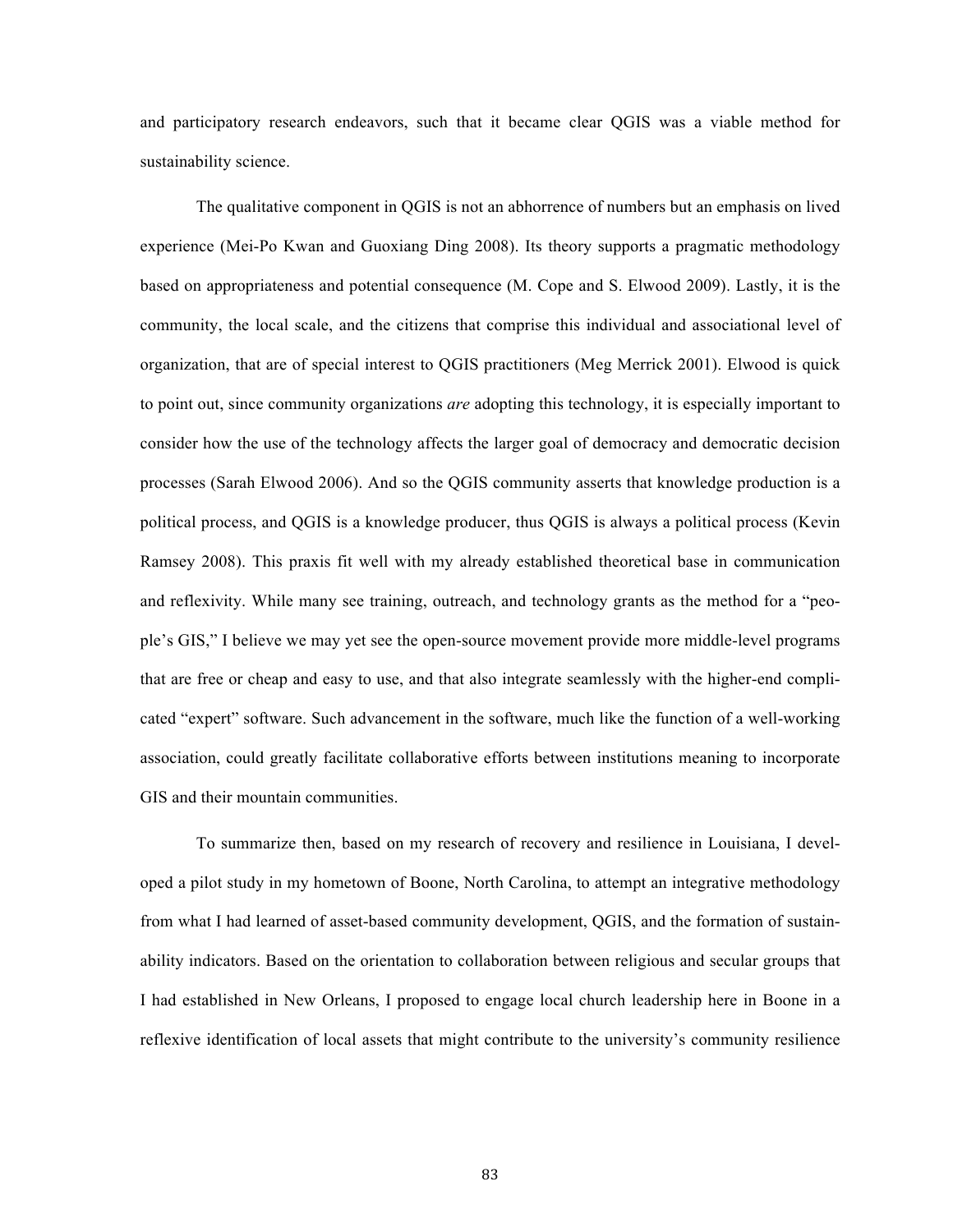index efforts and also help forge collaborative partnerships between the university and the local church associations.

I began the design of my method with the RIEEE in mind. What would be a method the RIEEE could use? What method could gather a great deal of data quickly, and what method could be repeated each year, or even, ideally, after relationships were established, once a month? This survey had no direct ties with my interest in Samaritan's Purse, but rather, attempted to mobilize local church leaders as representatives of Boone's associational community for collaboration with the proposed assessment agenda of the RIEEE. The survey was composed of three requests: "Please give your own general definition of community," "Please give your own general definition of what makes a program or organization an asset to the community," and finally "List ten especially valuable assets to this community, briefly explaining the rationale for your selections."

Only seven completed surveys were recovered. A number of churches were never reached. This seemed to be the case especially of the independent non-denominational churches, where there was often no one there until the worship service. In general volunteers did not want to attend worship service in order to drop the survey off. The inaccessibility of the smaller neighborhood churches speaks to the difficulty of discerning the local context from the larger accessibility and visual presence of institutional churches that always have someone available and are engaged on their own in outreach. What is left of a local context, specific to the region, that is not representative of a nonlocality-specific institutional context, will also be that which is most difficult to find. Since the nondenominational tradition in Appalachia is composed primarily of non-paid pastors who work other jobs during the week, they have very little time for this type of collaboration.

These lessons learned within the context of my pilot study speak also to the greater problems common to institutional assessments. The method I used was impersonal and the timeline was short. The data that was returned to me came from the more urban churches, members of large-scale national church organizations. I am not suggesting that this failure cannot be overcome. It will require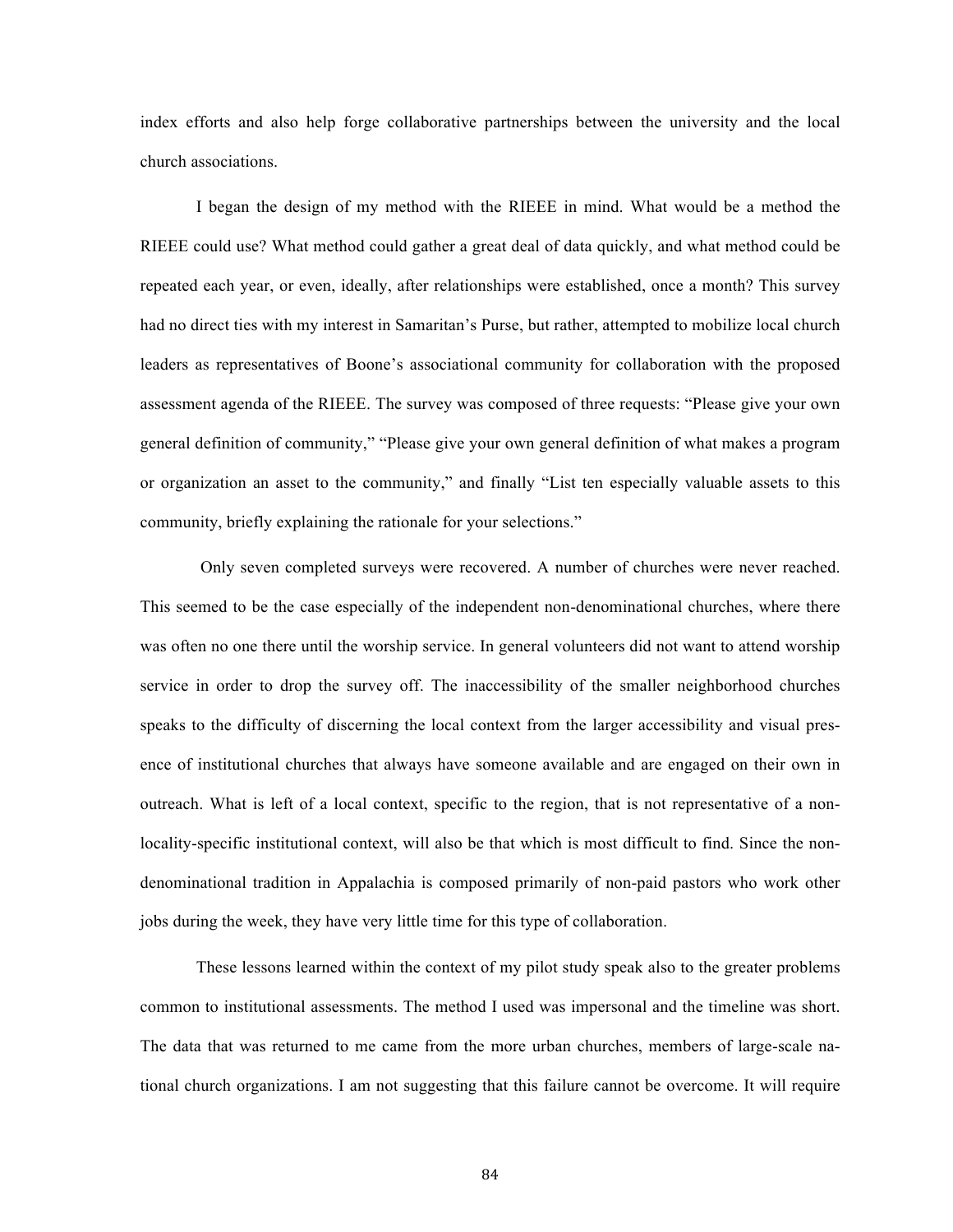long-term positions devoted to relationship building if an institution such as the RIEEE means to do more than assess the most non-local of our local assets. Sensitive community practitioners should hold these long-term positions if the institute is going to avoid reinforcing an institutional, non-local framework for community and community building. Based in rationale and results, and often neglecting the fact that this in itself is a value system, these institutions are in danger of destroying what is left of local value systems based on ritual and history and the memory of the place. "A lingering memory connected with place may serve as an effective catalyst – perhaps even *more* effective than an institution with formal goals and structures – to bring about change" (M. A. Hinsdale et al. 1995:253).

This analysis unintentionally flirts with a form of what is currently called libertarianism, but I do not suggest that each individual should solve his or her own problems. This report suggests that community and associations of community require individuals in relation, not institutions of a scale that prohibits the recognition of relations at the individual level. The whole mess is far beyond my intellectual capacity, to be certain. But it seems the problem we're really facing is not so different from the early years of industrialization, when so few people realized the extant of the irreversible damage being done to our natural resources. Except now it is not industrialization but a consumerist globalism and neo-colonialist profiteers that are causing irreparable damage to our communities and their cultures. The fact that we are losing culture and not trees might explain the intensely humanist character of the response. It may play out that no level of recycling can prompt a return of the memories, skills, and methods that are being lost.

From the secular well-intentioned educational institution we get an emphasis on building trust and establishing relationships and empowering communities to learn better methods for themselves, and from the religious well-intentioned missions institution we get a similar method: "An effort is first made to get to know and understand people in that community, and sincerely to listen to and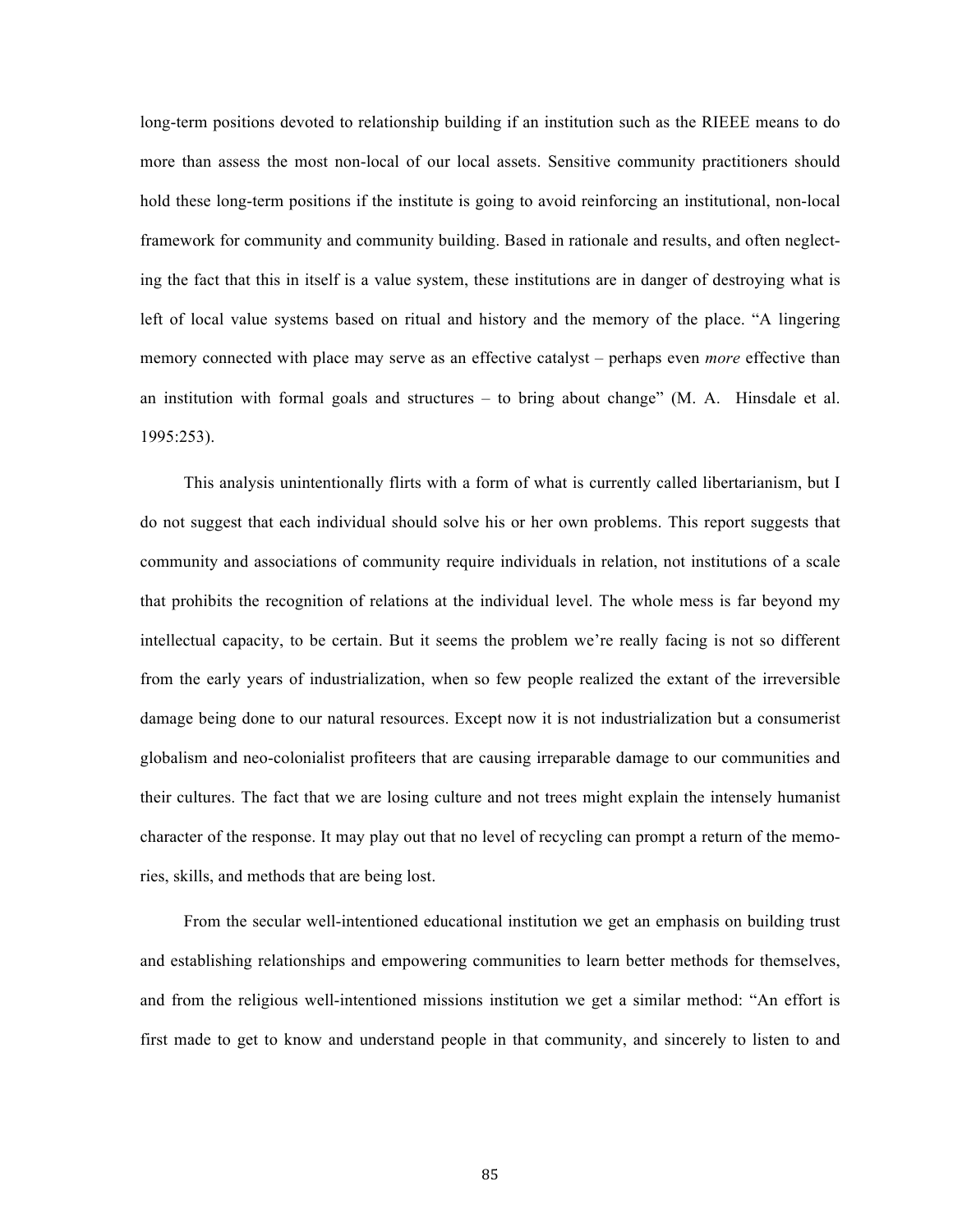learn from them…At the right time people could be invited to participate in the story of the gospel" (World Council of Churches 2005).

If we then assume that the majority of churches I was able to reach for my short and mismanaged study were churches that represent the institution of church, then my study of local church leadership here in Boone might critically be deemed a study of church leadership anywhere, or perhaps more aptly put, *nowhere*. Those local non-denominational churches that still exist seem especially hesitant to engage at all with an institution such as ASU, so similar in its organizational structure to the mainline Protestant and Southern Baptist evangelical organizations that have in the past threatened the very existence of a local church. Likewise, the independent church is interested in collaboration, but only at the associational level. This associational level includes both the work of its mutually supporting individual members and the fellowship built between independent churches by the careful scheduling of services (D. V. McCauley 1995:69). They by definition avoid institutional collaboration (D. V. McCauley 1995:63).

Based on my discussions with local officials and service organizations working in disaster recovery, I can identify the following factors as relevant to the efforts of organizations engaged in community building and planning: solidarity within the community understood and promoted across scales, and assessment as a holistic practice. These factors are not exhaustive nor posed as solutions in method, except within the specific context of the communities of the interviewees. Thus the process by which we can reflect on factors critical to recovery processes in these cases resembles in part the methodological work of this thesis. The stories of these officials and organizers, both successes and failures, build upon a participatory method of qualitative data collection, such that reflection upon the stories as well as general trends identified can inform assessment practices and engagement practices.

Community health has a great deal to do with the sense of solidarity cultivated by the community prior to the disaster. This solidarity is often built upon a network of trust and a history of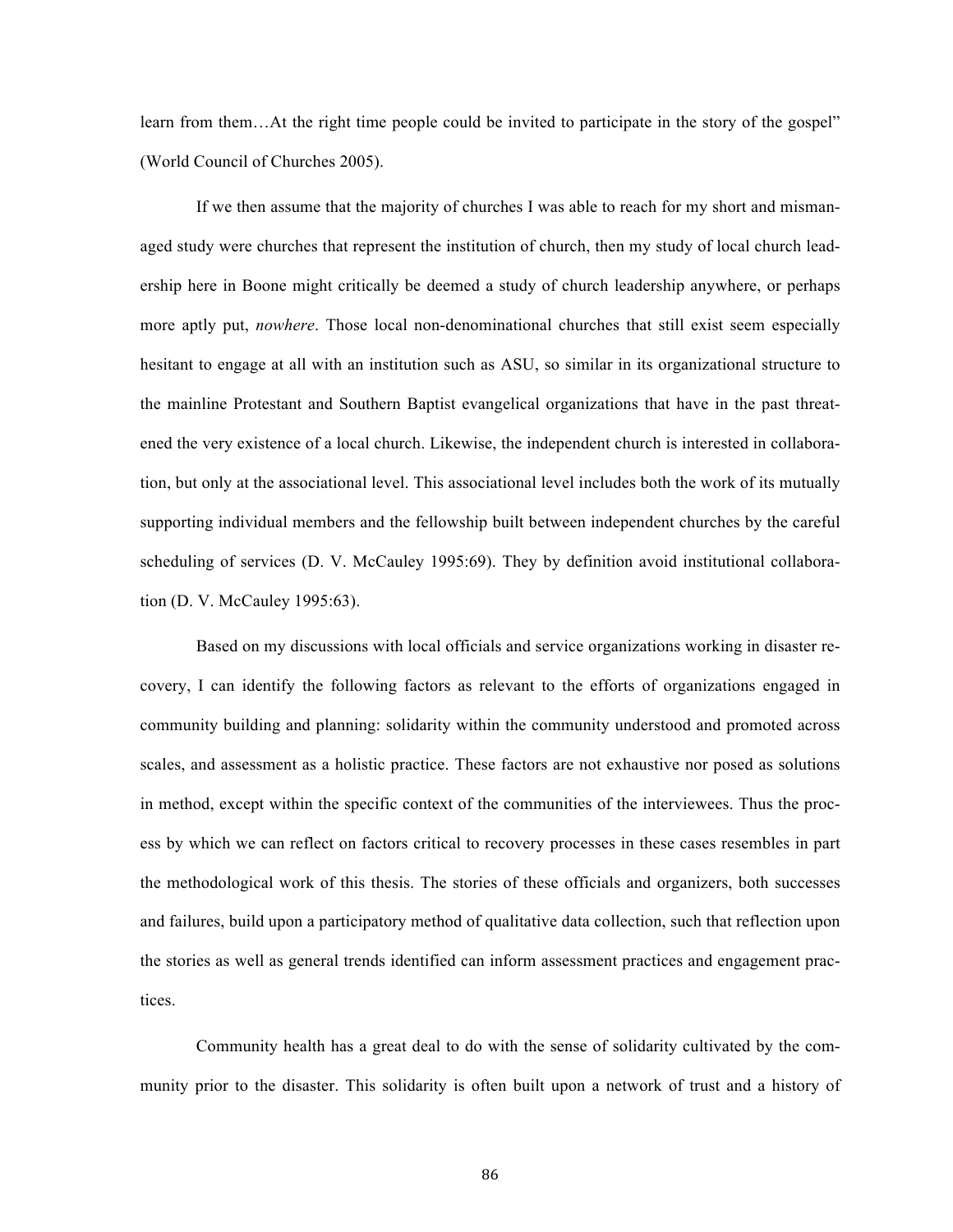place. A community with no solidarity will have difficulty organizing for recovery. A community with great solidarity will have already organized to build resilience against many of the perceived risks. An organization such as an institute or state-level management office can take this first factor, the ability to relate, to build relationships, as both an assessable quality of the community and also as a primary component of their own engagement methodology.

Though I have no clear conclusions currently, what I am circling around as a future research agenda is this tracking down first of local-level community rituals, and second a tracking down of the historical period in which story became recorded and impersonal and religion became individual. At the level of institution, an acknowledgment of the real link between community cultures and community economies means such research agendas may receive institutional support. While individualism and text-based fundamentalism both seem related, at least historically, to the centralizing institutionalization of these cultural components made possible by increased communication technologies, there is no way to tell how institutional support may help community recover and then build resilience against the less helpful components of its own instructional structure, especially in regard to collaborative efforts. Any institution that acknowledges the importance of local socio-economic traditions such as local storytelling, local entertainment, and local food cultivation, can be seen at least as a potential collaborative partner for associations and individuals invested in community building.

John Cobb locates a similar historical cultural shift that is also an environmental and economic shift. He describes a historical shift from ritual to labor and a secularization of Christianity occurring with the development of technologies (John Cobb 2000:498). Cobb describes a tension developing with ecology concerning the way in which technology transforms natural things into artificial things (John Cobb 2000:499). I would rather avoid the problems of the term *natural*. I see the tension existing in the intention of the transformation, the reason for the change event. Through ritual, things are transformed as well, but how different is the intention in ritual from that guiding the transformations that occur in most technologies today? Cobb's focus on technology and labor results in his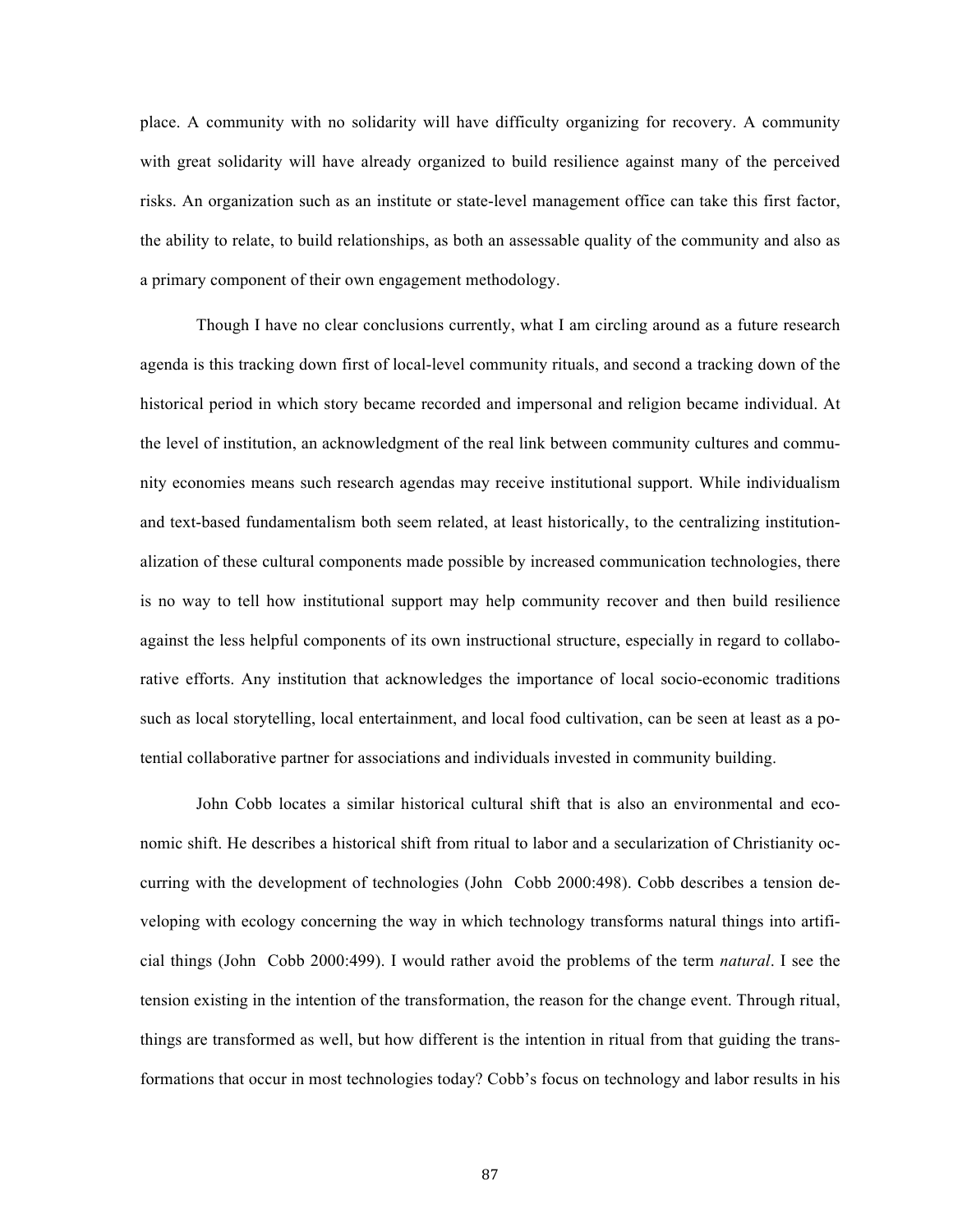claim that Christians promote environmental awareness even while supporting more entrenched policies that degrade the earth (John Cobb 2000:501). This claim speaks to Beck and Dewey's insistence on the impact of underlying paradigms of *progress* and *profit* affecting even the best intentions. It speaks to Franklin Graham's interest in heavy equipment, planes, and even guns, "If there's a machine that makes noise, goes fast, and blows smoke, I want to have one" (F. Graham 1995:60). And it speaks to the aggressive evangelization that occurred in the Appalachian range and still occurs elsewhere, in which the accumulation of the church was equated with God's blessing (D. V. McCauley 1995). Cobb goes so far as to point out the World Bank's commitment to eliminate poverty, but only while pursuing economic growth. Cobb considers this progress paradigm to be a habitual anthropocentric pattern of thinking and feeling; "…instead of making the relief of poverty incidental to growth, growth should be incidental to the relief of poverty" (John Cobb 2000: 505).

 Cobb's approach reminds me of a lecture given by Wendell Berry, which integrates the foundational role of community into popular conceptions of economy and development. Like Cobb, Berry means to remind us of the close connection between economy and culture. Covering outmigration, commercial media, and local knowledge lost, Berry discusses the foundational role of stories and memories for the growth of healthy communities. "It must build soil, and build that memory of itself – in lore and story and song – which will be its culture. And these two kinds of accumulation, of local soil and local culture, are intimately related" (Wendell Berry 1990:154). In such a way Berry begins an account of the economic importance of community. In this account, community health is built on co-dependence, which is built on trust, which is built on memory, which is built on stories shared through living.

If they do not know each other's stories, how can they know whether or not to trust each other? People who do not trust each other do not help each other, and moreover they fear each other. And this is our predicament now. Because of a general distrust and suspicion, we not only lose one another's help and companionship, but we are all living in jeopardy of being sued (Wendell Berry 1990:158).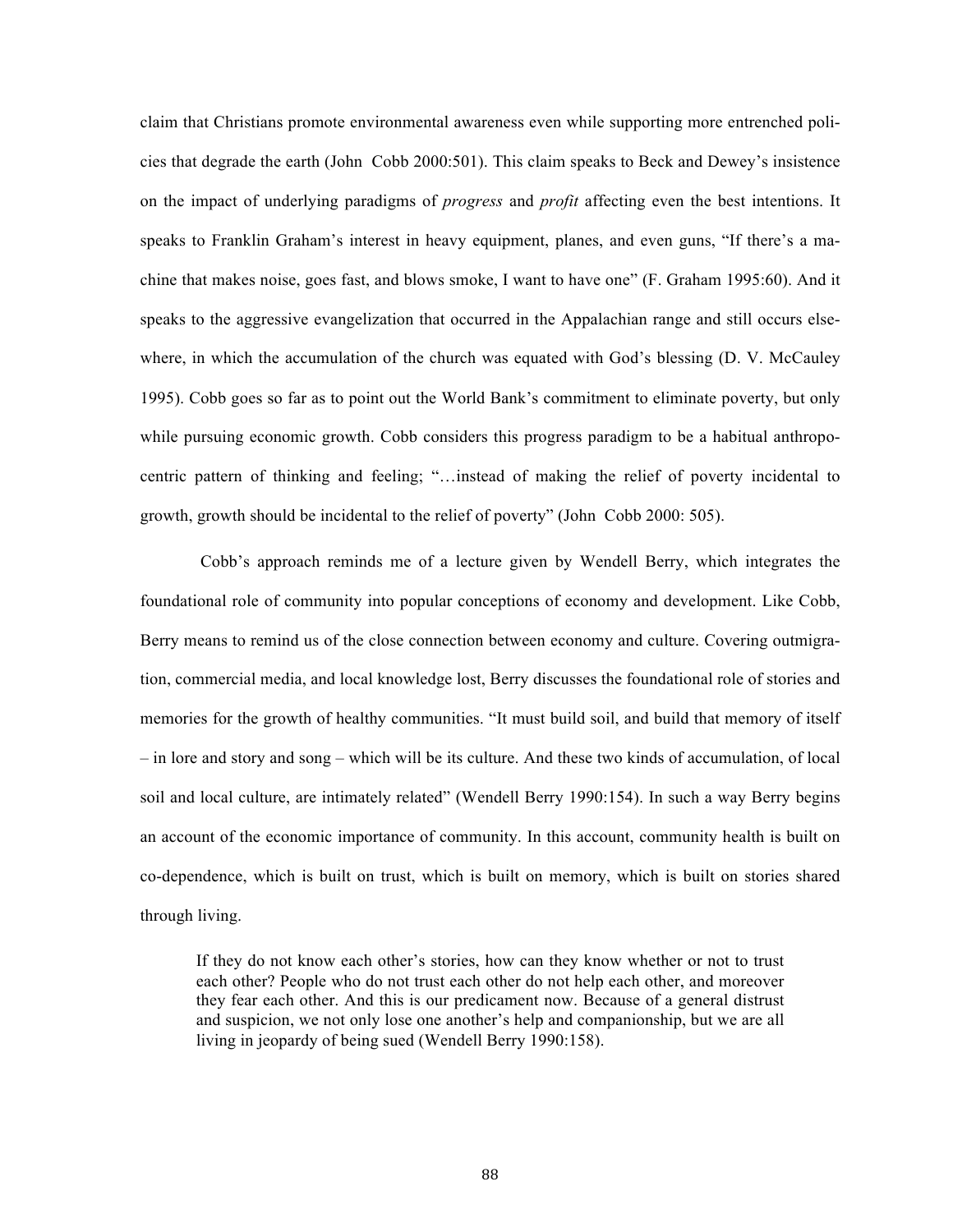By way of socio-economic changes within the rural areas, the pattern of story sharing, and the story collecting over generations that went with it, disappears, along with the memory of the place. Thus, community becomes difficult to discern in a culture that has no local basis. In times passed, people in rural areas may have been poor in many things but not in company and stories, and this way of living built a deep knowledge of the place over time:

(T)he pattern of reminding that can survive only in the living human community in its place. It is this pattern that is the life of the local culture, and that brings it usefully or pleasurably to mind. Apart from local landmarks and occasions, the local culture may be the subject of curiosity or study, but it is also dead (Wendell Berry 1990:157).

Furthermore there is a vital and practical component to these stories, which over time build a manner of living, a sort of manual of methods, for living within the means of the place.

How little difference is there between the secular model of the liberal state university in its worst expressions, and all the ideology it carries with it, and the religious model of a national centralized church in its worst expressions, and all the ideology it carries with it? "In ritual studies, the 'embodied attitudes' of rituals are more important than the distinctions of 'sacred' or 'profane,' which are sometimes used to distinguish religious from secular rituals" (M. A. Hinsdale et al. 1995:252). I am not attempting to distinguish religious from secular rituals. I am considering an increase in scale that prohibits or at least makes problematic the community-building potential of ritual. For one, scale alone suggests that these institutions will often begin with a structural rather than a perceptual orientation to a given community and thus explicitly or implicitly sidesteps the process of developing a local context (J Livesay et al. 1984). Confusion as to the value of these institutions can arise when individuals or specific associations within the institution have community-level roles. These local roles are primary not secondary to the institution.

Within the secular transition of American Christians, winning souls became a science. Rational decision and free will displaced grace, and a carefully managed and controlled environment was cultivated where individuals were encouraged to make "a decision for Christ" (D. V. McCauley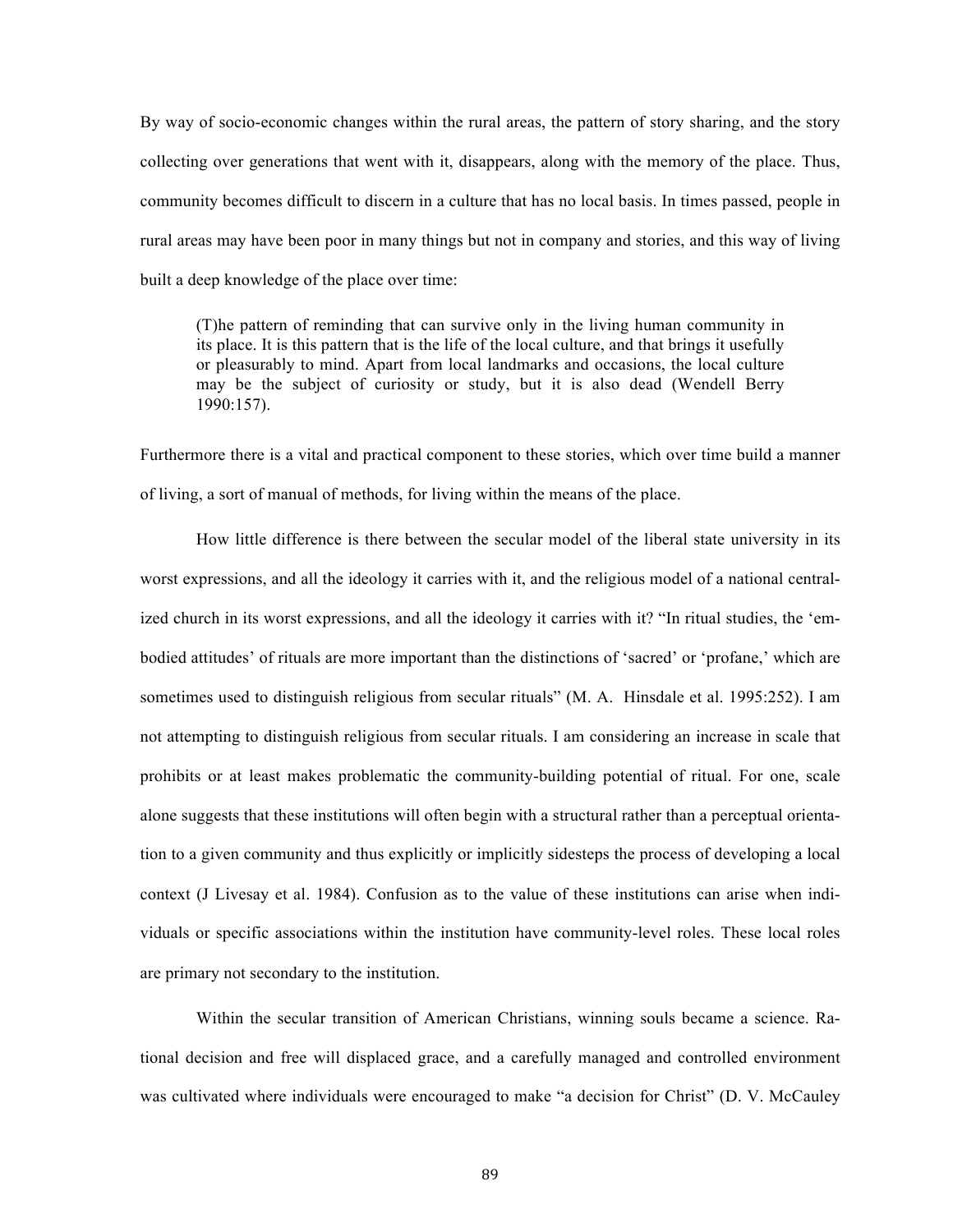1995: 14). This same secular orientation to religion and abhorrence of experiential emotional religion can be seen in a recent statement from the World Council of Churches (WCC):

Through processes of globalization, the values of *post-modernity*, rooted in Western cultures, are spreading rapidly across the globe. The very identities of people are in danger of being diluted or weakened in the melting pot of the powerfully tempting and attractive monoculture and its new set of values. The very notion of nationhood itself is severely challenged. Individualism is preferred to life in community. Traditional values which formerly were lived as public values are today being privatized. Even religion is treated as merely a private matter. Personal experience takes the place of reason, knowledge and understanding. Images are preferred to words and have a greater impact on people in terms of advertising, promoting or conveying "truths" and goods. The importance of the present moment is emphasized; the past and future do not really matter. People are persuaded to believe that they are masters of their own lives and are therefore free to pick and choose what suits themselves (2005).

Notice, this statement does not only warn against non-rational orientations to religion. It also warns against the dangers of the individual and the dangers of an overemphasis on the present moment. One can read into this an assertion of a specific sovereign claim. The rationale for one's behavior comes from the community of believers (the institution). The history motivating one's behavior comes from the community of believers (the institution). The goals of one's behavior come from the community of believers (the institution). Such statements as this show the all-encompassing and utterly nonspecific methods of institutional dogma, in which the WCC desperately addresses and disconnects from all social ails at once through a renouncement of an oppositional secular doctrine rather than addressing these social ails through a deep meditation on the ways we live in the world.

Thus, I began to think that the real barrier to communication between secular and religious institutions is not what they have different from one another but that which they share in common. This is undoubtedly a bitter pill for the liberal professor of a state institution to swallow. Within the state university I have experienced an all-pervading bias against and judgment of fundamentalist groups. Within the fundamentalist groups I have experienced an all-pervading bias against secular state universities. The ideology of these institutions is so consuming that it does not matter the specifics. Whatever the concern, it can be assimilated into the institution's ideology: "Knowledge is valid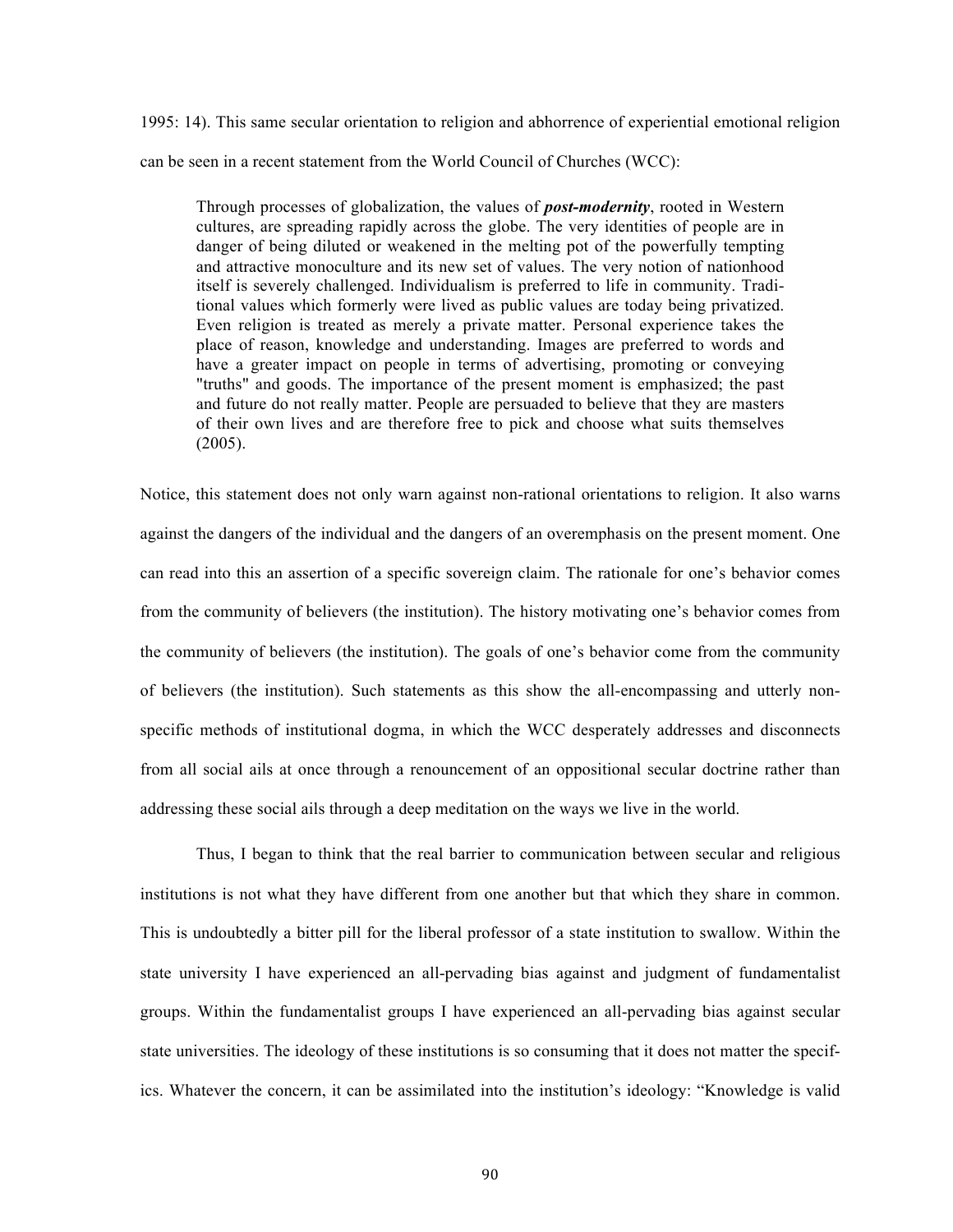only if it is formalized, if it is emptied of content. Absolute knowledge is tautology realized; it is dead form deployed over all knowledge. Science is its systemization; epistemology is its redundancy" (J. Camatte 1996:45). All difference is constantly converted into sameness. I see this in pervasive economic frameworks for social and political issues: "The simple pursuit of economic efficiency may lead, in the long term, to better lives for the average person" (J. Sayer and B. Campbell 2003:17). And I see this in the way all economic or environmental issues are easily made subordinate within a larger fundamentalist doctrine:

Sustainable growth is not necessarily attached to the physical needs that we have. They are legitimate and valuable. We need water, we need oxygen, we need to be able to have food, shelter and clothing. But being able to wake up in the morning, and have somebody take a tree off of my house and put a blue tarp on my roof or be able to provide them with a glass of water or an MRE. Good things, and necessary for life on this planet, no one can deny that. But those things do not promote sustainable growth. Sustainable growth can only be birthed out of, when I wake up in the morning, whether I wake up in a hammock or a very comfortable bed in an air conditioned house, or if I wake up having slept in a trench, or a cave, sustainable growth is when I wake up in the morning and I am actually driven and inspired by the spiritual part of my existence (Personal Interview, anonymous minister on the Gulf Coast, August 2008).

In such a way, text is used to substantiate a claim for ideological sovereignty. As long as attempts for community collaboration occur between institutions with sovereign (or fundamental) ideological interests, I believe their success will be doubtful. It is not enough to create a space, to build a round table. One must also support the difference and diversity that is most helpful and capable, and only the sameness that has organized the community at that moment, be it a need (risk) or occasion (ritual). This is profoundly different than supporting the difference that is easiest in the name of consensus and the sameness that wins people over to one's pre-existing ideology, separate from and superseding the immediate concern around which the community is formed. This subtle but forcible ideology might concern profits or prophets and there's a fair chance it will concern both.

I choose not to give up my hope, my faith, in the ability of education, public education, as a community stronghold in the classroom. I believe it can reach out myriad strands of curiosity and listening in such a way that a community's stories are told and heard, and memory returns, not because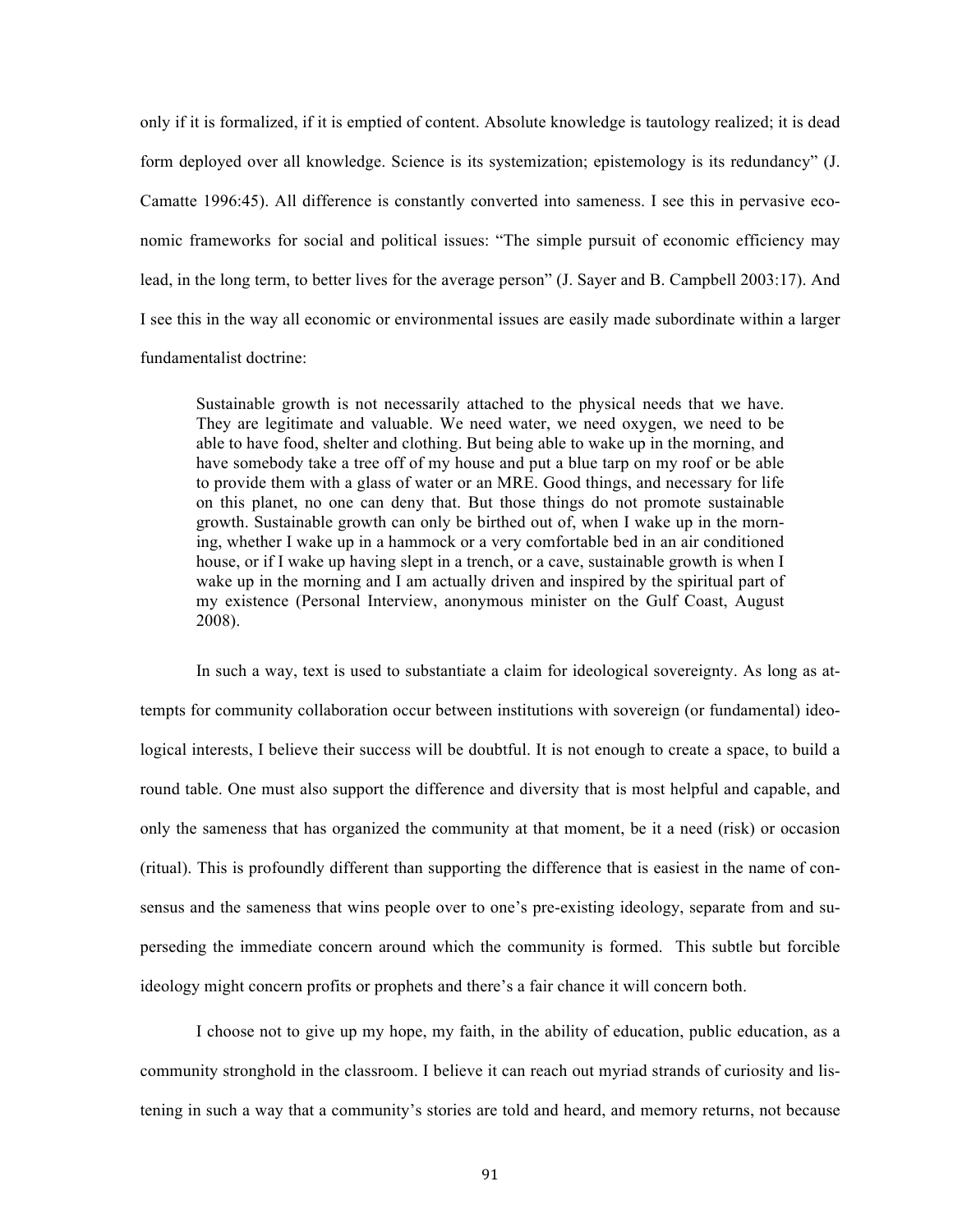a community has been studied by its academics, but because its academics have chosen to take part in community: its shared stories and tales, its shared faiths and visions.

It is easy to misunderstand a ritual. It is easy to look for the results, the value gained, even in a peaceable and curious way, but this does not bring one any closer to the ritual. Berry believes our country's rural areas contain much of what is left of a tradition of shared story, yet also he describes the process by which these areas come more and more to represent and resemble the institutional and commercial character of its colonizers, such as we saw described in Batteau and Lewis. I begin to imagine a situation where the community experienced in urban areas, such as New Orleans during times of disaster, is similar to the old community nourished on stories and shared experiences outside of disaster scenarios. We may be witnessing the last sparks of this great tradition of knowledge and community resilience as the tradition is consumed in the indiscriminate fires of progress and profit, or perhaps lessons might be taken on how to protect what is left of this community tradition in its nondisaster manifestation. Just as Helen Lewis saw the peaceful protest in porch settin', I see today a similar opportunity by way of intentional efforts to share personal stories, to make time for each other's stories, and to listen. Just as Berry finds his intimate link in the local soil and the local culture, I too have made a similar conclusion in my analysis of indicators of community resilience. The single most important assessment I can suggest, regardless of environmental, ethical, or economic orientation to the issue of community wellbeing, is an assessment of our community's access to locally grown food and to a diverse range of cultural programs through community centers and community events. These community assets are based in a deep ritualistic history. Traditions of storytelling and traditions of food cultivation have been a part of countless cultures and their rituals. It seems the institutionalization and rationalization of processes has endangered these traditions, as well as the local and general knowledge it contributes to how we live.

As I go forward with this research, I will have to somehow discern scale from ideology. It is easy to confuse the issues of scale and ideology. Often, large scales seem to assume a static ideology.

92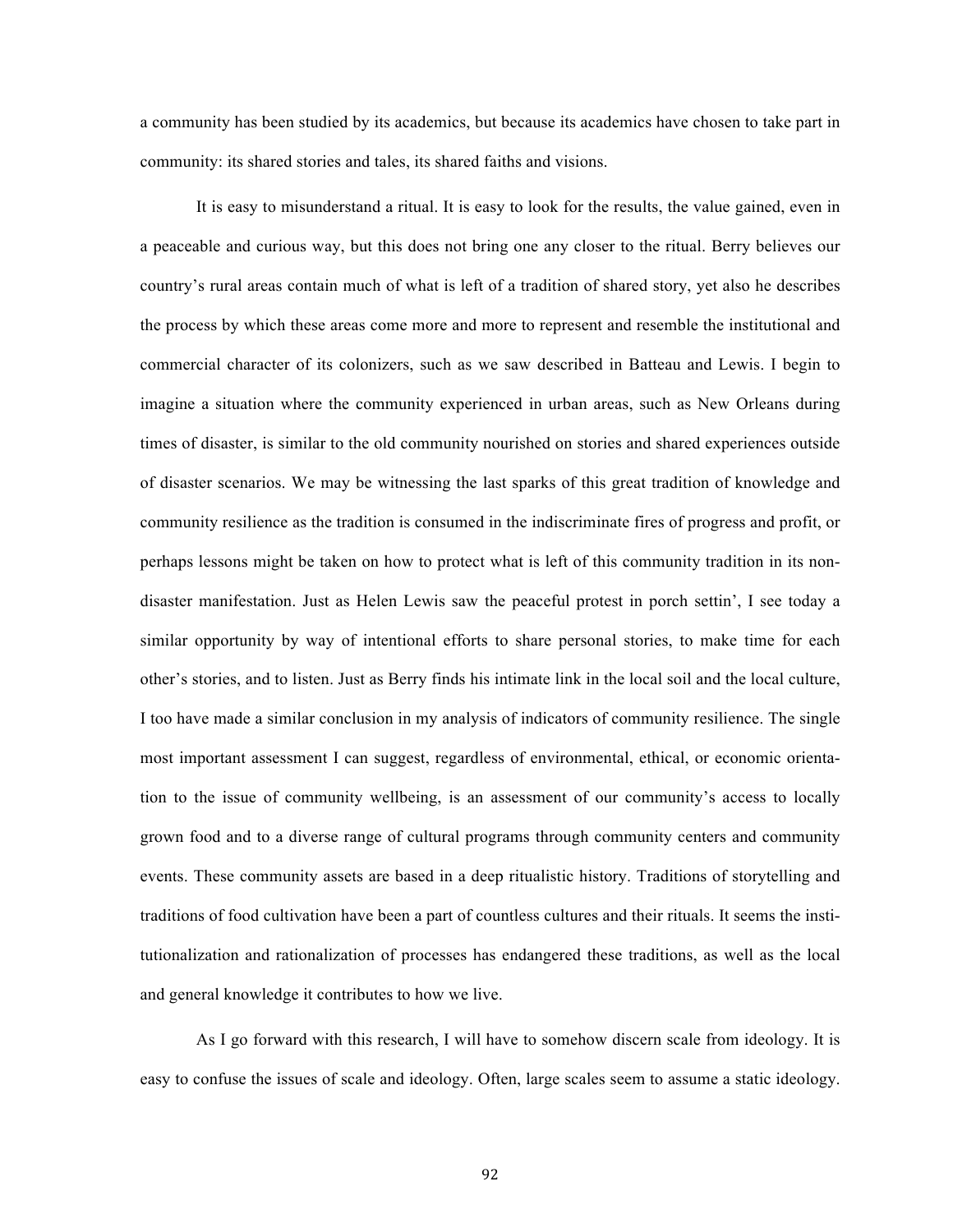All of this appears to be breaking down in a pluralist globalism, foreseen by Dewey and described by Beck. A return to community where an individual can be heard without amplification may be a return to the roots of community organizing, to soap boxes and the type of communication that requires not only mobile phones or the Internet but also face-to-face relationships. Maybe after such a conceptual return this emphasis on relationship can be established for large scales and more complex concerns.

I wonder whether or not institutions should be concerned with individual values, such as Mileti (1999), Eherenfeld (2008), and many others within the sustainability movement suggest. Will this not further push the movement into the same institutionalized and rationalized paradigm of control and hegemony? Is there an alternative? It seems to me institutions can only offer resources to community centers, and allow those community centers to develop responses to their own needs. Still, I am pursuing a career in education. I have attended a number of state universities. My continued faith in education lay in teachers' abilities to create communities within classrooms, classrooms free of dogma and institutional rigidity, where stories can be told and shared. Some may doubt the potential both for ASU and for an institute such as the RIEEE to build truly sustainable community initiatives for Appalachia. They argue that institutions are the very things that dismantle community. Well then let the leaders of institutions become members of their communities. Let them begin with Helen Lewis' first step and learn the history and share the memories, not from books but from neighbors. Let these leaders respectfully wait their turn to take part as members in the rituals and celebrations that shape and support the community. Should an institute in Appalachia desire to accomplish the impossible, let it begin with the unbelievable.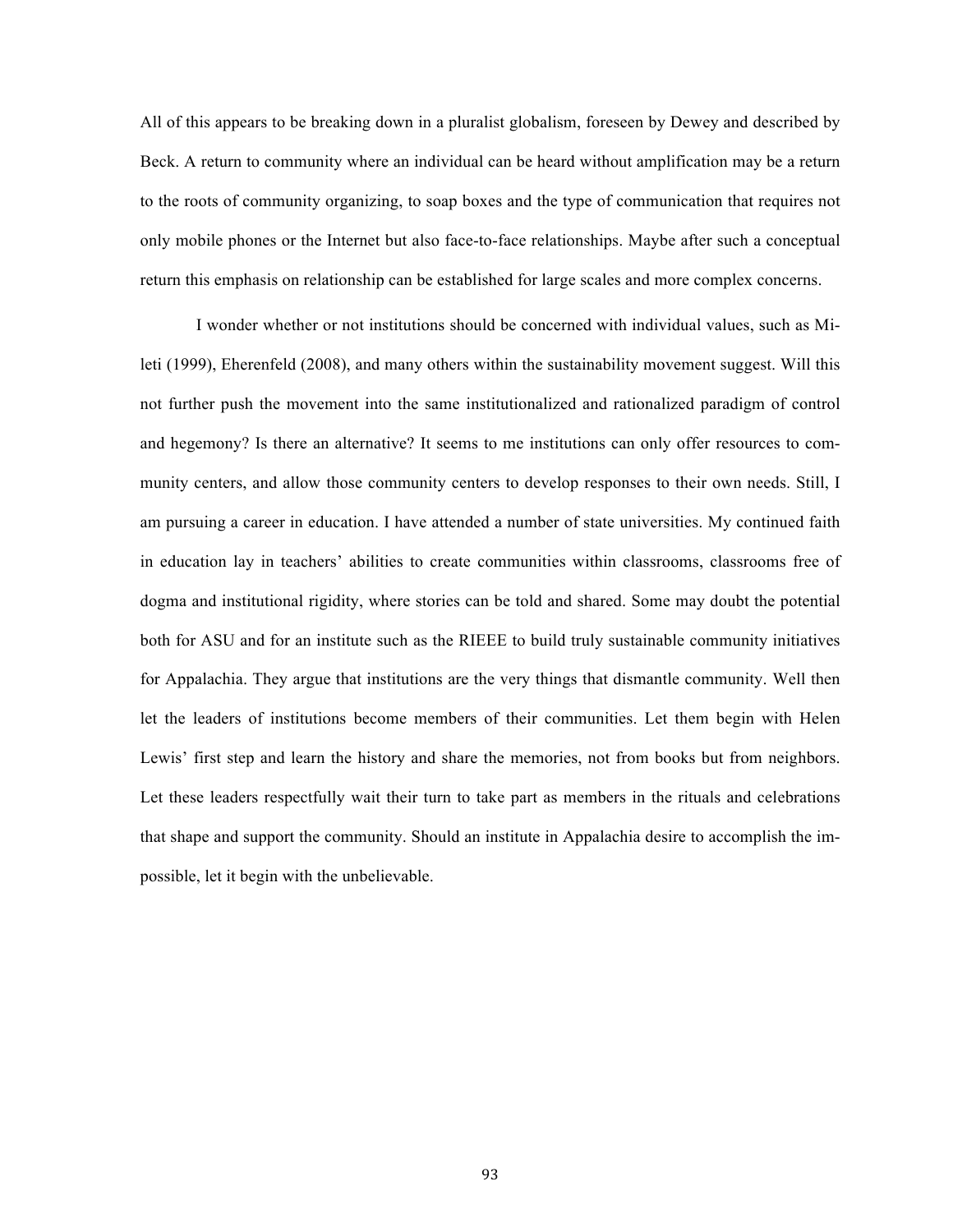# **Bibliography**

B-Sustainable. (2009) www.B-Sustainable.Org/About-the-B-Sustainable-Project.

- Bartlett, Lesley, and Jefferson Boyer. (2009) Participation Versus Mobilization: Cultural Styles of
	- Political Action in an Appalachian County. In *Participatory Development in Appalachia*, edited by Susan Keefe. Knoxville: University of Tenessee Press.

Batteau, Allen. (1990) *The Invention of Appalachia*. Tucson: University of Arizona Press.

- Beck, Ulrich (1992) *Risk Society: Towards a New Modernity*. London: Sage Publications.
- ———. (2000) *What Is Globalization*. Cambridge, UK: Polity Press.
- Bell, Stephen, and Stephen Morse. (2008) *Sustainability Indicators: Measuring the Immeasurable?* London: Earthscan.

Berry, Wendell. (1990) *What Are People For*. San Francisco: North Point Press.

- Bhaskar, Roy. (1989) *Possibility of Naturalism: Philosophical Critique of the Contemporary Human Sciences*.
- Boyer, Jefferson. (1990) Charisma, Martyrdom, and Liberation in Southern Honduras. *Comparative Social Research,* C. Calhoun, ed. Supplement I:115-159.
- ———. (2000) Remembering the Past, Shawneehaw Looks to Its Future. Boone: A report produced by Appalachian State University Sustainable Development Program.
- ———. (2007) Reinventing the Appalachian Commons. In *The Global Idea of the Commons*, edited by Donald Nonini. New York: Berghahn Books.
- Brookings Institution. (2009) The New Orleans Index: Tracking the Recovery of New Orleans & the Metro Area.

Brown, Raymond. (1997) *An Introduction to the New Testament*. New York: Doubleday.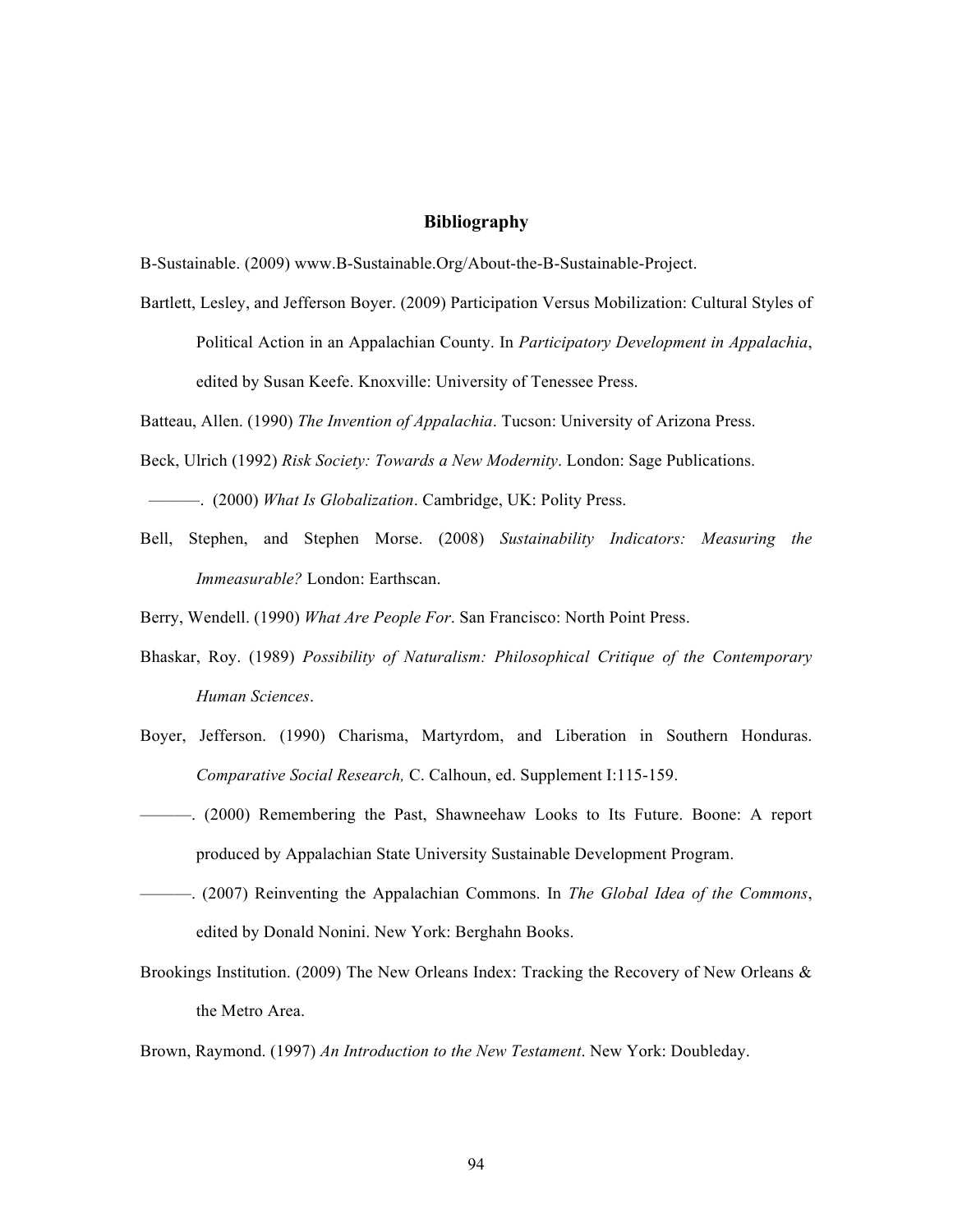- Burger, Joanna, Michael Gochfeld, and Karen Pletnikoff. (2009) Collaboration Versus Communication: The Department of Energy's Amchitka Island and the Aleut Community. *Environmental Research* 109:503–510.
- Buss, Doris, and Didi Herman. (2003) *Globalizing Family Values: The Christian Right in International Politics*. Minneapolis: University of Minnesota Press.

Camatte, Jacques (1996) *This World We Must Leave*. Berkeley: Autonomedia.

Carey, James W. (1989) *Communication as Culture*. Boston: Unwin Hyman.

Carp, Richard. (2001) Integrative Praxes. *Issues in Integrative Studies* 19:71-121.

- Cobb, John (2000) Christianity, Economics, and Ecology. In *Christianity and Ecology*, edited by Dieter. T. Hessel and Rosemary Radford Ruether. Cambridge: Harvard University Press.
- Cope, Megan and Sara Elwood. (2009) *Qualitative GIS: A Mixed Methods Approach*. Thousand Oaks, CA: Sage Publications.
- Creed, Gerald. (2006) Reconsidering Community. In *The Seductions of Community*, edited by G Creed. Sante Fe: School of American Research.
- Charlotte Regional Indicators Project. (2007) Charlotte: University of North Carolina Charlotte Urban Institute.
- Curtis, Andrew, Jacqueline Mills, Barrett Kennedy, and Timothy Fotheringham. (2007) Understanding the Geography of Post-Traumatic Stress: An Academic Justification for Using Video Acquisition System in the Response to Hurricane Katrina. *Journal of Contingencies and Crises Management* 15,4:208-219.
- Dahl, Arthur Lyon. (2007) Integrated Assessment and Indicators. In *Sustainability Indicators: A Scientific Assessment*, edited by Tomas Hak, Bedrich Moldan, and Arthur Lyon Dahl. Washington: Island Press.
- Davies, Charlotte Aull (1999) *Reflexive Ethnography: A Guide to Researching Selves and Others*. New York: Routledge.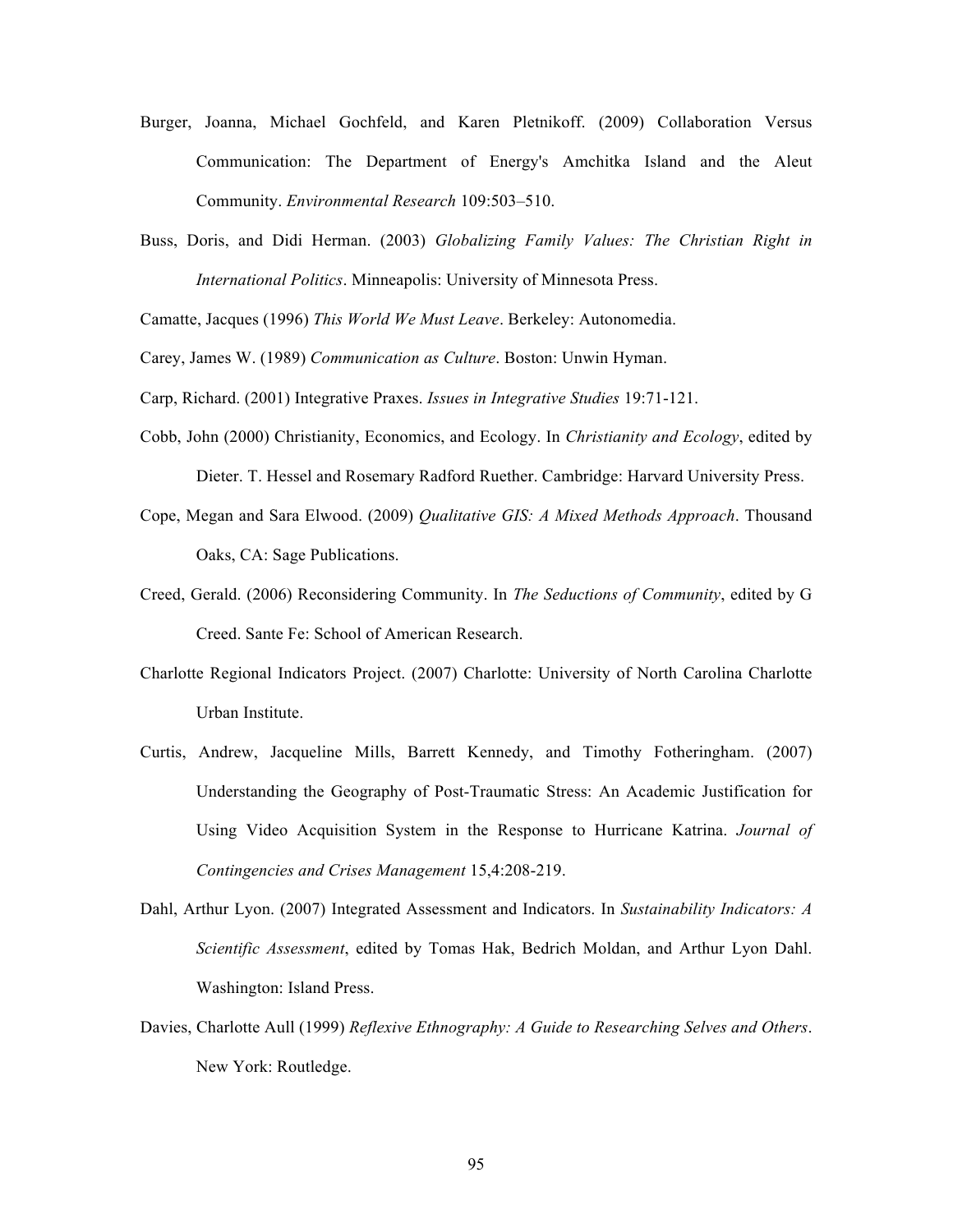Depew, David, and John Durham Peters. (2001) Community and Communication: The Conceptual Background. In *Communication and Community*, edited by Gregory Shepherd and Eric Rothenbuhler. Mahwah, NJ: Lawrence Earlbaum Associates.

Dewey, John. (1927) *The Public and Its Problems*. New York: H. Holt.

———. (1929) *The Quest for Certainty*. New York: Milton, Bach & Co.

Ehrenfeld, David W. (1978) *The Arrogance of Humanism*. New York: Oxford University Press.

- Ehrenfeld, John (2008) *Sustainability by Design: A Subversive Strategy for Transforming Our Consumer Culture*. New Haven: Yale University Press.
- Elwood, Sarah. (2006) Beyond Cooptation or Resistance: Urban Spatial Politics, Community Organizations, and Gis-Based Spatial Narratives

. *Annals of the Association of American Geographers* 96:323-341.

- Englund, Thomas, Johan Ohman, and Leif Ostman. (2008) Deliberative Communication for Sustainability?: A Habermas-Inspired Pluralistic Approach. In *Sustainability and Security within Liberal Societies: Learning to Live with the Future*, edited by Stephen Gough and Andrew Stables. New York: Routledge.
- Erikson, Kai. (1976) *Everything in Its Path: Destruction of Community in the Buffalo Creek Flood*. New York: Simon & Schuster.
- Gadrey, Jean, and Florence Jany-Catrice. (2006) *The New Indicators of Well-Being and Development*. New York: Palgrave Macmillan.

Galtung, Johan, and Graeme MacQueen. (2008) *Globalizing God*. Kolofon Press.

- Gaventa, John. (1993) The Powerful, the Powerless, and the Experts. In *Voice of Change: Participatory Research in the United States and Canada*, edited by Peter Park, Mary Brydon-Miller, Budd Hall, and Ted Jackson. Westport, CT: Bergin & Garvey.
- Gibson-Graham, Julie-Katherine (2006) *A Post-Capitalist Politics*. Minneapolis: University of Minnesota Press.

Graham, Franklin (1995) *Rebel with a Cause*. Nashville,Tenn.: Thomas Nelson, Inc.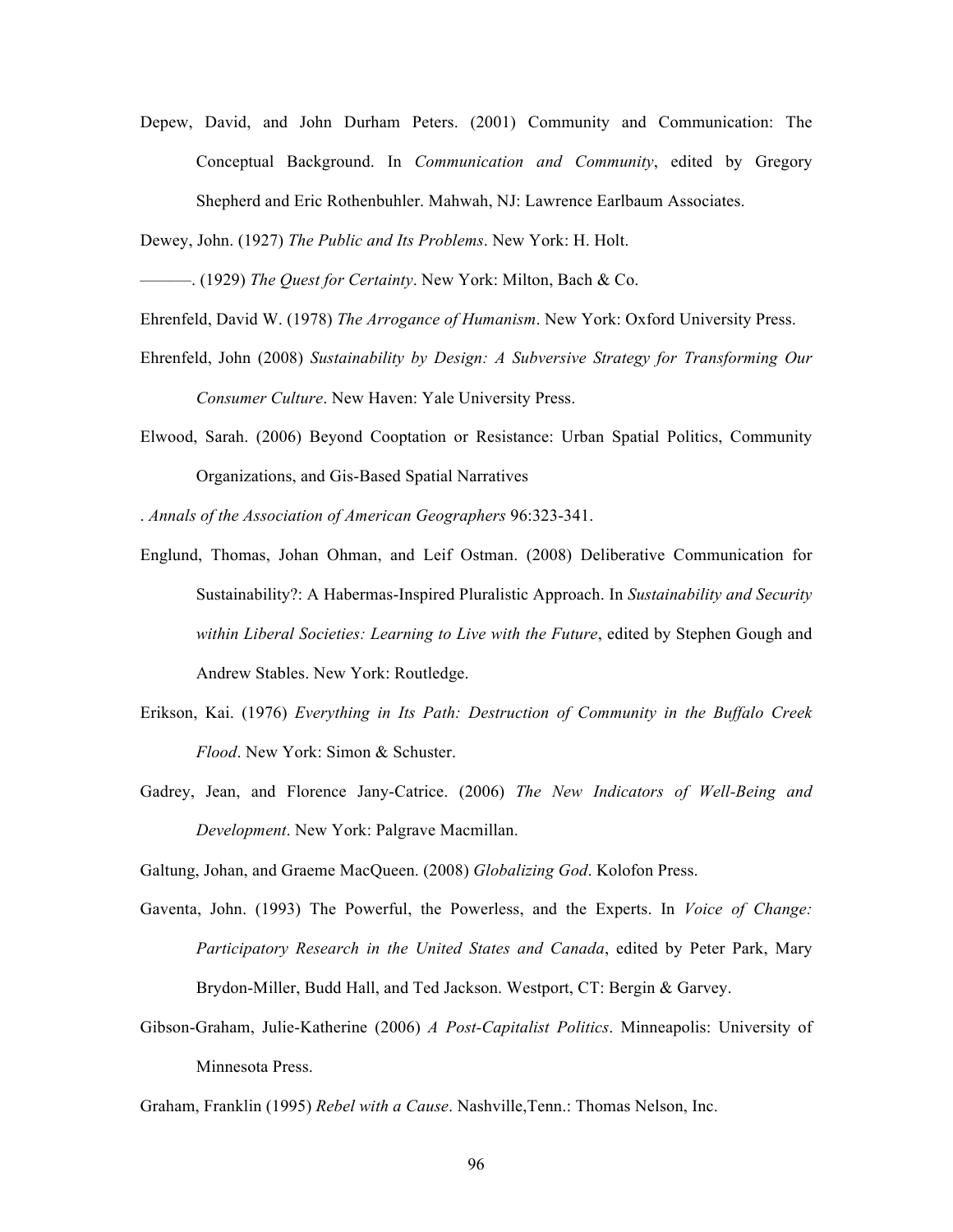- Green, Gary Paul, and Anna Haines. (2002) *Asset Building & Community Development*. Thousand Oaks, CA.: Sage Publications.
- Grosskurth, Jasper, and Jan Rotmans. (2007) Qualitative System Sustainability Index: A New Type of Sustainability Indicator. In *Sustainabilty Indicators: A Scientific Assessment*, edited by Tomas Hak, Bedrich Moldan, and Arthur Lyon Dahl. Washington: Island Press.
- Gunderson, Lance H. , and Lowell Pritchard. (2002) *Resilience and the Behavior of Large-Scale Ecosystems*. Washington,D.C.: Island Press.
- Habermas, Jurgen , Ciaran Cronin and Max Pensky. (2006) *Time of Transitions*. Cambridge, UK: Polity Press.
- Habermas, Jurgen, and Maeve Cooke. (1998) *On the Pragmatics of Communication*. Cambridge: Massachusettes Institute of Technology Press.
- Habermas, Jurgen, Jacques Derrida, and Giovanna Borradori. (2004) *Philosophy in a Time of Terror*. Chicago: University of Chicago Press.
- Hak, Tomas, Bedrich Moldan, and Arthur Lyon Dahl. (2007) *Sustainability Indicators: A Scientific Assessment*. Washington,D.C.: Island Press.
- Haque, Emdad C., Michael Kolba, Pauline Morton, and Nancy P. Quinn. (2002) Public Involvement in the Red River Basin Management Decisions and Preparedness for the Next Flood. *Global Environmental Change B: Environmental Hazards* 4:87–104.
- Harrison, Teresa, James Zappen, Timothy Stephen Stephen, Phillip Garfield, and Christina Prell. (2001) Building an Electronic Community: A Town and Gown Collaboration. In *Communication and Community*, edited by Gregory Shepherd and Eric Rothenbuhler. Mahwah, NJ: Lawrence Earlbaum Associates.
- Hart, Maureen. (1999) *Guide to Sustainable Community Indicators*. North Andover, MA: Hart Environmental Data.
- Hinsdale, Mary Anne , Helen M. Lewis, and S. Maxine Waller. (1995) *It Comes from the People: Community Development and Local Theology*. Philadelphia: Temple University Press.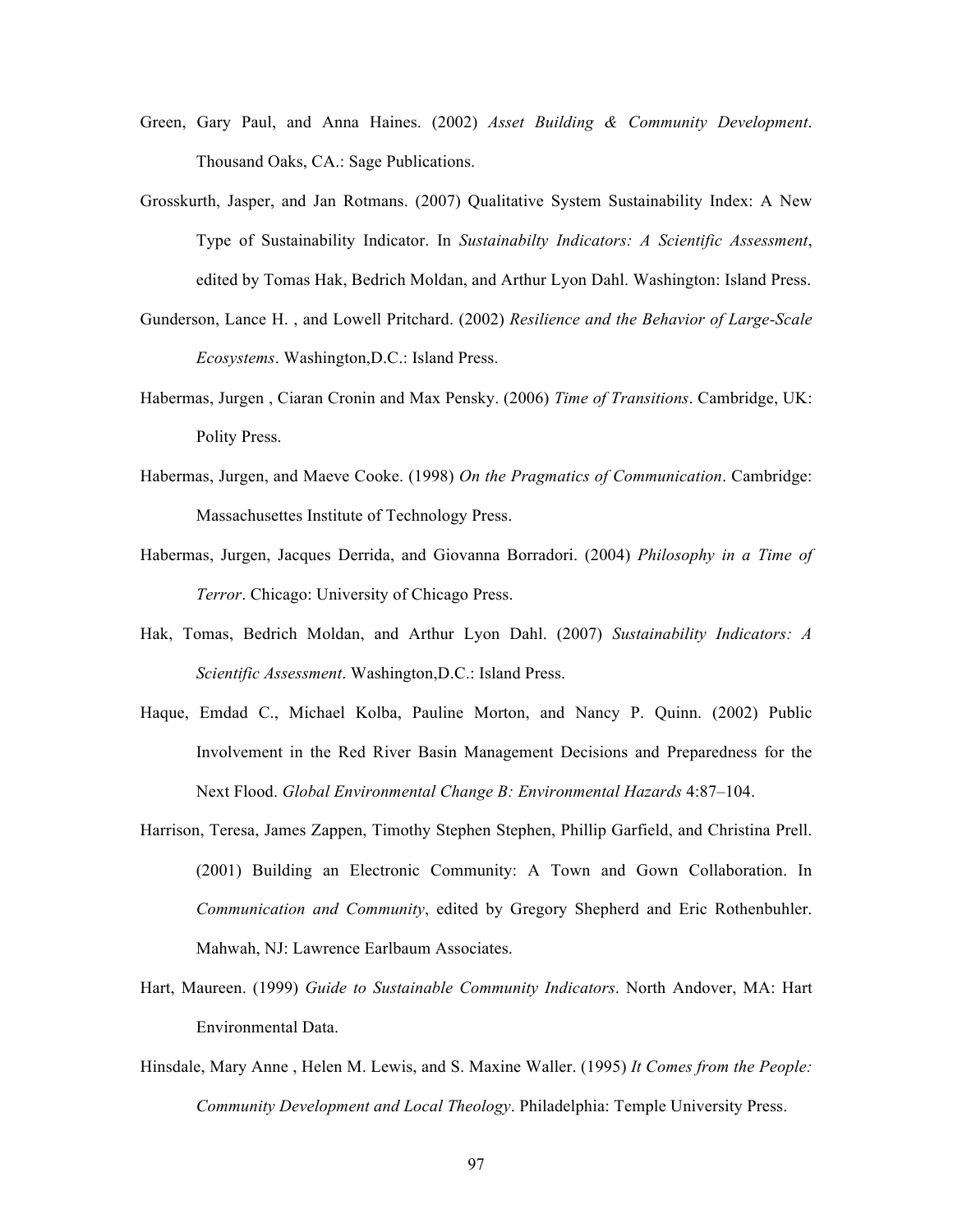- Holden, Meg (2008) Social Learning in Planning: Seattle's Sustainable Development Codebooks. *Progress in Planning* 69:1-40.
- Holland, Dorothy, Donald Nonini, Catherine Lutz, Lesley Bartlett, and Maria Frederick-McGlathery. (2007) *Local Democracy under Siege: Activism, Public Interests, and Private Politics*. New York: New York University Press.

Jericho Road. (2009) Jericho Road Housing Initiative. http://www.jerichohousing.org/.

- Jones, Loyal (1999) *Faith and Meaning in the Southern Uplands*. Chicago: University of Illinois Press.
- Kajikawa, Yuya, Junko Ohno, Yoshiyuki Takeda, Katsumori Matsushima, and Hiroshi Komiyama. (2007) Creating an Academic Landscape of Sustainability Science: An Analysis of the Citation Network. *Sustainability Science* 2:221–231.
- Kelshaw, Todd. (2006) Communication as Political Participation. In *Communication As...Perspectives on Theory*, edited by Gregory Shepherd, St. John Jeffrey and Ted Striphas. Thousand Oaks, CA: Sage Publications.
- Kemper, Robert, and Julie Adkins. (2005) The World as It Should Be. In *Community Building in the Twenty-First Century*, edited by Stanley E. Hyland. Santa Fe, NM: School of American Research Press.
- Komiyama, Hiroshi, and Kazuhiko Takeuchi. (2006) Sustainability Science: Building a New Discipline. *Sustainability Science* 1:1–6.
- Kretzmann, John and John McKnight. (1993) *Building Communities from the Inside Out: A Path Toward Finding and Mobilizing a Community's Assets*. Evanston, IL.: The Asset-Based Community Development Institute, Institute for Policy Research, Northwestern University.
- Kuhn, Thomas. (1962) *The Structure of Scientific Revolutions*. Chicago: University of Chicago Press.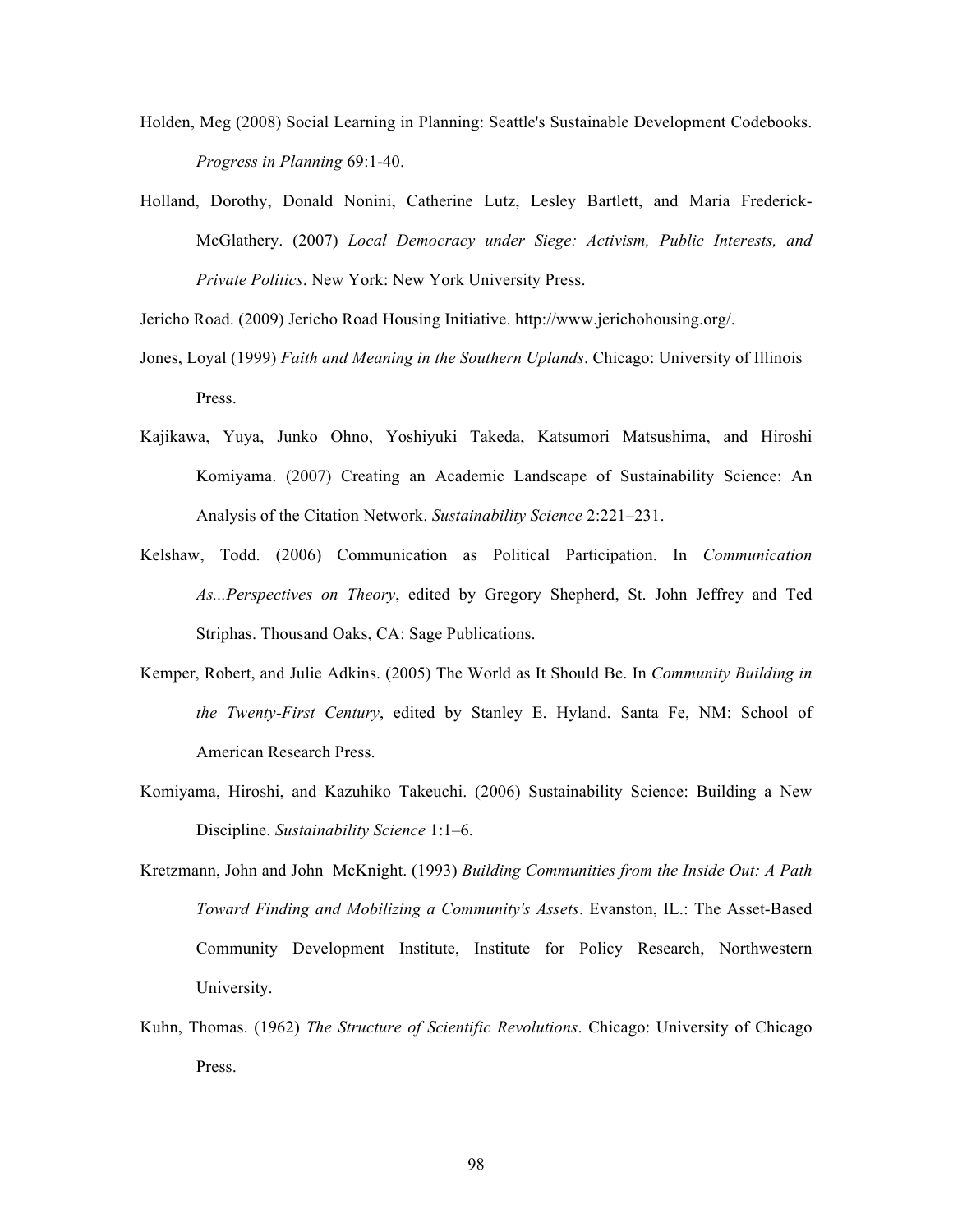- Kwan, Mei-Po, and Guoxiang Ding. (2008) Geo-Narrative: Extending Geographic Information Systems for Narrative Analysis in Qualitative and Mixed-Method Research. *The Professional Geographer* 60:443-443.
- Latour, Bruno (2004) *Politics of Nature: How to Bring the Sciences into Democracy*. Cambridge, MA: Harvard University Press.
- Lewis, Helen Matthews. (2009) Rebuilding Communities. In *Participatory Development in Appalachia*, edited by Susan Keefe. Knoxville: University of Tennessee Press.
- Lewis, Helen Matthews, Linda Johnson, and Donald Askins. (1978) *Colonialism in Modern America: The Appalachian Case*. Boone, NC: Appalachian Consortium Press.
- Livesay, John, Jefferson Boyer, and Joe Harding. (1984) Conceptual Frameworks and Their Implications for Social Impact Assessment. In *Anthropology for Environmental Planners*, edited by William Millsap. Boulder, CO: Westview Press.
- Lloyd-Smith, Mariann (2009) Information, Power and Environmental Justice in Botany: The Role of Community Information Systems. *Journal of Environmental Management* 90:1628– 1635.
- Love, Nancy. (1995) Heritage and Context. In *The Cambridge Companion to Habermas*, edited by S. K. White. Cambridge, UK: University of Cambridge.
- Luke's House. (2009) Luke's House: A Clinic for Healing and Hope. http://www.lukeshouseclinic.org/
- McAlpine, Patrick, and Andrew Birnie. (2005) Is There a Correct Way of Establishing Sustainability Indicators? The Case of Sustainability Indicator Development on the Island of Guernsey. *Local Environment* 10:243–257.
- McCauley, Deborah. V. (1995) *Appalachian Mountain Religion: A History*. Urbana: University of Illinois Press.
- Merrick, Meg. (2001) *GIS as a Catalyst for Community Building between Neigborhoods and Schools*. Portland: Institute of Portland Metropolitan Studies.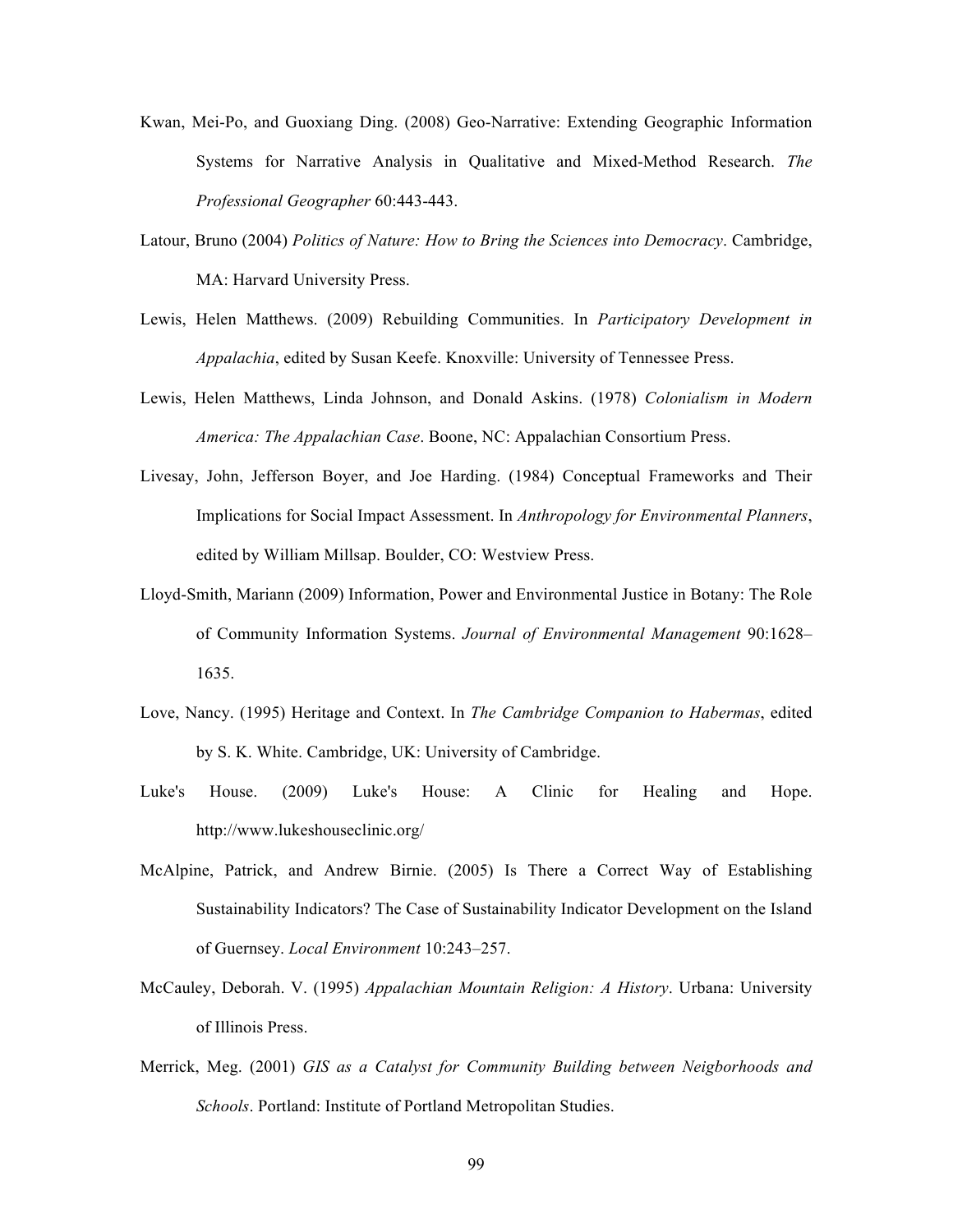- Meter, Kenneth. (2007) Linked Indicators of Sustainability Build Bridges of Trust. In *Sustainability and Communities of Place*, edited by Carl A. Maida. New York: Berghahn.
- Mileti, Dennis S. (1999) *Disasters by Design: A Reassessment of Natural Hazards in the United States*. Washington, DC: Joseph Henry Press.
- Norman, Corrie, and Don Armentrout. (2005) *Religion in the Contemporary South*. Knoxville: University of Tennessee.
- Norris, Chris. (1997) *New Idols of the Cave: On the Limits of Anti-Realism*. Manchester: Manchester University Press.
- Offe, Claus. (1984) Ungovernability. In *Observations On "The Spiritual Situation of the Age,"* edited by Jurgen Habermas. Cambridge: Massachusettes Institute of Technology.
- Oliver-Smith, Anthony. (2005) Communities after Catastrophe. In *Community Building in the Twenty-First Century*, edited by Stanley E. Hyland. Sante Fe, NM: School of American Research Press.
- Peirce, Charles Sanders. (1940) The Essentials of Pragmatism. In *Philosophical Writings of Peirce*, edited by Justus Buchler. Mineola, NJ: Dover Publications.
- Peterson, Anna L. (2001) *Being Human: Ethics, Environment, and Our Place in the World*. Berkeley: University of California Press.
- Phillips, Rhonda. (2003) *Community Indicators*. Chicago: American Planning Association.
- Pine, John. (2009) *Natural Hazards Analysis: Reducing the Impact of Disaster*. Boca Raton, FL: Taylor & Francis Group.
- Princen, Thomas. (2005) *The Logic of Sufficiency*. Cambridge: Massachusettes Institute of Technology Press.
- Putnam, Hilary, and James Conant. (1990) *Realism with a Human Face*. Cambridge, MA: Harvard University Press.
- Ramsey, Kevin. (2008) A Call for Agonism: Gis and the Politics of Collaboration. *Environment and Planning A* 40:2346 – 2363.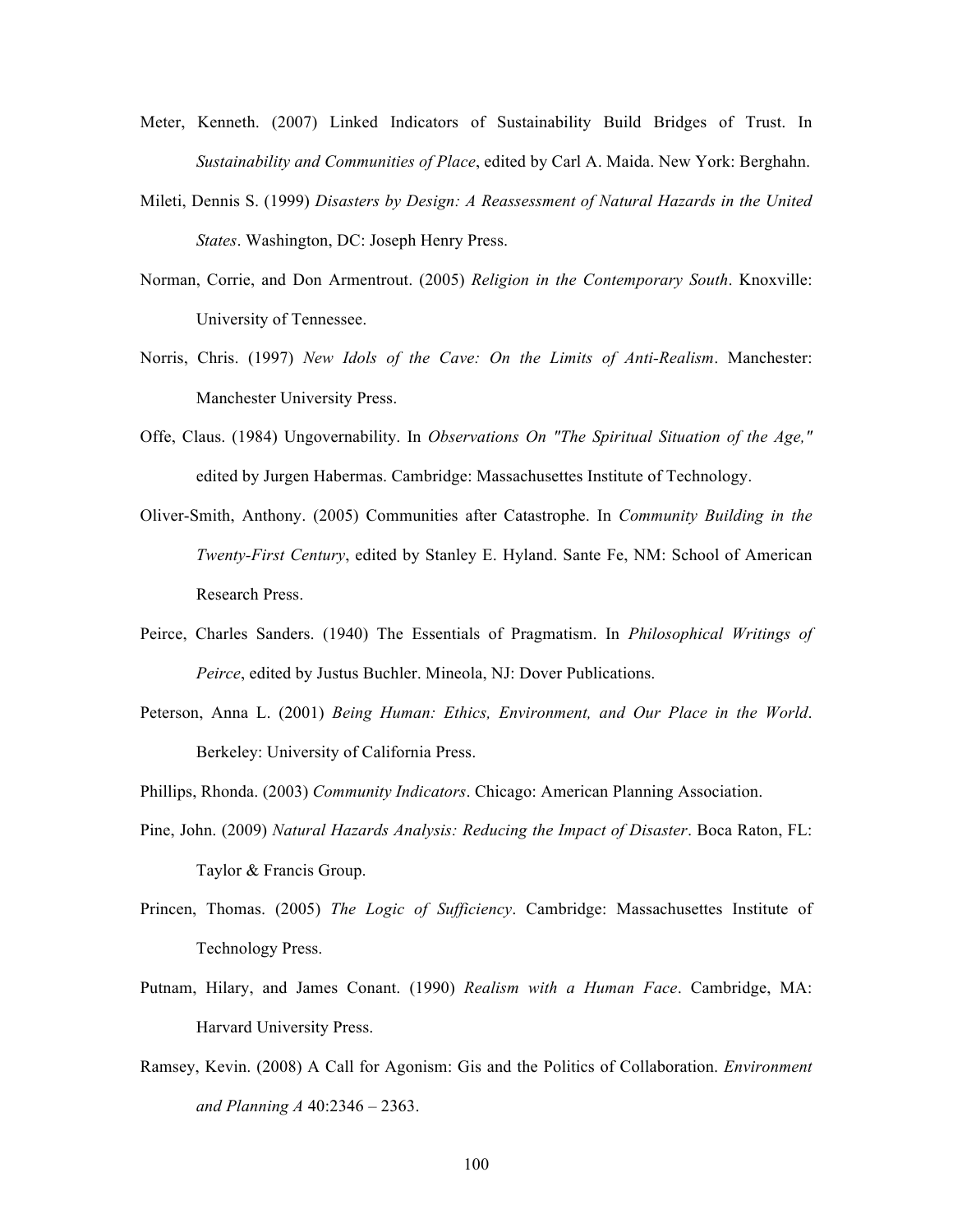- Reason, Peter, and Hilary Bradbury. (2008) *The Sage Handbook of Action Research: Participative Inquiry and Practice*. Thousand Oaks, LA: Sage Publications.
- Reck, Gregory. (1993) Narrative and Social Science: Reclaiming the Existential. *Issues in Integrative Studies.* 11:63-74.
- Ricœur, Paul. (1995) *Figuring the Sacred: Religion, Narrative, and Imagination*. Minneapolis: Fortress Press.
- Rorty, Richard, Gianni Vattimo, and Santiago Zabala. (2005) *The Future of Religion*. New York: Columbia University Press.
- Rorty, Richard. (1979) *Philosophy and the Mirror of Nature*. Princeton, NJ: Princeton University Press.
- Samartian's Purse. (2010) http://www.samaritanspurse.org/index.php/Who\_We\_Are/About\_Us
- Sayer, Jeffrey, and Bruce Campbell. (2003) *The Science of Sustainable Development: Local Livelihoods and the Global Environment*. Cambridge, UK: Cambridge University Press.
- Schuurman, Nadine, and Agnieszka Leszczynski. (2006) Ontology-Based Metadata. *Transactions in GIS* 10:709-726.
- Shepherd, Gregory. (2001) Community as the Interpersonal Accomplishment of Community. In *Communication and Community*, edited by Gregory Shepherd and Eric Rothenbuhler. Mahwah, NJ: Lawrence Earlbaum Associates.
- ———. (2006) Communication as Transcendence. In *Communication As...Perspectives on Theory*, edited by Gregory Shepherd, Jeffrey St. John and Ted Striphas. Thousand Oaks, CA: Sage Publications.
- Shepherd, Gregory , and Eric Rothenbuhler. (2001) Communication and Community. Mahwah NJ: Lawrence Erlbaum Associates.
- Smith, Gavin. (2009) Planning for Sustainable Communities. In *Natural Hazards Analysis: Reducing the Impact of Disasters*, edited by John Pine. Boca Raton, FL: Taylor & Francis.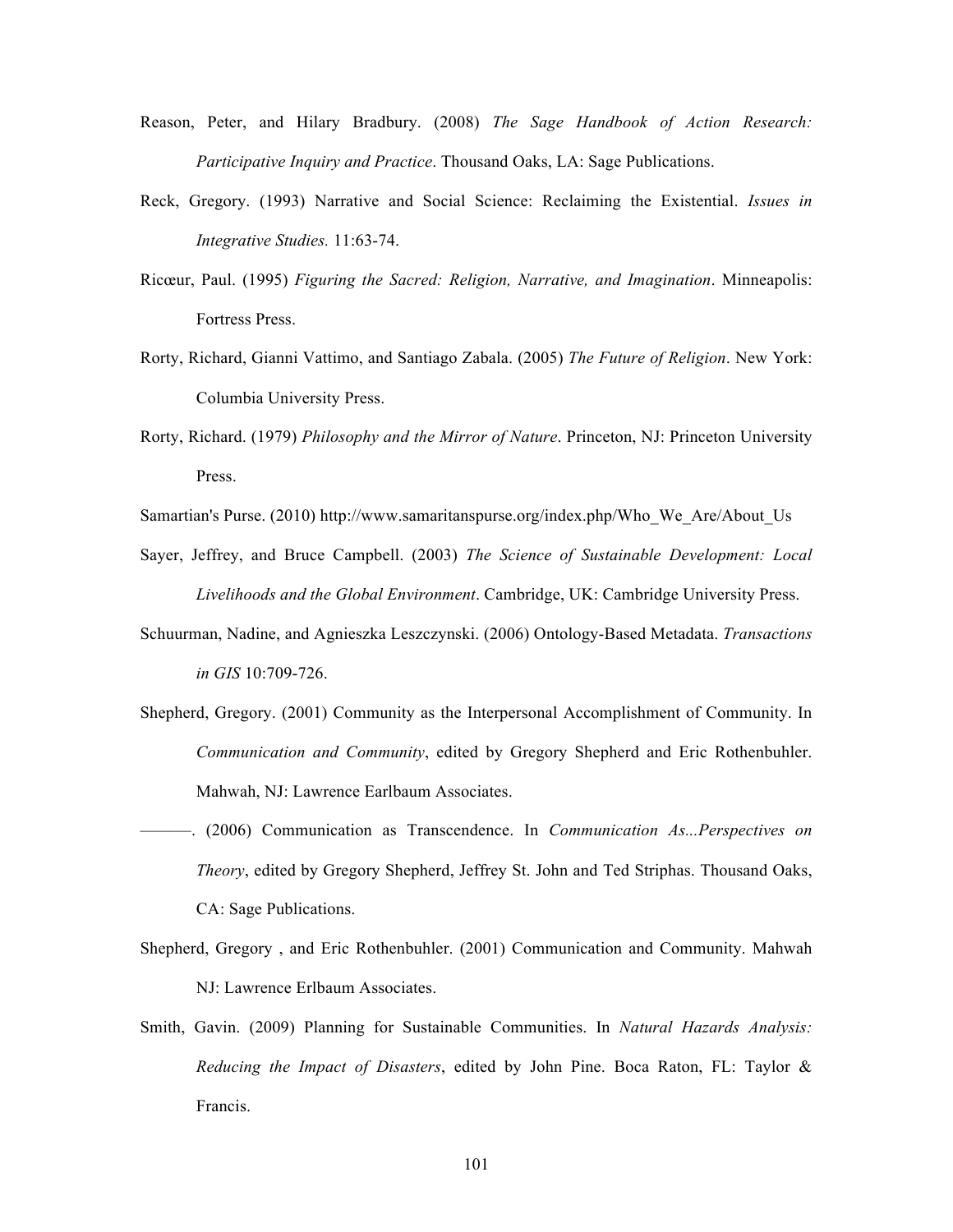St. Anna's. (2009) http://www.gnomobileunits.org/stannamed\_sched.html.

Sutton, David. (2005) Living Poor and Voting Rich. *Appalachian Journal* 32,3:340-351.

- Swantz, Marja-Liisa. (2008) Participatory Action Research as Practise. In *The Sage Handbook of Action Research: Participative Inquiry and Practice*, edited by Peter Reason and Hilary Bradbury. Thousand Oaks, CA: Sage Publications.
- World Council of Churches. (2005) Mission and Evagelism in Unity Today. WCC Commission on World Missions and Evangelism. Working Paper accessed at openpdf.com/ebook/christian-mission-evangelism-pdf.html
- West, Cornel. (1989) *The American Evasion of Philosophy: A Genealogy of Pragmatism*. Madison: University of Wisconsin Press.
- Whitman, Walt. (1993) *Leaves of Grass*. New York: Barnes and Noble.
- Wilson, Emma, and David Koester. (2008) Community Participation in International Projects: An Analytical Perspective from the Russian Far East. *Environment, Development and Sustainability* 10:267–290.
- Wineburg, Ricahrd J. (2007) *Faith-Based Inefficiency: The Follies of Bush's Initiatives*. Westport, CT: Praeger Publishers.
- Wong, Cecilia (2006) *Indicators for Urban and Regional Planning: The Interplay of Policy and Methods*. London: Routledge.
- Young, Robert E., and Jurgen Habermas. (1990) *A Critical Theory of Education: Habermas and Our Children's Future*. New York: Teachers College Press.